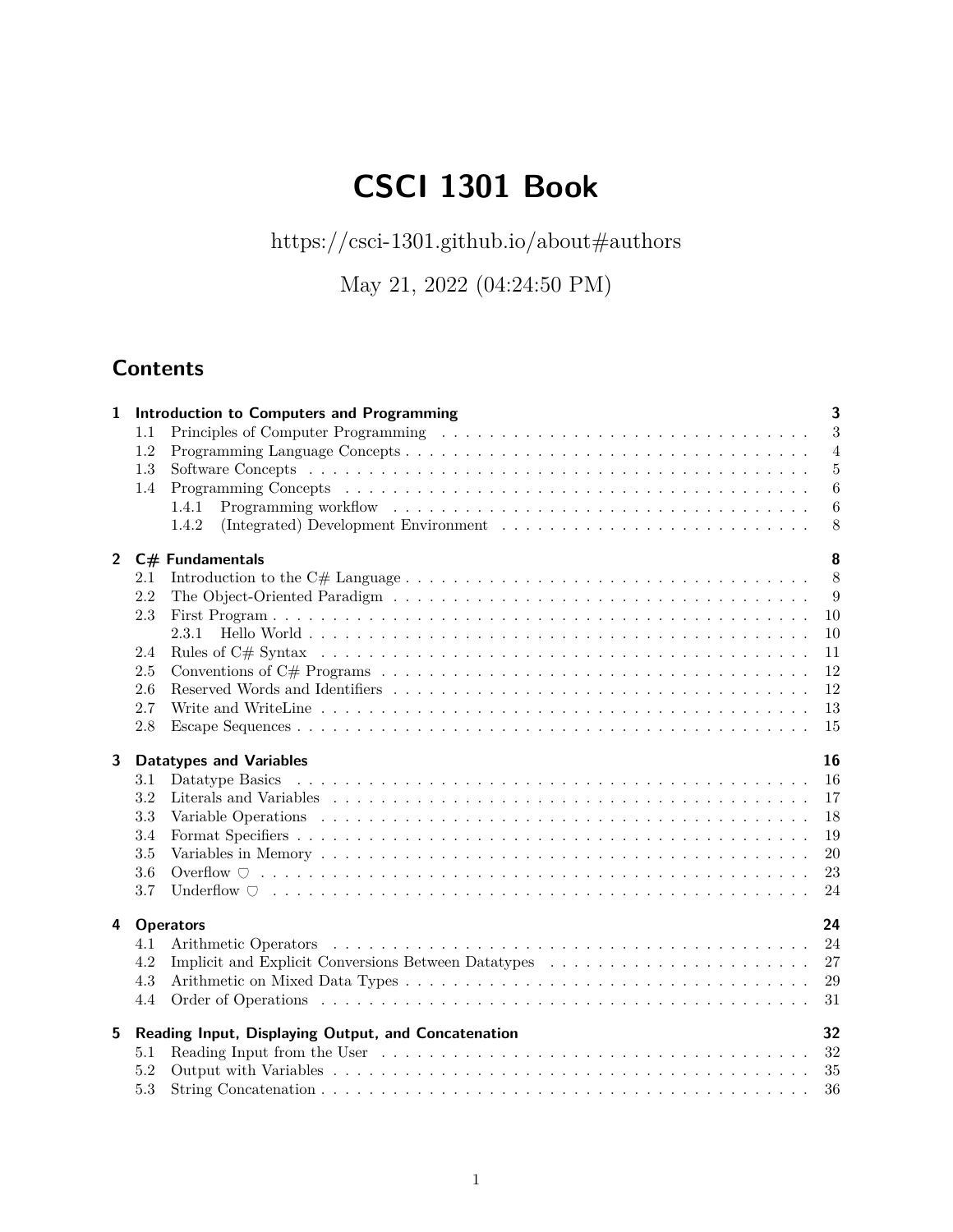| 6 | Classes, Objects, and UML<br>6.1<br>6.2<br>6.3                                                                                                                                       | 38<br>38<br>38<br>40                   |
|---|--------------------------------------------------------------------------------------------------------------------------------------------------------------------------------------|----------------------------------------|
|   | 6.4<br>6.5<br>6.6<br>6.7                                                                                                                                                             | 42<br>46<br>47<br>49                   |
|   | 6.8                                                                                                                                                                                  | 50                                     |
| 7 | <b>More Advanced Object Concepts</b><br>7.1<br>7.2<br>7.3<br>7.4<br>7.5<br>7.6                                                                                                       | 52<br>52<br>54<br>57<br>58<br>61<br>61 |
| 8 | <b>Decisions and Decision Structures</b>                                                                                                                                             | 64                                     |
| 9 | <b>Boolean Variables and Values</b><br>9.1<br><i>Variables</i><br>9.2                                                                                                                | 65<br>65<br>66                         |
|   | 10 Equality and Relational Operators                                                                                                                                                 | 66<br>67<br>67<br>68                   |
|   | 11 if, if-else and if-else-if Statements                                                                                                                                             | 68<br>68<br>71<br>72<br>75             |
|   | 12 Switch Statements and the Conditional Operator                                                                                                                                    | 79<br>79<br>86                         |
|   | 13 Loops, Increment Operators, and Input Validation<br>13.1 The $--$ and $++$ Operators $\ldots \ldots \ldots \ldots \ldots \ldots \ldots \ldots \ldots \ldots \ldots \ldots \ldots$ | 87<br>87<br>89<br>93                   |
|   | 14 Do-While Loops and Loop Vocabulary                                                                                                                                                | 96<br>96<br>99<br>100                  |
|   | 15 Combining Classes and Decision Structures                                                                                                                                         | 101<br>101                             |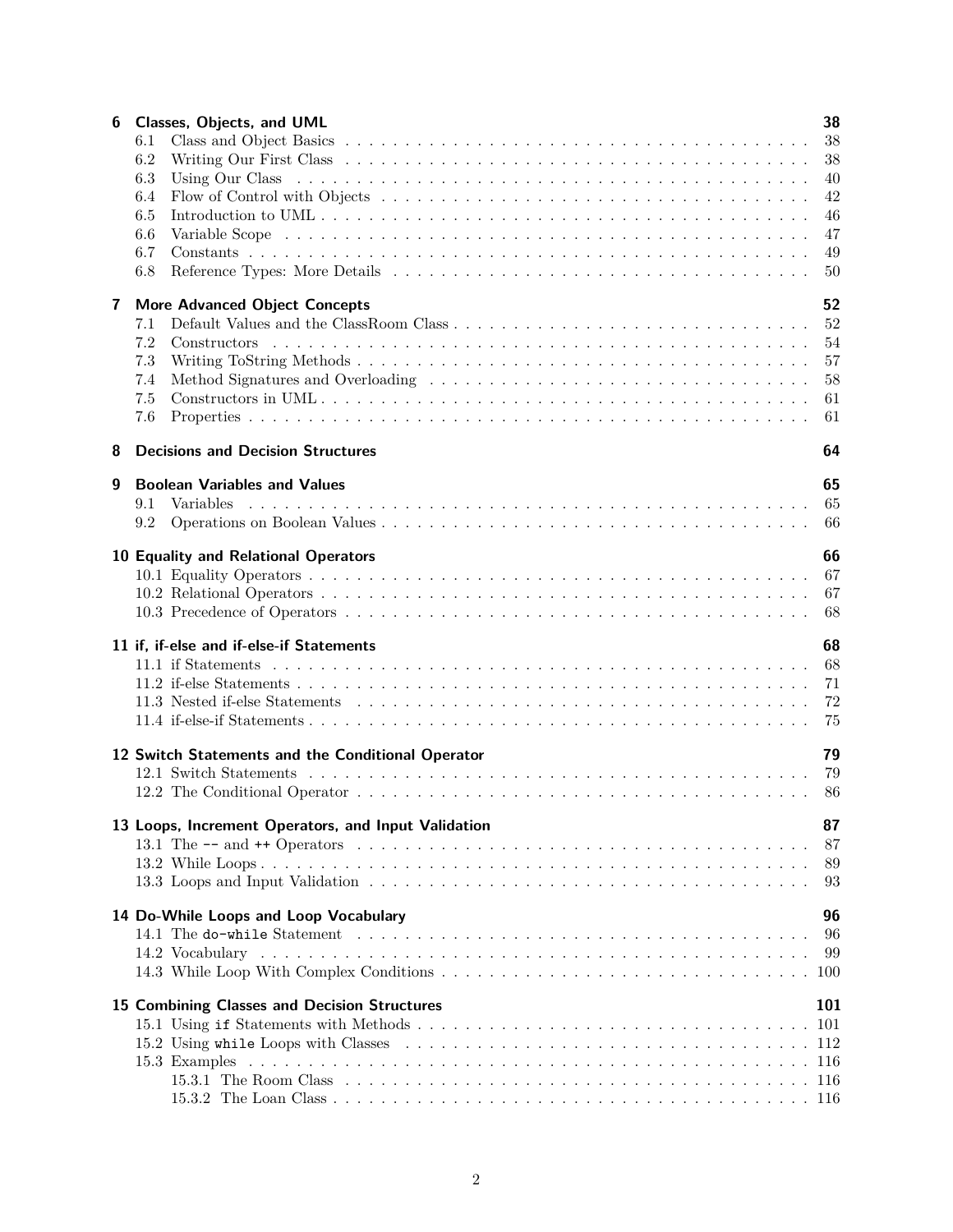| 16 Arrays |                       | 119 |
|-----------|-----------------------|-----|
|           |                       |     |
|           |                       |     |
|           |                       |     |
|           |                       |     |
|           |                       |     |
|           |                       |     |
|           |                       |     |
|           |                       |     |
|           |                       |     |
|           |                       |     |
|           |                       |     |
|           |                       |     |
|           | 17 For Loops          | 124 |
|           |                       |     |
|           |                       |     |
|           |                       |     |
|           | 18 The foreach Loop   | 131 |
|           |                       | 132 |
|           |                       |     |
|           | 19 The static Keyword | 134 |
|           |                       |     |
|           |                       |     |
|           |                       |     |
| 20 Random |                       | 141 |

# <span id="page-2-0"></span>**1 Introduction to Computers and Programming**

# <span id="page-2-1"></span>**1.1 Principles of Computer Programming**

- Computer hardware changes frequently from room-filling machines with punch cards and tapes to modern laptops and tablets
- With these changes the capabilities of computers increase rapidly (storage, speed, graphics, etc.)
- Computer programming languages also change
	- **–** Better programming language theory leads to new programming techniques
	- **–** Improved programming language implementations
	- **–** New languages are created, old ones updated
- There are hundreds of programming languages, why?
	- **–** Different tools for different jobs
		- ∗ Some languages are better suited for certain jobs
		- ∗ Python for scripting, Javascript for web pages
	- **–** Personal preference and popularity
- This class is about "principles" of computer programming
	- **–** Common principles behind all languages won't change, even though hardware and languages do
	- **–** How to organize and structure data
	- **–** How to express logical conditions and relations
	- **–** How to solve problems with programs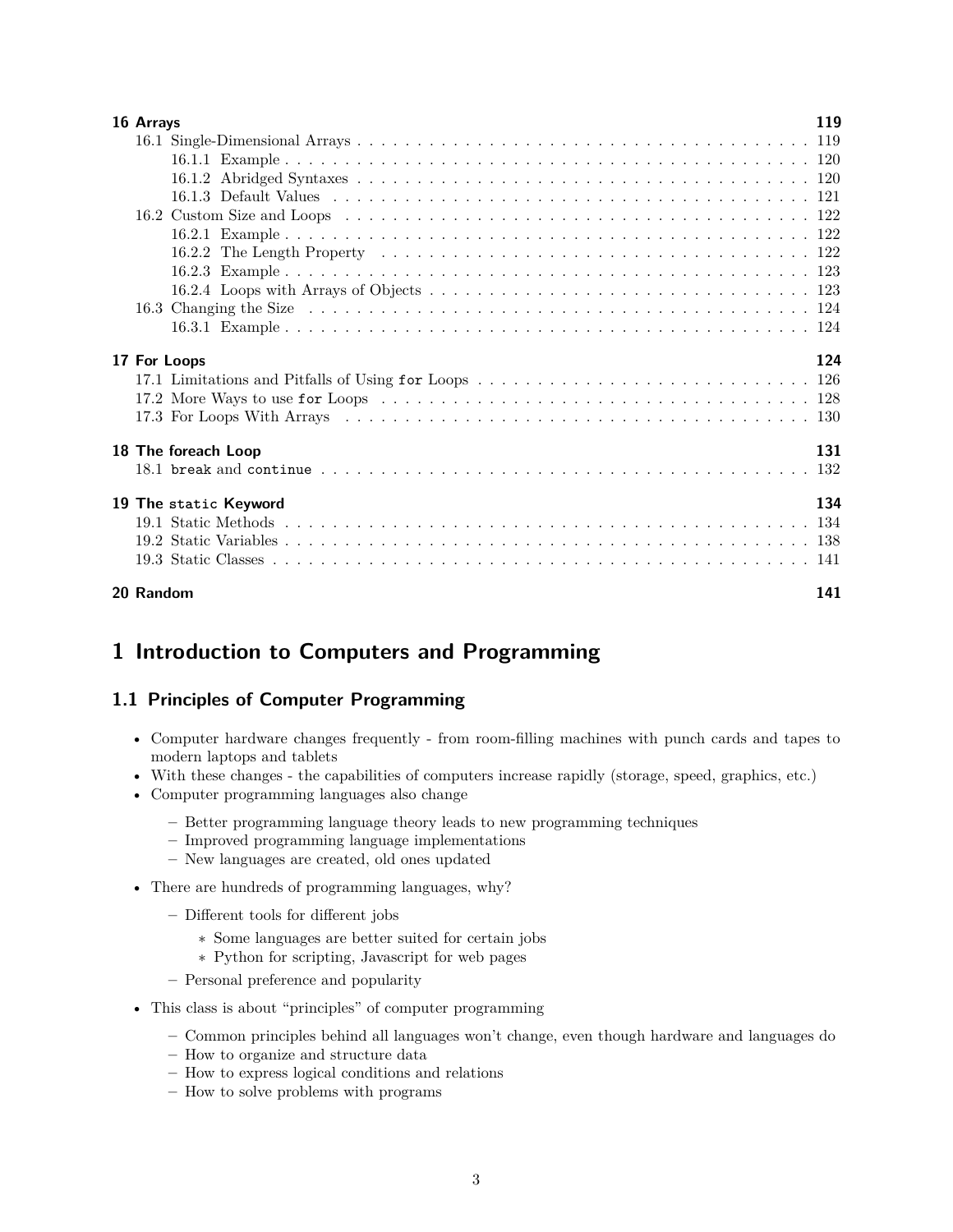# <span id="page-3-0"></span>**1.2 Programming Language Concepts**

We begin by discussing three categories of languages manipulated by computers. We will be studying and writing programs in *high-level languages*, but understanding their differences and relationships to other languages<sup>[1](#page-3-1)</sup> is of importance to become familiar with them.

- Machine language
	- **–** Computers are made of electronic circuits
		- ∗ Circuits are components connected by wires
		- ∗ Some wires carry data e.g. numbers
		- ∗ Some carry control signals e.g. do an add or a subtract operation
	- **–** Instructions are settings on these control signals
		- ∗ A setting is represented as a 0 or 1
		- ∗ A machine language instruction is a group of settings For example: 1000100111011000
	- **–** Most CPUs use one of two languages: x86 or ARM
- Assembly language
	- **–** Easier way for humans to write machine-language instructions
	- **–** Instead of 1s and 0s, it uses letters and "words" to represent an instruction.
		- ∗ Example x86 instruction: MOV BX, AX which makes a copy of data stored in a component called AX and places it in one called BX
	- **– Assembler**: Translates assembly language instructions to machine language instructions
		- ∗ For example: MOV BX, AX translates into 1000100111011000
		- ∗ One assembly instruction = one machine-language instruction
		- ∗ x86 assembly produces x86 machine code
	- **–** Computers can only execute the machine code
- High-level language
	- **–** Hundreds including C#, C++, Java, Python, etc.
	- **–** Most programs are written in a high-level language since:
		- ∗ More human-readable than assembly language
		- ∗ High-level concepts such as processing a collection of items are easier to write and understand
		- ∗ Takes less code since each statement might be translated into several assembly instructions
	- **– Compiler**: Translates high-level language to machine code
		- ∗ Finds "spelling" errors but not problem-solving errors
			- ∗ Incorporates code libraries commonly used pieces of code previously written such as Math.Sqrt(9)
			- ∗ Optimizes high-level instructions your code may look very different after it has been optimized
			- ∗ Compiler is specific to both the source language and the target computer
	- **–** Compile high-level instructions into machine code then run since computers can only execute machine code

A more subtle difference exists between high-level languages. Some (like C) are *compiled* (as we discussed above), some (like Python) are *interpreted*, and some (like C#) are in an in-between called *managed*.

- Compiled vs. Interpreted languages
	- **–** Not all high-level languages use a compiler some use an interpreter
	- **– Interpreter**: Lets a computer "execute" high-level code by translating one statement at a time to machine code

<span id="page-3-1"></span><sup>&</sup>lt;sup>1</sup>That will be studied in the course of your study if you continue as a CS major.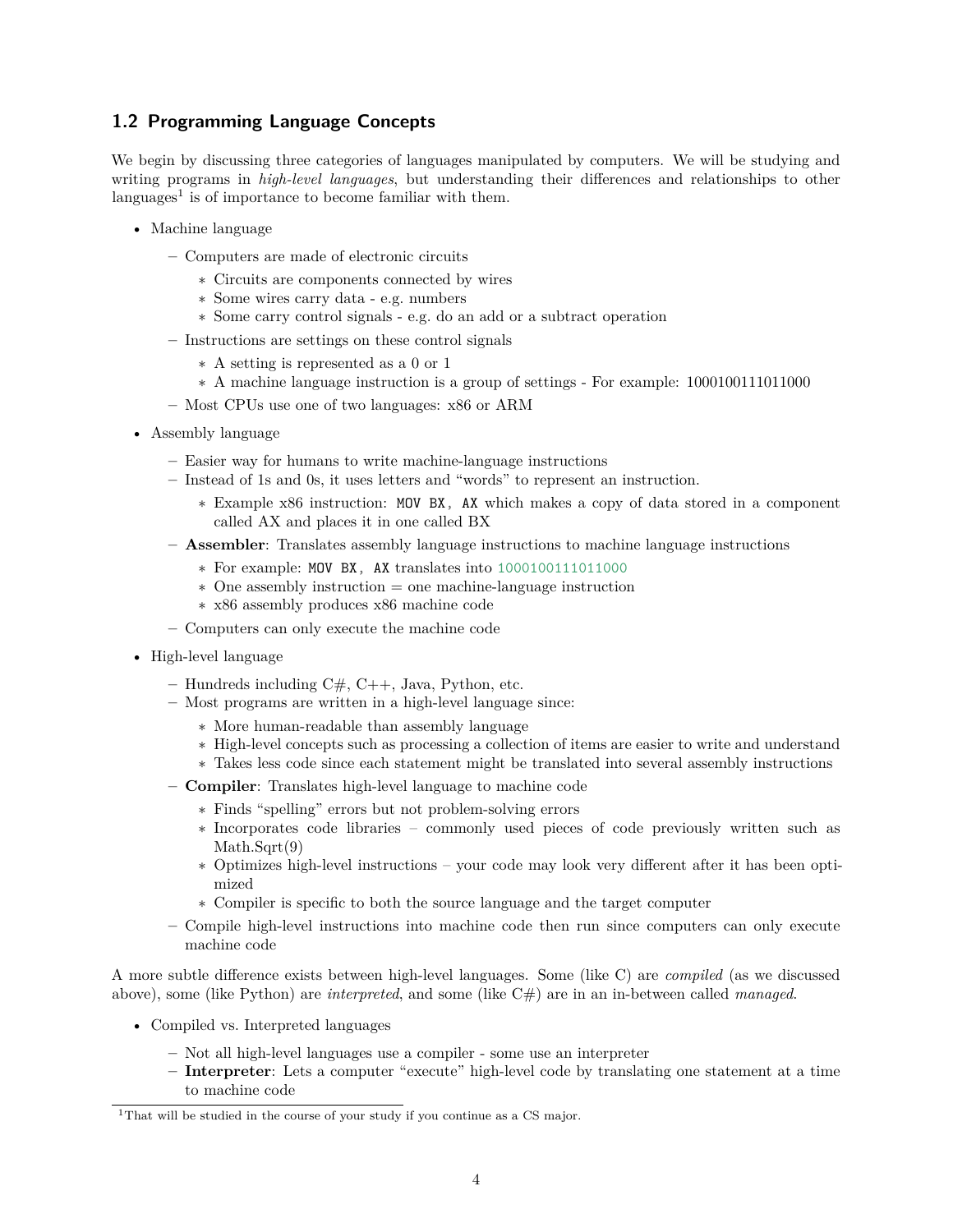

Figure 1: A Visual Representation of the Relationships Between Languages

- **–** Advantage: Less waiting time before you can run the program (no separate "compile" step)
- **–** Disadvantage: Program runs slower since you wait for the high-level statements to be translated then the program is run
- Managed high-level languages (like  $C#$ )
	- **–** Combine features of compiled and interpreted languages
	- **–** Compiler translates high-level statements to **intermediate language** instructions, not machine code
		- ∗ Intermediate language: Looks like assembly language, but not specific to any CPU
	- **– Runtime** executes by *interpreting* the intermediate language instructions translates one at a time to machine code
		- ∗ Faster since translation is partially done already (by compiler), only a simple "last step" is done when running the program
	- **–** Advantages of managed languages:
		- ∗ In a "non-managed" language, a compiled program only works on one OS + CPU combination (**platform**) because it is machine code
		- ∗ Managed-language programs can be reused on a different platform without recompiling intermediate language is not machine code and not CPU-specific
		- ∗ Still need to write an intermediate language interpreter for each platform (so it produces the right machine code), but, for a non-managed language, you must write a compiler for each platform
		- ∗ Writing a compiler is more complicated and more work than writing an interpreter thus an interpreter is a quicker (and cheaper) way to put your language on different platforms
		- ∗ Intermediate-language interpreter is much faster than a high-level language interpreter, so programs run faster than an "interpreted language" like Python
	- **–** This still runs slower than a non-managed language (due to the interpreter), so performanceminded programmers use non-managed compiled languages (e.g. for video games)

# <span id="page-4-0"></span>**1.3 Software Concepts**

• Flow of execution in a program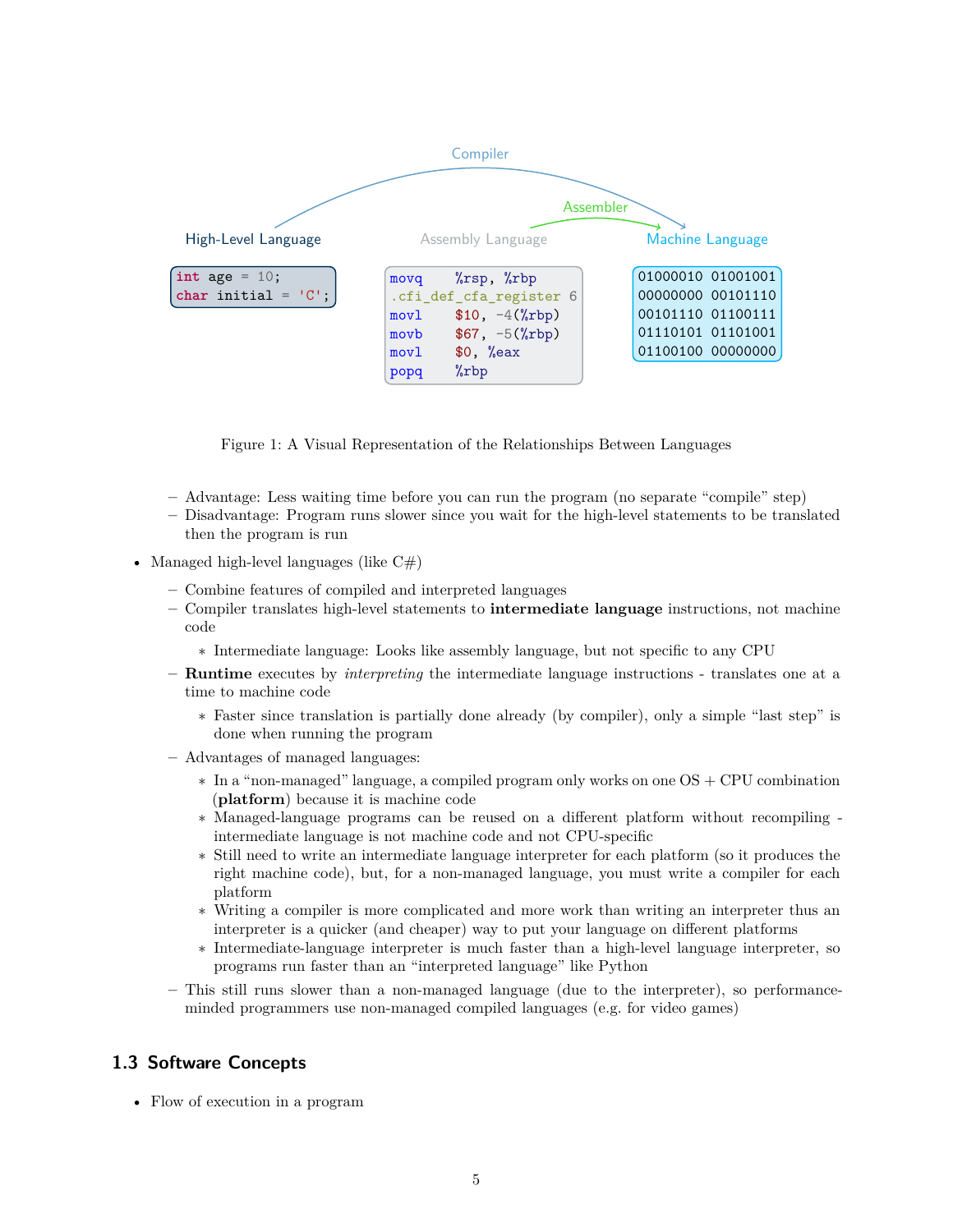|             | High-Level Language                                   | Intermediate Language                                                                                                                                       | Machine Language                       | Output (on screen)                         |
|-------------|-------------------------------------------------------|-------------------------------------------------------------------------------------------------------------------------------------------------------------|----------------------------------------|--------------------------------------------|
| Compiled    | $\lceil$ printf("Hello, ");<br>$print("World)$ ;      | Compiler                                                                                                                                                    | 01000010 01001001<br>00000000 00101110 | Execution<br>Hello, World!                 |
| Interpreted | $[\text{print("Hello, ")}:$<br>print("World!");       | Interpreter<br>Interpreter                                                                                                                                  | 01000010 01001001<br>01000010 01001001 | Execution<br>Hello,<br>Execution<br>World! |
| Managed     | Console.Write("Hello, ");<br>Console.Write("World!"); | Interpreter<br>.maxstack 8<br>Compiler<br>ldstr "Hello"<br>IL 0000:<br>void [mscorlib]<br>Interpreter<br>IL 0005: call<br>System.Console::WriteLine(string) | 01000010 01001001<br>01000010 01001001 | Execution<br>Hello,<br>Execution<br>World! |

Figure 2: A Visual Representation of the Differences Between High-Level Languages

- **–** Program receives input from some source, e.g. keyboard, mouse, data in files
- **–** Program uses input to make decisions
- **–** Program produces output for the outside world to see, e.g. by displaying images on screen, writing text to console, or saving data in files
- Program interfaces
	- **– GUI** or Graphical User Interface: Input is from clicking mouse in visual elements on screen (buttons, menus, etc.), output is by drawing onto the screen
	- **– CLI** or Command Line Interface: Input is from text typed into "command prompt" or "terminal window," output is text printed at same terminal window
	- **–** This class will use CLI because it is simple, portable, easy to work with no need to learn how to draw images, just read and write text

# <span id="page-5-0"></span>**1.4 Programming Concepts**

#### <span id="page-5-1"></span>**1.4.1 Programming workflow**

The workflow of the programmer will differ a bit depending on if the program is written in a compiled or an intprepreted programming language. From the distance, both looks like what is pictured in the [the flowchart](#page-6-0) [demonstrating roles and tasks of a programmer, beta tester and user in the creation of programs](#page-6-0), but some differences remain:

- Compiled language workflow
	- **–** Writing down specifications
	- **–** Creating the source code
	- **–** Running the compiler
	- **–** Reading the compiler's output, warning and error messages
	- **–** Fixing compile errors, if necessary
	- **–** Running and testing the program
	- **–** Debugging the program, if necessary
- Interpreted language workflow
	- **–** Writing down specifications
	- **–** Creating the source code
	- **–** Running the program in the interpreter
	- **–** Reading the interpreter's output, determining if there is a syntax (language) error or the program finished executing
	- **–** Editing the program to fix syntax errors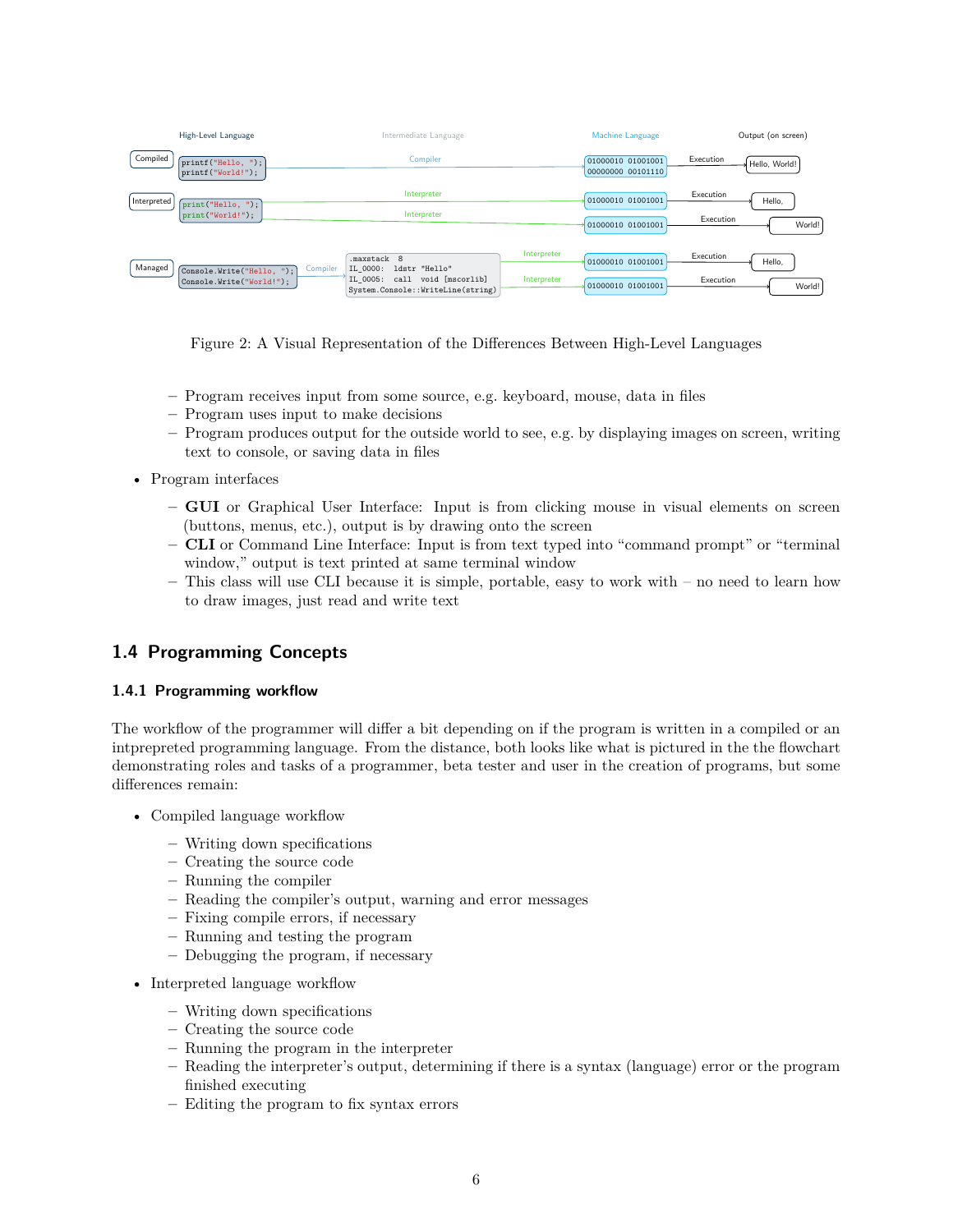<span id="page-6-0"></span>

Figure 3: Flowchart demonstrating roles and tasks of a programmer, beta tester and user in the creation of programs.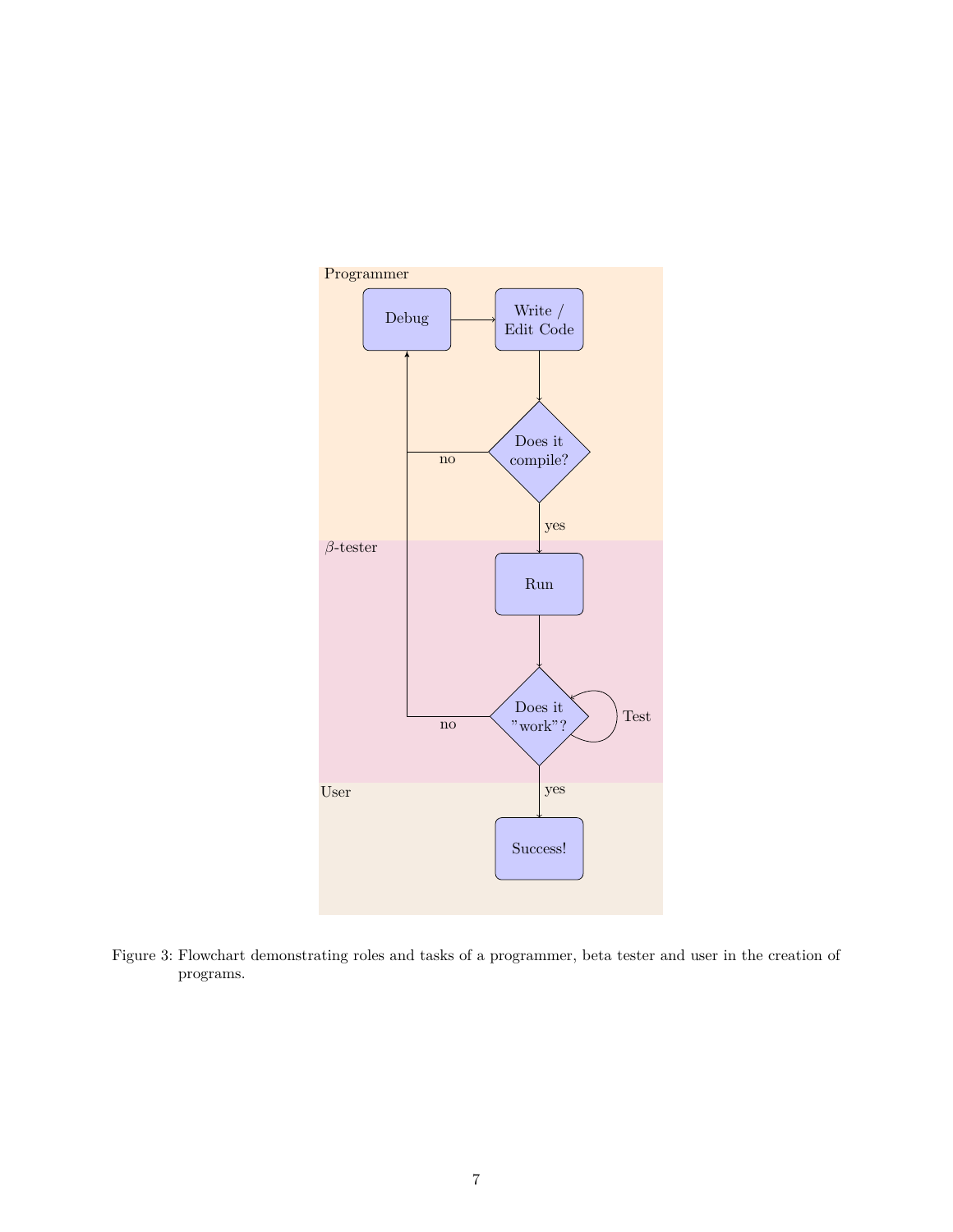- **–** Testing the program (once it can run with no errors)
- **–** Debugging the program, if necessary

Interperted languages have

- **Advantages**: Fewer steps between writing and executing, can be a faster cycle
- **Disadvantages**: All errors happen when you run the program, no distinction between syntax errors (compile errors) and logic errors (bugs in running program)

### <span id="page-7-0"></span>**1.4.2 (Integrated) Development Environment**

Programers can either use a collection of tools to write, compile, debug and execute a program, or use an "all-in-one" solution called an Integrated Development Environment (IDE).

- The "Unix philosophy"[2](#page-7-3) states that a program should do only one task, and do it properly. For programmers, this means that
	- **–** One program will be needed to edit the source code, a text editor (it can be Geany, notepad, kwrite, emacs, sublime text, vi, etc.),
	- **–** One program will be needed to compile the source code, a compiler (for C#, it will be either mono<sup>[3](#page-7-4)</sup> or Roslyn<sup>[4](#page-7-5)</sup>,
	- **–** Other programs may be needed to debug, execute, or organize larger projects, such as makefile or MKBundle<sup>[5](#page-7-6)</sup>.

IDE "bundle" all of those functionality into a single interface, to ease the workflow of the programmer. This means sometimes that programmers have fewer control over their tools, but that it is easier to get started.

- Integrated Development Environment (IDE)
	- **–** Combines a text editor, compiler, file browser, debugger, and other tools
	- **–** Helps you organize a programming project
	- **–** Helps you write, compile, and test code in one place

In particular, Visual Studio is an IDE, and it uses its own vocabulary:

- Solution: An entire software project, including source code, metadata, input data files, etc.
- "Build solution": Compile all of your code
- "Start without debugging": Run the compiled code
- Solution location: The folder (on your computer's file system) that contains the solution, meaning all your code and the information needed to compile and run it

# <span id="page-7-1"></span>**2 C# Fundamentals**

# <span id="page-7-2"></span>**2.1 Introduction to the C# Language**

- $C#$  is a managed language (as discussed previously)
	- **–** Write in a high-level language, compile to intermediate language, run intermediate language in interpreter
	- **–** Intermediate language is called CIL (Common Intermediate Language)
	- **–** Interpreter is called .NET Runtime
	- **–** Standard library is called .NET Framework, comes with the compiler and runtime

<span id="page-7-3"></span><sup>2</sup>[https://en.wikipedia.org/wiki/Unix\\_philosophy](https://en.wikipedia.org/wiki/Unix_philosophy)

<span id="page-7-4"></span><sup>3</sup>[https://en.wikipedia.org/wiki/Mono\\_\(software\)](https://en.wikipedia.org/wiki/Mono_(software))

<span id="page-7-5"></span> $4$ https://en.wikipedia.org/wiki/Roslyn (compiler)

<span id="page-7-6"></span><sup>5</sup><https://www.mono-project.com/docs/tools+libraries/tools/mkbundle/>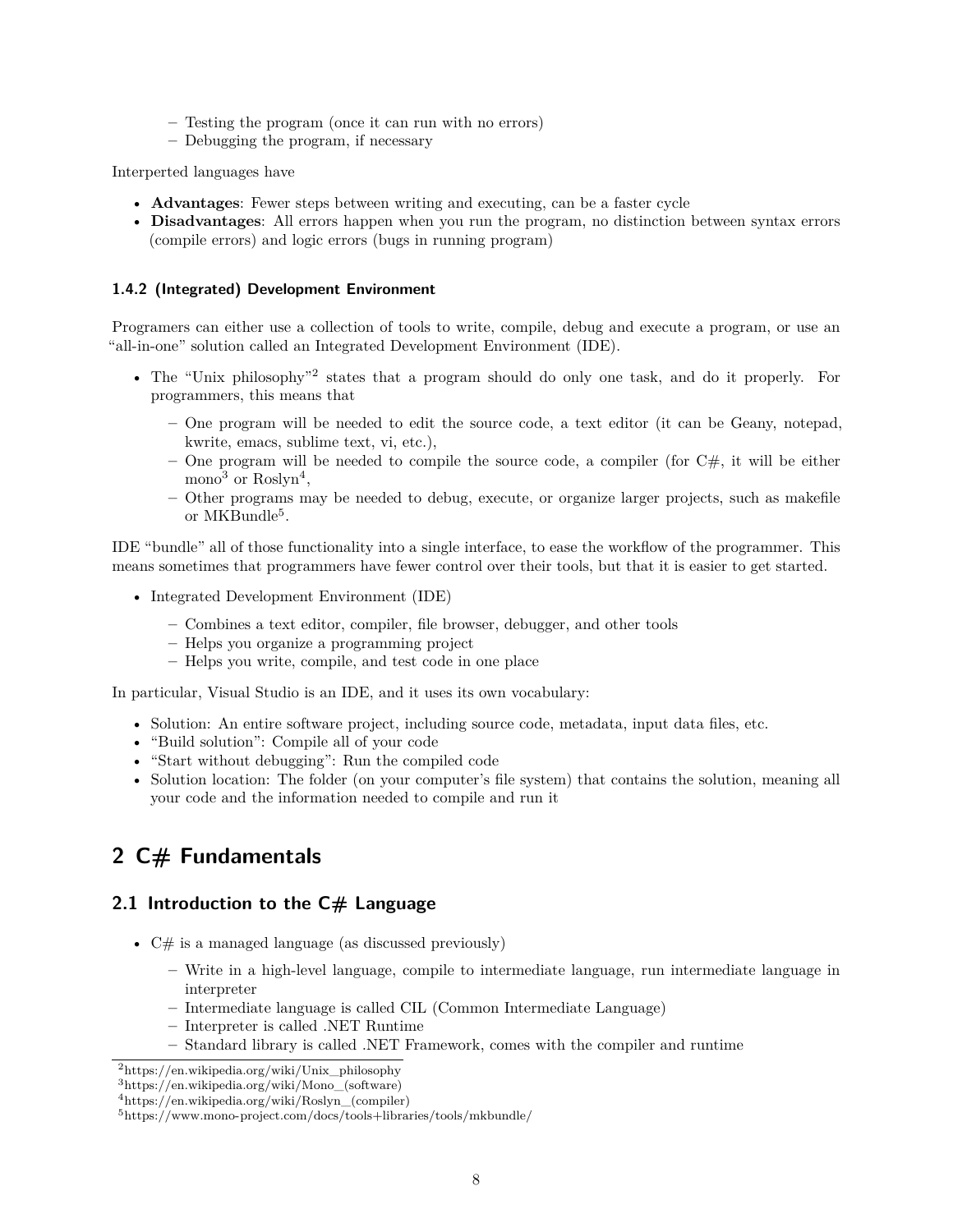- It is widespread and popular
	- **–** It was the first in the list of "3 Future Programming Languages You Should Learn Between 2022 and 2030<sup>"[6](#page-8-1)</sup>, because of the growing popularity of Unity<sup>[7](#page-8-2)</sup>.
	- **–** 8th most "loved" language on StackOverflow[8](#page-8-3)
	- **–** .NET is the 2nd most used "other" library/framework[9](#page-8-4)
	- $-$  More insights on its evolution can be found in this blog post<sup>[10](#page-8-5)</sup>.

### <span id="page-8-0"></span>**2.2 The Object-Oriented Paradigm**

- C# is called an "object-oriented" language
	- **–** Programming languages have different *paradigms*: philosophies for organizing code, expressing ideas
	- **–** Object-oriented is one such paradigm, C# uses it
	- **–** Meaning of object-oriented: Program mostly consists of *objects*, which are reusable modules of code
	- **–** Each object contains some data (*attributes*) and some functions related to that data (*methods*)
- Object-oriented terms
	- **– Class**: A blueprint or template for an object. Code that defines what kind of data the object will contain and what operations (functions) you will be able to do with that data
	- **– Object**: A single instance of a class, containing running code with specific values for the data. Each object is a separate "copy" based on the template given by the class.

Analogy: A *class* is like a floorplan while an *object* is the house build from the floorplan. Plus, you can make as many houses as you would like from a single floorplan.

**– Attribute**: A piece of data stored in an object.

Example: A *House* class has a spot for a color property while an house object has a color (e.g. "Green").

**– Method**: A function that modifies an object. This code is part of the class, but when it runs, it modifies only a specific object and not the class.

Example: A *House* class with a method to change the house color. Using this method changes the color a single house object but doesn't change the *House* class or the color on any other house objects.

- Examples:
	- **–** A Car *Class*
		- ∗ Attributes: Color, engine status (on/off), gear position
		- ∗ Methods: Press gas or brake pedal, turn key on/off, shift transmission
	- **–** A Car *Object*
		- Example: A *Porsche911* object that is Red, Engine On, and in 1st gear
	- **–** An "Audio File" *Class* represents a song being played in a music player
		- ∗ Attributes: Sound wave data, current playback position, target speaker device
		- ∗ Methods: Play, pause, stop, fast-forward, rewind
	- **–** An Audio File *Object*

Example: A *NeverGonnaGiveYouUp* object that is "rolled wave data", 0:00, speaker01

<span id="page-8-2"></span><span id="page-8-1"></span><sup>6</sup><https://betterprogramming.pub/3-future-programming-languages-you-should-learn-between-2022-and-2030-8a618a15eca6> <sup>7</sup><https://unity.com/>

<span id="page-8-3"></span><sup>8</sup><https://insights.stackoverflow.com/survey/2020#technology-most-loved-dreaded-and-wanted-languages-loved>

<span id="page-8-4"></span><sup>9</sup><https://insights.stackoverflow.com/survey/2020#technology-other-frameworks-libraries-and-tools>

<span id="page-8-5"></span><sup>10</sup><https://dottutorials.net/stats-surveys-about-net-core-future-2020/#stackoverflow-surveys>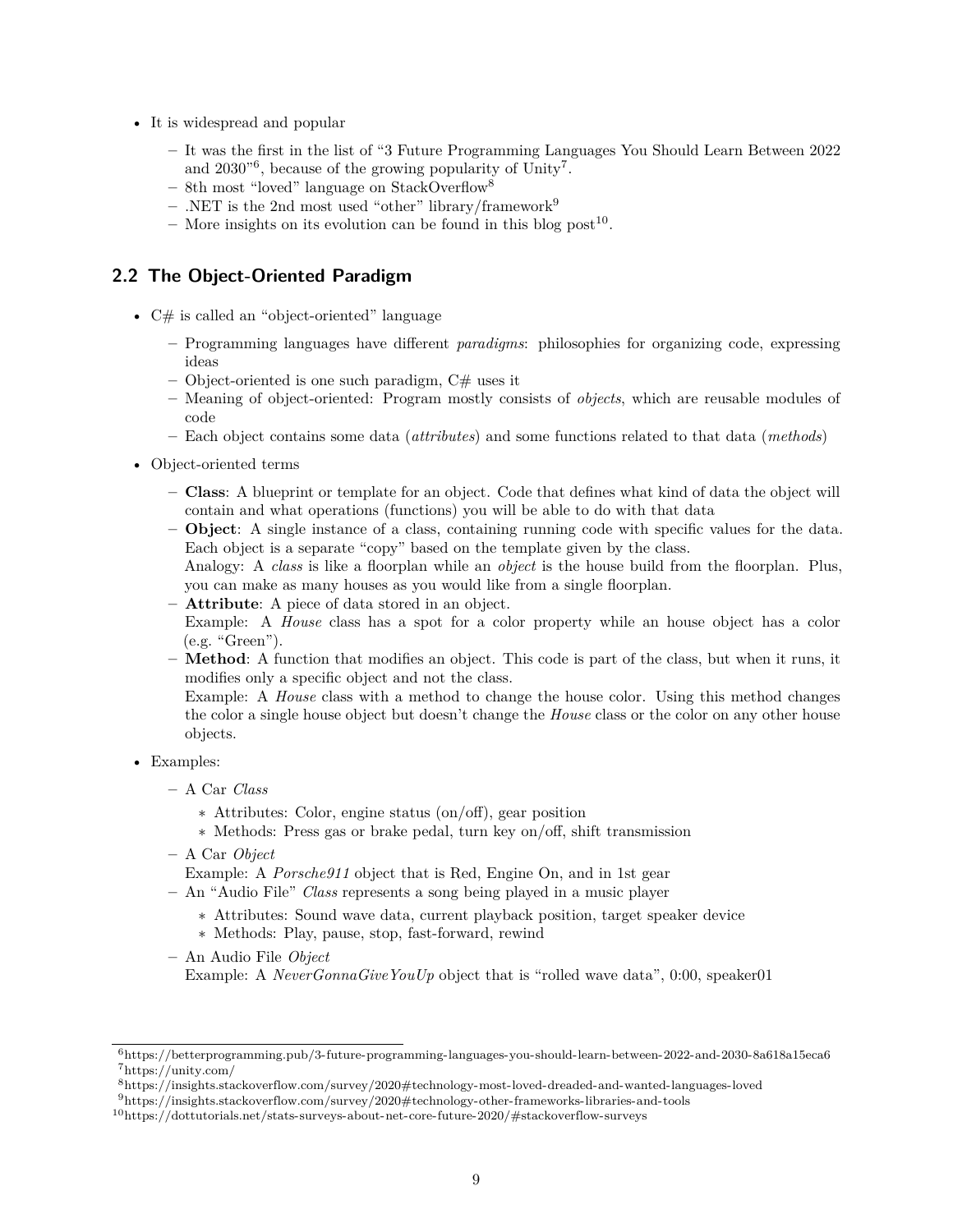# <span id="page-9-0"></span>**2.3 First Program**

It is customary to start the study of a programming language with a "Hello World" program<sup>[11](#page-9-2)</sup>, that simply displays "Hello World". It is a simple way of seeing a first, simple example of the basic structure of a program. Here's a simple "hello world" program in the  $C#$  language:

### <span id="page-9-1"></span>**2.3.1 Hello World**

```
/* I'm a multi-line comment,
 * I can span over multiple lines!
 */
using System;
class Program
{
    static void Main()
    {
        Console.WriteLine("Hello, world!"); // I'm an in-line comment.
    }
}
```
Features of this program:

- A multi-line comment: everything between the */\** and \*/ is considered a *comment*, i.e. text for humans to read. It will be ignored by the  $C#$  compiler and has no effect on the program.
- A **using** statement: This imports code definitions from the System *namespace*, which is part of the .NET Framework (the standard library).
	- **–** In C#, code is organized into **namespaces**, which group related classes together
	- **–** If you want to use code from a different namespace, you need a **using** statement to "import" that namespace
	- **–** All the standard library code is in different namespaces from the code you will be writing, so you'll need **using** statements to access it
- A class declaration  $12$

```
– Syntax:
class [name of class]
{
      [body of the class]
}
```
- **–** All code between opening { and closing } is the *body* of the class named by the **class** [name of **class**] statement
- A method declaration
	- **–** A collection of instructions with a name
	- **–** Can be used by typing its name
	- **–** A method is similar to a paragraph, in that it can contain multiple statements, and a class is similar to a chapter, in that it can have multiple methods within its body.
	- **–** A C# program requires a method called Main, and, in our example, is followed by empty parentheses (we will get to those later, but they're required)

<span id="page-9-2"></span><sup>11</sup>[https://en.wikipedia.org/wiki/%22Hello,\\_World!%22\\_program](https://en.wikipedia.org/wiki/%22Hello,_World!%22_program)

<span id="page-9-3"></span><sup>12</sup>We use the notation […] to denote what "should" be there, but this is just a place holder: you are not supposed to *actually* have the braces in the code.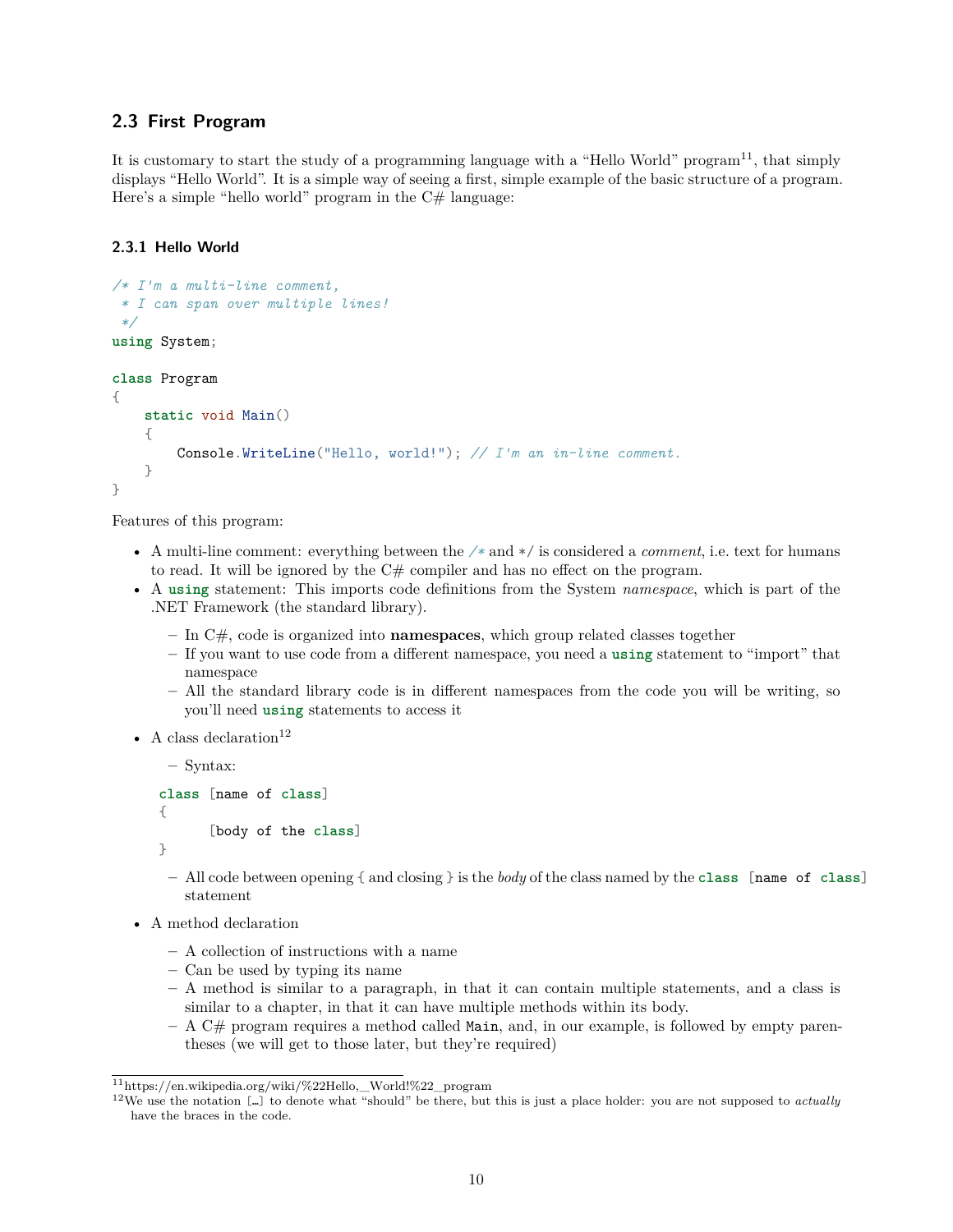- **–** Just like the class declaration, the body of the method beings with { and ends with }
- A statement inside the body of the method: Console.WriteLine("Hello, world!"); *// I'm an in-line comment.*
	- **–** This is the part of the program that actually "does something": It displays a line of text to the console:



- **–** This statement contains a class name (Console), followed by a method name (WriteLine). It calls the WriteLine method in the Console class.
- **–** The **argument** to the WriteLine method is the text "Hello, world!", which is in parentheses after the name of the method. This is the text that gets printed in the console: The WriteLine method (which is in the standard library) takes an argument and prints it to the console.
- **–** Note that the argument to WriteLine is inside double-quotes. This means it is a **string**, i.e. textual data, not a piece of C# code. The quotes are required in order to distinguish between text and code.
- **–** A statement *must* end in a semicolon (the class header and method header are not statements)
- An in-line comment: All the text from the *//* to the end of the line is considered a comment, and is ignored by the C# compiler.

# <span id="page-10-0"></span>**2.4 Rules of C# Syntax**

- Each statement must end in a semicolon (;), except for some statements that we will study in the future that contains opening { and closing }, that do not end in a ;.
	- $-$  Note that class and method declarations, as well as comments, are not statements<sup>[13](#page-10-1)</sup> and hence do not need to ends with a ;. Typically, a method *contains* some statements, but it is not a statement.
- All words are case-sensitive
	- **–** A class named Program is not the same as one named program
	- **–** A method named writeline is not the same as one named WriteLine
- Braces and parentheses must always be matched
	- **–** Once you start a class or method definition with {, you must end it with }
- Whitespace has *almost* no meaning
	- **–** "Whitespaces" refer to spaces (sometimes denoted " ", "␣" or "⌴"), tabs[14](#page-10-2) (which consists in 4 spaces), and newlines (sometimes denoted "↵", "↵" or "↵")
	- **–** There must be at least 1 space between words
	- **–** Other than that, spaces and new lines are just to help humans read the code

<span id="page-10-2"></span><span id="page-10-1"></span><sup>13</sup><https://docs.microsoft.com/en-us/dotnet/csharp/programming-guide/statements-expressions-operators/statements>  $14 \mbox{https://en.wikipedia.org/wiki/Tab\_key\#Tab\_characters}$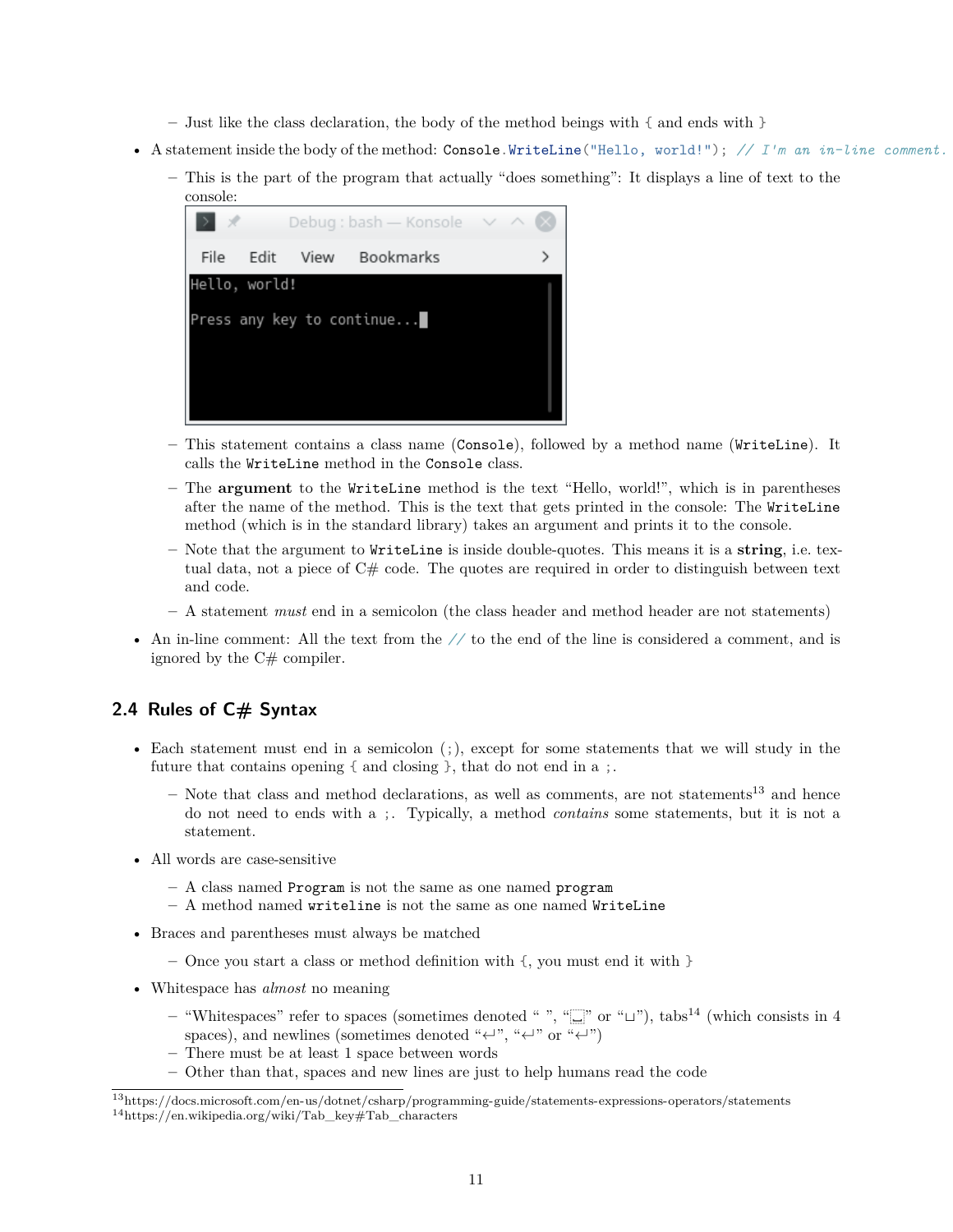- **–** Spaces are counted exactly if they are inside string data, e.g. "Hello world!" is different from "Hello world!"
- $-$  Otherwise, entire program could be written on one line<sup>[15](#page-11-2)</sup>; it would have the same meaning
- All  $C#$  applications must have a Main method
	- **–** Name must match exactly, otherwise .NET runtime will get confused
	- **–** This is the first code to run when the application starts any other code (in methods) will only run when its method is called

### <span id="page-11-0"></span>**2.5 Conventions of C# Programs**

- Conventions: Not enforced by the compiler/language, but expected by humans
	- **–** Program will still work if you break them, but other programmers will be confused
- Indentation
	- **–** After a class or method declaration (header), put the opening { on a new line underneath it
	- **–** Then indent the next line by 4 spaces, and all other lines "inside" the class or method body
	- **–** De-indent by 4 spaces at end of method body, so ending } aligns vertically with opening {
	- **–** Method definition inside class definition: Indent body of method by another 4 spaces
	- **–** In general, any code between { and } should be indented by 4 spaces relative to the { and }
- Code files
	- **–** C# code is stored in files that end with the extension ".cs"
	- **–** Each ".cs" file contains exactly one class
	- **–** The name of the file is the same as the name of the class (Program.cs contains **class** Program)

Note that some of those conventions are actually rules in different programming languages (typically, the last two regarding code files are mandatory rules in java).

#### <span id="page-11-1"></span>**2.6 Reserved Words and Identifiers**

- Reserved words: Keywords in the  $C#$  language
	- **–** Note they have a distinct color in the code sample and in your IDE
	- **–** Built-in commands/features of the language
	- **–** Can only be used for one specific purpose; meaning cannot be changed
	- **–** Examples:
		- ∗ **using** ∗ **class** ∗ **public** ∗ **private** ∗ **namespace** ∗ **this** ∗ **if** ∗ **else** ∗ **for** ∗ **while** ∗ **do** ∗ **return**
	- **–** There is no need to memorize the whole list of keywords[16](#page-11-3), as we will only introduce the ones we need on a "per need" basis.

<span id="page-11-2"></span> $15$ Well, if there are no in-line comments in it. Can you figure out why?

<span id="page-11-3"></span> $^{16}{\rm https://docs.microsoft.com/en-us/dotnet/csharp/language-reference/keywords/}$  $^{16}{\rm https://docs.microsoft.com/en-us/dotnet/csharp/language-reference/keywords/}$  $^{16}{\rm https://docs.microsoft.com/en-us/dotnet/csharp/language-reference/keywords/}$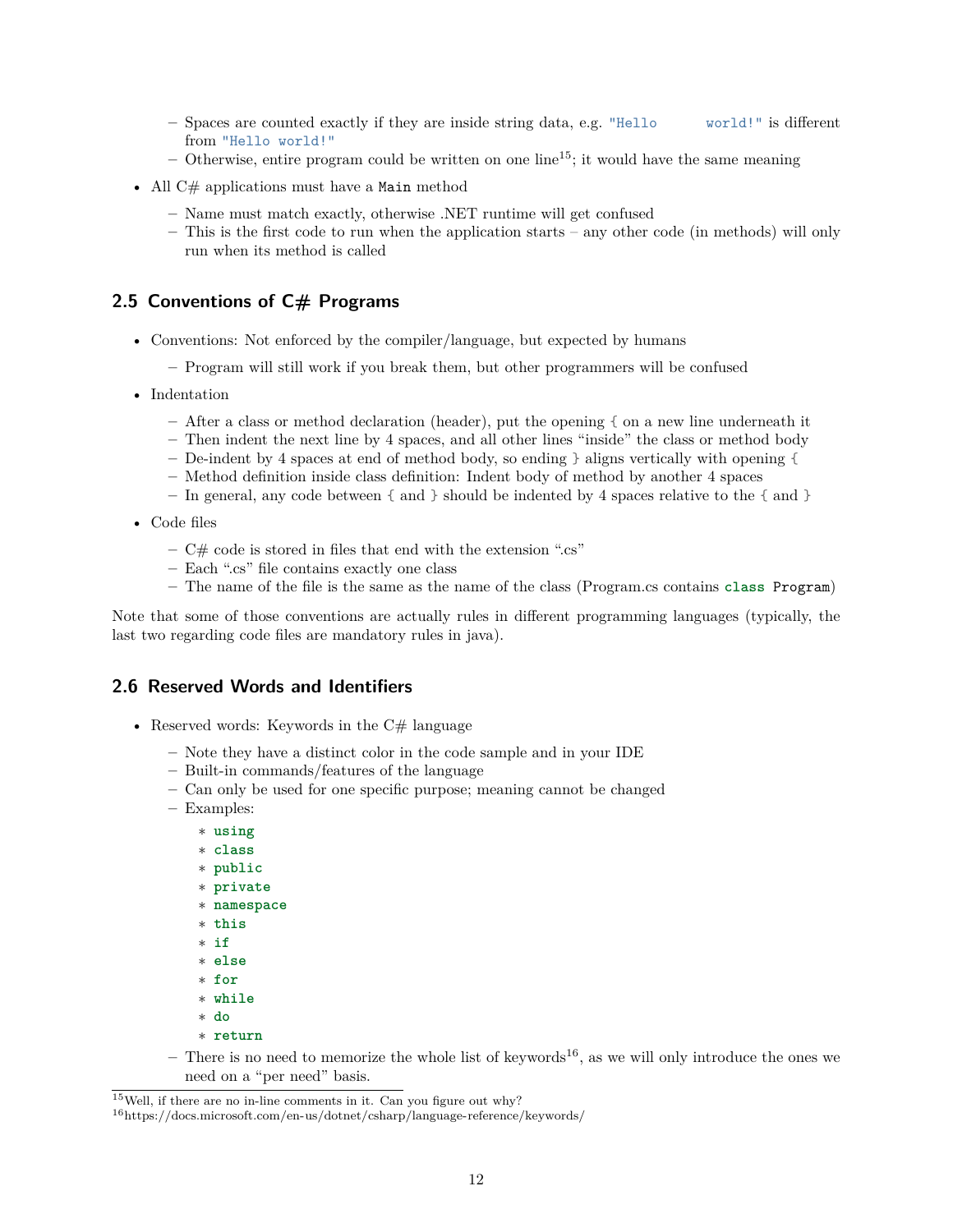- Identifiers: Human-chosen names
	- **–** Names for classes (Rectangle, ClassRoom, etc.), variables (age, name, etc.), methods (ComputeArea, GetLength, etc), namespaces, etc.
	- **–** Some have already been chosen for the standard library (e.g. system, Console, WriteLine, Main), but they are still identifiers, not keywords
	- **–** Rules for identifiers:
		- ∗ Must not be a reserved word
		- ∗ Must contain only letters (lower case, from a to z, or upper case, from A to Z), numbers (made of digits from 0 to 9), and underscore  $(\_)$ – no spaces
		- ∗ Must not begin with a number
		- ∗ Are case sensitive
		- ∗ Must be unique (you cannot re-use the same identifier twice in the same scope a concept we will discuss later)
	- **–** Conventions for identifiers
		- ∗ Should be descriptive, e.g. "AudioFile" or "userInput" not "a" or "x"
		- ∗ Should be easy for humans to read and type
		- ∗ If name is multiple words, use CamelCase[17](#page-12-1) (or its variation Pascal case[18](#page-12-2)) to distinguish words, e.g. myHeightInMeters or distanceFromEarthToMoon.
		- ∗ Class and method names should start with capitals, e.g. "**class** AudioFile"
		- ∗ Variable names should start with lowercase letters, then capitalize subsequent words, e.g. "myFavoriteNumber"

# <span id="page-12-0"></span>**2.7 Write and WriteLine**

• The WriteLine method

**using** System;

- **–** We saw this in the "Hello World" program: Console.WriteLine("Hello World!"); results in "Hello World!" being displayed in the terminal
- **–** In general, Console.WriteLine("text"); will display the text but not the "'s in the terminal, then *start a new line*
- **–** This means a second Console.WriteLine will display its text on the next line of the terminal. For example, this program:

```
class Welcome
{
    static void Main()
    {
        Console.WriteLine("Hello");
        Console.WriteLine("World!");
    }
}
```
will display the following output in the terminal:

Hello World!

• Methods with multiple statements

<span id="page-12-1"></span><sup>17</sup>[https://en.wikipedia.org/wiki/Camel\\_case](https://en.wikipedia.org/wiki/Camel_case)

<span id="page-12-2"></span><sup>18</sup><https://www.c-sharpcorner.com/UploadFile/8a67c0/C-Sharp-coding-standards-and-naming-conventions/>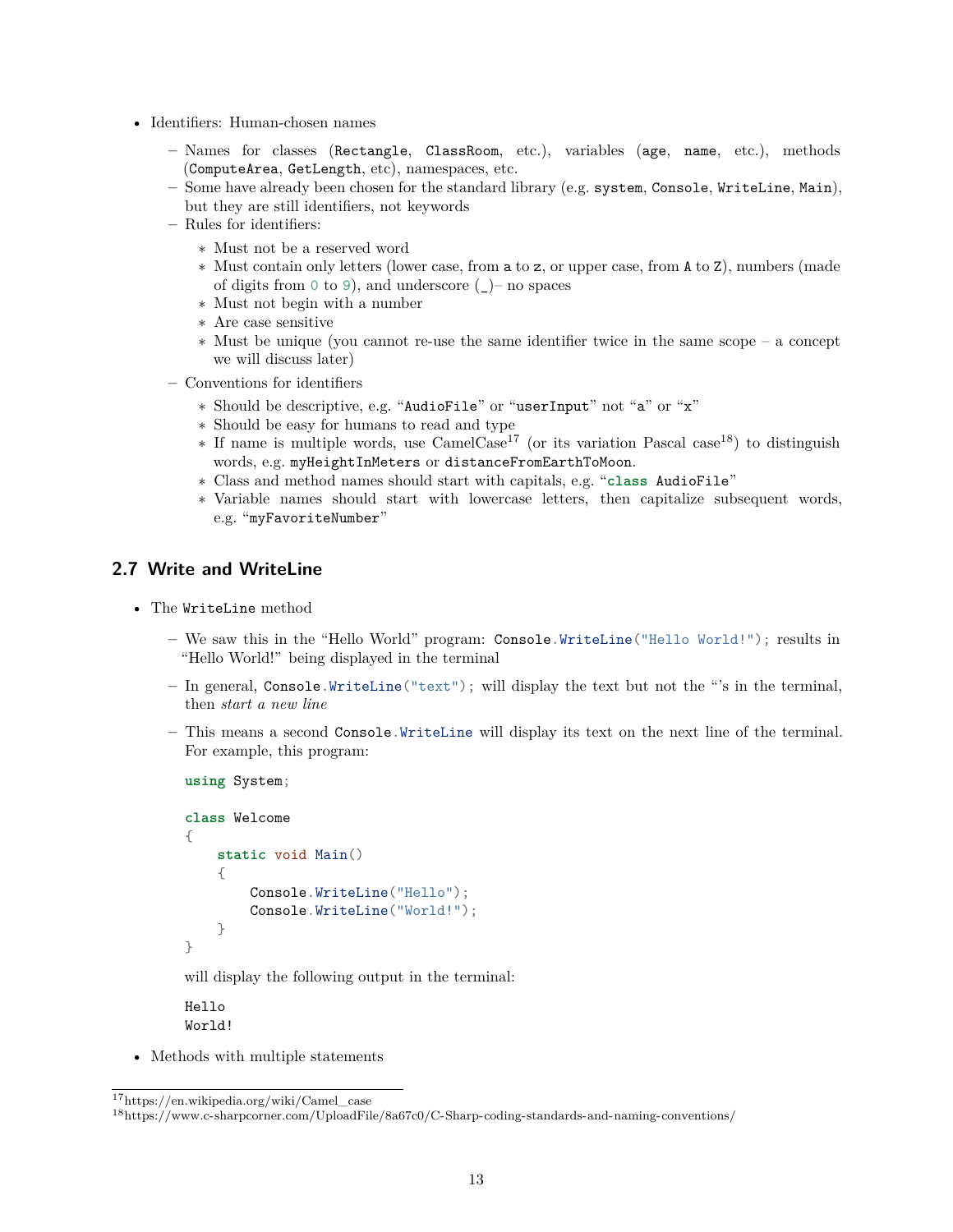- **–** Note that our two-line example has a Main method with multiple statements
- **–** In C#, each statement must end in a semicolon
- **–** Class and method declarations are not statements
- **–** Each line of code in your .cs file is not necessarily a statement
- **–** A single invocation/call of the WriteLine method is a statement
- The Write method
	- **–** Console.WriteLine("text") prints the text, then starts a new line in the terminal it effectively "hits enter" after printing the text
	- **–** Console.Write("text") just prints the text, without starting a new line. It's like typing the text without hitting "enter" afterwards.
	- **–** Even though two Console.Write calls are two statements, and appear on two lines, they will result in the text being printed on just one line. For example, this program:

```
using System;
```

```
class Welcome
{
    static void Main()
    {
        Console.Write("Hello");
        Console.Write("World!");
    }
}
```
will display the following output in the terminal:

HelloWorld!

- **–** Note that there is no space between "Hello" and "World!" because we did not type one in the argument to Console.Write
- Combining Write and WriteLine
	- **–** We can use both WriteLine and Write in the same program
	- **–** After a call to Write, the "cursor" is on the same line after the printed text; after a call to WriteLine the "cursor" is at the beginning of the next line
	- **–** This program:

```
using System;
class Welcome
{
    static void Main()
    {
        Console.Write("Hello ");
        Console.WriteLine("World!");
        Console.Write("Welcome to ");
        Console.WriteLine("CSCI 1301!");
    }
}
```
will display the following output in the terminal:

Hello world! Welcome to CSCI 1301!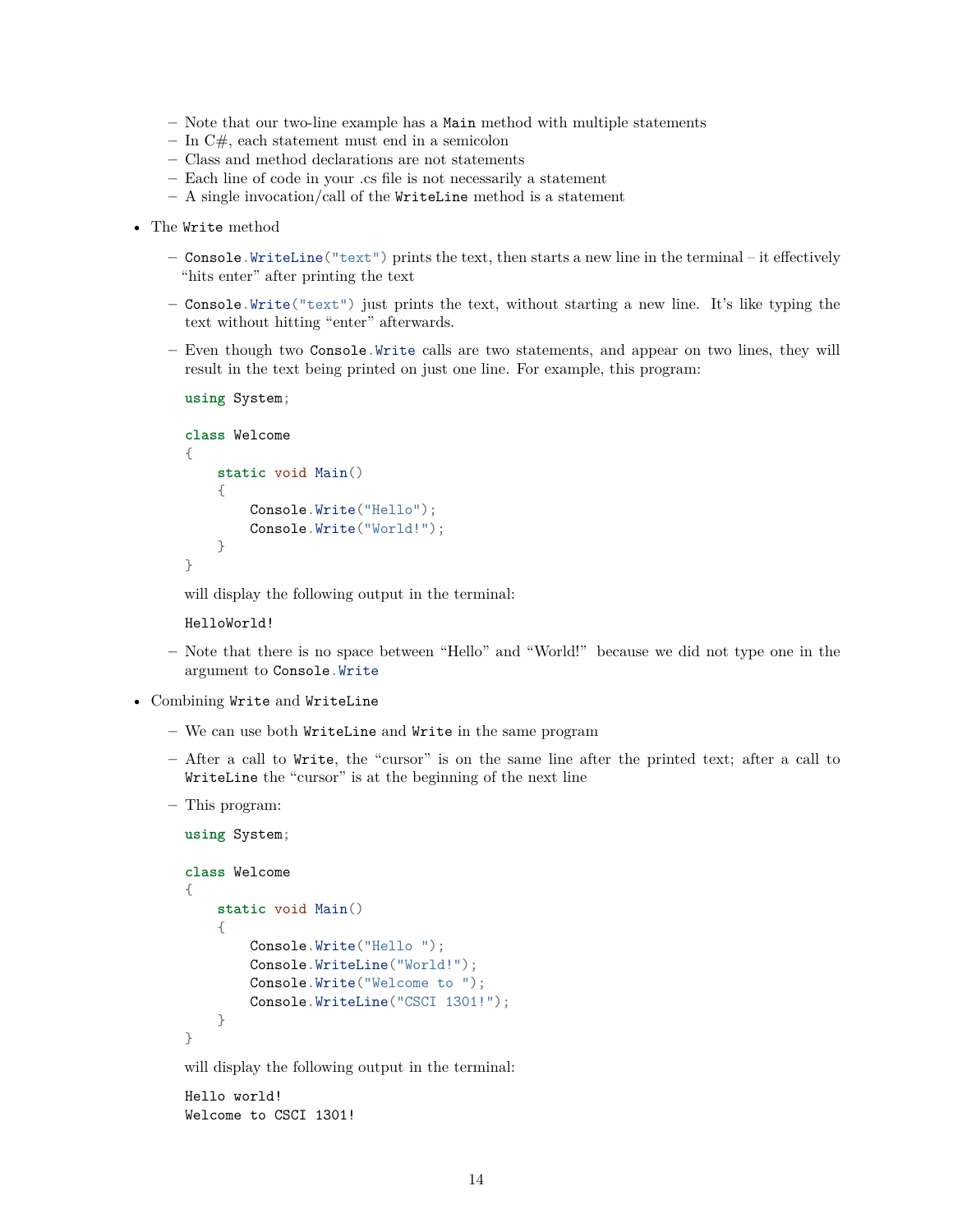# <span id="page-14-0"></span>**2.8 Escape Sequences**

- Explicitly writing a new line
	- **–** So far we've used WriteLine when we want to create a new line in the output
	- **–** The **escape sequence** \n can also be used to create a new line it represents the "newline character," which is what gets printed when you type "enter"
	- **–** This program will produce the same output as our two-line "Hello World" example, with each word on its own line:

```
using System;
class Welcome
{
    static void Main()
    {
        Console.Write("Hello\nWorld!\n");
    }
}
```
- Escape sequences in detail
	- **–** An **escape sequence** uses "normal" letters to represent "special", hard-to-type characters
	- **–** \n represents the newline character, i.e. the result of pressing "enter"
	- **–** \t represents the tab character, which is a single extra-wide space (you usually get it by pressing the "tab" key)
	- **–** \" represents a double-quote character that will get printed on the screen, rather than ending the text string in the C# code.
		- ∗ Without this, you couldn't write a sentence with quotation marks in a Console.WriteLine, because the  $C#$  compiler would assume the quotation marks meant the string was ending
		- ∗ This program won't compile because **in** quotes is not valid C# code, and the compiler thinks it is not part of the string:

```
class Welcome
{
    static void Main()
    {
        Console.WriteLine("This is "in quotes"");
    }
}
```
∗ This program will display the sentence including the quotation marks:

```
using System;
class Welcome
{
    static void Main()
    {
        Console.WriteLine("This is \"in quotes\"");
    }
}
```
**–** Note that all escape sequences begin with a backslash character (\), called the "escape character"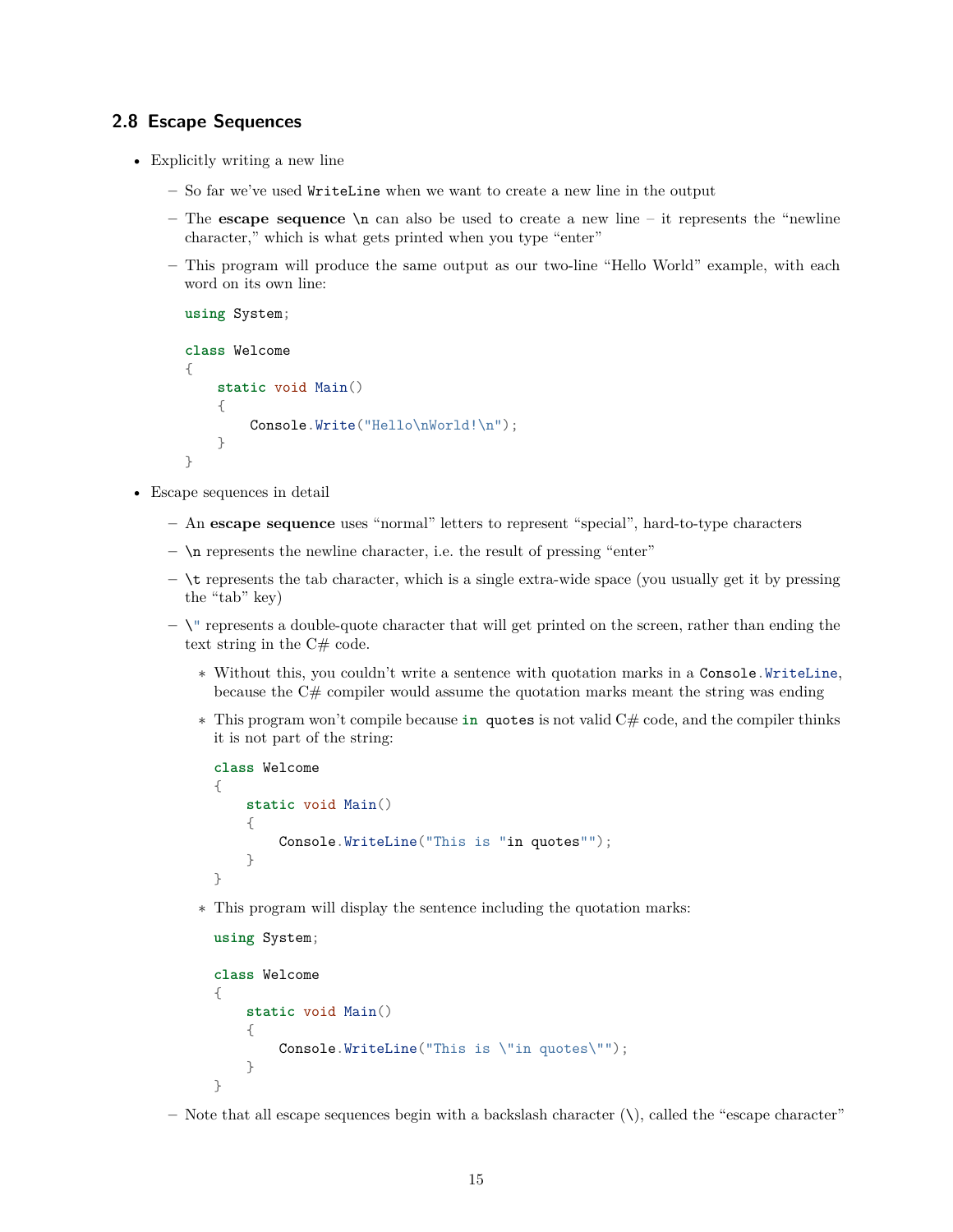- **–** General format is \[key letter] the letter after the backslash is like a "keyword" indicating which special character to display
- **–** If you want to put an actual backslash in your string, you need the escape sequence \\, which prints a single backslash
	- ∗ This will result in a compile error because \U is not a valid escape sequence:

Console.WriteLine("Go to C:\Users\Edward");

∗ This will display the path correctly:

Console.WriteLine("Go to C:\\Users\\Edward");

# <span id="page-15-0"></span>**3 Datatypes and Variables**

# <span id="page-15-1"></span>**3.1 Datatype Basics**

- Recall the basic structure of a program
	- **–** Program receives input from some source, uses input to make decisions, produces output for the outside world to see
	- **–** In other words, the program reads some data, manipulates data, and writes out new data
	- **–** In C#, data is stored in objects during the program's execution, and manipulated using the methods of those objects
- This data has **types**
	- **–** Numbers (the number 2) are different from text (the word "two")
	- **–** Text data is called "strings" because each letter is a **character** and a word is a *string of characters*
	- **–** Within "numeric data," there are different types of numbers
		- ∗ Natural numbers (ℕ): 0, 1, 2, …
		- ∗ Integers (ℤ): … -2, -1, 0, 1, 2, …
		- ∗ Real numbers (ℝ): 0.5, 1.333333…, -1.4, etc.
- Basic Datatypes in  $C#$ 
	- **–** C# uses keywords to name the types of data
	- **–** Text data:
		- ∗ string: a string of characters, like "Hello world!"
		- ∗ char: a single character, like 'e' or 't'
	- **–** Numeric data:
		- ∗ int: An integer, as defined previously
		- ∗ uint: An *unsigned* integer, in other words, a natural number (positive integers only)

∗ float: A "floating-point" number, which is a real number with a fractional part, such as 3.85

- ∗ double: A floating-point number with "double precision" also a real number, but capable of storing more significant figures
- ∗ decimal: An "exact decimal" number also a real number, but has fewer rounding errors than float and double (we will explore the difference later)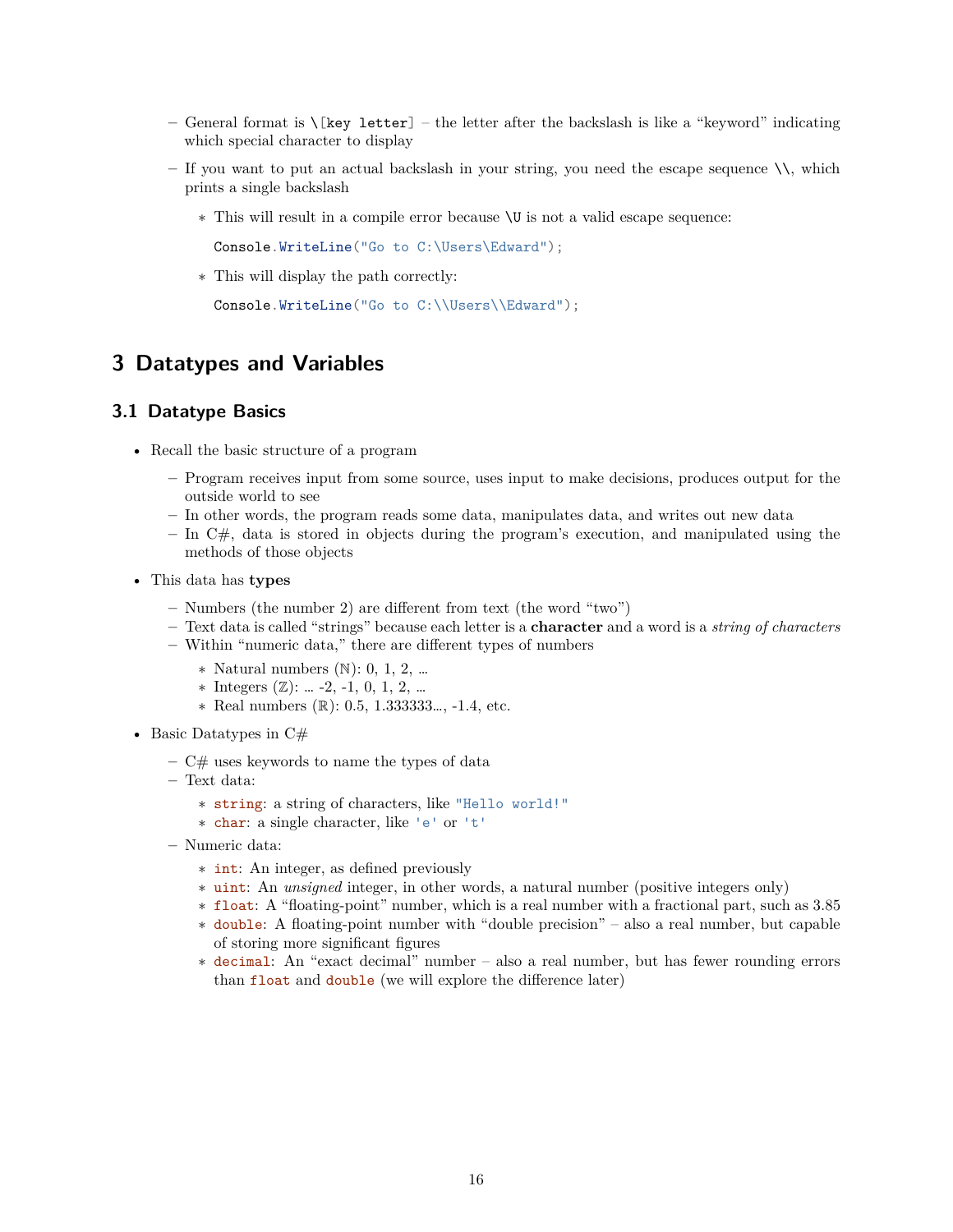# <span id="page-16-0"></span>**3.2 Literals and Variables**

#### **3.2.0.1 Literals and their types**

- A **literal** is a data value written in the code
- A form of "input" provided by the programmer rather than the user; its value is fixed throughout the program's execution
- Literal data must have a type, indicated by syntax:
	- **–** string literal: text in double quotes, like "hello"
	- **–** char literal: a character in single quotes, like 'a'
	- **–** int literal: a number without a decimal point, with or without a minus sign (e.g. 52)
	- **–** long literal: just like an int literal but with the suffix l or L, e.g. 4L
	- **–** double literal: a number with a decimal point, with or without a minus sign (e.g. -4.5)
	- **–** float literal: just like a double literal but with the suffix f or F (for "float"), e.g. 4.5f
	- **–** decimal literal: just like a double literal but with the suffix m or M(for "deciMal"), e.g. 6.01m

#### **3.2.0.2 Variables overview**

- Variables store data that can *vary* (change) during the program's execution
- They have a type, just like literals, and also a name
- You can use literals to write data that gets stored in variables
- Sample program with variables:

```
using System;
class MyFirstVariables
{
    static void Main()
    {
        // Declaration
        int myAge;
        string myName;
        // Assignment
        myAge = 29;myName = "Edward";
        // Displaying
        Console.WriteLine($"My name is {myName} and I am {myAge} years old.");
    }
}
```
This program shows three major operations you can do with variables.

- **–** First it **declares** two variables, an int-type variable named "myAge" and a string-type variable named "myName"
- **–** Then, it **assigns** values to each of those variables, using literals of the same type. myAge is assigned the value 29, using the int literal 29, and myName is assigned the value "Edward", using the string literal "Edward"
- **–** Finally, it **displays** the current value of each variable by using the Console.WriteLine method and **string interpolation**, in which the values of variables are inserted into a string by writing their names with some special syntax (a \$ character at the beginning of the string, and braces around the variable names)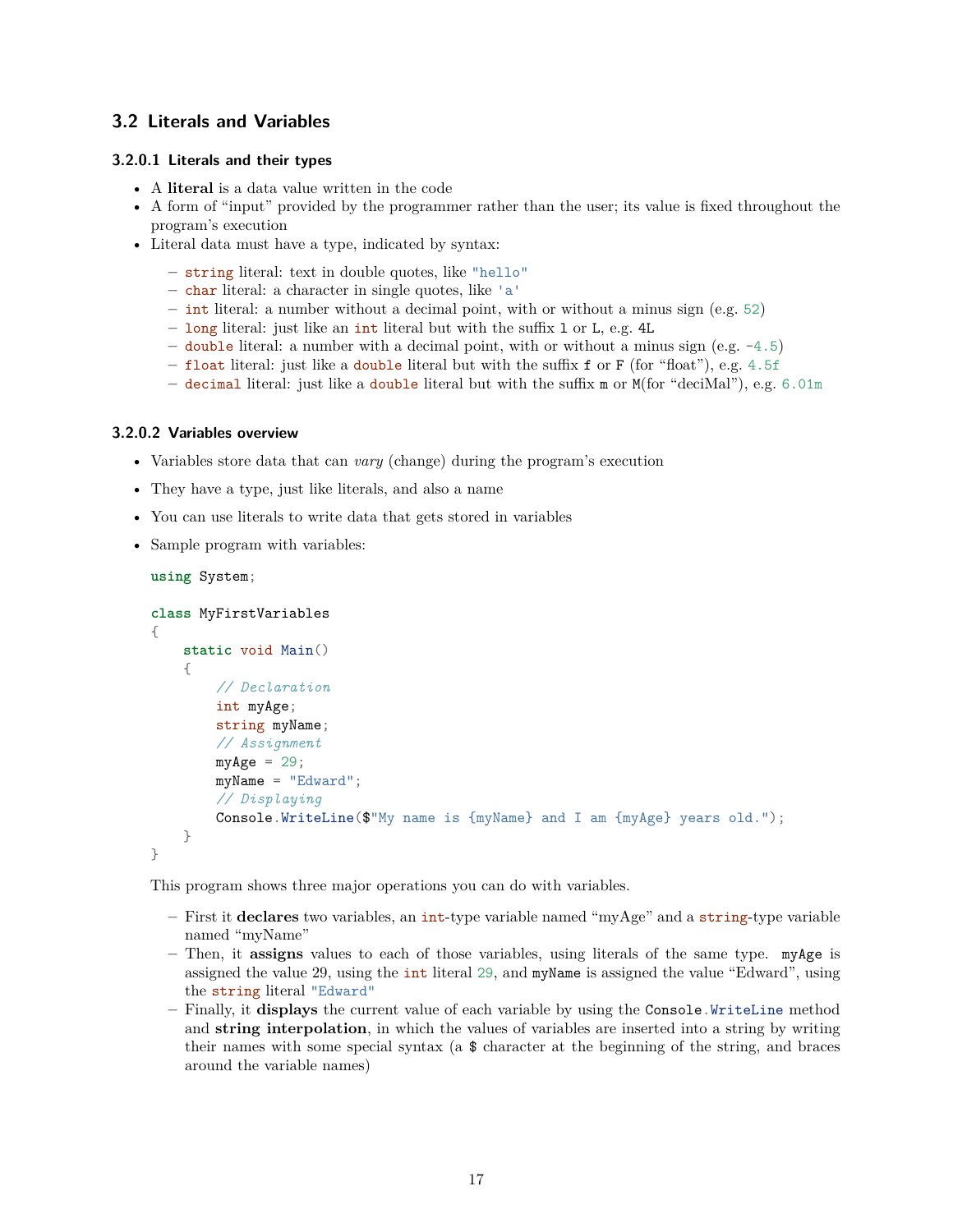# <span id="page-17-0"></span>**3.3 Variable Operations**

#### **3.3.0.1 Declaration**

- This is when you specify the *name* of a variable and its *type*
- Syntax: type\_keyword variable\_name;
- Examples: int myAge;, string myName;, double winChance;
- A variable name is an identifier, so it should follow the rules and conventions
	- **–** Can only contain letters and numbers
	- **–** Must be unique among all variable, method, and class names
	- **–** Should use CamelCase if it contains multiple words
- Note that the variable's type is not part of its name: two variables cannot have the same name *even if* they are different types
- Multiple variables can be declared in the same statement: string myFirstName, myLastName; would declare *two* strings called respectively myFirstName and myLastName.

#### **3.3.0.2 Assignment**

- The act of changing the value of a variable
- Uses the symbol =, which is the *assignment operator*, not a statement of equality it does not mean "equals"
- Direction of assignment is **right to left**: the variable goes on the left side of the = symbol, and its new value goes on the right
- Syntax: variable\_name = value;
- Example:  $myAge = 29$ ;
- Value *must* match the type of the variable. If myAge was declared as an int-type variable, you cannot write  $myAge = "29"$ ; because "29" is a string

#### **3.3.0.3 Initialization (Declaration + Assignment)**

- Initialization statement combines declaration and assignment in one line (it is just a shortcut, not a new operation)
- Creates a new variable and also gives it an initial value
- Syntax: type variable\_name = value;
- Example: string myName = "Edward";
- Can only be used once per variable, since you can only declare a variable once

#### **3.3.0.4 Assignment Details**

- Assignment replaces the "old" value of the variable with a "new" one; it is how variables *vary*
	- **–** If you initialize a variable with int myAge = 29; and then write myAge = 30;, the variable myAge now store the value 30
- You can assign a variable to another variable: just write a variable name on both sides of the = operator
	- **–** This will take a "snapshot" of the current value of the variable on the right side, and store it into the variable on the left side
	- **–** For example, in this code:

int  $a = 12$ ; int  $b = a$ ;  $a = -5$ ;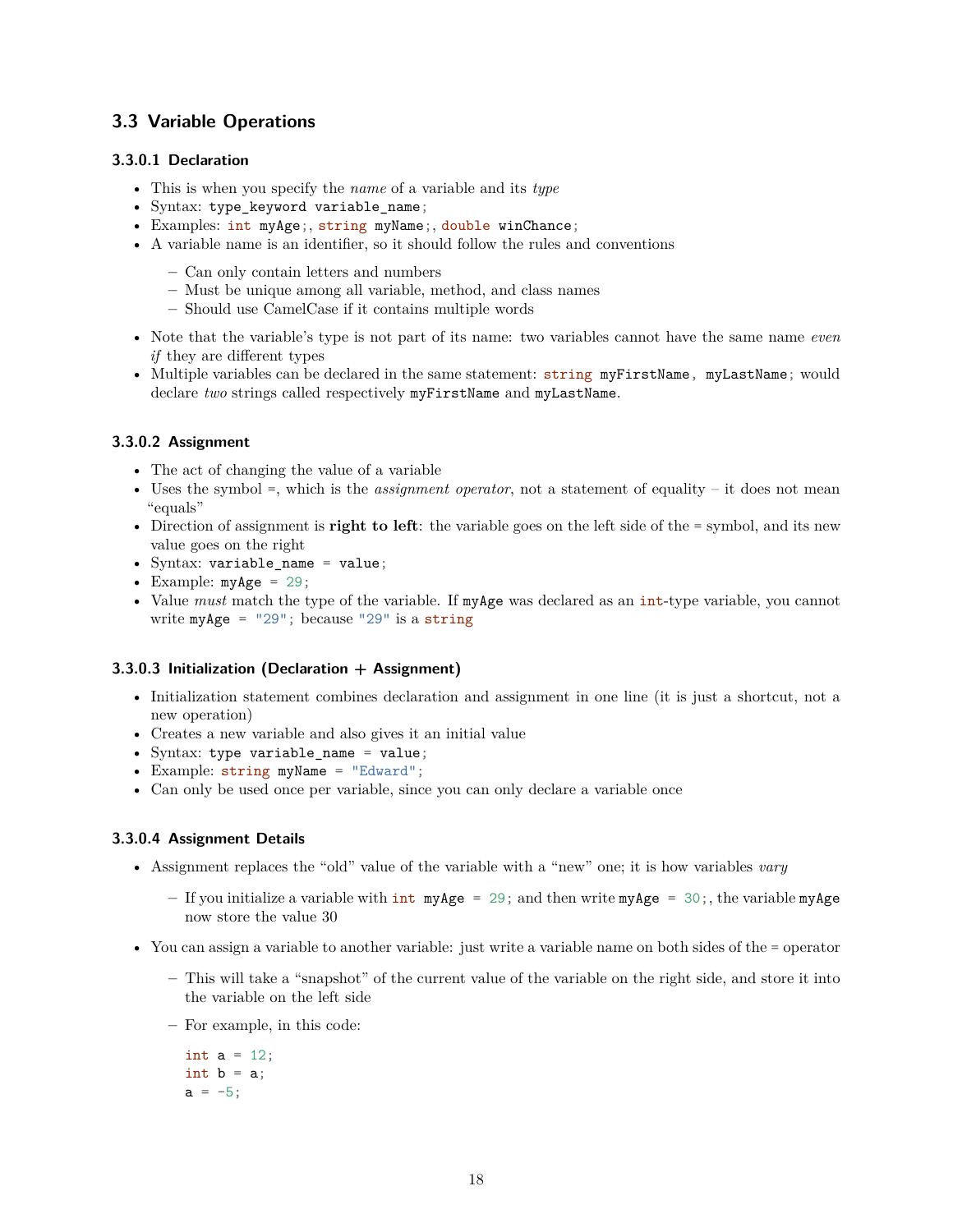the variable b gets the value 12, because that's the value that a had when the statement int  $\mathbf{b} = \mathbf{a}$ was executed. Even though a was then changed to -5 afterward, b is still 12.

#### **3.3.0.5 Displaying**

- Only text (strings) can be displayed in the console
- When we want to print a mixture of text and variables with Console.WriteLine, we need to convert all of them to a string
- **String interpolation**: a mechanism for converting a variable's value to a string and inserting it into the main string
	- **–** Syntax: \$"text {variable} text" begin with a \$ symbol, then put variable's name inside brackets within the string
	- **–** Example: \$"I am {myAge} years old"
	- **–** When this line of code is executed, it reads the variable's current value, converts it to a string (29 becomes "29"), and inserts it into the surrounding string
	- **–** Displayed: I am 29 years old
- If the argument to Console.WriteLine is the name of a variable, it will automatically convert that variable to a string before displaying it
- For example, Console.WriteLine(myAge); will display "29" in the console, as if we had written Console.WriteLine(\$"{myAge}");
- When string interpolation converts a variable to a string, it must call a "string conversion" method supplied with the data type (int, double, etc.). All built-in  $C#$  datatypes come with string conversion methods, but when you write your own data types (classes), you'll need to write your own string conversions – string interpolation won't magically "know" how to convert MyClass variables to strings

On a final note, observe that you can write statements mixing multiple declarations and assignments, as in int myAge = 10, yourAge, ageDifference; that declares three variables of type int and set the value of the first one. It is generally recommended to separate those instructions in different statements as you begin, to ease debugging and have a better understanding of the "atomic steps" your program should perform.

#### <span id="page-18-0"></span>**3.4 Format Specifiers**

- Formats for displaying numbers
	- **–** There are lots of possible ways to display a number, especially a fraction (how many decimal places to use?)
	- **–** String interpolation has a default way to format numbers, but it might not always be the best
	- **–** For example, consider this program:

```
decimal price = 19.99m;
decimal discount = 0.25m;
decimal salePrice = price – discount * price;
Console.WriteLine($"{price} with a discount of " +
   $"{discount} is {salePrice}");
```
It will display this output:

19.99 with a discount of 0.25 is 14.9925

But this isn't the best way to display prices and discounts. Obviously, the prices should have dollar signs, but also, it doesn't make sense to show a price with fractional cents (14.9925) – it should be rounded to two decimal places. You might also prefer to display the discount as 25% instead of 0.25, since people usually think of discounts as percentages.

• Improving interpolation with format specifiers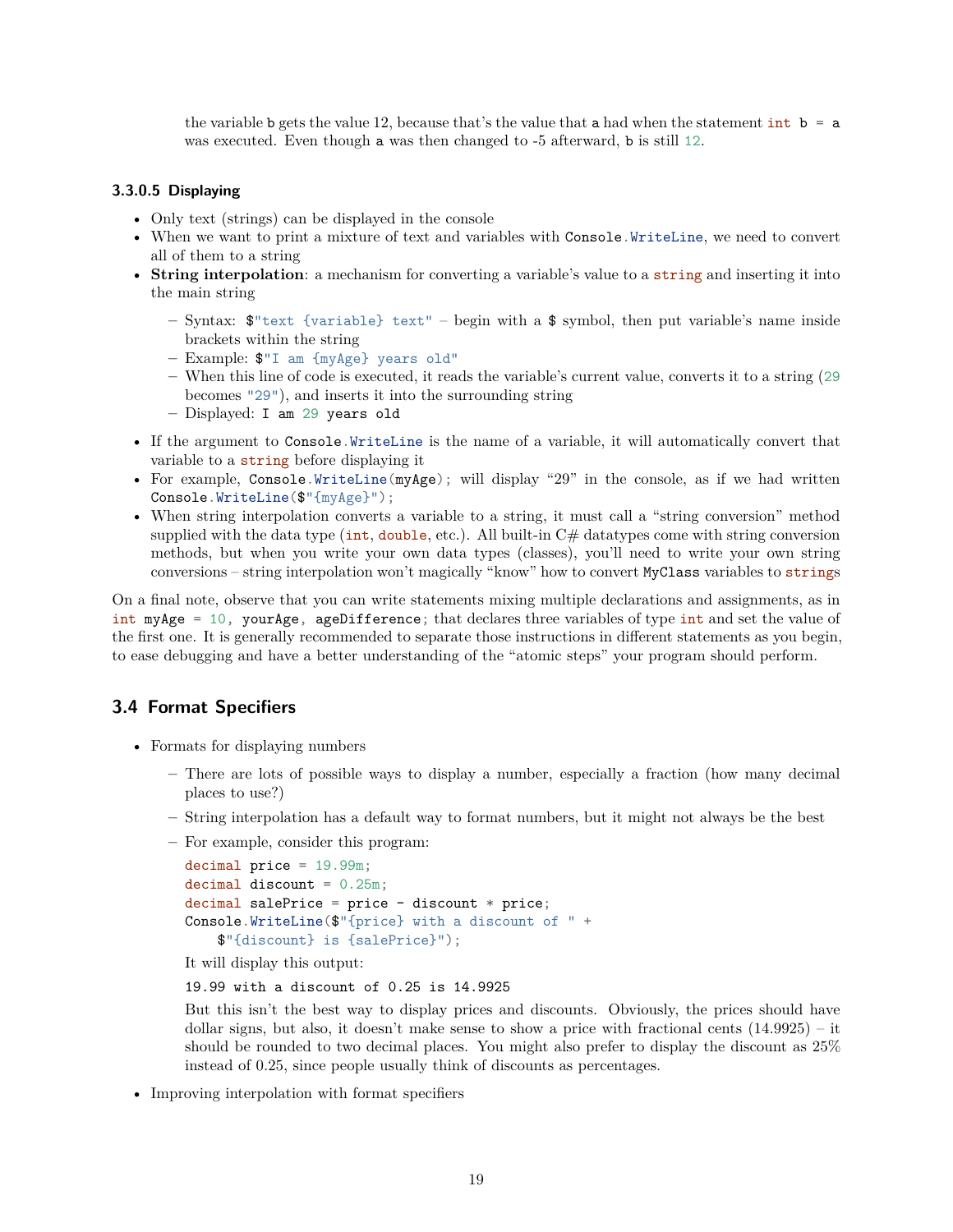- **–** You can change how numbers are displayed by adding a format specifier to a variable's name in string interpolation
- **– Format specifier**: A special letter indicating how a numeric value should be converted to a string
- **–** General format is {[variable]:[format specifier]}, e.g. {numVar:N}
- **–** Common format specifiers:

| Format specifier | Description                                                                                                      |
|------------------|------------------------------------------------------------------------------------------------------------------|
| N or n           | Adds a thousands separator, displays 2 decimal places (by default)                                               |
| E or e           | Uses scientific notation, displays 6 decimal places (by default)                                                 |
| C or c           | Formats as currency: Adds a currency symbol, adds thousands separator, displays 2<br>decimal places (by default) |
| P or p           | Formats as percentage with 2 decimal places (by default)                                                         |

**–** Example usage with our "discount" program:

```
decimal price = 19.99m;
decimal discount = 0.25m;
decimal salePrice = price – discount * price;
Console.WriteLine($"{price:C} with a discount of " +
   $"{discount:P} is {salePrice:C}");
will display
$19.99 with a discount of 25.00% is $14.99
```
- Format specifiers with custom rounding
	- **–** Each format specifier uses a default number of decimal places, but you can change this with a precision specifier
	- **– Precision specifier**: A number added after a format specifier indicating how many digits past the decimal point to display
	- **–** Format is {[variable]:[format specifier][precision specifier]}, e.g. {numVar:N3}. Note there is no space or other symbol between the format specifier and the precision specifier, and the number can be more than one digit  $({\text{numVar}}:N12)$  is valid)
	- **–** Examples:
		- ∗ Given the declarations
			- double bigNumber =  $1537963.666$ ; decimal discount =  $0.1337m$ ;
			-
		- ∗ Console.WriteLine(\$"{bigNumber:N}"); will display 1,537,963.67
		- ∗ Console.WriteLine(\$"{bigNumber:N3}"); will display 1,537,963.666
		- ∗ Console.WriteLine(\$"{bigNumber:N1}"); will display 1,537,963.7
		- ∗ Console.WriteLine(\$"{discount:P1}"); will display 13.4%
		- ∗ Console.WriteLine(\$"{discount:P4}"); will display 13.3700%

### <span id="page-19-0"></span>**3.5 Variables in Memory**

- A variable names a memory location
- Data is stored in memory (RAM), so a variable "stores data" by storing it in memory
- Declaring a variable reserves a memory location (address) and gives it a name
- Assigning to a variable stores data to the memory location (address) named by that variable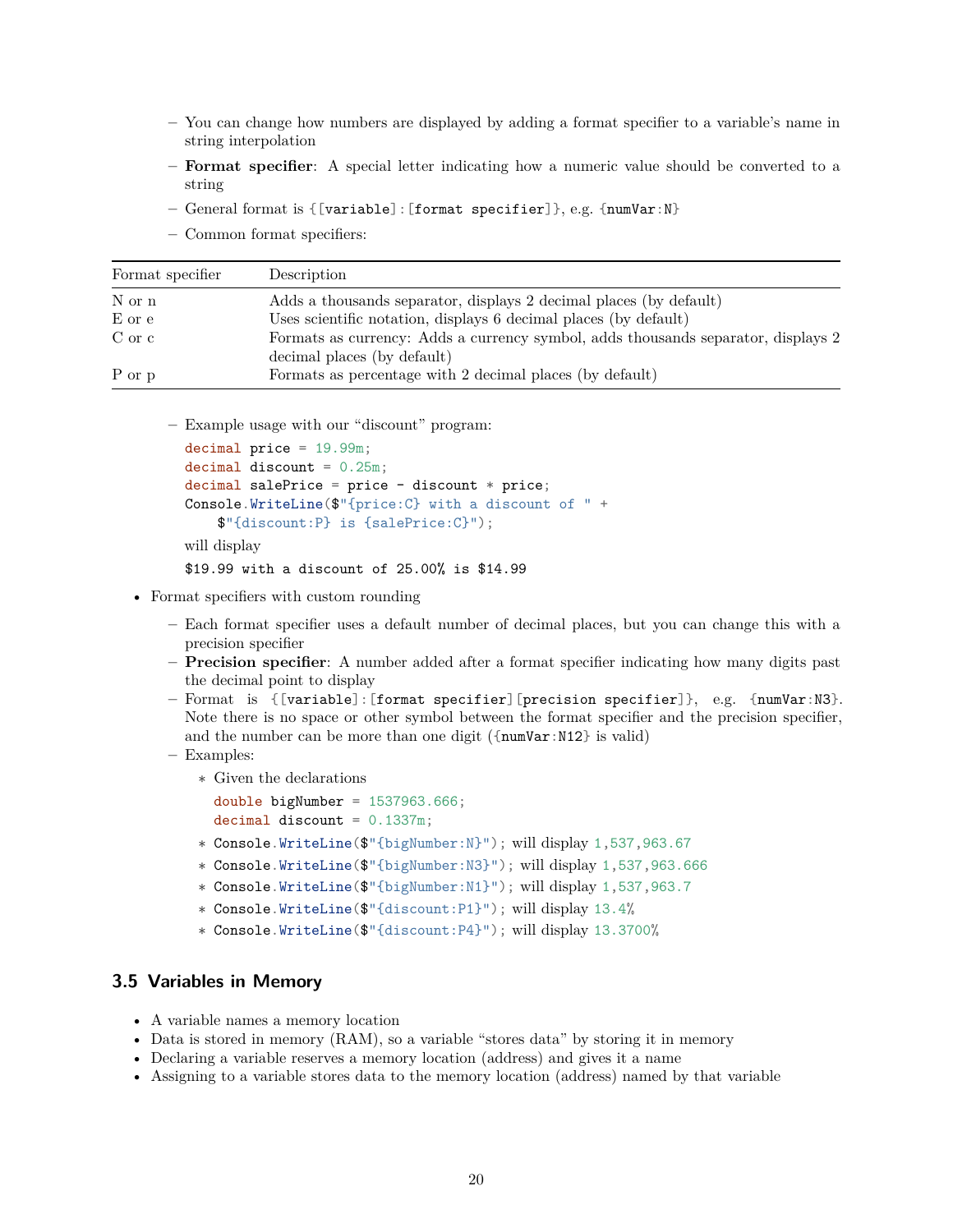#### **3.5.0.1 Sizes of Numeric Datatypes**

- Numeric datatypes have different sizes
- Amount of memory used/reserved by each variable depends on the variable's type
- Amount of memory needed for an integer data type depends on the size of the number
	- **–** int uses 4 bytes of memory, can store numbers in the range [−231, 2<sup>31</sup> − 1]
	- **–** long uses 8 bytes of memory can store numbers in the range [−263, 2<sup>63</sup> − 1]
	- **–** short uses 2 bytes of memory, can store numbers in the range [−215, 2<sup>15</sup> − 1]
	- **–** sbyte uses only 1 bytes of memory, can store numbers in the range [−128, 127]
- Unsigned versions of the integer types use the same amount of memory, but can store larger positive numbers
	- **–** byte uses 1 byte of memory, can store numbers in the range [0, 255]
	- **–** ushort uses 2 bytes of memory, can store numbers in the range [0, 2<sup>16</sup> − 1]
	- $−$  uint uses 4 bytes of memory, can store numbers in the range  $[0, 2^{32} 1]$
	- **–** ulong uses 8 bytes of memory, can store numbers in the range [0, 2<sup>64</sup> − 1]
	- **–** This is because in a signed integer, one bit (digit) of the binary number is needed to represent the sign  $(+ \text{ or } -)$ . This means the actual number stored must be 1 bit smaller than the size of the memory (e.g. 31 bits out of the 32 bits in 4 bytes). In an unsigned integer, there is no "sign bit", so all the bits can be used for the number.
- Amount of memory needed for a floating-point data type depends on the precision (significant figures) of the number
	- **–** float uses 4 bytes of memory, can store positive or negative numbers in a range of approximately  $[10^{-45}, 10^{38}]$ , with 7 significant figures of precision
	- **–** double uses 8 bytes of memory, and has both a wider range (10−324 to 10<sup>308</sup>) and more significant figures  $(15 \text{ or } 16)$
	- **–** decimal uses 16 bytes of memory, and has 28 or 29 significant figures of precision, but it actually has the smallest range  $(10^{-28} \text{ to } 10^{28})$  because it stores decimal fractions exactly
- Difference between binary fractions and decimal fractions
	- **–** float and double store their data as binary (base 2) fractions, where each digit represents a power of 2
		- $\ast$  The binary number 101.01 represents  $4 + 1 + 1/4$ , or 5.25 in base 10
	- **–** More specifically, they use binary scientific notation: A mantissa (a binary integer), followed by an exponent assumed to be a power of 2, which is applied to the mantissa
		- $*$  10101e-10 means a mantissa of 10101 (i.e. 21 in base 10) with an exponent of -10 (i.e.  $2^{-2}$  in base 10), which also produces the value 101.01 or 5.25 in base 10
	- **–** Binary fractions can't represent all base-10 fractions, because they can only represent fractions that are negative powers of 2.  $1/10$  is not a negative power of 2 and can't be represented as a sum of 1/16, 1/32, 1/64, etc.
	- **–** This means some base-10 fractions will get "rounded" to the nearest finite binary fraction, and this will cause errors when they are used in arithmetic
	- **–** On the other hand, decimal stores data as a base-10 fraction, using base-10 scientific notation
	- **–** This is slower for the computer to calculate with (since computers work only in binary) but has no "rounding errors" with fractions that include 0.1
	- **–** Use decimal when working with money (since money uses a lot of 0.1 and 0.01 fractions), double when working with non-money fractions

#### **Summary of numeric data types and sizes:**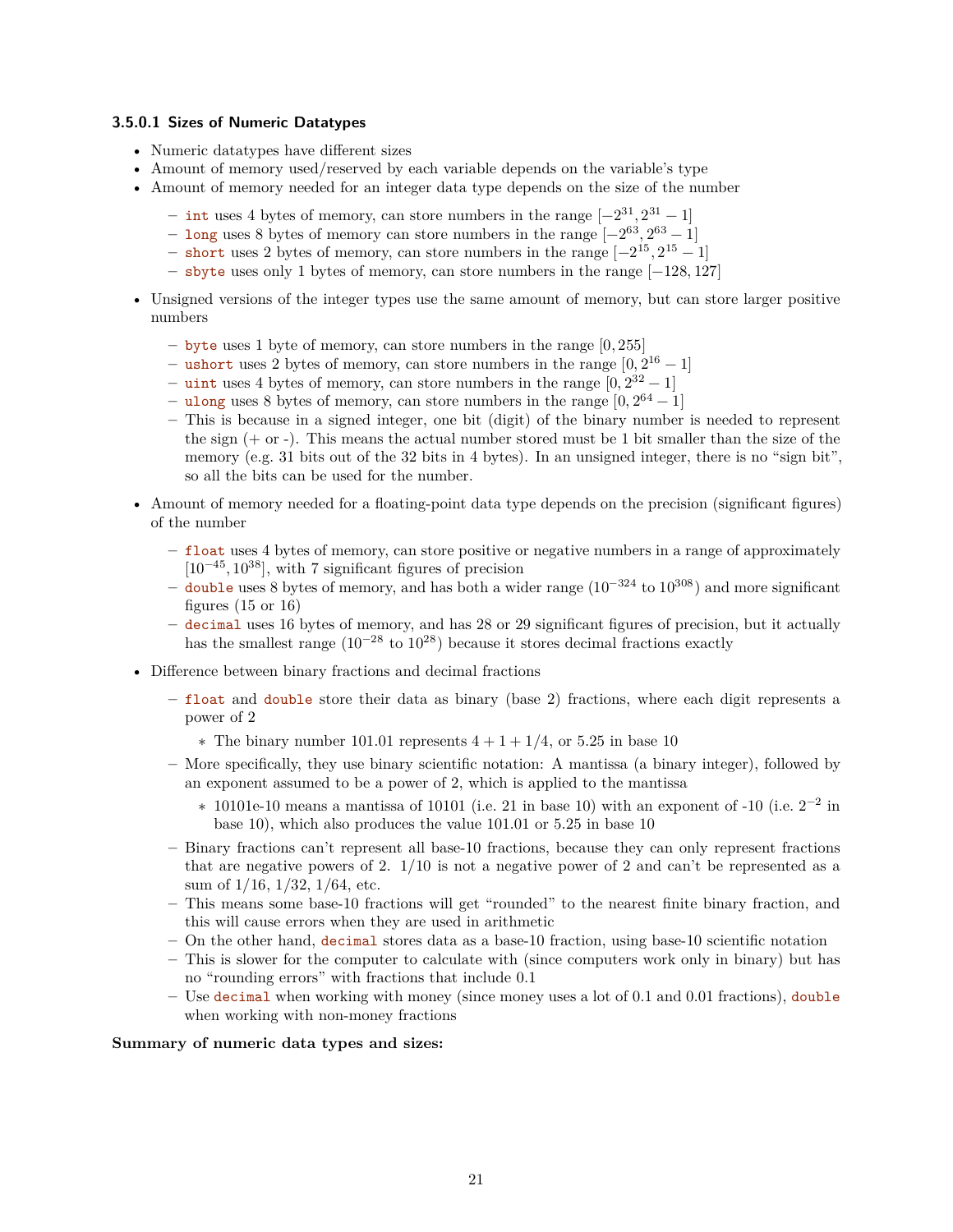| Type    | Size     | Range of Values                                      | Precision      |
|---------|----------|------------------------------------------------------|----------------|
| sbyte   | 1 bytes  | $-128127$                                            | N/A            |
| byte    | 1 bytes  | 0255                                                 | N/A            |
| short   | 2 bytes  | $-2^{15}2^{15}-1$                                    | N/A            |
| ushort  | 2 bytes  | $02^{16}-1$                                          | N/A            |
| int     | 4 bytes  | $-2^{31}2^{31}-1$                                    | N/A            |
| uint    | 4 bytes  | $02^{32}-1$                                          | N/A            |
| long    | 8 bytes  | $-2^{63} \dots 2^{63} - 1$                           | N/A            |
| ulong   | 8 bytes  | $02^{64}-1$                                          | N/A            |
| float   | 4 bytes  | $\pm 1.5 \cdot 10^{-45} \dots \pm 3.4 \cdot 10^{38}$ | 7 digits       |
| double  | 8 bytes  | $\pm 5.0 \cdot 10^{-324}  \pm 1.7 \cdot 10^{308}$    | $15-16$ digits |
| decimal | 16 bytes | $\pm 1.0\cdot 10^{-28}  \pm 7.9\cdot 10^{28}$        | $28-29$ digits |

#### **3.5.0.2 Value and Reference types**

- Value and reference types are different ways of storing data in memory
- Variables name memory locations, but the data that gets stored at the named location is different for each type
- For a **value type** variable, the named memory location stores the exact data value held by the variable (just what you'd expect)
- Value types: all the numeric types (int, float, double, decimal, etc.), char, and bool
- For a **reference type** variable, the named memory location stores a *reference* to the data, not the data itself
	- **–** The contents of the memory location named by the variable are the address of another memory location
	- **–** The *other* memory location is where the variable's data is stored
	- **–** To get to the data, the computer first reads the location named by the variable, then uses that information (the memory address) to find and read the other memory location where the data is stored
- Reference types: string, object, and all objects you create from your own classes
- Assignment works differently for reference types
	- **–** Assignment always copies the value in the variable's named memory location but in the case of a reference type that's just a memory address, not the data
	- **–** Assigning one reference-type variable to another copies the memory address, so now both variables "refer to" the same data
	- **–** Example:

```
string word = "Hello";
string word2 = word;
```
Both word and word2 contain the same memory address, pointing to the same memory location, which contains the string "Hello". There is only one copy of the string "Hello"; word2 doesn't get its own copy.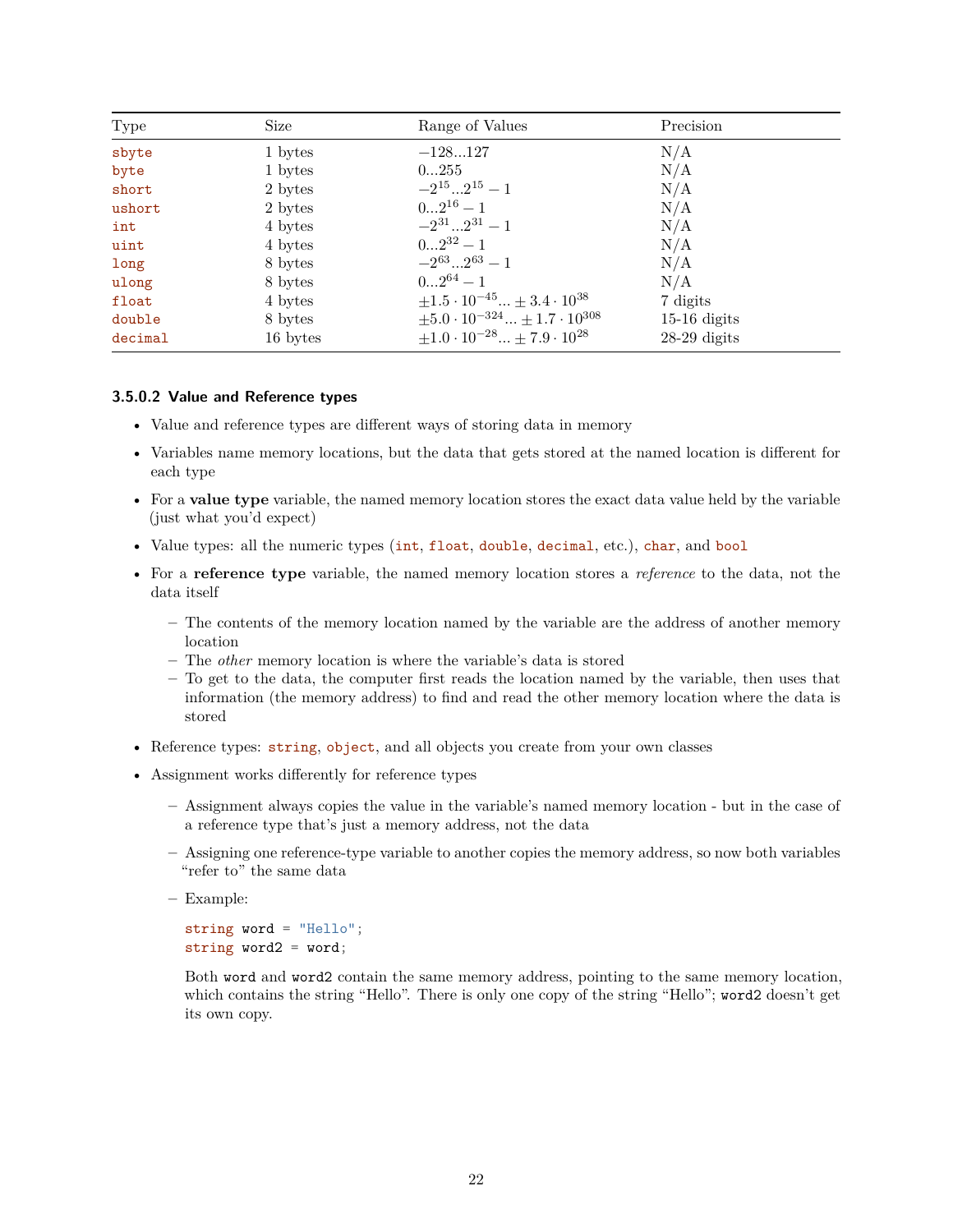# <span id="page-22-0"></span>**3.6 Overflow**

- Assume a car has a 4-digit odometer, and currently, it shows 9999. What does the odometer show if you drive the car another mile? As you might guess, it shows 0000 while it should show 10000. The reason is the odometer does not have a counter for the fifth digit. Similarly, in  $C#$ , when you do arithmetic operations on integral data, the result may not fit in the corresponding data type. This situation is called an **overflow** error.
- In an unsigned data type variable with N bits, we can store the numbers from 0 to  $2^N 1$ . In signed data type variables, the high order bit represents the sign of the number as follows:
	- **–** 0 means zero or a positive value
	- **–** 1 means a negative value
- With the remaining  $N-1$  bits, we can represent  $2(N-1)$  values. Hence, considering the sign bit, we can store a number from  $-2(N-1)$  to  $2(N-1) - 1$  in the variable.
- In some programming languages like C and C++, overflow errors cause undefined behavior, and can crash your program. In  $C#$ , however, the extra bits are just ignored, and the program will continue executing even though the value in the variable may not make sense. If the programmer is not careful to check for the possibility of overflow errors, they can lead to unwanted program behavior and even severe security problems.
- For example, assume a company gives loans to its employee. Couples working for the company can get loans separately, but the total amount cannot exceed \$10,000. The following program looks like it checks loan requests to ensure they are below the limit, but it can be attacked using an overflow error. (This program uses notions you have not studied yet, but that should not prevent you from reading the source code and executing it.)

```
using System;
class Program
{
    static void Main()
    {
        uint n1, n2;
        Console.WriteLine("Enter the requested loan amount for the first person:");
        n1 = uint.Parse(Console.ReadLine());
        Console.WriteLine("Enter the requested loan amount for the second person:");
        n2 = uint.Parse(Console.ReadLine());
        if(n1 + n2 < 10000){
            Console.WriteLine($"Pay ${n1} to the first person");
            Console.WriteLine($"Pay ${n2} to the second person");
        }
        else
        {
            Console.WriteLine("Error: the sum of the loans exceeds the maximum
    allowance.");
        }
    }
}
```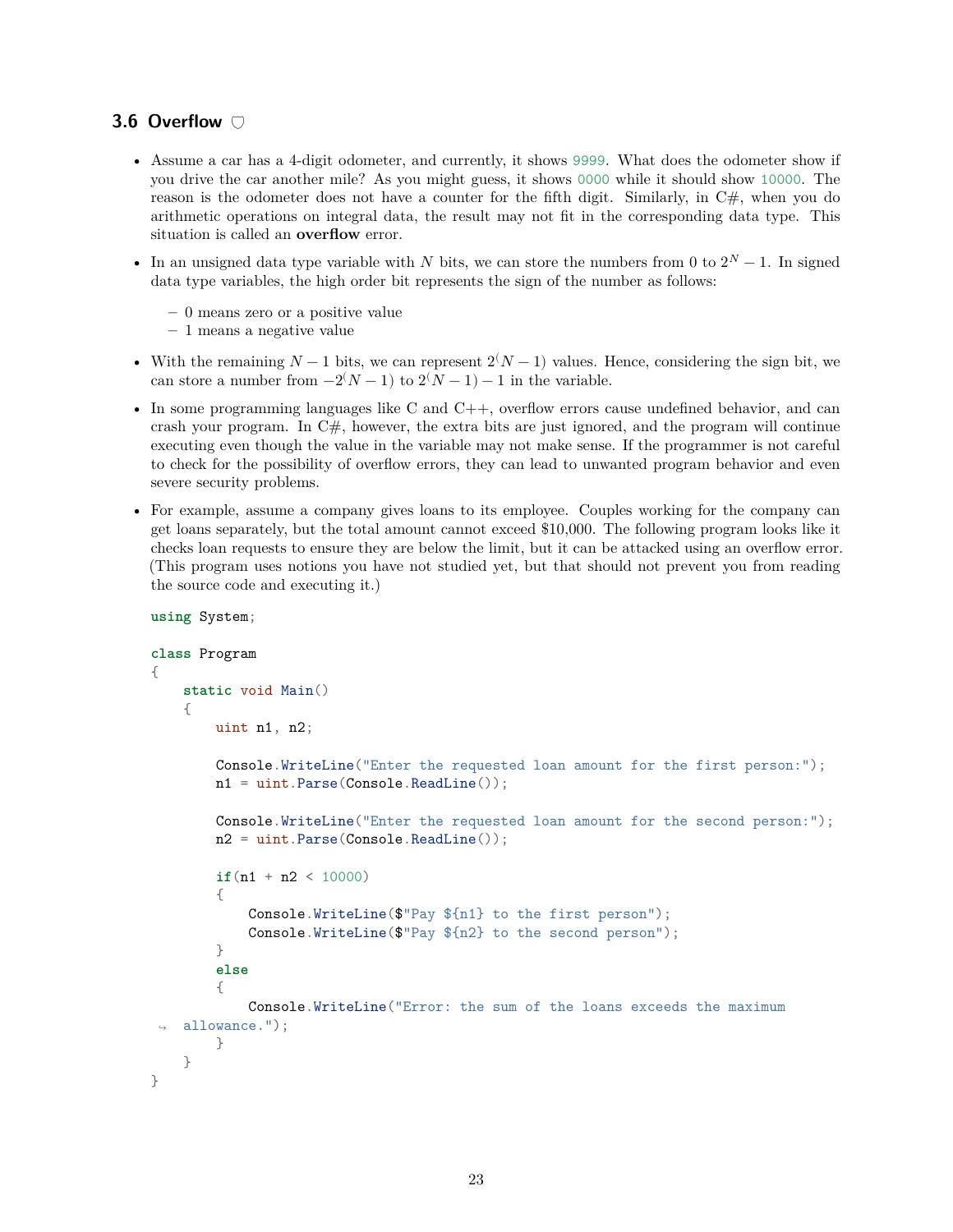- If the user enters 2 and 4,294,967,295, we expect to see the error message ("Error: the sum of loans exceeds the maximum allowance."). However, this is not what will happen, and the request will be accepted even though it should not have. The reason can be explained as follows:
	- **–** uint is a 32-bit data type.
	- **–** The binary representation of 2 and 4,294,967,295 are 00000000000000000000000000000010 and 11111111111111111111111111111111.
	- **–** Therefore, the sum of these numbers should be 100000000000000000000000000000001, which needs 33 bits.
	- **–** Nevertheless, there are only 32 bits available for the result, and the extra bits will be dropped, so the result will be 00000000000000000000000000000001. This is less than 10,000, so the program will conclude that the sum of the loan values is less than 10,000.

# <span id="page-23-0"></span>**3.7 Underflow**

- Sometimes, the result of arithmetic operations over floating-point numbers is smaller than the minimum value that can be stored in the corresponding data type. This problem is known as the **underflow** problem.
- In C#, in case of an underflow, the result will be zero.
- For example, the smallest value that can be stored in a float variable is  $1.5 \cdot 10^{-45}$ . If we attempt to divide this value by 10, the variable will get the value 0, not  $1.5 \cdot 10^{-46}$ :

```
using System;
```

```
class Program
{
    static void Main()
    {
        float myNumber;
        myNumber = 1E-45f;Console.WriteLine(myNumber); //outputs 1.401298E-45
        myNumber = myNumber / 10;Console.WriteLine(myNumber); //outputs 0
        myNumber = myNumber * 10;Console.WriteLine(myNumber); //outputs 0
        myNumber = (1E-45f / 10) * 10;Console.WriteLine(myNumber); //outputs 0
    }
}
```
• An underflow error can result in "losing" data in the middle of a series of operations: even if you immediately multiply by 10 again, the intermediate result was less than  $1.5 \cdot 10^{-45}$ , so the final result is still 0.

# <span id="page-23-1"></span>**4 Operators**

### <span id="page-23-2"></span>**4.1 Arithmetic Operators**

Variables can be used to do math. All the usual arithmetic operations are available in C#: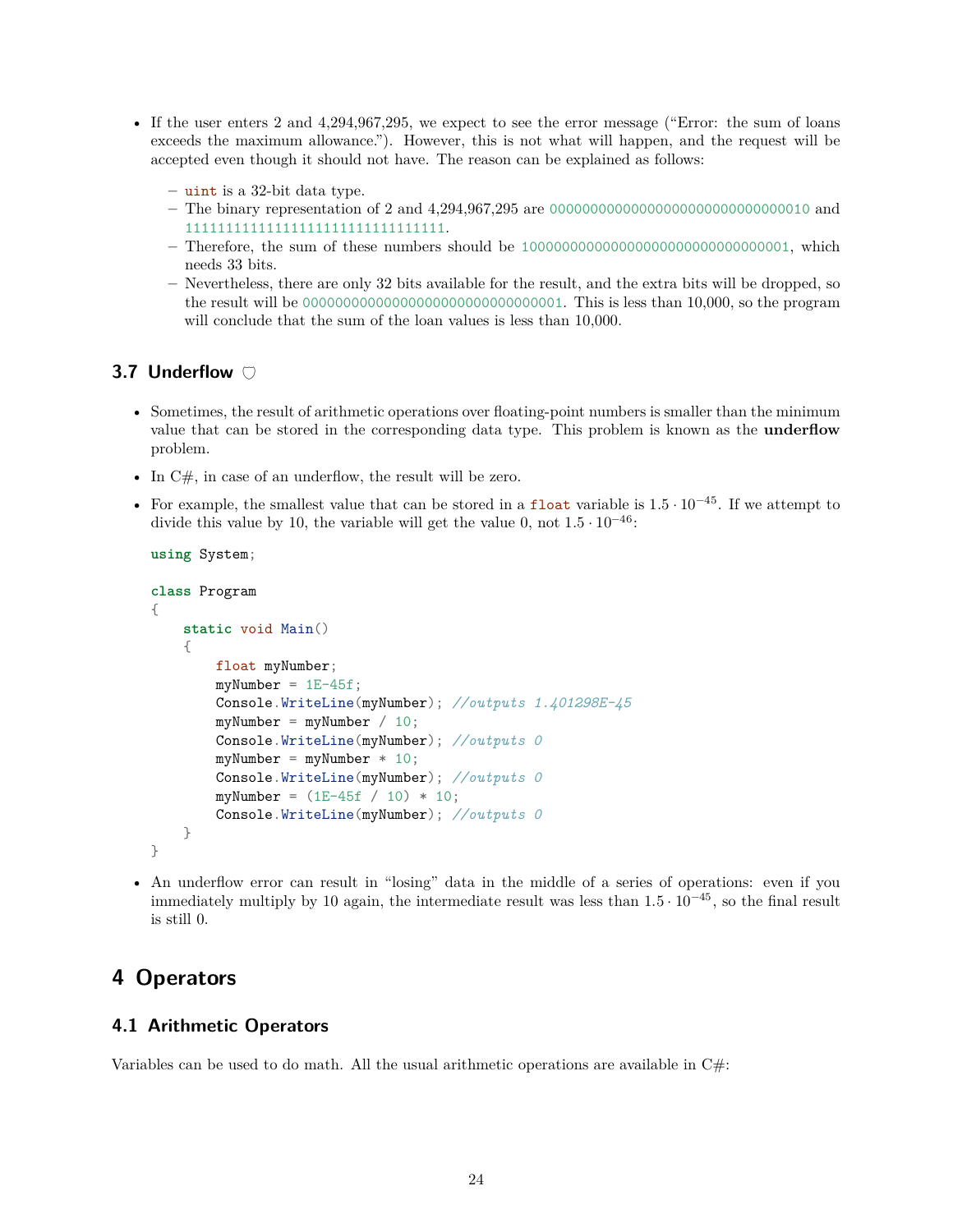| Operation                 |        | $C#$ Operator $C#$ Expression |
|---------------------------|--------|-------------------------------|
| Addition                  |        | $myVar + 7$                   |
| Subtraction               |        | $myVar - 7$                   |
| Multiplication            | $\ast$ | $myVar * 7$                   |
| Division                  |        | myVar / 7                     |
| Remainder (a.k.a. modulo) | %      | myVar % 7                     |

Note: the "remainder" or "modulo" operator represents the remainder after doing integer division between its two operands.

For example,  $44\%$  7 = 2 because  $44/7 = 6$  when rounded down, then do 7<sup>\*</sup>6 to get 42 and 44 - 42 = 2.

#### **4.1.0.1 Arithmetic and variables**

- The result of an arithmetic expression (like those shown in the table) is a numeric value
	- **–** For example, the C# expression 3 \* 4 has the value 12, which is int data
- A numeric value can be assigned to a variable of the same type, just like a literal:  $int$  myVar = 3  $*$  4; initializes the variable myVar to contain the value 12
- A numeric-type variable can be used in an arithmetic expression
- When a variable is used in an arithmetic expression, its current value is read, and the math is done on that value
- Example:

int  $a = 4$ ; int  $b = a + 5$ ;  $a = b * 2;$ 

- **–** To execute the second line of the code, the computer will first evaluate the expression on the right side of the = sign. It reads the value of the variable a, which is 4, and then computes the result of 4 + 5, which is 9. Then, it assigns this value to the variable b (remember assignment goes right to left).
- **–** To execute the third line of code, the computer first evaluates the expression on the right side of the  $=$  sign, which means reading the value of  $\mathbf b$  to use in the arithmetic operation.  $\mathbf b$  contains 9, so the expression is  $9 * 2$ , which evaluates to 18. Then it assigns the value 18 to the variable a, which now contains 18 instead of 4.
- A variable can appear on both sides of the  $=$  sign, like this:

```
int myVar = 4;
myVar = myVar * 2;
```
This looks like a paradox because myVar is assigned to itself, but it has a clear meaning because assignment is evaluated right to left. When executing the second line of code, the computer evaluates the right side of the = before doing the assignment. So it first reads the current ("old") value of myVar, which is 4, and computes  $4 * 2$  to get the value 8. Then, it assigns the new value to myVar, overwriting its old value.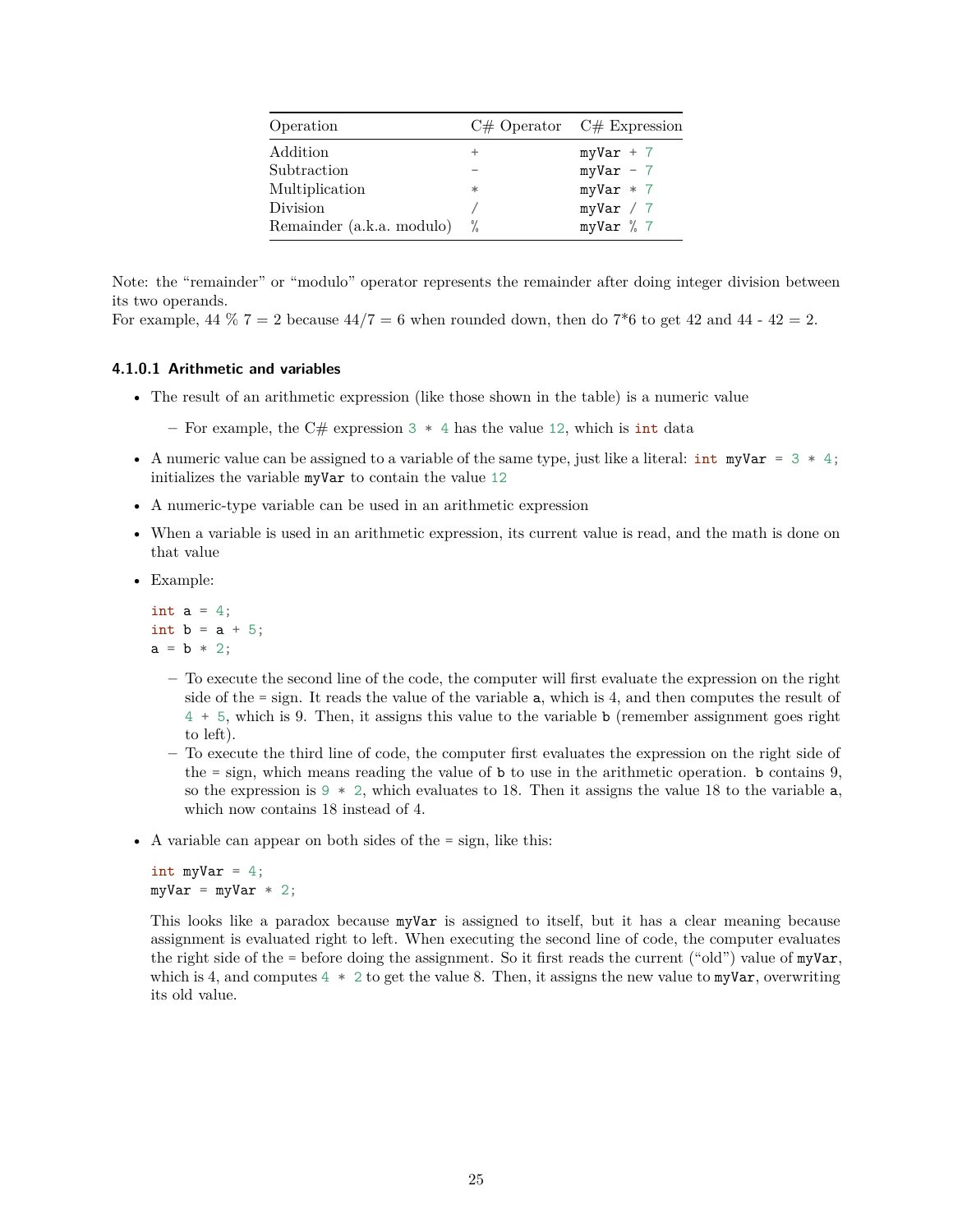#### **4.1.0.2 Compound assignment operators**

- The pattern of "compute an expression with a variable, then assign the result to that variable" is common, so there are shortcuts for doing it
- The **compound assignment operators** change the value of a variable by adding, subtracting, etc. from its current value, equivalent to an assignment statement that has the value on both sides: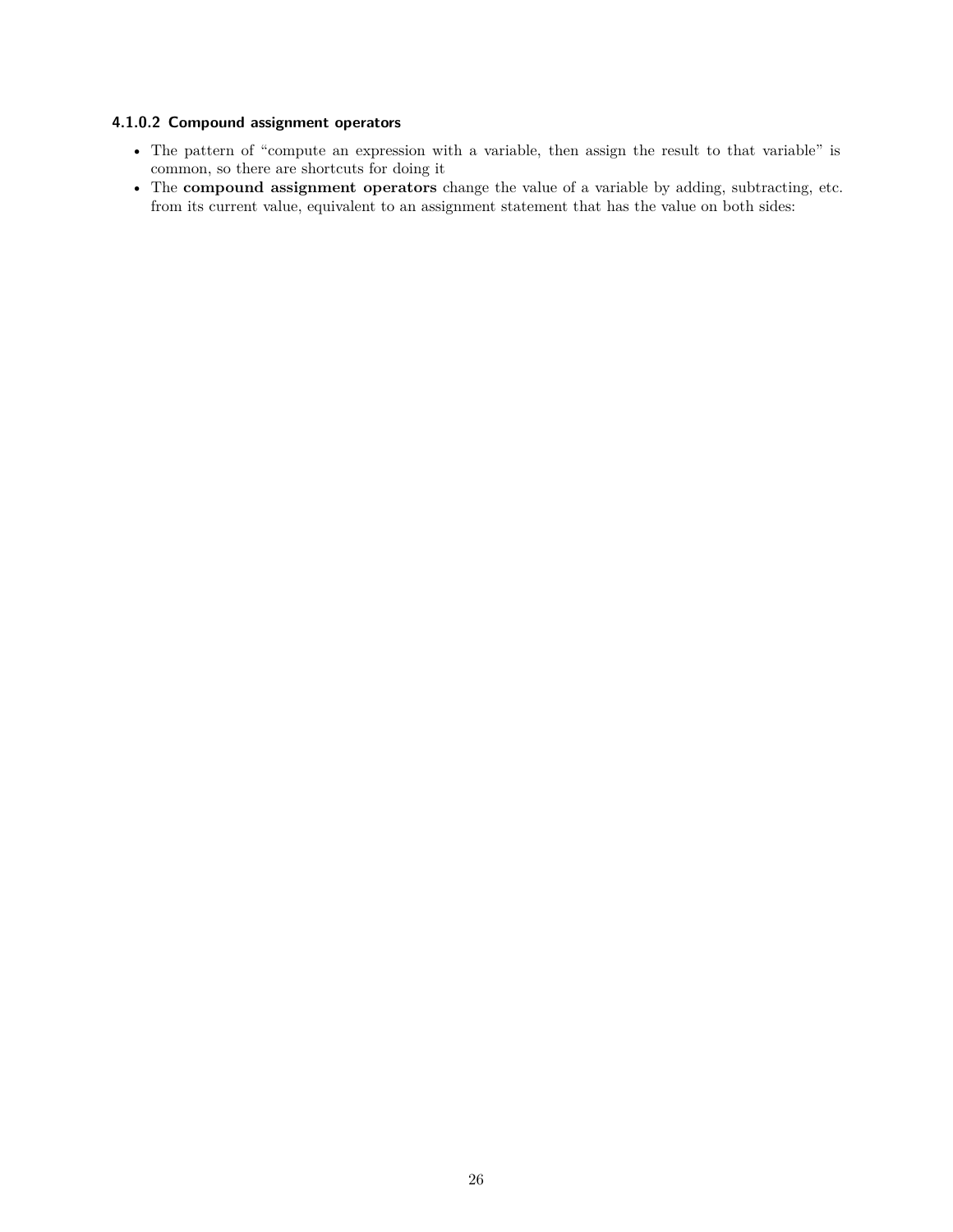| Statement |                    | Equivalent    |
|-----------|--------------------|---------------|
|           | $x \neq 2;$        | $x = x + 2;$  |
|           | $x = 2;$           | $x = x - 2$ ; |
|           | $x * = 2;$         | $x = x * 2;$  |
|           | $x$ /= 2;          | $x = x / 2;$  |
|           | $x \sqrt[6]{=} 2;$ | $x = x \% 2;$ |

### <span id="page-26-0"></span>**4.2 Implicit and Explicit Conversions Between Datatypes**

#### **4.2.0.1 Assignments from different types**

• The "proper" way to initialize a variable is to assign it a literal of the same type:

int myAge =  $29$ ; double myHeight = 1.77; float radius =  $2.3f$ ;

Note that 1.77 is a double literal, while 2.3f is a float literal

- If the literal is not the same type as the variable, you will sometimes get an error for example, float radius  $= 2.3$  will result in a compile error  $-$  but sometimes, it appears to work fine: for example float radius = 2; compiles and runs without error even though 2 is an int value.
- In fact, the value being assigned to the variable **must** be the same type as the variable, but some types can be **implicitly converted** to others

#### **4.2.0.2 Implicit conversions**

- Implicit conversion allows variables to be assigned from literals of the "wrong" type: the literal value is first implicitly converted to the right type
	- **–** In the statement float radius = 2;, the int value 2 is implicitly converted to an equivalent float value, 2.0f. Then the computer assigns 2.0f to the radius variable.
- Implicit conversion also allows variables to be assigned from other variables that have a different type:

```
int length = 2;
float radius = length;
```
When the computer executes the second line of this code, it reads the variable length to get an int value 2. It then implicitly converts that value to 2.0f, and then assigns 2.0f to the float-type variable radius.

- Implicit conversion only works between *some* data types: a value will only be implicitly converted if it is "safe" to do so without losing data
- Summary of possible implicit conversions:

| Type   | Possible Implicit Conversions                  |
|--------|------------------------------------------------|
| short  | int, long, float, double, decimal              |
| int    | long, float, double, decimal                   |
| long   | float, double, decimal                         |
| ushort | uint, int, ulong, long, decimal, float, double |
| uint   | ulong, long, decimal, float, double            |
| ulong  | decimal, float, double                         |
| float  | double                                         |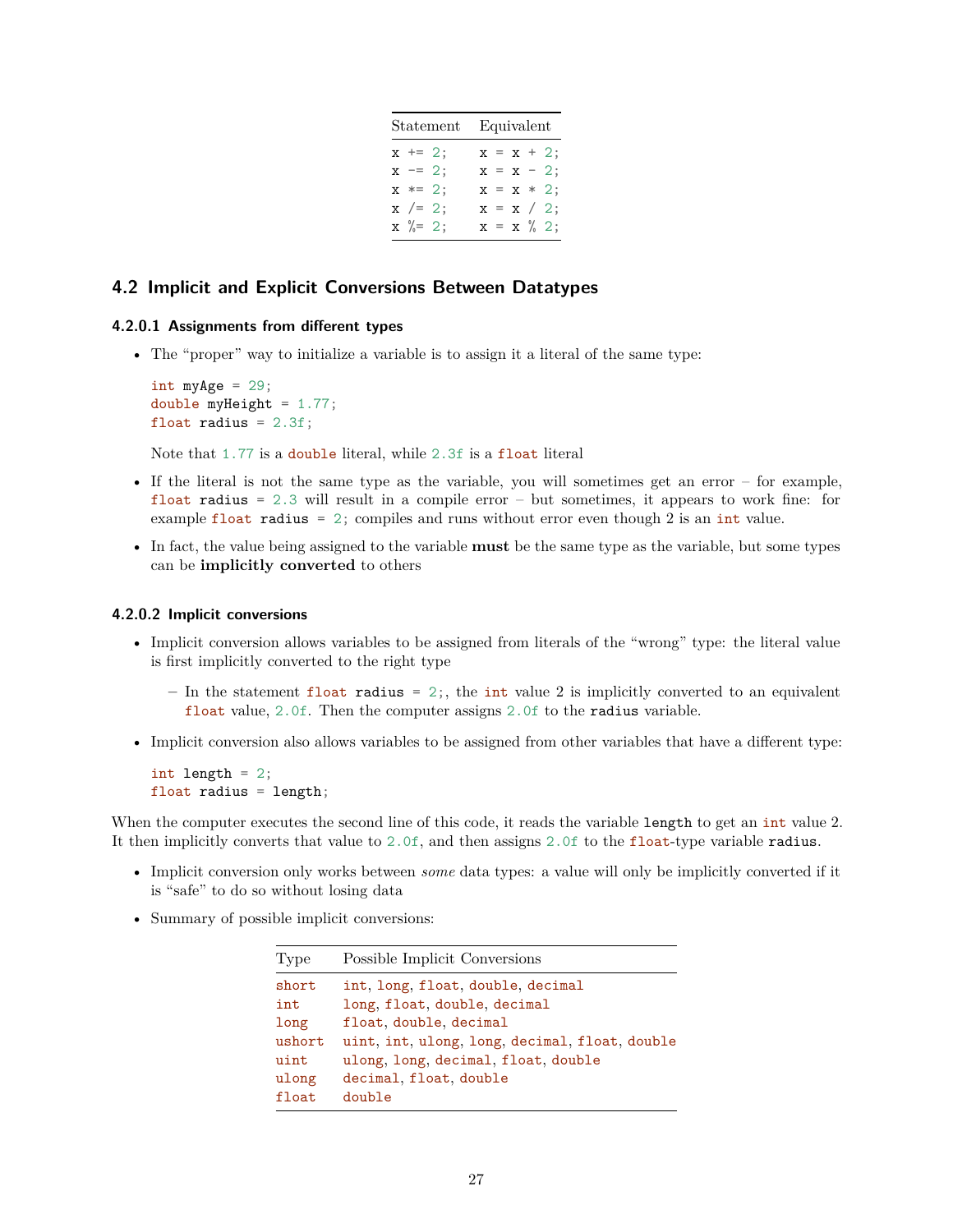- In general, a data type can only be implicitly converted to one with a *larger range* of possible values
- Since an int can store any integer between  $-2^{31}$  and  $2^{31}-1$ , but a float can store any integer between  $-3.4 \times 10^{38}$  and  $3.4 \times 10^{38}$  (as well as fractional values), it is always safe to store an int value in a float
- You *cannot* implicitly convert a float to an int because an int stores fewer values than a float it can't store fractions – so converting a float to an int will **lose data**
- Note that all integer data types can be implicitly converted to float or double
- Each integer data type can be implicitly converted to a larger integer type: short  $\rightarrow$  int  $\rightarrow$  long
- Unsigned integer data types can be implicitly converted to a *larger* signed integer type, but not the *same* signed integer type:  $\text{uint} \rightarrow \text{long}$ , but **not**  $\text{uint} \rightarrow \text{int}$ 
	- **–** This is because of the "sign bit": a uint can store larger values than an int because it doesn't use a sign bit, so converting a large uint to an int might lose data

#### **4.2.0.3 Explicit conversions**

- Any conversion that is "unsafe" because it might lose data will not happen automatically: you get a compile error if you assign a double variable to a float variable
- If you want to do an unsafe conversion anyway, you must perform an **explicit conversion** with the **cast operator**
- Cast operator syntax: ([type name]) [variable or value] the cast is "right-associative", so it applies to the variable to the right of the type name
- Example: (float) 2.8 or (int) radius
- Explicit conversions are often used when you (the programmer) know the conversion is actually "safe" – data won't actually be lost
	- **–** For example, in this code, we know that 2.886 is within the range of a float, so it is safe to convert it to a float:

float radius =  $(f$ loat) 2.886;

The variable radius will be assigned the value 2.886f.

**–** For example, in this code, we know that 2.0 is safe to convert to an int because it has no fractional part:

double length  $= 2.0$ ; int height = (int) length;

The variable height will be assigned the value 2.

- Explicit conversions only work if there exists code to perform the conversion, usually in the standard library. The cast operator isn't "magic" – it just calls a method that is defined to convert one type of data (e.g. double) to another (e.g. int).
	- **–** All the C# numeric types have explicit conversions to each other defined
	- **–** string does not have explicit conversions defined, so you cannot write int myAge = (int) "29";
- If the explicit conversion is truly unsafe (will lose data), data is lost in a specific way
	- **–** Casting from floating-point (e.g. double) types to integer types: fractional part of number is *truncated* (ignored/dropped)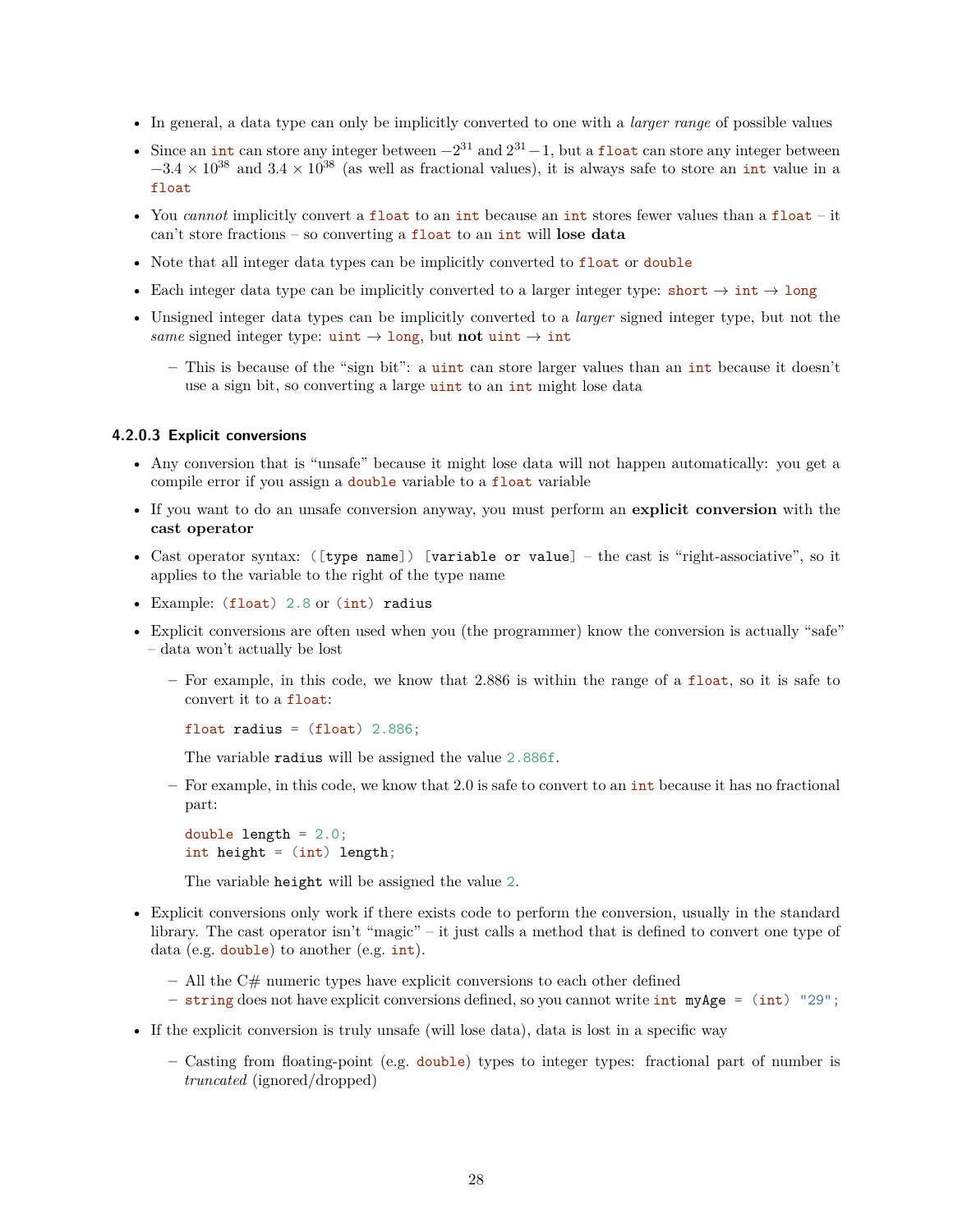- **–** In int length = (int) 2.886;, the value 2.886 is truncated to 2 by the cast to int, so the variable length gets the value 2.
- **–** Casting from more-precise to less-precise floating point type: number is *rounded* to nearest value that fits in less-precise type:

```
decimal myDecimal = 123456789.999999918m;
double myDouble = (double) myDecimal;float myFloat = (float) myDouble;
```
In this code, myDouble gets the value 123456789.99999993, while myFloat gets the value 123456790.0f, as the original decimal value is rounded to fit types with fewer significant figures of precision.

- **–** Casting from a larger integer to a smaller integer: the most significant *bits* are truncated remember that numbers are stored in binary format
- **–** This can cause weird results, since the least-significant *bits* of a number in binary don't correspond to the least significant *digits* of the equivalent base-10 number
- **–** Casting from another floating point type to decimal: Either value is stored precisely (no rounding), or *program crashes* with System.OverflowException if value is larger than decimal's maximum value:

```
decimal fromSmall = (decimal) 42.76875;double bigDouble = 2.65e35;
decimal fromBig = (decimal) bigDouble;
```
In this code, fromSmall will get the value 42.76875m, but the program will crash when attempting to cast bigDouble to a decimal because  $2.65 \times 10^{35}$  is larger than decimal's maximum value of  $7.9 \times 10^{28}$ 

**–** decimal is more precise than the other two floating-point types (thus doesn't need to round), but has a smaller range (only  $10^{28}$ , vs.  $10^{308}$ )

Summary of implicit and explicit conversions for the numeric datatypes:

Refer to the "Result Type of Operations" chart from the cheatsheet<sup>[19](#page-28-1)</sup> for more detail.

# <span id="page-28-0"></span>**4.3 Arithmetic on Mixed Data Types**

- The math operators  $(+, -, *, /)$  are defined separately for each data type: There is an int version of + that adds ints, a float version of + that adds floats, etc.
- Each operator expects to get two values of the same type on each side, and produces a result of that same type. For example,  $2.25 + 3.25$  uses the double version of  $\dagger$ , which adds the two double values to produce a double-type result, 5.5.
- Most operators have the same effect regardless of their type, except for /
- The int/short/long version of / does **integer division**, which returns only the quotient and drops the remainder: In the statement int result = 21 / 5;, the variable result gets the value 4, because  $21 \div 5$  is 4 with a remainder of 1. If you want the fractional part, you need to use the floating-point version (for float, double, and decimal): double fracDiv = 21.0 / 5.0; will initialize fracDiv to 4.2.

<span id="page-28-1"></span><sup>&</sup>lt;sup>19</sup>[../datatypes\\_in\\_csharp.html#result-type-of-operations](../datatypes_in_csharp.html#result-type-of-operations)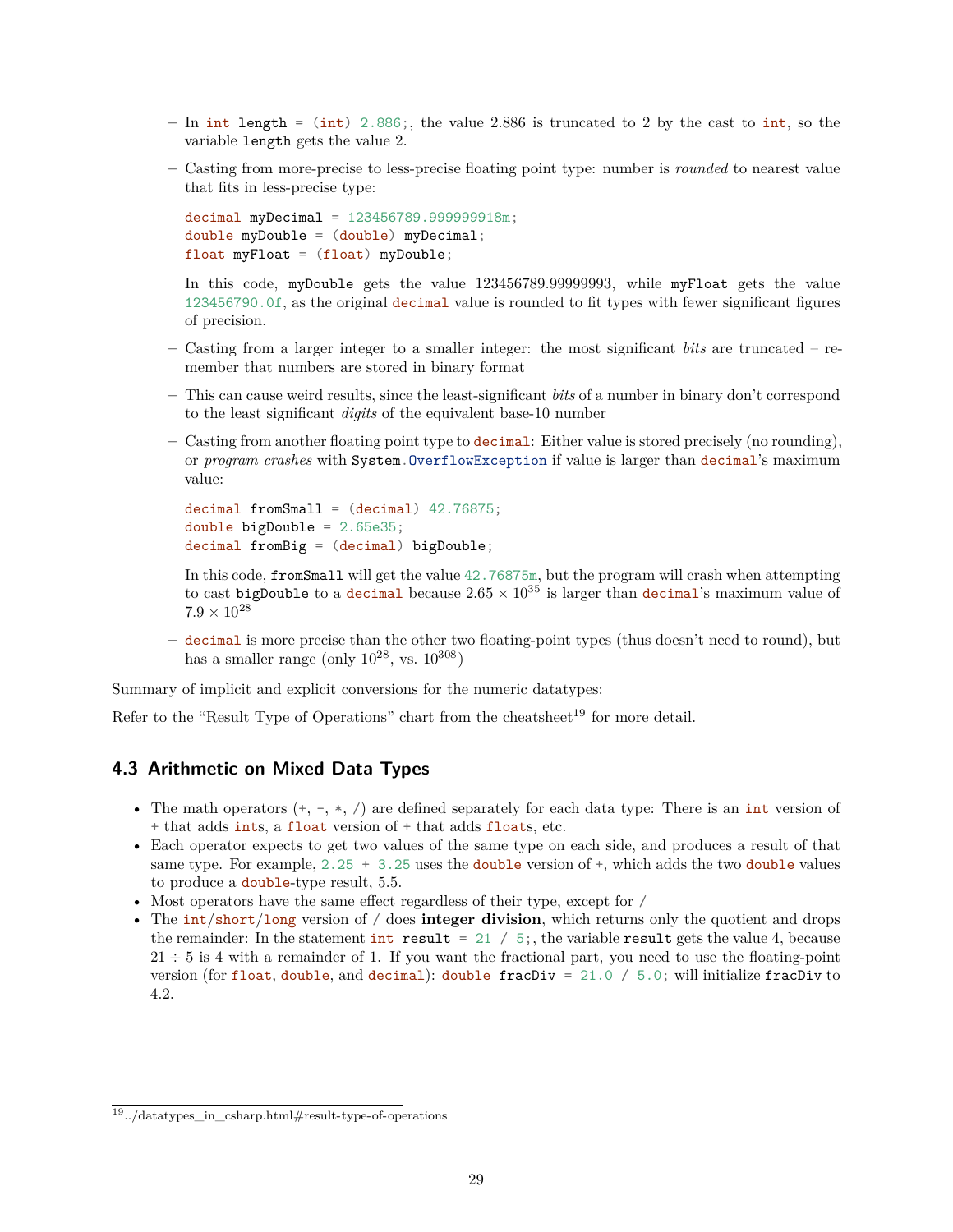

Figure 4: "Implicit and Explicit Conversion Between Datatypes"

#### **4.3.0.1 Implicit conversions in math**

- If the two operands/arguments to a math operator are not the same type, they must become the same type – one must be converted
- C# will first try implicit conversion to "promote" a less-precise or smaller value to a more precise, larger type
- Example: with the expression double fracDiv = 21 / 2.4;
	- **–** Operand types are int and double
	- **–** int is smaller/less-precise than double
	- **–** 21 gets implicitly converted to 21.0, a double value
	- **–** Now the operands are both double type, so the double version of the / operator gets executed
	- **–** The result is 8.75, a double value, which gets assigned to the variable fracDiv
- Implicit conversion also happens in assignment statements, which happen *after* the math expression is computed
- Example: with the expression double fraction = 21 / 5;
	- **–** Operand types are int and int
	- **–** Since they match, the int version of / gets executed
	- **–** The result is 4, an int value
	- **–** Now this value is assigned to the variable fraction, which is double type
	- **–** The int value is implicitly converted to the double value 4.0, and fraction is assigned the value 4.0

#### **4.3.0.2 Explicit conversions in math**

• If the operands are int type, the int version of / will get called, even if you assign the result to a double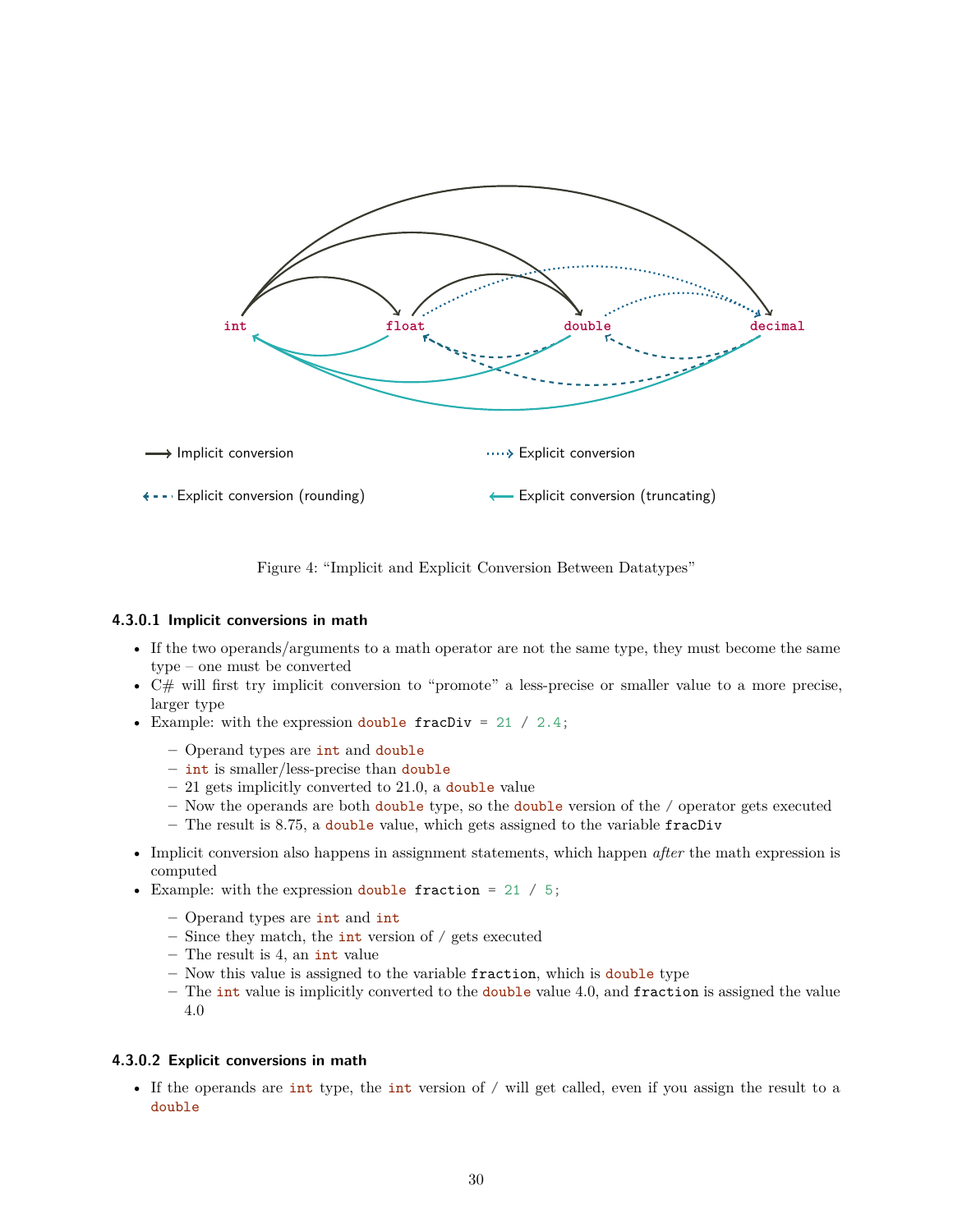- You can "force" floating-point division by explicitly converting one operand to double or float
- Example:

```
int numCookies = 21;
int numPeople = 6;
double share = (double) numCookies / numPeople;
```
Without the cast, share would get the value 3.0 because numCookies and numPeople are both int type (just like the fraction example above). With the cast, numCookies is converted to the value 21.0 (a double), which means the operands are no longer the same type. This will cause numPeople to be implicitly converted to double in order to make them match, and the double version of / will get called to evaluate 21.0 / 6.0. The result is 3.5, so share gets assigned 3.5.

- You might also *need* a cast to ensure the operands are the same type, if implicit conversion doesn't work
- Example:

```
decimal price = 3.89;
double shares = 47.75;
decimal total = price * (decimal) shares;
```
In this code, double can't be implicitly converted to decimal, and decimal can't be explicitly converted to double, so the multiplication price \* shares would produce a compile error. We need an explicit cast to decimal to make both operands the same type (decimal).

#### <span id="page-30-0"></span>**4.4 Order of Operations**

- Math operations in C# follow PEMDAS from math class: Parentheses, Exponents, Multiplication, Division, Addition, Subtraction
	- **–** Multiplication/division are evaluated together, as are addition/subtraction
	- **–** Expressions are evaluated left-to-right
	- **–** Example: int x = 4 = 10 \* 3 21 / 2 (3 + 3);
		- ∗ Parentheses: (3 + 3) is evaluated, returns 6
		- ∗ Multiplication/Division: 10 \* 3 is evaluated to produce 30, then 21 / 2 is evaluated to produce 10 (left-to-right)
		- $\ast$  Addition/Subtraction:  $4 + 30 10 6$  is evaluated, result is 18
- Cast operator is higher priority than all binary operators
	- **–** Example: double share = (double) numCookies / numPeople;
		- ∗ Cast operator is evaluated first, converts numCookies to a double
		- ∗ Division is evaluated next, but operand types don't match
		- ∗ numPeople is implicitly converted to double to make operand types match
		- $\ast$  Then division is evaluated, result is 21.0 / 6.0 = 3.5
- Parentheses always increase priority, even with casts
	- **–** An expression in parentheses gets evaluated before the cast "next to" it
	- **–** Example:

```
int a = 5, b = 4;
double result = (double) (a / b);
```
The expression in parentheses gets evaluated first, then the result has the (double) cast applied to it. That means a / b is evaluated to produce 1, since a and b are both int type, and then that result is cast to a double, producing 1.0.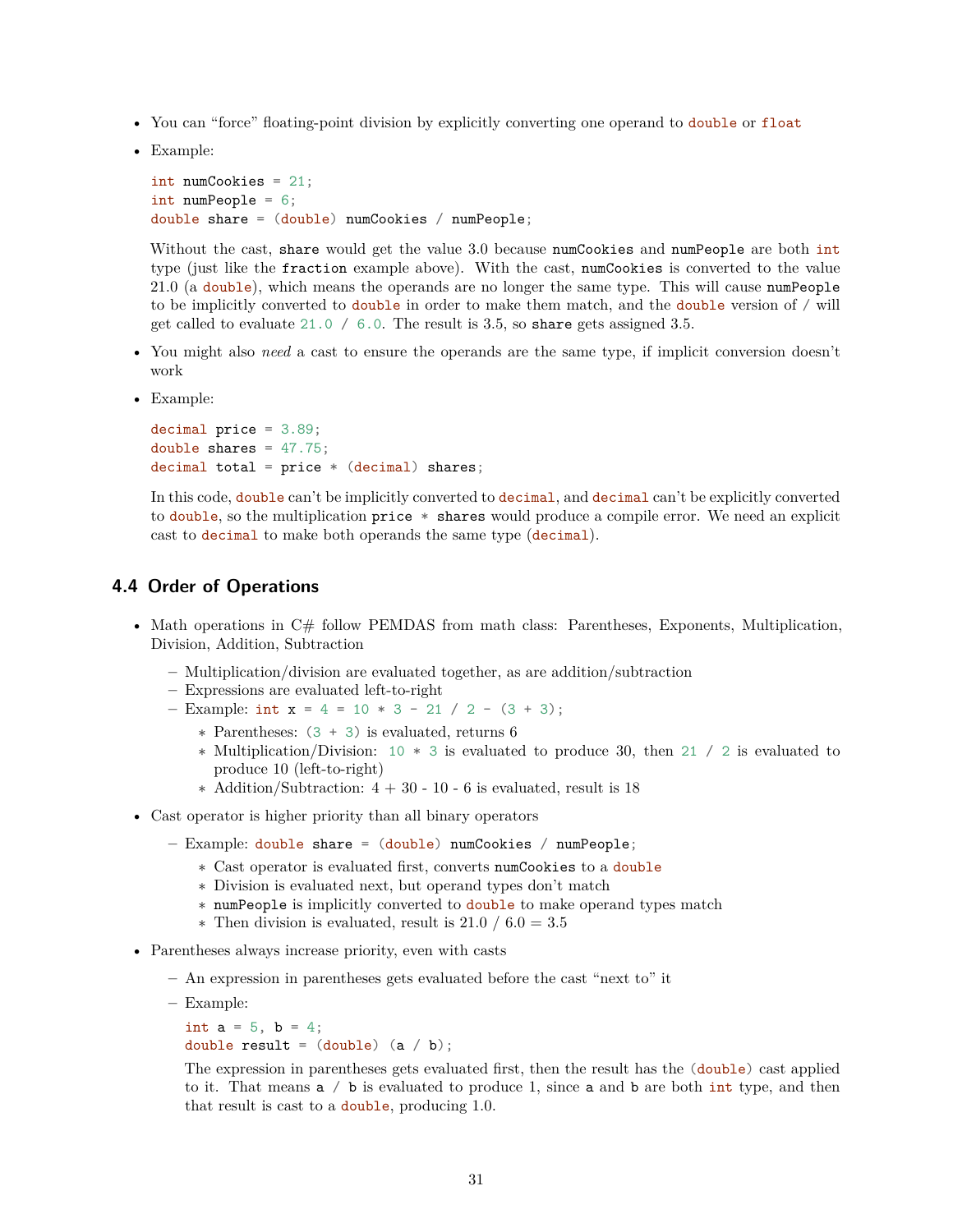# <span id="page-31-0"></span>**5 Reading Input, Displaying Output, and Concatenation**

### <span id="page-31-1"></span>**5.1 Reading Input from the User**

- Input and output in CLI
	- **–** Our programs use a command-line interface, where input and output come from text printed in a "terminal" or "console"
	- **–** We've already seen that Console.WriteLine prints text from your program on the screen to provide output to the user
	- **–** The equivalent method for reading input is Console.ReadLine(), which waits for the user to type some text in the console and then returns it to your program
	- **–** In general, the Console class represents the command-line interface
- Using Console.ReadLine()
	- **–** Example usage:

```
using System;
```

```
class PersonalizedWelcomeMessage
{
 static void Main()
  {
    string firstName;
    Console.WriteLine("Enter your first name:");
    firstName = Console.ReadLine();
    Console.WriteLine($"Welcome, {firstName}!");
 }
}
```
This program first declares a string variable named firstName. On the second line, it uses Console.WriteLine to display a message (instructions for the user). On the third line, it calls the Console.ReadLine() method, and assigns its return value (result) to the firstName variable. This means the program waits for the user to type some text and press "Enter", and then stores that text in firstName. Finally, the program uses string interpolation in Console.WriteLine to display a message including the contents of the firstName variable.

- **–** Console.ReadLine is the "inverse" of Console.WriteLine, and the way you use it is also the "inverse"
- **–** While Console.WriteLine takes an argument, which is the text you want to display on the screen, Console.ReadLine() takes no arguments because it doesn't need any input from your program – it will always do the same thing
- **–** Console.WriteLine has no "return value" it doesn't give any output back to your program, and the only effect of calling it is that text is displayed on the screen
- **–** Console.ReadLine() does have a return value, specifically a string. This means you can use the result of this method to assign a string variable, just like you can use the result of an arithmetic expression to assign a numeric variable.
- **–** The string that Console.ReadLine() returns is **one line of text** typed in the console. When you call it, the computer will wait for the user to type some text and then press "Enter", and everything the user typed before pressing "Enter" gets returned from Console.ReadLine()

#### **5.1.0.1 Parsing user input**

• Console.ReadLine() always returns the same type of data, a string, regardless of what the user enters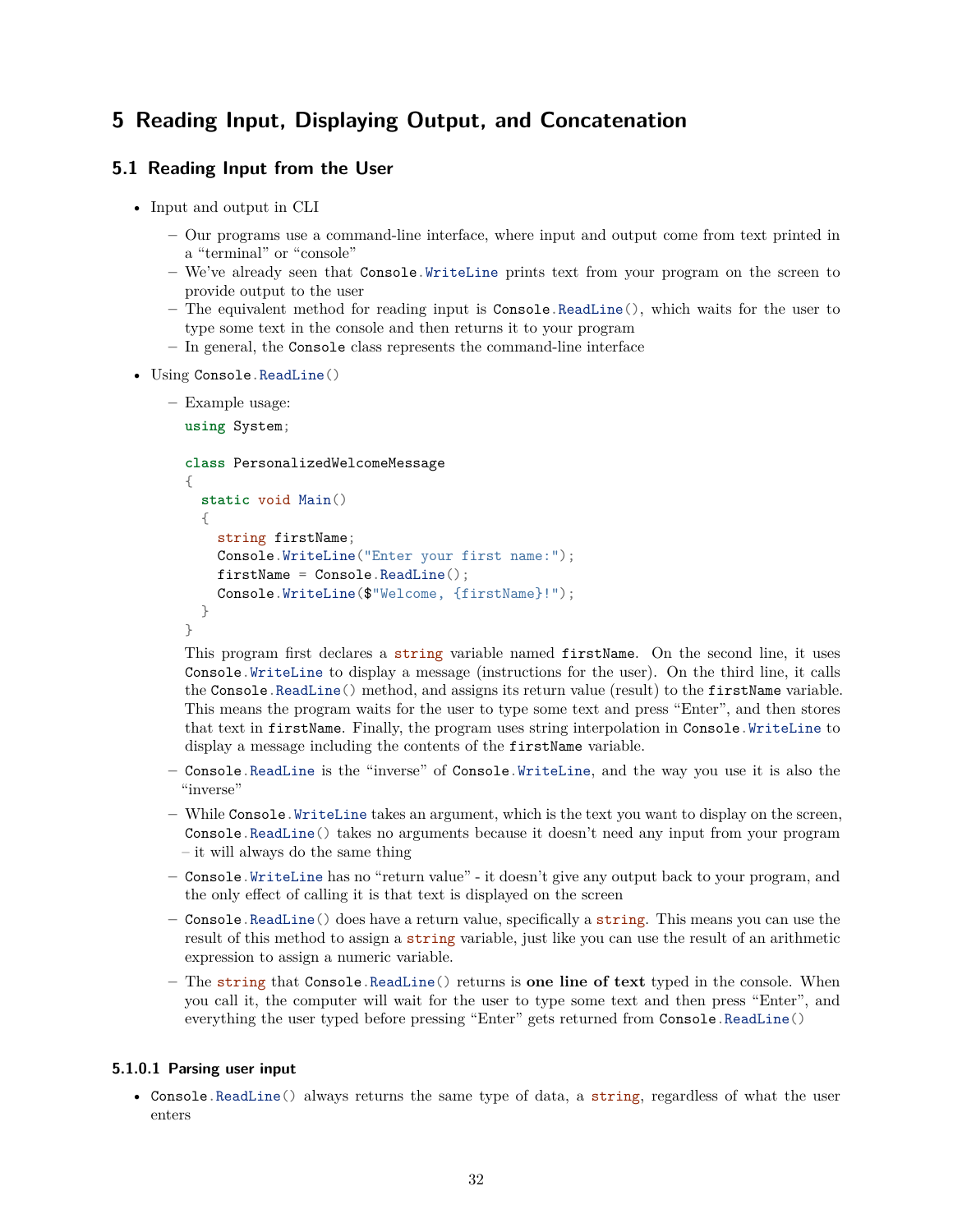- **–** If you ask the user to enter a number, ReadLine will output that number as a string
- **–** For example, if you ask the user to enter his/her age, and the user enters 21, Console.ReadLine() will return the string "21"
- If we want to do any kind of arithmetic with a number provided by the user, we will need to convert that string to a numeric type like int or double. Remember that casting cannot be used to convert numeric data *to or from* string data.
- When converting numeric data to string data, we use string interpolation:

```
int myAge = 29;
//This does not work:
//string strAge = (string) myAge;
string strAge = $"{myAge}";
```
• In the other direction, we use a method called **Parse** to convert strings to numbers:

```
string strAge = "29";
//This does not work:
//int myAge = (int) strAge;
int myAge = int.Parse(strAge);
```
- The int.Parse method takes a string as an argument, and returns an int containing the numeric value written in that string
- Each built-in numeric type has its own Parse method
	- **–** int.Parse("42") returns the value 42
	- **–** long.Parse("42") returns the value 42L
	- **–** double.Parse("3.65") returns the value 3.65
	- **–** float.Parse("3.65") returns the value 3.65f
	- **–** decimal.Parse("3.65") returns the value 3.65m
- The Parse methods are useful for converting user input to useable data. For example, this is how to get the user's age as an int:

```
Console.WriteLine("Enter your age:");
string ageString = Console.ReadLine();
int age = int.Parse(ageString);
```
#### **5.1.0.2 More detail on the Parse methods**

- Console.WriteLine is a method that takes input from your program, in the form of an argument, but does not return any output. Meanwhile, Console.ReadLine is a method that does not have any arguments, but it returns output to your program (the user's string).
- int.Parse is a method that both takes input (the string argument) and returns output (the converted int value)
- When executing a statement such as

```
int answer = int.Parse("42");
```
the computer must evaluate the expression on the right side of the = operator before it can do the assignment. This means it calls the **int**.Parse method with the string "42" as input. The method's code then runs, converting "42" to an integer, and it returns a result, the int value 42. This value can now be assigned to the variable answer.

• Since the return value of a Parse method is a numeric type, it can be used in arithmetic expressions just like a numeric-type variable or literal. For example, in this statement: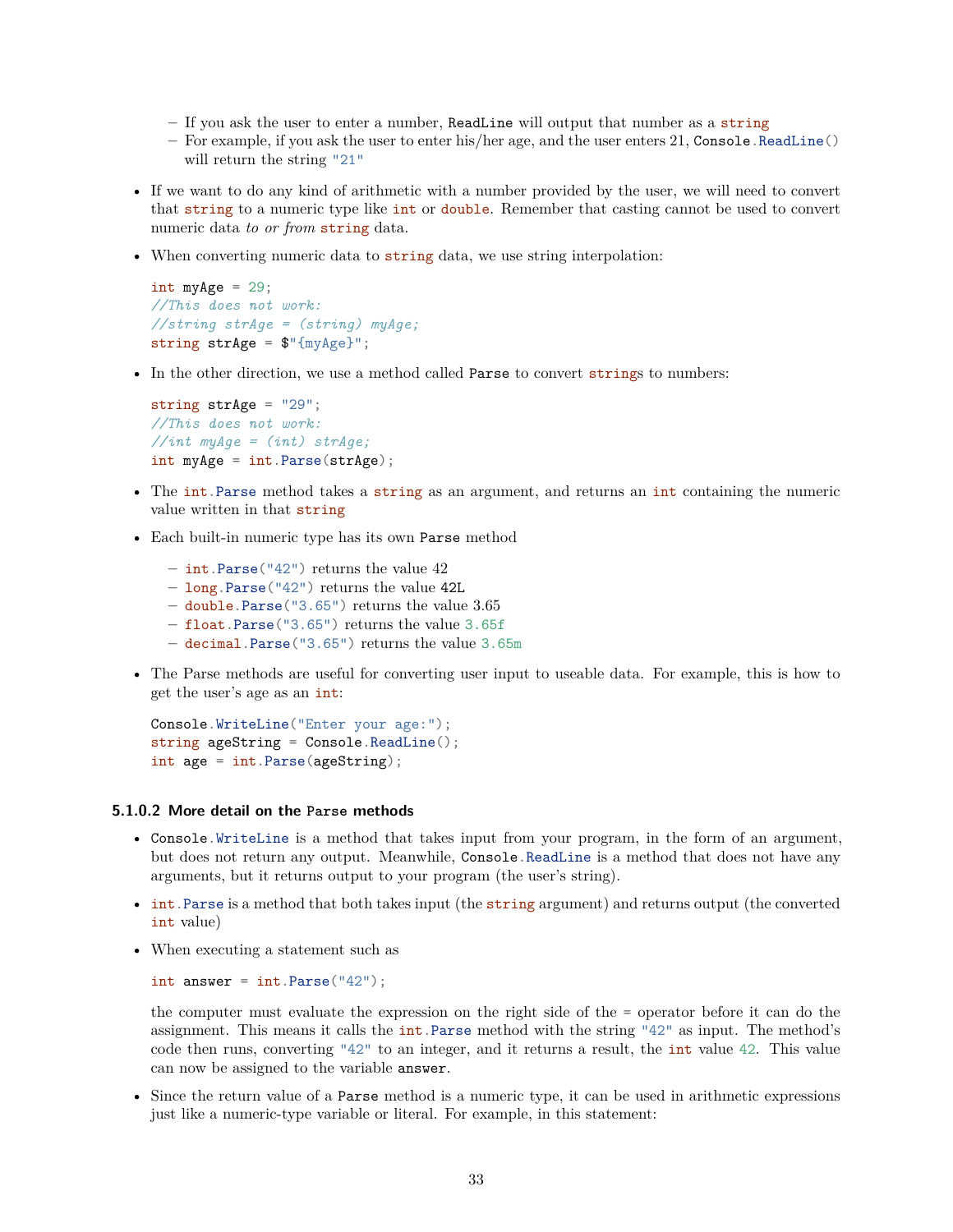```
double result = double. Parse("3.65") * 4;
```
To evaluate the expression on the right side of the = operator, the computer must first call the method double.Parse with the input "3.65". Then the method's return value, 3.65, is used the math operation as if it was written  $3.65 \times 4$ . So the computer implicitly converts 4 to a double value, performs the multiplication on doubles, and gets the resulting value 14.6, which it assigns to the variable result.

• Another example of using the result of Parse to do math:

```
Console.WriteLine("Please enter the year.");
string userInput = Console. ReadLine();
int curYear = int.Parse(userInput);
Console.WriteLine($"Next year it will be {curYear + 1}");
```
Note that in order to do arithmetic with the user's input (i.e. add 1), it must be a numeric type (i.e. int), not a string. This is why we often call a Parse method on the data returned by Console.ReadLine().

• The previous example can be made shorter and simpler by combining the Parse and ReadLine methods in one statement. Specifically, you can write:

```
int curYear = int.Parse(Console.ReadLine());
```
In this statement, the return value (output) of one method is used as the argument (input) to another method. When the computer executes the statement, it starts by evaluating the  $int.Parse(...)$ method call, but it cannot actually run the Parse method yet because its argument is an expression, not a variable or value. In order to determine what value to send to the Parse method as input, it must first evaluate the Console.ReadLine() method call. Since this method has no arguments, the computer can immediately start executing it; the ReadLine method waits for the user to type a line of text, then returns that text as a string value. This return value can now be used as the argument to int.Parse, and the computer starts executing int.Parse with the user-provided string as input. When the Parse method returns an int value, this value becomes the value of the entire expression int.Parse(Console.ReadLine()), and the computer assigns it to the variable curYear.

• Notice that by placing the call to ReadLine inside the argument to Parse, we have eliminated the variable userInput entirely. The string returned by ReadLine doesn't need to be stored anywhere (i.e. in a variable); it only needs to exist long enough to be sent to the Parse method as input.

#### **5.1.0.3 Correct input formatting**

- The Parse methods *assume* that the string they are given as an argument (i.e. the user input) actually contains a valid number. But the user may not follow directions, and invalid input can cause a variety of errors.
- If the string does not contain a number at all e.g. int badIdea = int. Parse("Hello"); the program will fail with the error System.FormatException
- If the string contains a number with a decimal point, but the Parse method is for an integer datatype, the program will also fail with System.FormatException. For example, int from Fraction = int. Parse("52.5"); will cause this error. This will happen even if the number in the string ends in ".0" (meaning it has no fractional part), such as  $int$  wholeNumber =  $int$ . Parse("45.0");.
- If the string has extraneous text before or after the number, such as "\$18.95" or 1999!, the program will fail with the error System.FormatException
- If the string contains a number that cannot fit in the desired datatype (due to overflow or underflow), the behavior depends on the datatype:
	- **–** For the integer types (int and long), the program will fail with the error System.OverflowException. For example, int.Parse("3000000000") will cause this error because 3000000000 is larger than  $2^{31} - 1$  (the maximum value an int can store).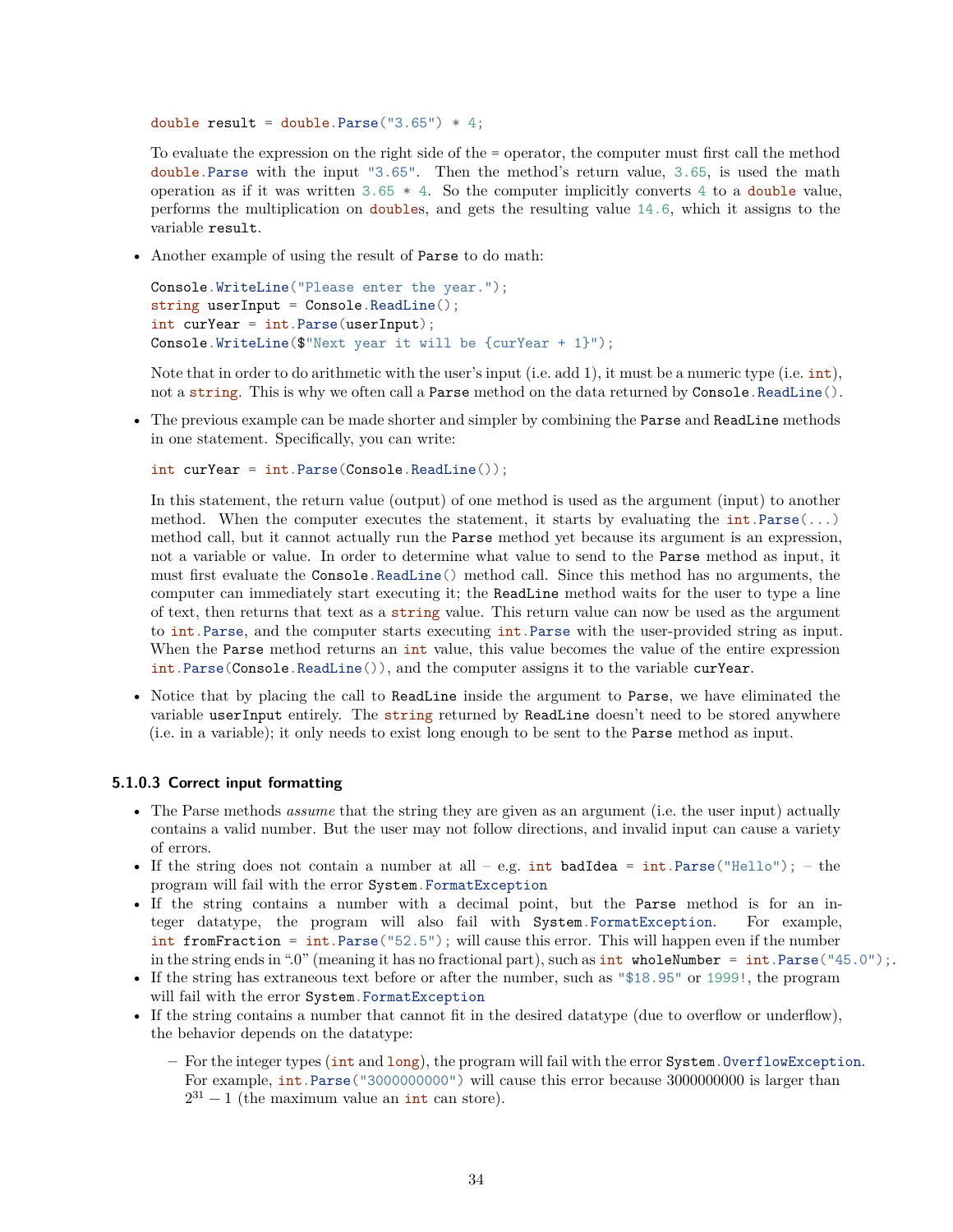- **–** For the floating-point types (float and double), no error will be produced. Instead, the result will be the same as if an overflow or underflow had occurred during normal program execution: an overflow will produce the value Infinity, and an underflow will produce the value 0. For example, float tooSmall = float.Parse("1.5e-55"); will assign tooSmall the value 0, while double tooBig = double.Parse("1.8e310"); will assign tooBig the value double.Infinity.
- Acceptable string formats vary slightly between the numeric types, due to the different ranges of values they can contain
	- **–** int.Parse and long.Parse will accept strings in the format ([ws])([sign])[digits]([ws]), where [ws] represents whitespace and groups in parentheses are **optional**. This means that a string with leading or trailing spaces will not cause an error, unlike a string with other extraneous text around the number.
	- **–** decimal.Parse will accept strings in the format ([ws])([sign])([digits],)[digits](.[digits])([ws]). Note that you can optionally include commas between groups of digits, and the decimal point is also optional. This means a string like "18,999" is valid for decimal.Parse but not for int.Parse.
	- **–** float.Parse and double.Parse will accept strings in the format ([ws])([sign])([digits],)[digits](.[digit As with decimal, you can include commas between groups of digits. In addition, you can write the string in scientific notation with the letter "e" or "E" followed by an exponent, such as "-9.44e15".

#### <span id="page-34-0"></span>**5.2 Output with Variables**

#### **5.2.0.1 Converting from numbers to strings**

- As we saw in a previous lecture (Datatypes and Variables), the Console. WriteLine method needs a string as its argument
- If the variable you want to display is not a string, you might think you could cast it to a string, but that won't work – there is no explicit conversion from string to numeric types

```
– This code:
```

```
double fraction = (double) 47 / 6;
string text = (string) fraction;
```
will produce a compile error

• You *can* convert numeric data to a string using string interpolation, which we've used before in Console.WriteLine statements:

```
int x = 47, y = 6;
double fraction = (double) x / y;
string text = \mathcal{F}'(x) divided by \{y\} is \{fraction\}';
```
After executing this code, text will contain "47 divided by 6 is 7.8333333"

• String interpolation can convert any expression to a string, not just a single variable. For example, you can write:

```
Console.WriteLine(\mathcal{F}'[x] divided by \{y\} is \{(\text{double}) \; x \; / \; y\}");
Console.WriteLine(\mathcal{F}'[x] plus 7 is \{x + 7\}");
```
This will display the following output:

47 divided by 6 is 7.8333333 47 plus 7 is 54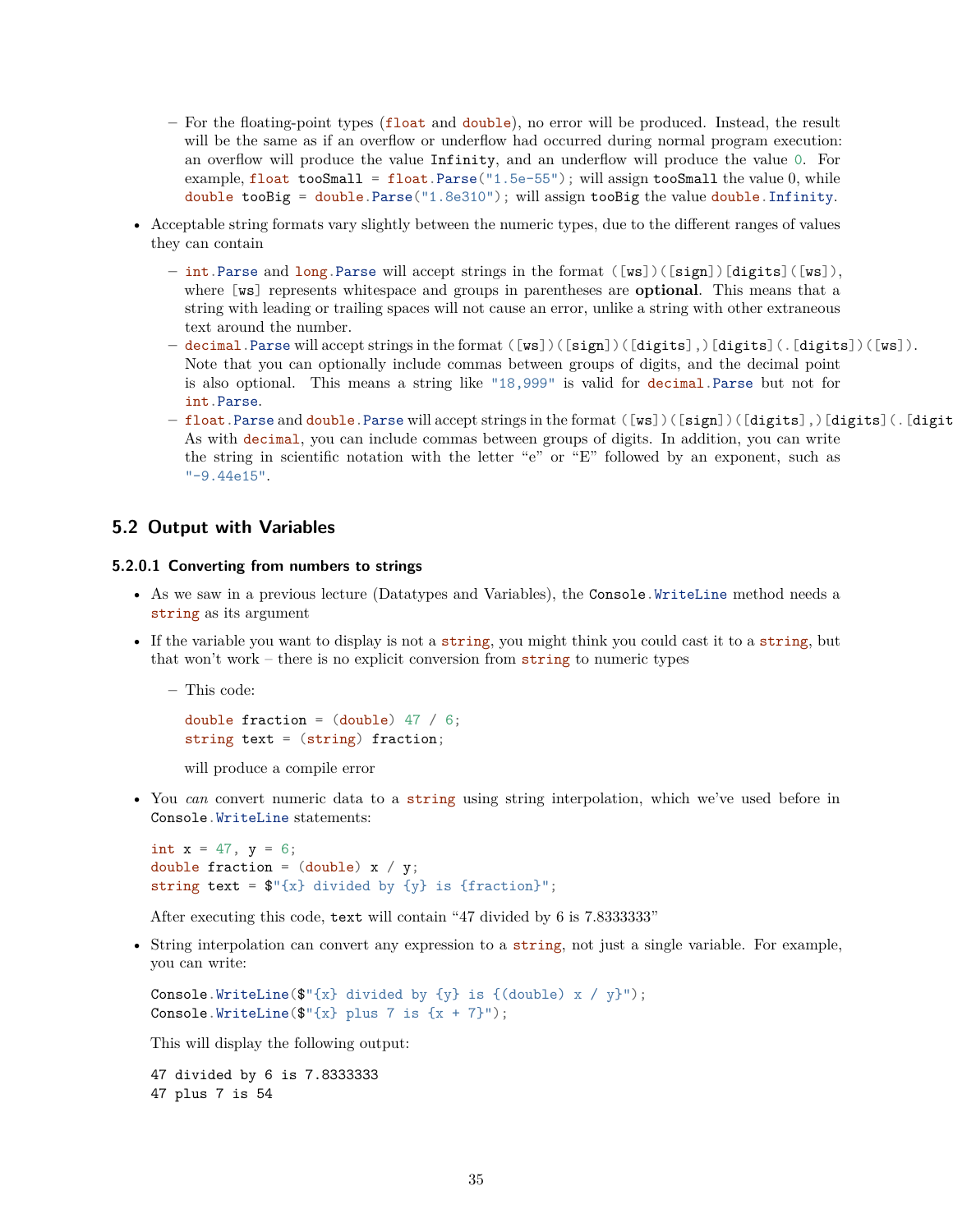Note that writing a math expression inside a string interpolation statement does not change the values of any variables. After executing this code, x is still 47, and y is still 6.

#### **5.2.0.2 The ToString() method**

- String interpolation doesn't "magically know" how to convert numbers to strings it delegates the task to the numbers themselves
- This works because all data types in  $C#$  are objects, even the built-in ones like int and double
	- **–** Since they are objects, they can have methods
- All objects in C# are guaranteed to have a method named  $ToString()$ , whose return value (result) is a string
- Meaning of ToString() method: "Convert this object to a string, and return that string"
- This means you can call the ToString() method on any variable to convert it to a string, like this:

```
int num = 42;
double fraction = 33.5;
string intText = num.ToString();
string fracText = fraction.ToString();
```
After executing this code, intText will contain the string "42", and fracText will contain the string "33.5"

- String interpolation calls ToString() on each variable or expression within braces, asking it to convert itself to a string
	- **–** In other words, these three statements are all the same:

```
Console.WriteLine($"num is {num}");
Console.WriteLine($"num is {intText}");
Console.WriteLine($"num is {num.ToString()}");
```
Putting num within the braces is the same as calling ToString() on it.

#### <span id="page-35-0"></span>**5.3 String Concatenation**

- Now that we've seen ToString(), we can introduce another operator: the concatenation operator
- Concatenation basics
	- **–** Remember, the + operator is defined separately for each data type. The "double + double" operator is different from the " $int + int$ " operator.
	- **–** If the operand types are string (i.e. string + string), the + operator performs concatenation, not addition
	- **–** You can concatenate string literals or string variables:

```
string greeting = "Hi there, " + "John";
string name = "Paul";
string greeting2 = "Hi there, " + name;
```
After executing this code, greeting will contain "Hi there, John" and greeting2 will contain "Hi there, Paul"

- Concatenation with mixed types
	- **–** Just like with the other operators, both operands (both sides of the +) must be the same type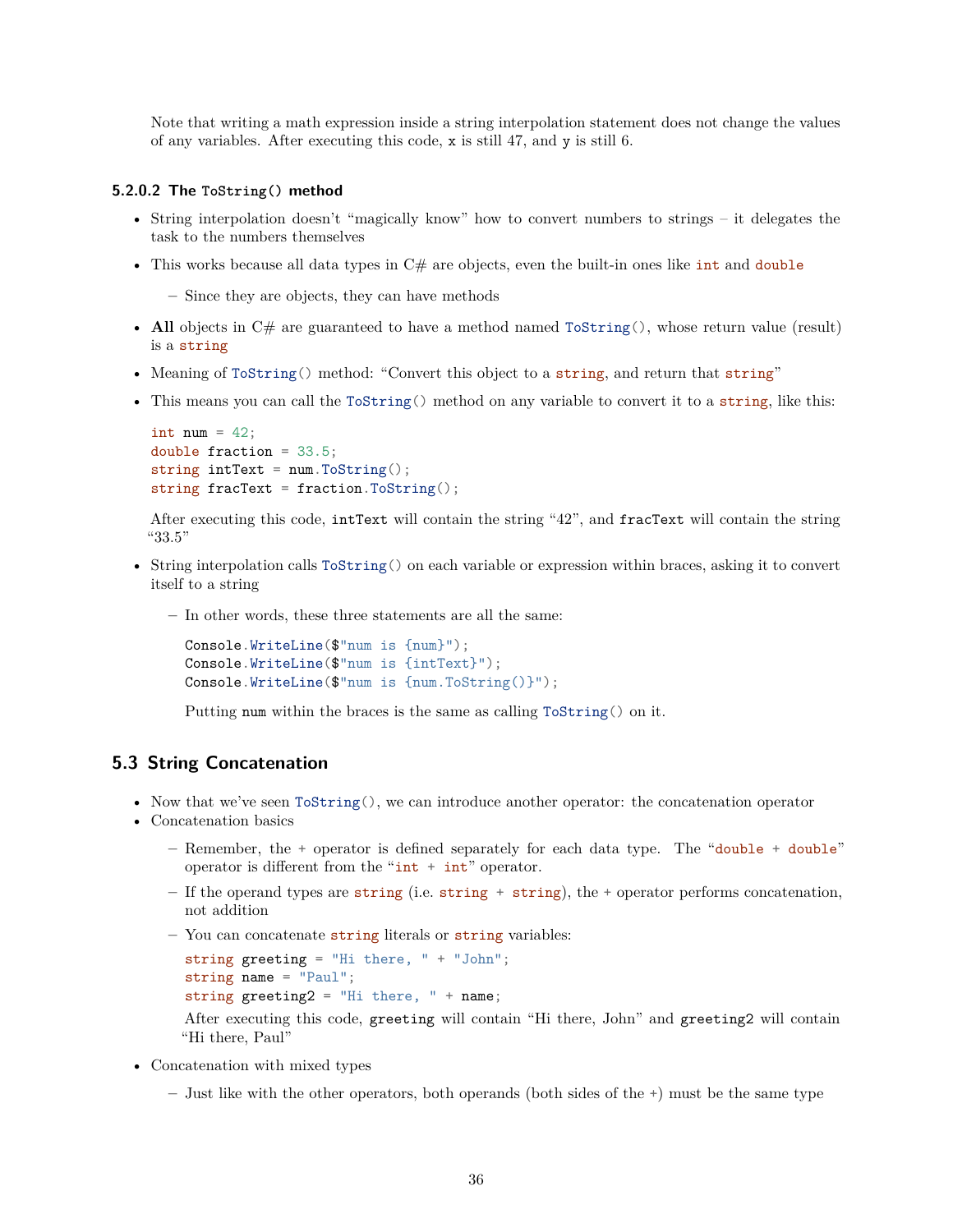- **–** If one operand is a string and the other is not a string, the ToString() method will automatically be called to convert it to a string
- **–** Example: In this code:

```
int bananas = 42;
string text = "Bananas: " + bananas;
```
The + operator has a string operand and an int operand, so the int will be converted to a string. This means the computer will call bananas. To String(), which returns the string "42". Then the string + string operator is called with the operands "Bananas:" and "42", which concatenates them into "Bananas: 42".

### **5.3.0.1 Output with concatenation**

- We now have two different ways to construct a string for Console.WriteLine: Interpolation and concatenation
- Concatenating a string with a variable will automatically call its ToString() method, just like interpolation will. These two WriteLine calls are equivalent:

```
int num = 42;
Console.WriteLine($"num is {num}");
Console.WriteLine("num is " + num);
```
• It's usually easier to use interpolation, since when you have many variables the + signs start to add up. Compare the length of these two equivalent lines of code:

```
Console.WriteLine($"The variables are {a}, {b}, {c}, {d}, and {e}");
Console.WriteLine("The variables are " + a + ", " + b + ", " + c + ", " + d + ", and
\rightarrow " + e);
```
- Be careful when using concatenation with numeric variables: the meaning of + depends on the types of its two operands
	- **–** If both operands are numbers, the + operator does addition
	- **–** If both operands are strings, the + operator does concatenation
	- **–** If *one* argument is a string, the other argument will be converted to a string using ToString()
	- **–** Expressions in C# are always evaluated **left-to-right**, just like arithmetic
	- **–** Therefore, in this code:

```
int var1 = 6, var2 = 7;
Console.WriteLine(var1 + var2 + " is the result");
Console.WriteLine("The result is " + var1 + var2);
```
The first WriteLine will display "13 is the result", because var1 and var2 are both ints, so the first + operator performs addition on two ints (the resulting number,13, is then converted to a string for the second + operator). However, the second WriteLine will display "The result is 67", because both + operators perform concatenation: The first one concatenates a string with var1 to produce a string, and then the second one concatenates this string with var2

**–** If you want to combine addition and concatenation in the same line of code, use parentheses to make the order and grouping of operations explicit. For example:

```
int var1 = 6, var2 = 7;
Console.WriteLine((var1 + var2) + " is the result");
Console.WriteLine("The result is " + (var1 + var2));
```
In this code, the parentheses ensure that  $\text{var1} + \text{var2}$  is always interpreted as addition.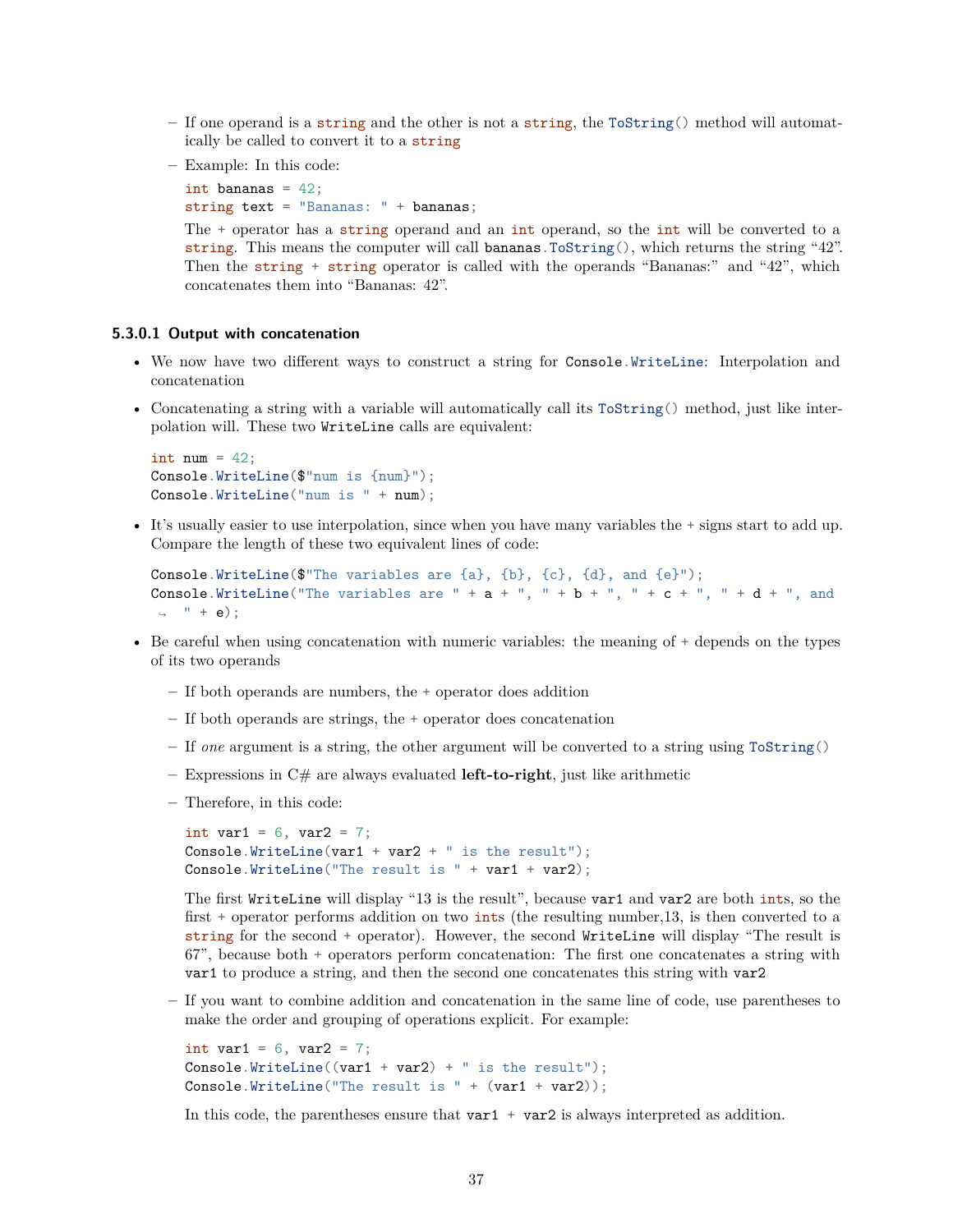# **6 Classes, Objects, and UML**

# **6.1 Class and Object Basics**

- Classes vs. Objects
	- **–** A **class** is a specification, blueprint, or template for an object; it is the code that describes what data the object stores and what it can do
	- **–** An **object** is a single instance of a class, created using its "template." It is running code, with specific values stored in each variable
	- **–** To **instantiate** an object is to create a new object from a class
- Object design basics
	- **–** Objects have **attributes**: data stored in the object. This data is different in each instance, although the type of data is defined in the class.
	- **–** Objects have **methods**: functions that use or modify the object's data. The code for these functions is defined in the class, but it is executed on (and modifies) a specific object
- Encapsulation: An important principle in class/object design
	- **–** Attribute data is stored in **instance variables**, a special kind of variable
	- **–** Called "instance" because each instance, i.e. object, has its own copy of them
	- **– Encapsulation** means instance variables (attributes) are "hidden" inside an object: other code cannot access them directly
		- ∗ Only the object's own methods can access the instance variables
		- ∗ Other code must "ask permission" from the object in order to read or write the variables

# **6.2 Writing Our First Class**

- Designing the class
	- **–** Our first class will be used to represent rectangles; each instance (object) will represent one rectangle
	- **–** Attributes of a rectangle:
		- ∗ Length
		- ∗ Width
	- **–** Methods that will use the rectangle's attributes
		- ∗ Get length
		- ∗ Get width
		- ∗ Set length
		- ∗ Set width
		- ∗ Compute the rectangle's area
	- **–** Note that the first four are a specific type of method called "getters" and "setters" because they allow other code to read (get) or write (set) the rectangle's instance variables while respecting encapsulation

The Rectangle class:

```
class Rectangle
{
    private int length;
    private int width;
    public void SetLength(int lengthParameter)
```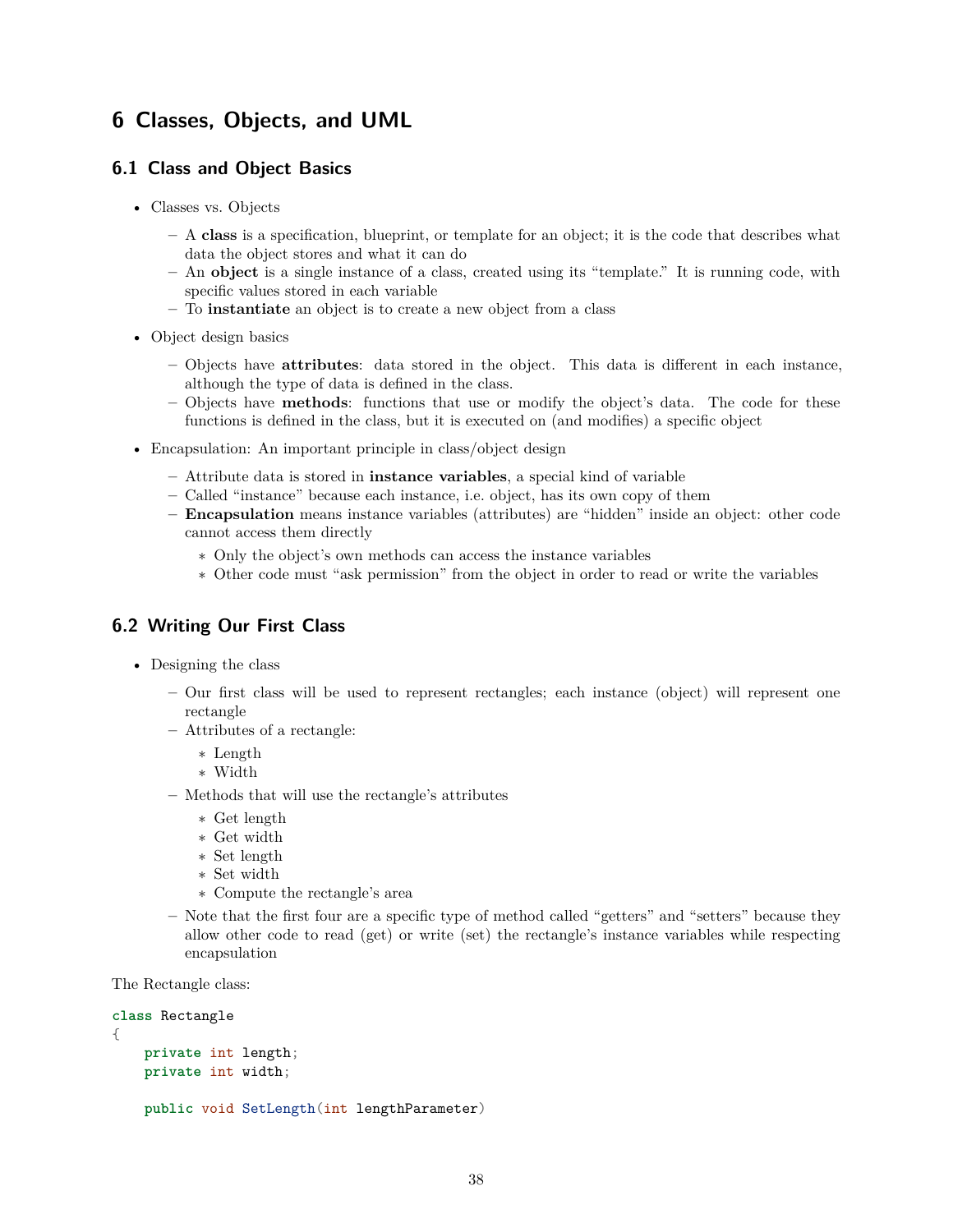```
{
    length = lengthParameter;
}
public int GetLength()
{
    return length;
}
public void SetWidth(int widthParameter)
{
    width = widthParameter;}
public int GetWidth()
{
    return width;
}
public int ComputeArea()
{
    return length * width;
}
```
Let's look at each part of this code in order.

• Attributes

}

- **–** Each attribute (length and width) is stored in an instance variable
- **–** Instance variables are declared similarly to "regular" variables, but with one additional feature: the **access modifier**
- **–** Syntax: [access modifier] [type] [variable name]
- **–** The access modifier can have several values, the most common of which are **public** and **private**. (There are other access modifiers, such as **protected** and **internal**, but in this class we will only be using **public** and **private**).
- **–** An access modifier of **private** is what enforces encapsulation: when you use this access modifier, it means the instance variable cannot be accessed by any code outside the Rectangle class
- **–** The C# compiler will give you an error if you write code that attempts to use a **private** instance variable anywhere other than a method of that variable's class
- SetLength method, an example of a "setter" method
	- **–** This method will allow code outside the Rectangle class to modify a Rectangle object's "length" attribute
	- **–** Note that the header of this method has an access modifier, just like the instance variable
	- **–** In this case the access modifier is **public** because we *want* to allow other code to call the SetLength method
	- **–** Syntax of a method declaration: [access modifier] [**return** type] [method name]([parameters])
	- **–** This method has one **parameter**, named lengthParameter, whose type is int. This means the method must be called with one **argument** that is int type.
		- ∗ Similar to how Console.WriteLine must be called with one argument that is string type the Console.WriteLine declaration has one parameter that is string type.
		- ∗ Note that it is declared just like a variable, with a type and a name
	- **–** A parameter works like a variable: it has a type and a value, and you can use it in expressions and assignment
	- **–** When you call a method with a particular argument, like 15, the parameter is assigned this value, so within the method's code you can assume the parameter value is "the argument to this method"
	- **–** The body of the SetLength method has one statement, which assigns the instance variable length to the value contained in the parameter lengthParameter. In other words, whatever argument SetLength is called with will get assigned to length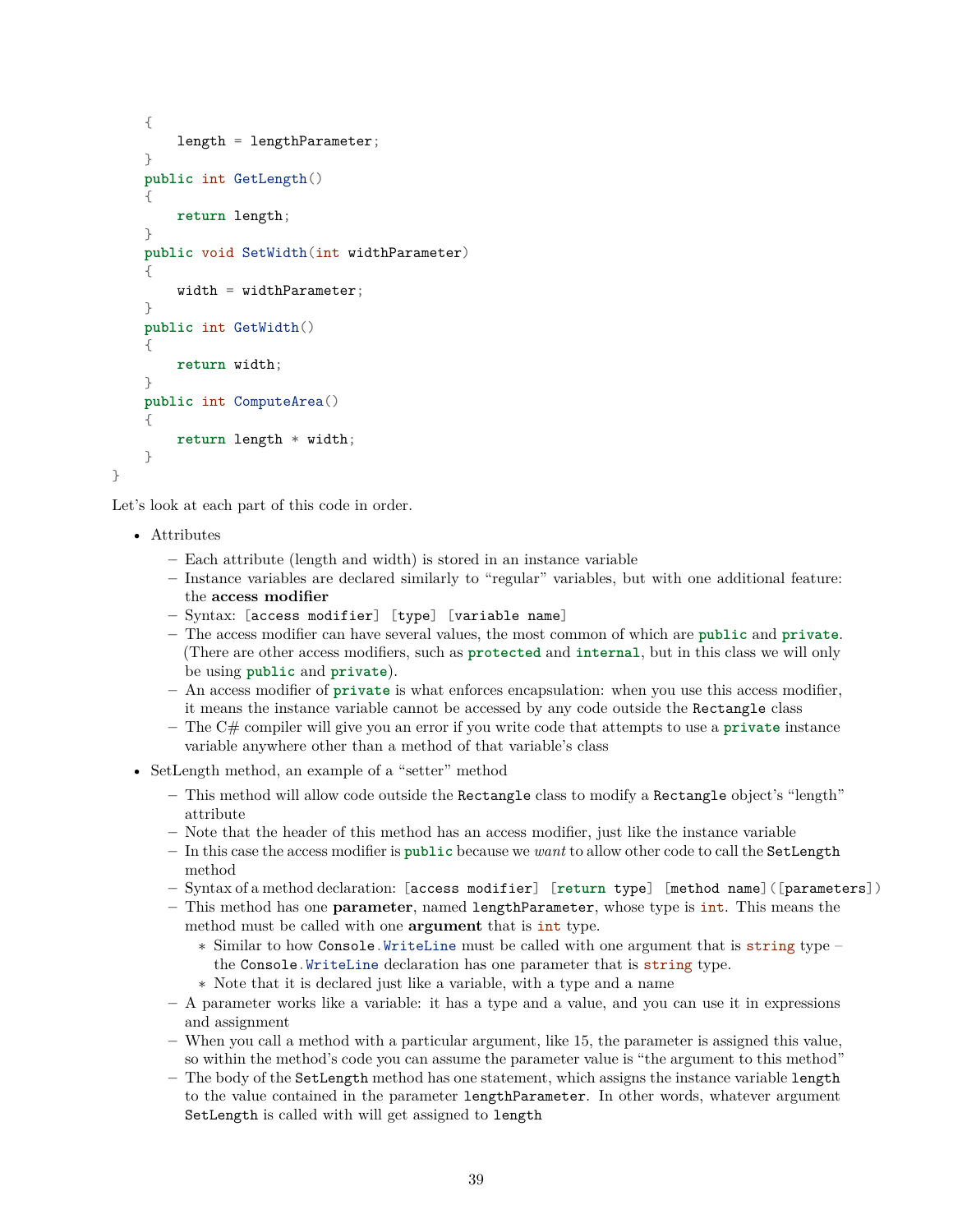- **–** This is why it is called a "setter": SetLength(15) will set length to 15.
- GetLength method, an example of a "getter" method
	- **–** This method will allow code outside the Rectangle class to read the current value of a Rectangle object's "length" attribute
	- **–** The **return type** of this method is int, which means that the value it returns to the calling code is an int value
	- **–** Recall that Console.ReadLine() returns a string value to the caller, which is why you can write string userInput =  $Console$ . ReadLine(). The GetLength method will do the same thing, only with an int instead of a string
	- **–** This method has no parameters, so you don't provide any arguments when calling it. "Getter" methods never have parameters, since their purpose is to "get" (read) a value, not change anything
	- **–** The body of GetLength has one statement, which uses a new keyword: **return**. This keyword declares what will be returned by the method, i.e. what particular value will be given to the caller to use in an expression.
	- **–** In a "getter" method, the value we return is the instance variable that corresponds to the attribute named in the method. GetLength returns the length instance variable.
- SetWidth method
	- **–** This is another "setter" method, so it looks very similar to SetLength
	- **–** It takes one parameter (widthParameter) and assigns it to the width instance variable
	- **–** Note that the return type of both setters is void. The return type void means "this method does not return a value." Console.WriteLine is an example of a void method we've used already.
	- **–** Since the return type is void, there is no **return** statement in this method
- GetWidth method
	- **–** This is the "getter" method for the width attribute
	- **–** It looks very similar to GetLength, except the instance variable in the **return** statement is width rather than length
- The ComputeArea method
	- **–** This is *not* a getter or setter: its goal is not to read or write a single instance variable
	- **–** The goal of this method is to compute and return the rectangle's area
	- **–** Since the area of the rectangle will be an int (it is the product of two ints), we declare the return type of the method to be int
	- **–** This method has no parameters, because it doesn't need any arguments. Its only "input" is the instance variables, and it will always do the same thing every time you call it.
	- **–** The body of the method has a **return** statement with an expression, rather than a single variable **–** When you write **return** [expression], the expression will be evaluated first, then the resulting
	- value will be used by the **return** command
	- **–** In this case, the expression length \* width will be evaluated, which computes the area of the rectangle. Since both length and width are ints, the int version of the \* operator runs, and it produces an int result. This resulting int is what the method returns.

## **6.3 Using Our Class**

- We've written a class, but it doesn't do anything yet
	- **–** The class is a blueprint for an object, not an object
	- **–** To make it "do something" (i.e. execute some methods), we need to instantiate an object using this class
	- **–** The code that does this should be in a separate file (e.g. Program.cs), not in Rectangle.cs
- Here is a program that uses our Rectangle class: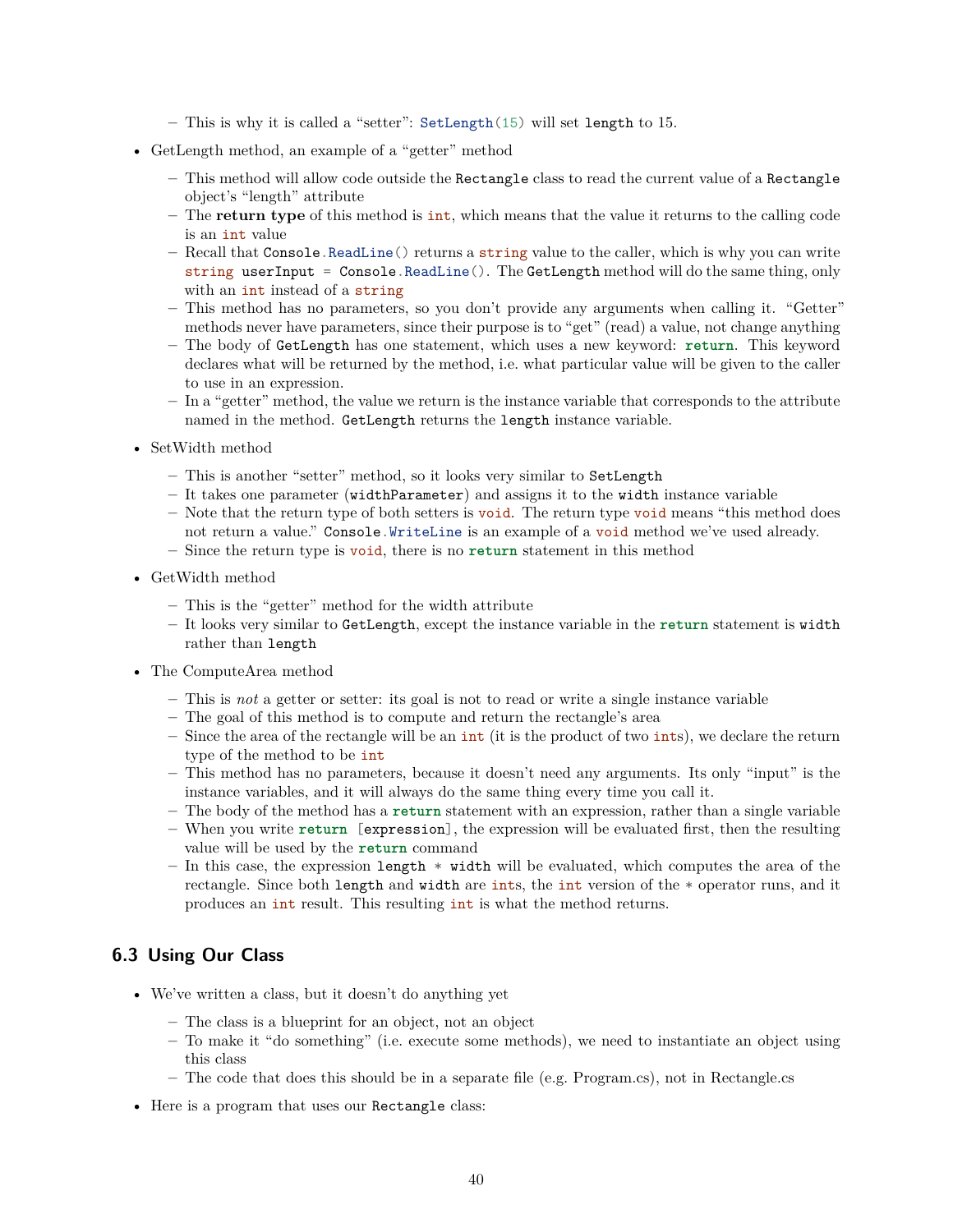```
using System;
class Program
{
    static void Main(string[] args)
    \mathbf{A}Rectangle myRectangle = new Rectangle();
        myRectangle.SetLength(12);
        myRectangle.SetWidth(3);
        int area = myRectangle.ComputeArea();
        Console.WriteLine("Your rectangle's length is " +
        $"{myRectangle.GetLength()}, and its width is " +
        $"{myRectangle.GetWidth()}, so its area is {area}.");
    }
}
```
- Instantiating an object
	- **–** The first line of code creates a Rectangle object
	- **–** The left side of the = sign is a variable declaration it declares a variable of type Rectangle
		- ∗ Classes we write become new data types in C#
	- **–** The right side of the = sign assigns this variable a value: a Rectangle object
	- **–** We **instantiate** an object by writing the keyword **new** followed by the name of the class (syntax: **new** [**class** name]()). The empty parentheses are required, but we will explain why later.
	- **–** This statement is really an initialization statement: It declares and assigns a variable in one line
	- **–** The value of the myRectangle variable is the Rectangle object that was created by **new** Rectangle()
- Calling setters on the object
	- **–** The next two lines of code call the SetLength and SetWidth methods on the object
	- **–** Syntax: [object name].[method name]([argument]). Note the "dot operator" between the variable name and the method name.
	- **–** SetLength is called with an argument of 12, so lengthParameter gets the value 12, and the rectangle's length instance variable is then assigned this value
	- **–** Similarly, SetWidth is called with an argument of 3, so the rectangle's width instance variable is assigned the value 3
- Calling ComputeArea
	- **–** The next line calls the ComputeArea method and assigns its result to a new variable named area
	- **–** The syntax is the same as the other method calls
	- **–** Since this method has a return value, we need to do something with the return value we assign it to a variable
	- **–** Similar to how you must do something with the result (return value) of Console.ReadLine(), i.e. string userInput = Console. ReadLine()
- Calling getters on the object
	- **–** The last line of code displays some information about the rectangle object using string interpolation
	- **–** One part of the string interpolation is the area variable, which we've seen before
	- **–** The other interpolated values are myRectangle.GetLength() and myRectangle.GetWidth()
	- **–** Looking at the first one: this will call the GetLength method, which has a return value that is an int. Instead of storing the return value in an int variable, we put it in the string interpolation brackets, which means it will be converted to a string using ToString. This means the rectangle's length will be inserted into the string and displayed on the screen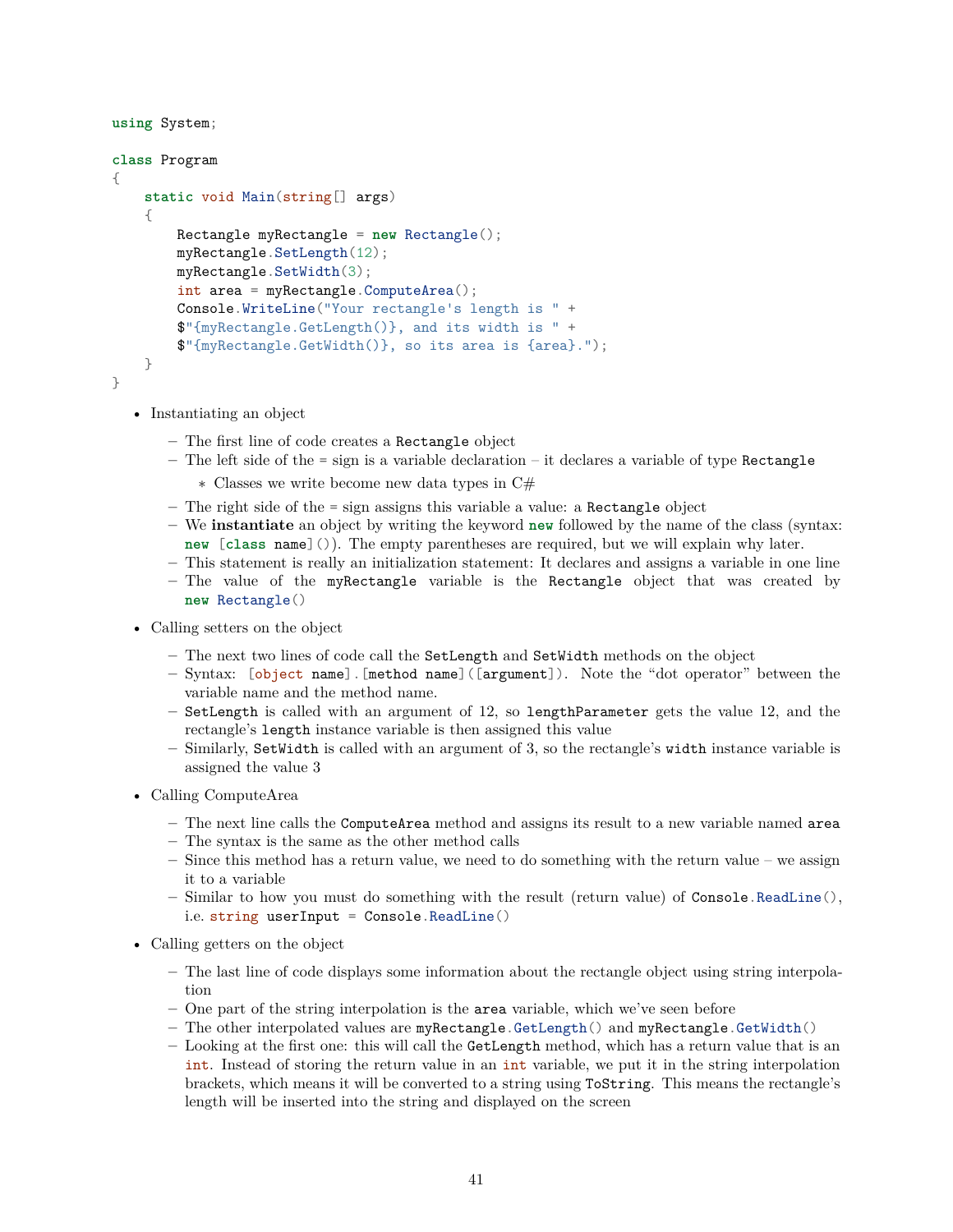# **6.4 Flow of Control with Objects**

• Consider what happens when you have multiple objects in the same program, like this:

```
class Program
{
    static void Main(string[] args)
    {
        Rectangle rect1;
        rect1 = new Rectangle();
        rect1.SetLength(12);
        rect1.SetWidth(3);
        Rectangle rect2 = new Rectangle();
        rect2.SetLength(7);
        rect2.SetWidth(15);
    }
}
```
- **–** First, we declare a variable of type Rectangle
- **–** Then we assign rect1 a value, a new Rectangle object that we instantiate
- **–** We call the SetLength and SetWidth methods using rect1, and the Rectangle object that rect1 refers to gets its length and width instance variables set to 12 and 3
- **–** Then we create another Rectangle object and assign it to the variable rect2 . This object has its own copy of the length and width instance variables, not 12 and 3
- **–** We call the SetLength and SetWidth methods again, using rect2 on the left side of the dot instead of rect1. This means the Rectangle object that rect2 refers to gets its instance variables set to 7 and 15, while the other Rectangle remains unmodified
- The same method code can modify different objects at different times
	- **–** Calling a method transfers control from the current line of code (i.e. in Program.cs) to the method code within the class (Rectangle.cs)
	- **–** The method code is always the same, but the specific object that gets modified can be different each time
	- **–** The variable on the left side of the dot operator determines which object gets modified
	- **–** In rect1.SetLength(12), rect1 is the **calling object**, so SetLength will modify rect1
		- ∗ SetLength begins executing with lengthParameter equal to 12
		- ∗ The instance variable length in length = lengthParameter refers to rect1's length
	- **–** In rect2.SetLength(7), rect2 is the calling object, so SetLength will modify rect2
		- ∗ SetLength begins executing with lengthParameter equal to 7
		- ∗ The instance variable length in length = lengthParameter refers to rect2's length

#### **6.4.0.1 Accessing object members**

- The "dot operator" that we use to call methods is technically the **member access operator**
- A **member** of an object is either a method or an instance variable
- When we write objectName.methodName $(), e.g. rect1. SetLength(12), we are using the dot operator$ to access the "SetLength" member of rect1, which is a method; this means we want to call (execute) the SetLength method of rect1
- We can also use the dot operator to access instance variables, although we usually don't do that because of encapsulation
- If we wrote the Rectangle class like this: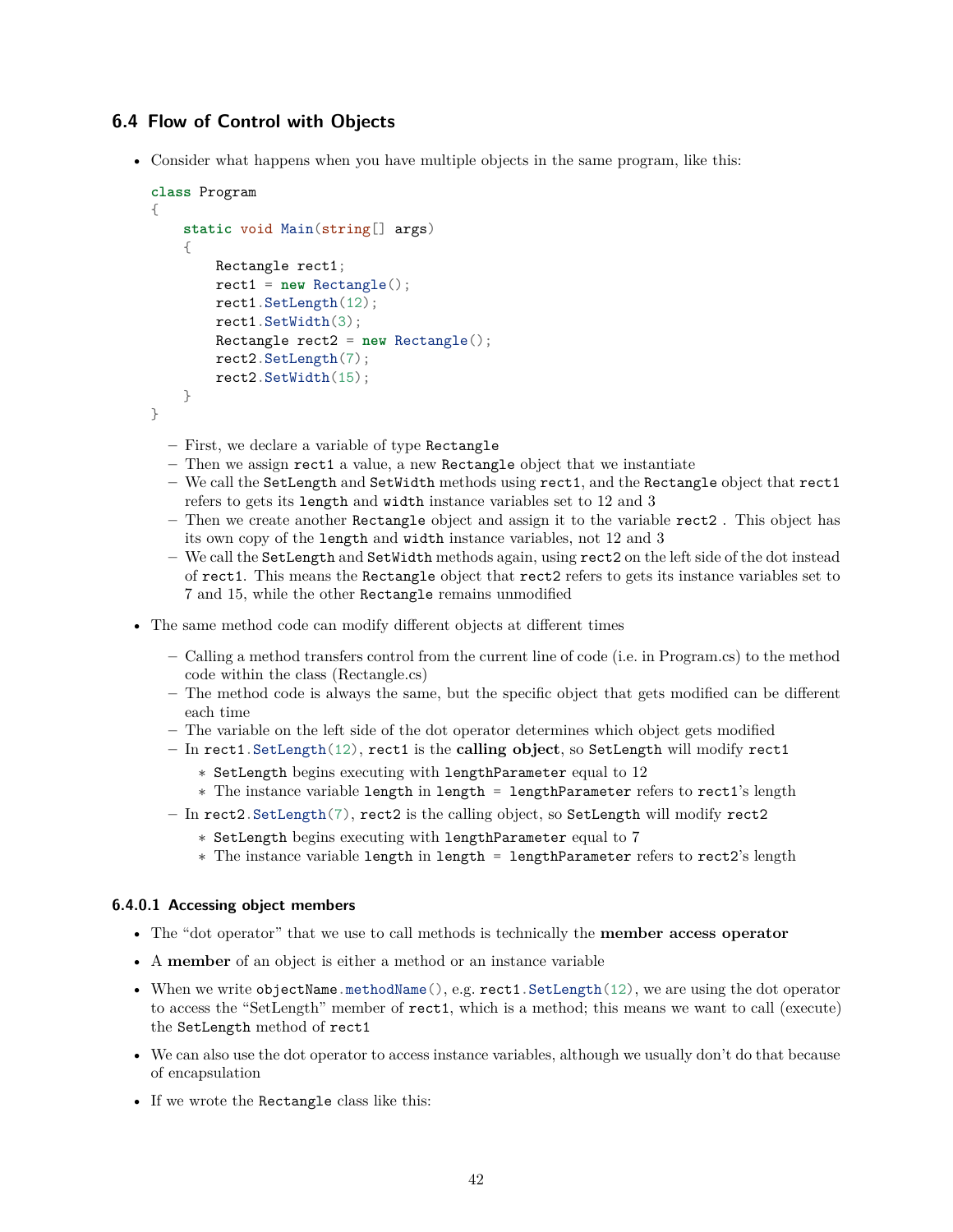```
class Rectangle
{
    public int length;
    public int width;
}
```
Then we could write a Main method that uses the dot operator to access the length and width instance variables, like this:

```
static void Main(string[] args)
{
    Rectangle rect1 = new Rectangle();
   rect1.length = 12;rect1.width = 3;}
```
But this code violates encapsulation, so we won't do this.

## **6.4.0.2 Method calls in more detail**

- Now that we know about the member access operator, we can explain how method calls work a little better
- When we write rect1. SetLength(12), the SetLength method is executed with rect1 as the calling object – we are accessing the SetLength member of rect1 in particular (even though every Rectangle has the same SetLength method)
- This means that when the code in SetLength uses an instance variable, i.e. length, it will automatically access rect1's copy of the instance variable
- You can imagine that the SetLength method "changes" to this when you call rect1. SetLength():

```
public void SetLength(int lengthParameter)
{
    rect1.length = lengthParameter;
}
```
Note that we use the "dot" (member access) operator on rect1 to access its length instance variable.

• Similarly, you can imagine that the SetLength method "changes" to this when you call rect2.SetLength():

```
public void SetLength(int lengthParameter)
{
    rect2.length = lengthParameter;
}
```
- The calling object is automatically "inserted" before any instance variables in a method
- The keyword **this** is an explicit reference to "the calling object"
	- **–** Instead of imagining that the calling object's name is inserted before each instance variable, you could write the SetLength method like this:

```
public void SetLength(int lengthParameter)
{
    this.length = lengthParameter;
}
```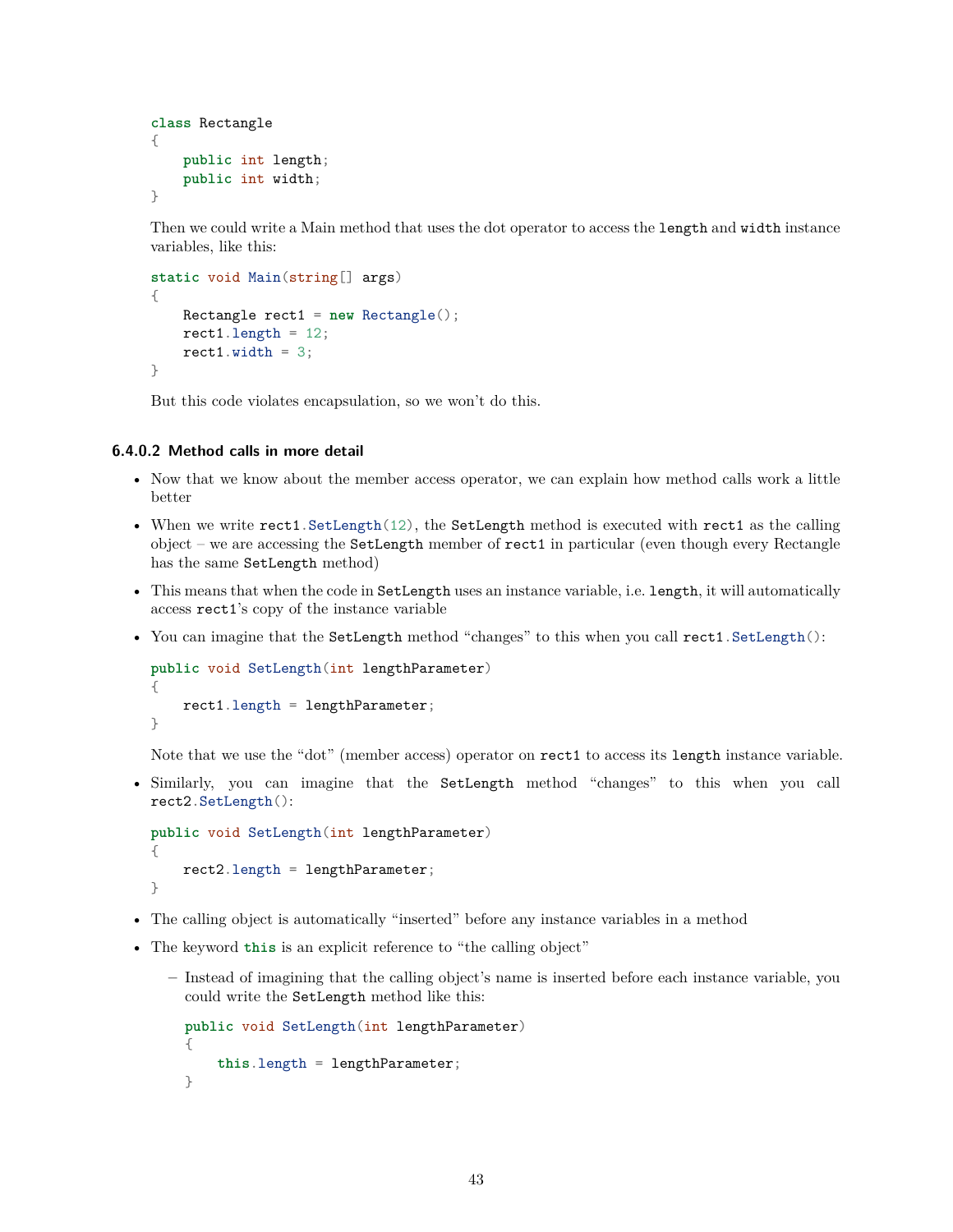- **–** This is valid code (unlike our imaginary examples) and will work exactly the same as our previous way of writing SetLength
- **–** When SetLength is called with rect1.SetLength(12), **this** becomes equal to rect1, just like lengthParameter becomes equal to 12
- **–** When SetLength is called with rect2.SetLength(7), **this** becomes equal to rect2 and lengthParameter becomes equal to 7

#### **6.4.0.3 Methods and instance variables**

- Using a variable in an expression means *reading* its value
- A variable only changes when it is on the left side of an assignment statement; this is *writing* to the variable
- A method that uses instance variables in an expression, but doesn't assign to them, will not modify the object
- For example, consider the ComputeArea method:

```
public int ComputeArea()
{
    return length * width;
}
```
It reads the current values of length and width to compute their product, but the product is returned to the method's caller. The instance variables are not changed.

• After executing the following code:

```
Rectangle rect1 = new Rectangle();
rect1.SetLength(12);
rect1.SetWidth(3);
int area = rect1.ComputeArea();
```
rect1 has a length of 12 and a width of 3. The call to rect1. ComputeArea() computes  $12 \cdot 3 = 36$ , and the area variable is assigned this return value, but it does not change rect1.

## **6.4.0.4 Methods and return values**

- Recall the basic structure of a program: receive input, compute something, produce output
- A method has the same structure: it *receives input* from its parameters, *computes* by executing the statements in its body, then *produces output* by returning a value
	- **–** For example, consider this method defined in the Rectangle class:

```
public int LengthProduct(int factor)
{
    return length * factor;
}
```
Its input is the parameter factor, which is an int. In the method body, it computes the product of the rectangle's length and factor. The method's output is the resulting product.

- The **return** statement specifies the output of the method: a variable, expression, etc. that produces some value
- A method call can be used in other code as if it were a value. The "value" of a method call is the method's return value.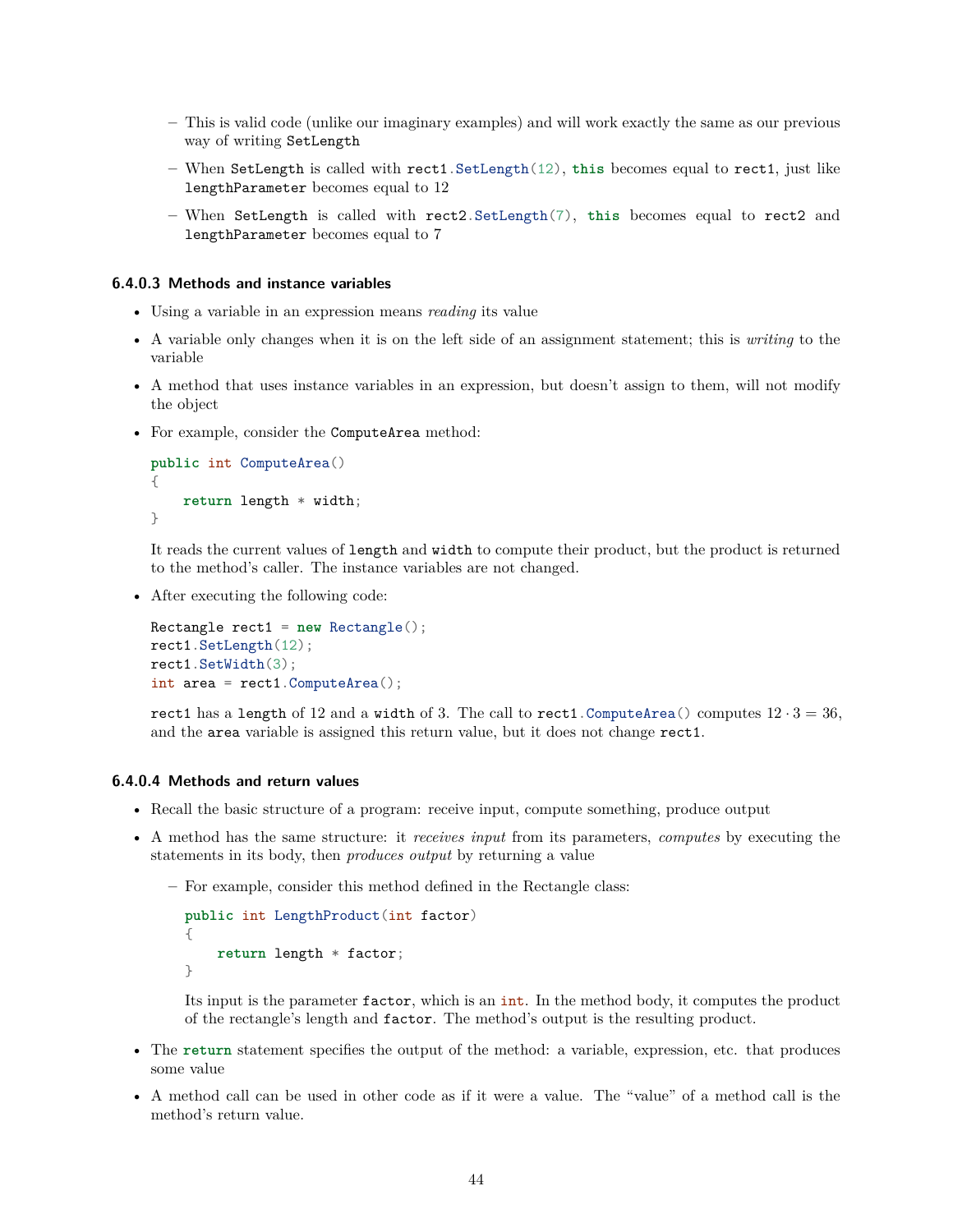- **–** In previous examples, we wrote int area = rect1.ComputeArea();, which assigns a variable (area) a value (the return value of ComputeArea())
- **–** The LengthProduct method can be used like this:

```
Rectangle rect1 = new Rectangle();
rect1.SetLength(12);
int result = rect1.LengthProduct(2) + 1;
```
When executing the third line of code, the computer first runs the LengthProduct method with argument (input) 2, which computes the product  $12 \cdot 2 = 24$ . Then it uses the return value of LengthProduct, which is 24, to evaluate the expression rect1. LengthProduct  $(2) + 1$ , producing a result of 25. Finally, it assigns the value 25 to the variable result.

- When writing a method that returns a value, the value in the **return** statement **must** be the same type as the method's return type
	- **–** If the value returned by LengthProduct is not an int, we will get a compile error
	- **–** This won't work:

```
public int LengthProduct(double factor)
{
    return length * factor;
}
```
Now that factor has type double, the expression length  $*$  factor will need to implicitly convert length from int to double in order to make the types match. Then the product will also be a double, so the return value does not match the return type (int).

- **–** We could fix it by either changing the return type of the method to double, or adding a cast to int to the product so that the return value is still an int
- Not all methods return a value, but all methods must have a return type
	- **–** The return type void means "nothing is returned"
	- **–** If your method does not return a value, its return type *must* be void. If the return type is not void, the method *must* return a value.
	- **–** This will cause a compile error because the method has a return type of int but no return statement:

```
public int SetLength(int lengthP)
{
    length = lengthP;
}
```
**–** This will cause a compile error because the method has a return type of void, but it attempts to return something anyway:

```
public void GetLength()
{
    return length;
}
```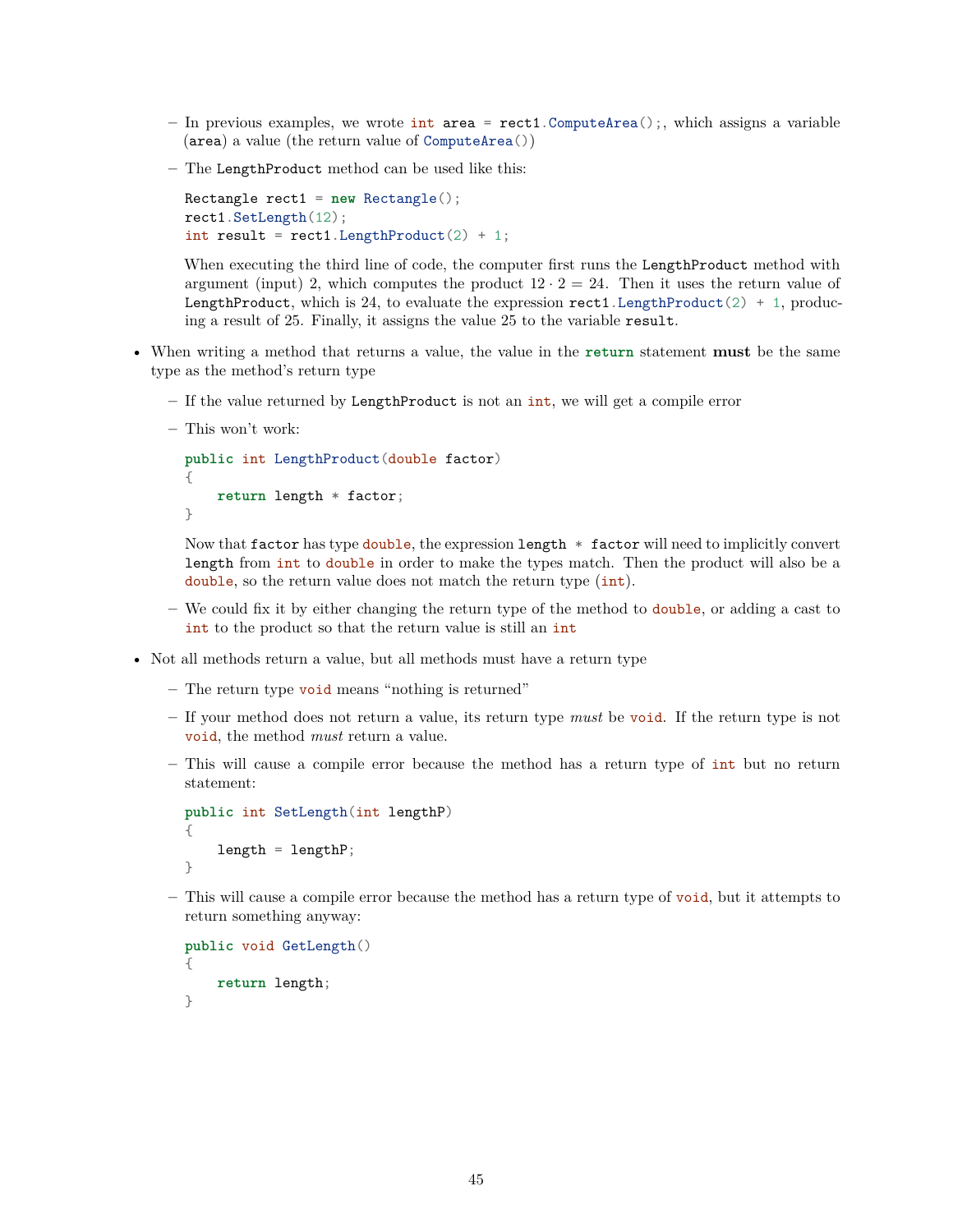## **6.5 Introduction to UML**

- UML is a specification language for software
	- **–** UML: Unified Modeling Language
	- **–** Describes design and structure of a program with graphics
	- **–** Does not include "implementation details," such as code statements
	- **–** Can be used for any programming language, not just C#
	- **–** Used in planning/design phase of software creation, before you start writing code
	- **–** Process: Determine program requirements → Make UML diagrams → Write code based on UML  $\rightarrow$  Test and debug program
- UML Class Diagram elements

| ClassName                              |
|----------------------------------------|
| - attribute: type                      |
| $(1 - \Omega + 1 + \lambda + \lambda)$ |

- + SetAttribute(attributeParameter: type): void
- + GetAttribute(): type
- + Method(paramName: type): type
- **–** Top box: Class name, centered
- **–** Middle box: Attributes (i.e. instance variables)
	- ∗ On each line, one attribute, with its name and type
	- ∗ Syntax: [+/-] [name]: [type]
	- ∗ Note this is the opposite order from C# variable declaration: type comes after name
	- ∗ Minus sign at beginning of line indicates "private member"
- **–** Bottom box: Operations (i.e. methods)
	- ∗ On each line, one method header, including name, parameters, and return type
	- ∗ Syntax: [+/-] [name]([parameter name]: [parameter type]): [**return** type]
	- ∗ Also backwards compared to C# order: parameter types come after parameter names, and return type comes after method name instead of before it
	- ∗ Plus sign at beginning of line indicates "public", which is what we want for methods
- UML Diagram for the Rectangle class

| Rectangle                           |
|-------------------------------------|
| - width: int                        |
| - length: $int$                     |
| $+$ SetLength(lengthParameter: int) |
| $+$ GetLength(): int                |
| + SetWidth(widthParameter: int)     |
| $+$ GetWidth(): int                 |
| $+$ ComputeArea(): int              |

- **–** Note that when the return type of a method is void, we can omit it in UML
- **–** In general, attributes will be private (- sign) and methods will be public (+ sign), so you can expect most of your classes to follow this pattern  $(-s)$  in the upper box,  $+s$  in the lower box)
- **–** Note that there is no code or "implementation" described here: it doesn't say that ComputeArea will multiply length by width
- Writing code based on a UML diagram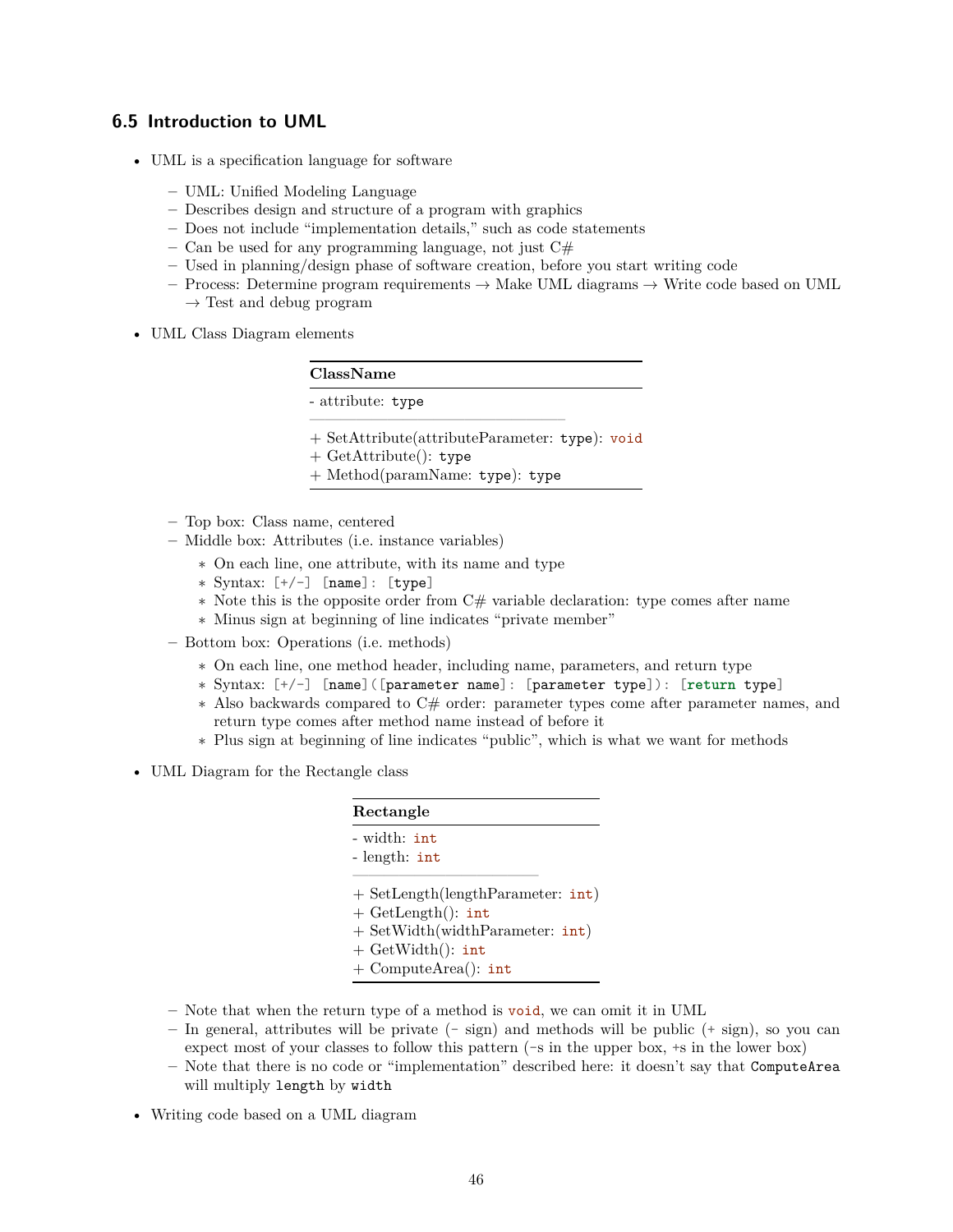- **–** Each diagram is one class, everything within the box is between the class's header and its closing brace
- **–** For each attribute in the attributes section, write an instance variable of the right name and type
	- ∗ See "- width: int", write **private** int width;
	- ∗ Remember to reverse the order of name and type
- **–** For each method in the methods section, write a method header with the matching return type, name, and parameters
	- ∗ Parameter declarations are like the instance variables: in UML they have a name followed by a type, in  $C#$  you write the type name first
- **–** Now the method bodies need to be filled in UML just defined the interface, now you need to write the implementation

## **6.6 Variable Scope**

#### **6.6.0.1 Instance variables vs. local variables**

- Instance variables: Stored (in memory) with the object, shared by all methods of the object. Changes made within a method persist after method finishes executing.
- Local variables: Visible to only one method, not shared. Disappear after method finishes executing. Variables we've created before in the Main method (they are local to the Main method!).
- Example: In class Rectangle, we have these two methods:

```
public void SwapDimensions()
{
    int temp = length;
    length = width;width = temp;}
public int GetLength()
{
    return length;
}
```
- **–** temp is a local variable within SwapDimensions, while length and width are instance variables
- **–** The GetLength method can't use temp; it is visible only to SwapDimensions
- **–** When SwapDimensions changes length, that change is persistent it will still be different when GetLength executes, and the next call to GetLength after SwapDimensions will return the new length
- **–** When SwapDimensions assigns a value to temp, it only has that value within the current call to SwapDimensions – after SwapDimensions finishes, temp disappears, and the next call to SwapDimensions creates a new temp

## **6.6.0.2 Definition of scope**

- Variables exist only in limited **time** and **space** within the program
- Outside those limits, the variable cannot be accessed  $-$  e.g. local variables cannot be accessed outside their method
- Scope of a variable: The region of the program where it is accessible/visible
	- **–** A variable is "in scope" when it is accessible
	- **–** A variable is "out of scope" when it doesn't exist or can't be accessed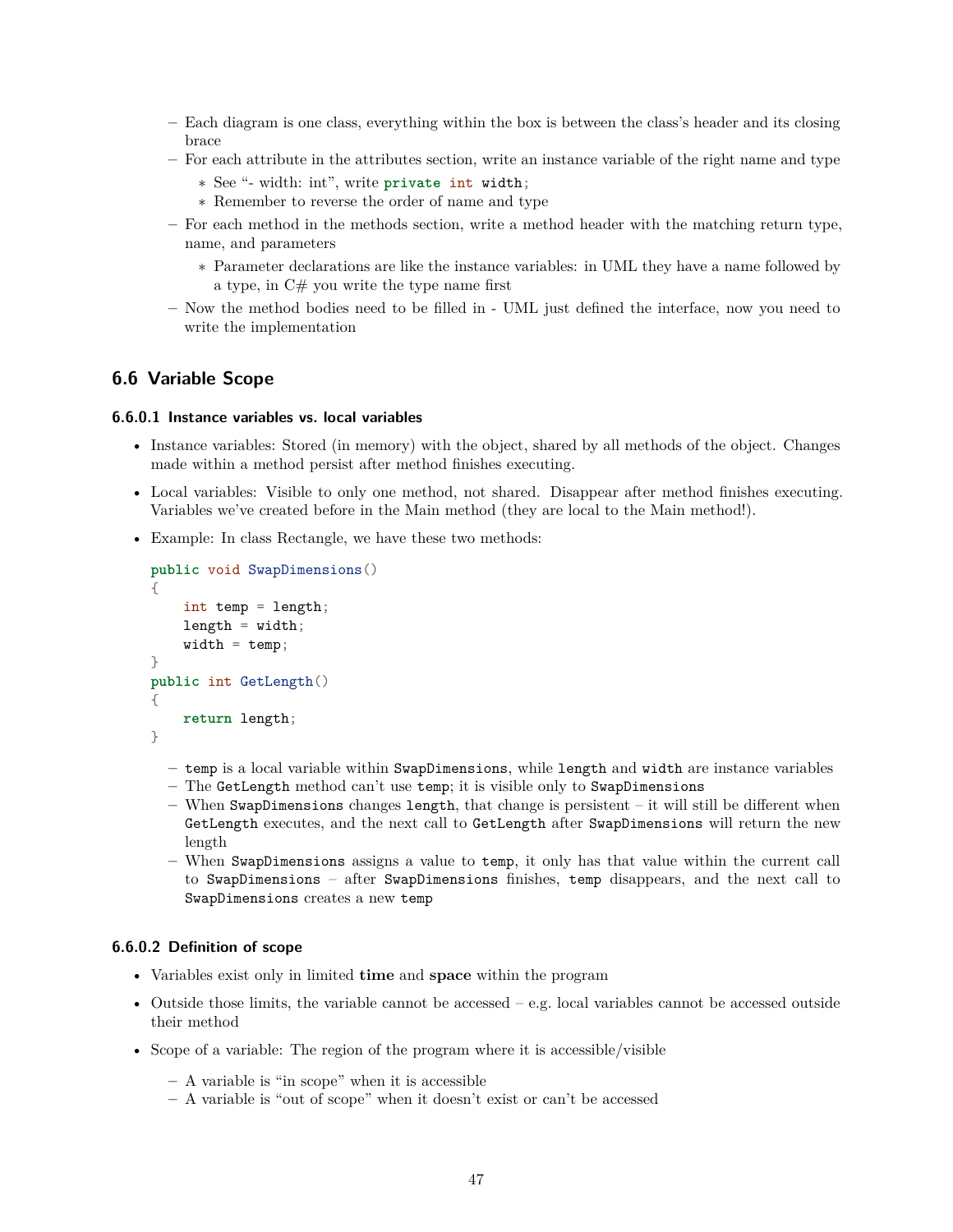- Time limits to scope: Scope begins *after* the variable has been declared
	- **–** This is why you can't use a variable before declaring it
- Space limits to scope: Scope is within the same *code block* where the variable is declared
	- **–** Code blocks are defined by curly braces: everything between matching { and } is in the same code block
	- **–** Instance variables are declared in the class's code block (they are inside **class** Rectangle's body, but not inside anything else), so their scope extends to the entire class
	- **–** Code blocks nest: A method's code block is inside the class's code block, so instance variables are also in scope within each method's code block
	- **–** Local variables are declared inside a method's code block, so their scope is limited to that single method
- The scope of a parameter (which is a variable) is the method's code block it is the same as a local variable for that method
- Scope example:

```
public void SwapDimensions()
{
    int temp = length;
    length = width;width = temp;
}
public void SetWidth(int widthParam)
{
    int temp = width;
    width = widthParam;}
```
- **–** The two variables named temp have different scopes: One has a scope limited to the SwapDimensions method's body, while the other has a scope limited to the SetWidth method's body
- **–** This is why they can have the same name: variable names must be unique *within the variable's scope*. You can have two variables with the same name if they are in different scopes.
- **–** The scope of instance variables length and width is the body of class Rectangle, so they are in scope for both of these methods

#### **6.6.0.3 Variables with overlapping scopes**

• This code is legal (compiles) but doesn't do what you want:

```
class Rectangle
{
    private int length;
    private int width;
    public void UpdateWidth(int newWidth)
    {
        int width = 5;
        width = newWidth;}
}
```
• The instance variable width and the local variable width have different scopes, so they can have the same name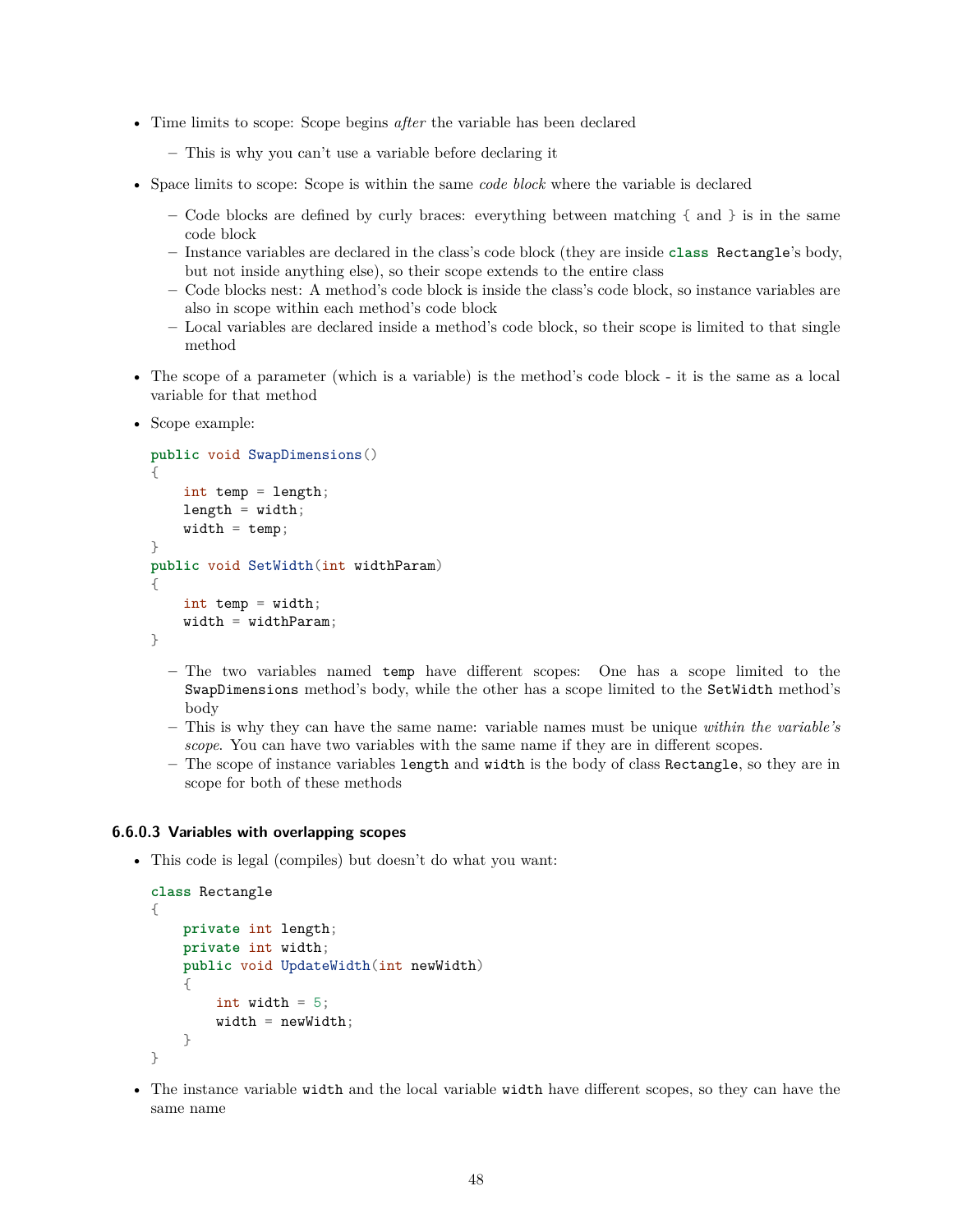- But the instance variable's scope (the class Rectangle) *overlaps* with the local variable's scope (the method UpdateWidth)
- If two variables have the same name and overlapping scopes, the variable with the *closer* or *smaller* scope **shadows** the variable with the *farther* or *wider* scope: the name will refer *only* to the variable with the smaller scope
- In this case, that means width inside UpdateWidth refers only to the local variable named width, whose scope is smaller because it is limited to the UpdateWidth method. The line width = newWidth actually changes the local variable, not the instance variable named width.
- Since instance variables have a large scope (the whole class), they will always get shadowed by variables declared within methods
- You can prevent shadowing by using the keyword **this**, like this:

```
class Rectangle
{
    private int length;
    private int width;
    public void UpdateWidth(int newWidth)
    {
        int width = 5;
        this.width = newWidth;
    }
}
```
Since **this** means "the calling object", **this**.width means "access the width member of the calling object." This can only mean the instance variable width, not the local variable with the same name

• Incidentally, you can also use **this** to give your parameters the same name as the instance variables they are modifying:

```
class Rectangle
{
    private int length;
    private int width;
    public void SetWidth(int width)
    {
        this.width = width;
    }
}
```
Without this, the body of the SetWidth method would be width = width;, which doesn't do anything (it would assign the parameter width to itself).

# **6.7 Constants**

- Classes can also contain constants
- Syntax: [**public**/**private**] const [type] [name] = [value];
- This is a named value that never changes during program execution
- Safe to make it **public** because it can't change no risk of violating encapsulation
- Can only be built-in types (int, double, etc.), not objects
- Can make your program more readable by giving names to "magic numbers" that have some significance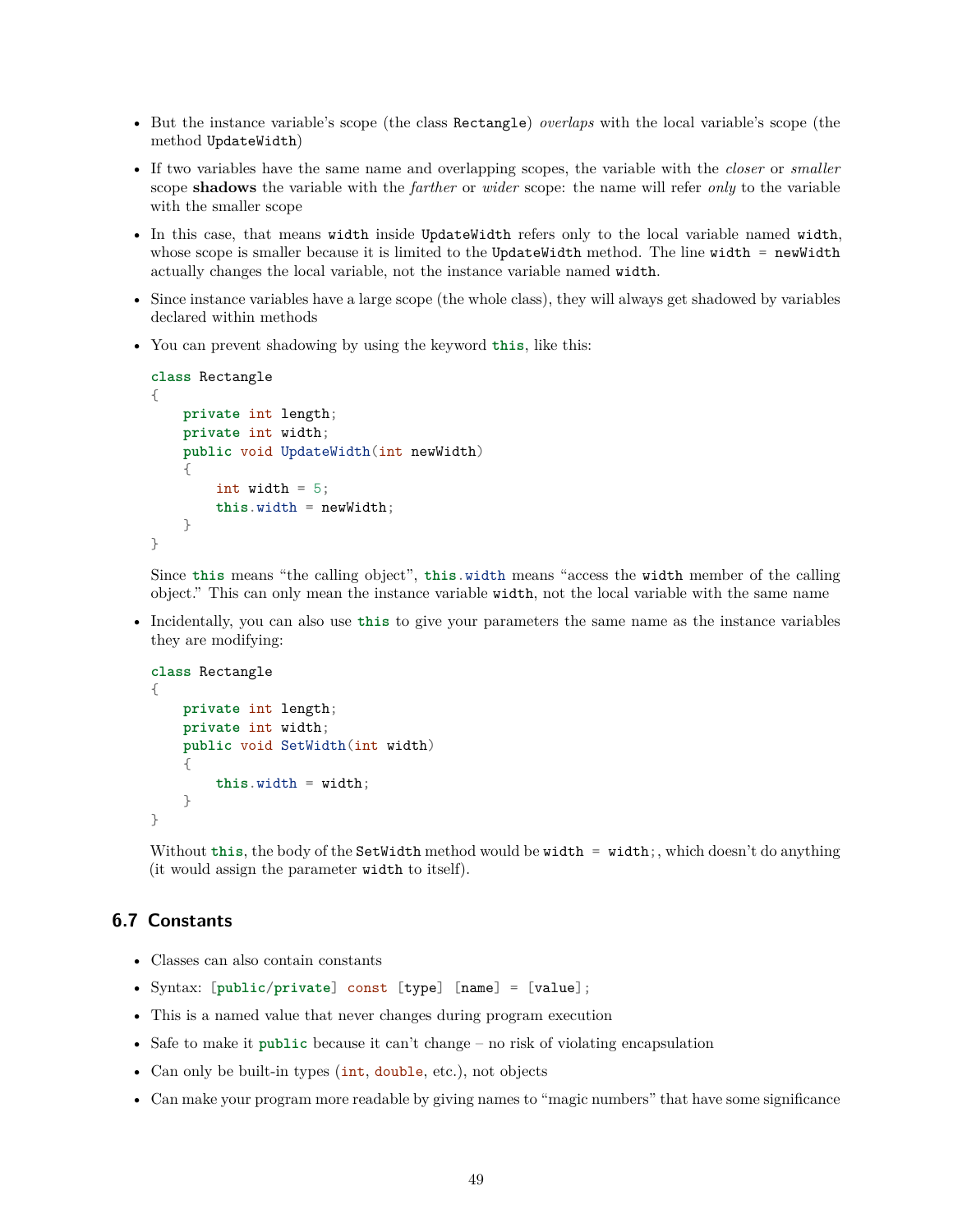- Convention: constants have names in ALL CAPS
- Example:

```
class Calendar
{
    public const int MONTHS = 12;
    private int currentMonth;
    //...
}
```
The value "12" has a special meaning here, i.e. the number of months in a year, so we use a constant to name it.

• Constants are accessed using the name of the class, not the name of an object – they are the same for every object of that class. For example:

```
Calendar myCal = new Calendar();
decimal yearlyPrice = 2000.0m;
decimal monthlyPrice = yearlyPrice / Calendar. MONTHS;
```
## **6.8 Reference Types: More Details**

- Data types in  $C#$  are either value types or reference types
	- **–** This difference was introduced in an earlier lecture (Datatypes and Variables)
	- **–** For a **value type** variable (int, long, float, double, decimal, char, bool) the named memory location stores the exact data value held by the variable
	- **–** For a **reference type** variable, such as string, the named memory location stores a *reference to the value*, not the value itself
	- **–** All objects you create from your own classes, like Rectangle, are reference types
- Object variables are references
	- **–** When you have a variable for a reference type, or "reference variable," you need to be careful with the assignment operation
	- **–** Consider this code:

```
using System;
  class Program
  {
      static void Main(string[] args)
      {
          Rectangle rect1 = new Rectangle();
          rect1.SetLength(8);
          rect1.SetWidth(10);
          Rectangle rect2 = rect1;
          rect2.SetLength(4);
          Console.WriteLine($"Rectangle 1: {rect1.GetLength()} "
             + $"by {rect1.GetWidth()}");
          Console.WriteLine($"Rectangle 2: {rect2.GetLength()} "
             + $"by {rect2.GetWidth()}");
      }
  }
– The output is:
  Rectangle 1: 4 by 10
  Rectangle 2: 4 by 10
```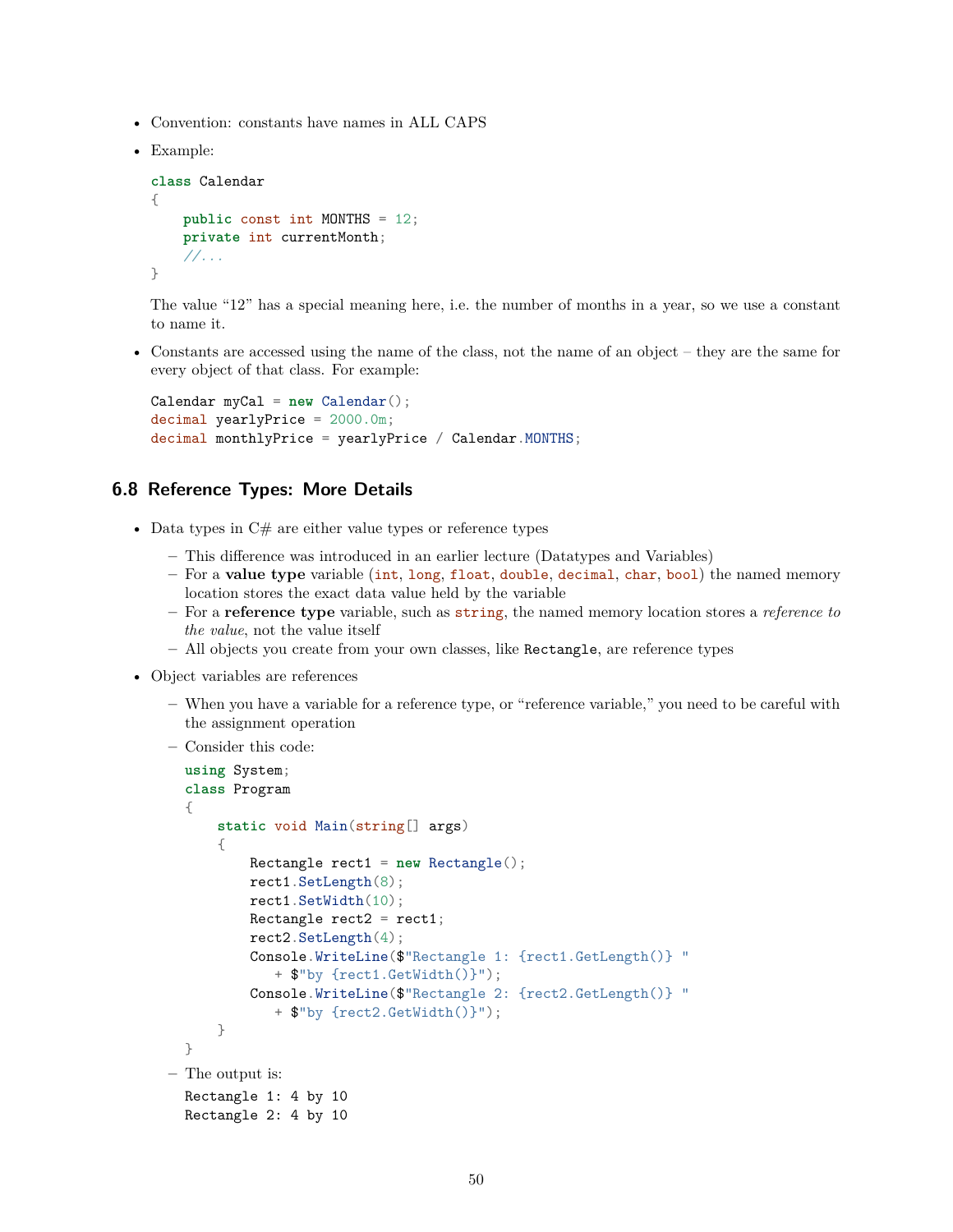- **–** The variables rect1 and rect2 actually refer to the same Rectangle object, so rect2.SetLength(4) seems to change the length of "both" rectangles
- **–** The assignment operator copies the contents of the variable, but a reference variable contains a *reference* to an object – so that's what gets copied (in Rectangle rect2 = rect1), not the object itself
- **–** In more detail:
	- ∗ Rectangle rect1 = **new** Rectangle() creates a new Rectangle object somewhere in memory, then creates a reference variable named rect1 somewhere else in memory. The variable named rect1 is initialized with the memory address of the Rectangle object, i.e. a reference to the object
	- ∗ rect1.SetLength(8) reads the address of the Rectangle object from the rect1 variable, finds the object in memory, and runs the SetLength method on that object (changing its length to 8)
	- ∗ rect1.SetWidth(10) does the same thing, finds the same object, and sets its width to 10
	- ∗ Rectangle rect2 = rect1 creates a reference variable named rect2 in memory, but does not create a new Rectangle object. Instead, it initializes rect2 with the same memory address that is stored in rect1, referring to the same Rectangle object
	- ∗ rect2.SetLength(4) reads the address of a Rectangle object from the rect2 variable, finds that object in memory, and sets its length to  $4$  – but this is the exact same Rectangle object that rect1 refers to
- Reference types can also appear in method parameters
	- **–** When you call a method, you provide an argument (a value) for each parameter in the method's declaration
	- **–** Since the parameter is really a variable, the computer will then assign the argument to the parameter, just like variable assignment
		- ∗ For example, when you write rect1.SetLength(8), there is an implicit assignment lengthParameter =  $8$  that gets executed before executing the body of the SetLength method
	- **–** This means if the parameter is a reference type (like an object), the parameter will get a copy of the reference, not a copy of the object
	- **–** When you use the parameter to modify the object, you will modify the same object that the caller provided as an argument
	- **–** This means objects can change other objects!
	- **–** For example, imagine we added this method to the Rectangle class:

```
public void CopyToOther(Rectangle otherRect)
{
   otherRect.SetLength(length);
   otherRect.SetWidth(width);
```

```
}
```
It uses the SetLength and SetWidth methods to modify its parameter, otherRect. Specifically, it sets the parameter's length and width to its own length and width.

**–** The Main method of a program could do something like this:

```
Rectangle rect1 = new Rectangle();
Rectangle rect2 = new Rectangle();
rect1.SetLength(8);
rect1.SetWidth(10);
rect1.CopyToOther(rect2);
Console.WriteLine($"Rectangle 2: {rect2.GetLength()} "
   + $"by {rect2.GetWidth()}");
```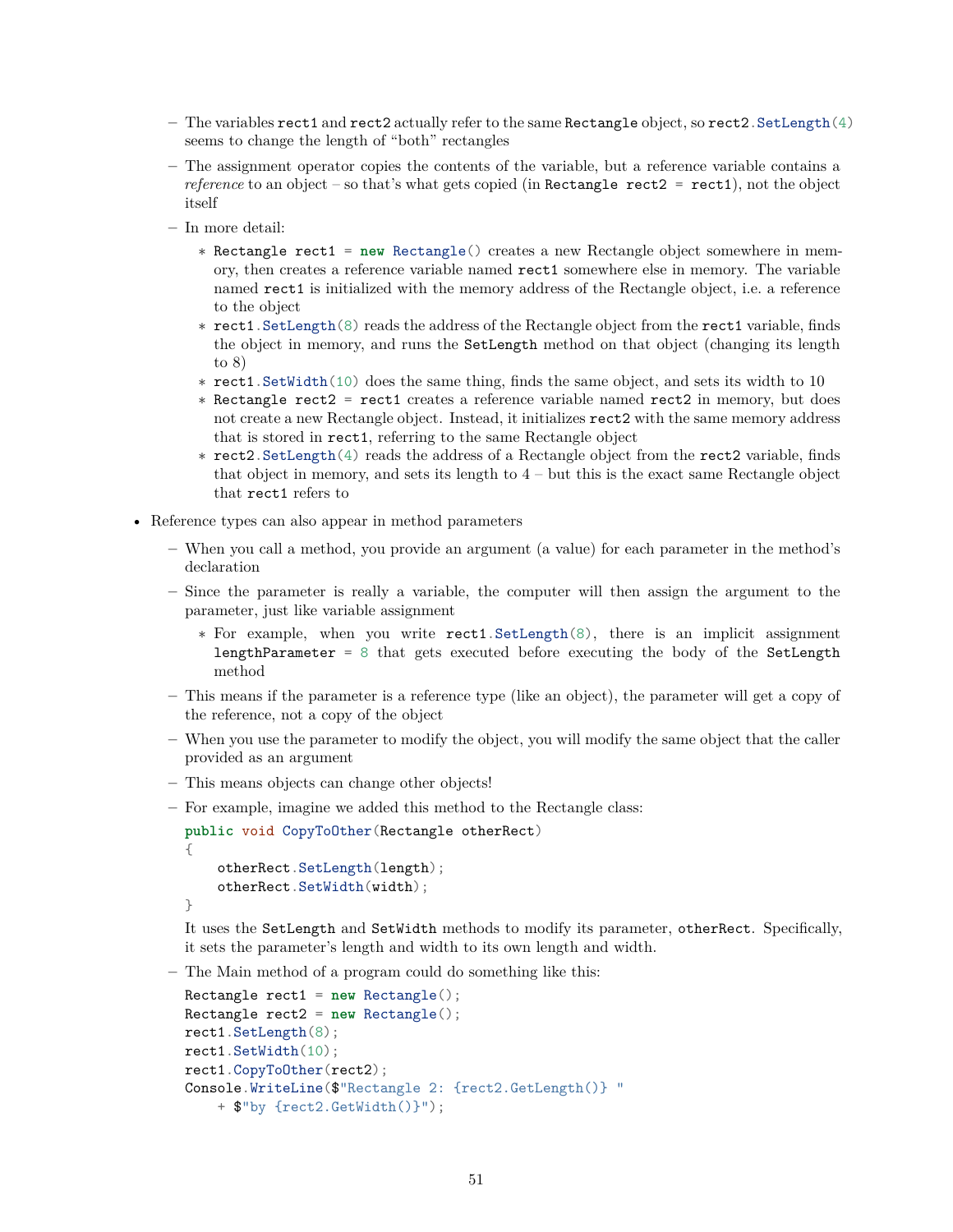- ∗ First it creates two different Rectangle objects (note the two calls to **new**), then it sets the length and width of one object, using rect1.SetLength and rect1.SetWidth
- ∗ Then it calls the CopyToOther method with an argument of rect2. This transfers control to the method and (implicitly) makes the assignment otherRect = rect2
- ∗ Since otherRect and rect2 are now reference variables referring to the same object, the calls to otherRect.SetLength and otherRect.SetWidth within the method will modify that object
- ∗ After the call to CopyToOther, the object referred to by rect2 has a length of 8 and a width of 10, even though we never called rect2.SetLength or rect2.SetWidth

# **7 More Advanced Object Concepts**

## **7.1 Default Values and the ClassRoom Class**

• In lab, you were asked to run a program like this:

```
using System;
class Program
{
    static void Main(string[] args)
    {
        Rectangle myRect = new Rectangle();
        Console.WriteLine($"Length is {myRect.GetLength()}");
        Console.WriteLine($"Width is {myRect.GetWidth()}");
    }
}
```
Note that we create a Rectangle object, but do not use the SetLength or SetWidth methods to assign values to its instance variables. It displays the following output:

Length is 0 Width is 0

- This works because the instance variables length and width have a default value of 0, even if you never assign them a value
- Local variables, like the ones we write in the Main method, do *not* have default values. You must assign them a value before using them in an expression.
	- **–** For example, this code will produce a compile error:

int myVar1; int myVar2 = myVar1 +  $5$ ;

You can't assume myVar1 will be 0; it has no value at all until you use an assignment statement.

• When you create (instantiate) a new object, its instance variables will be assigned specific default values based on their type:

| Type          | Default Value |
|---------------|---------------|
| Numeric types | $\mathbf{0}$  |
| string        | null          |
| objects       | null          |
| bool          | false         |
| char          | $' \Omega'$   |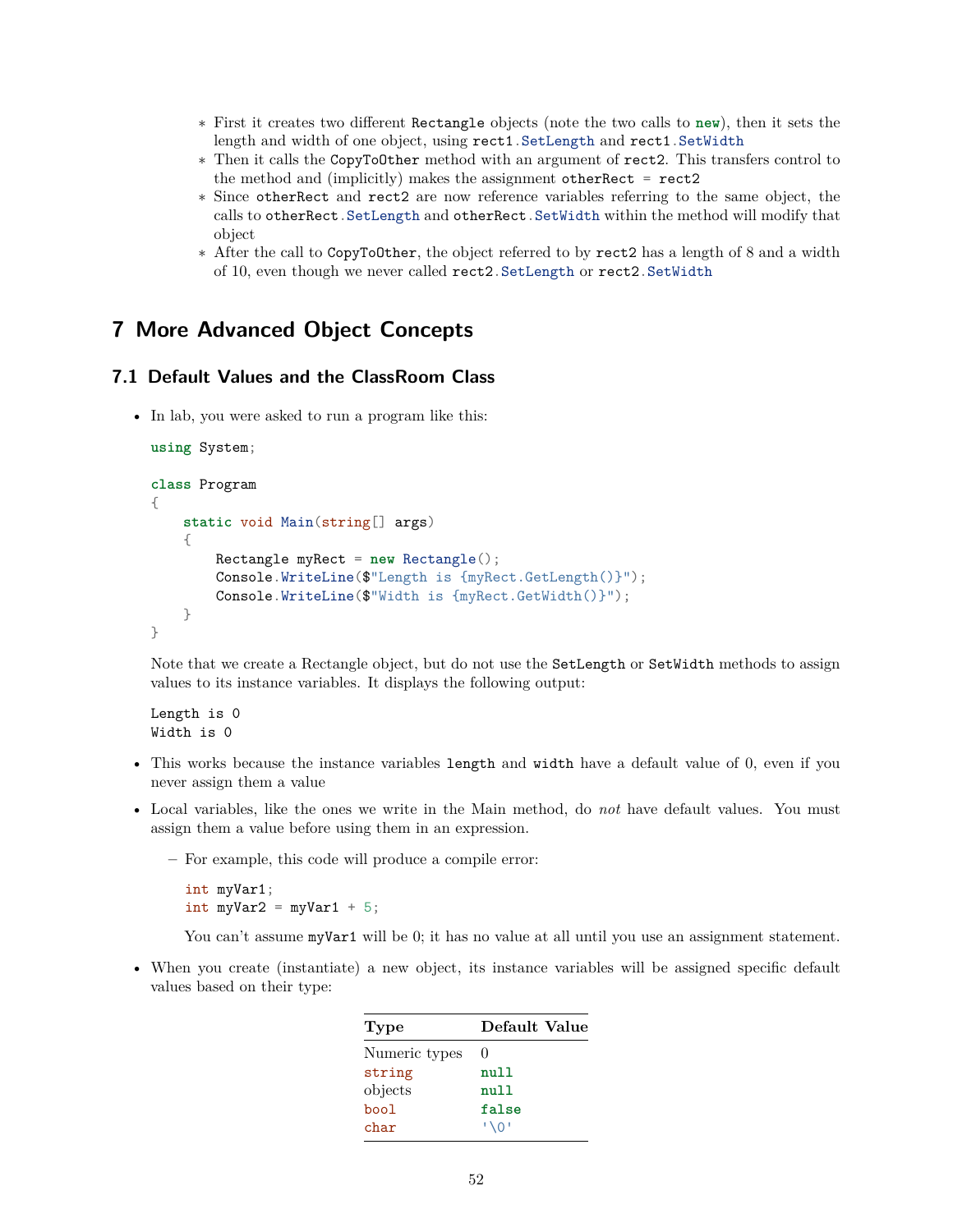• Remember, **null** is the value of a reference-type variable that refers to "nothing" - it does not contain the location of any object at all. You can't do anything with a reference variable containing **null**.

## **7.1.0.1 A class we will use for subsequent examples**

- ClassRoom: Represents a room in a building on campus
- UML Diagram:

| ClassRoom                                                                                                                              |
|----------------------------------------------------------------------------------------------------------------------------------------|
| - building: string<br>- number: int                                                                                                    |
| $+$ SetBuilding(buildingParam : string)<br>$+$ GetBuilding(): string<br>$+$ SetNumber(numberParameter: $int$ )<br>$+$ GetNumber(): int |

**–** There are two attributes: the name of the building (a string) and the room number (an int)

- **–** Each attribute will have a "getter" and "setter" method
- Implementation:

```
class ClassRoom
{
    private string building;
    private int number;
    public void SetBuilding(string buildingParam)
    {
        building = buildingParam;
    }
    public string GetBuilding()
    {
        return building;
    }
    public void SetNumber(int numberParam)
    {
        number = numberParam;
    }
    public int GetNumber()
    {
        return number;
    }
}
```
- **–** Each attribute is implemented by an instance variable with the same name
- **–** To write the "setter" for the building attribute, we write a method whose return type is void, with a single string-type parameter. Its body assigns the building instance variable to the value in the parameter buildingParam
- **–** To write the "getter" for the building attribute, we write a method whose return type is string, and whose body returns the instance variable building
- Creating an object and using its default values: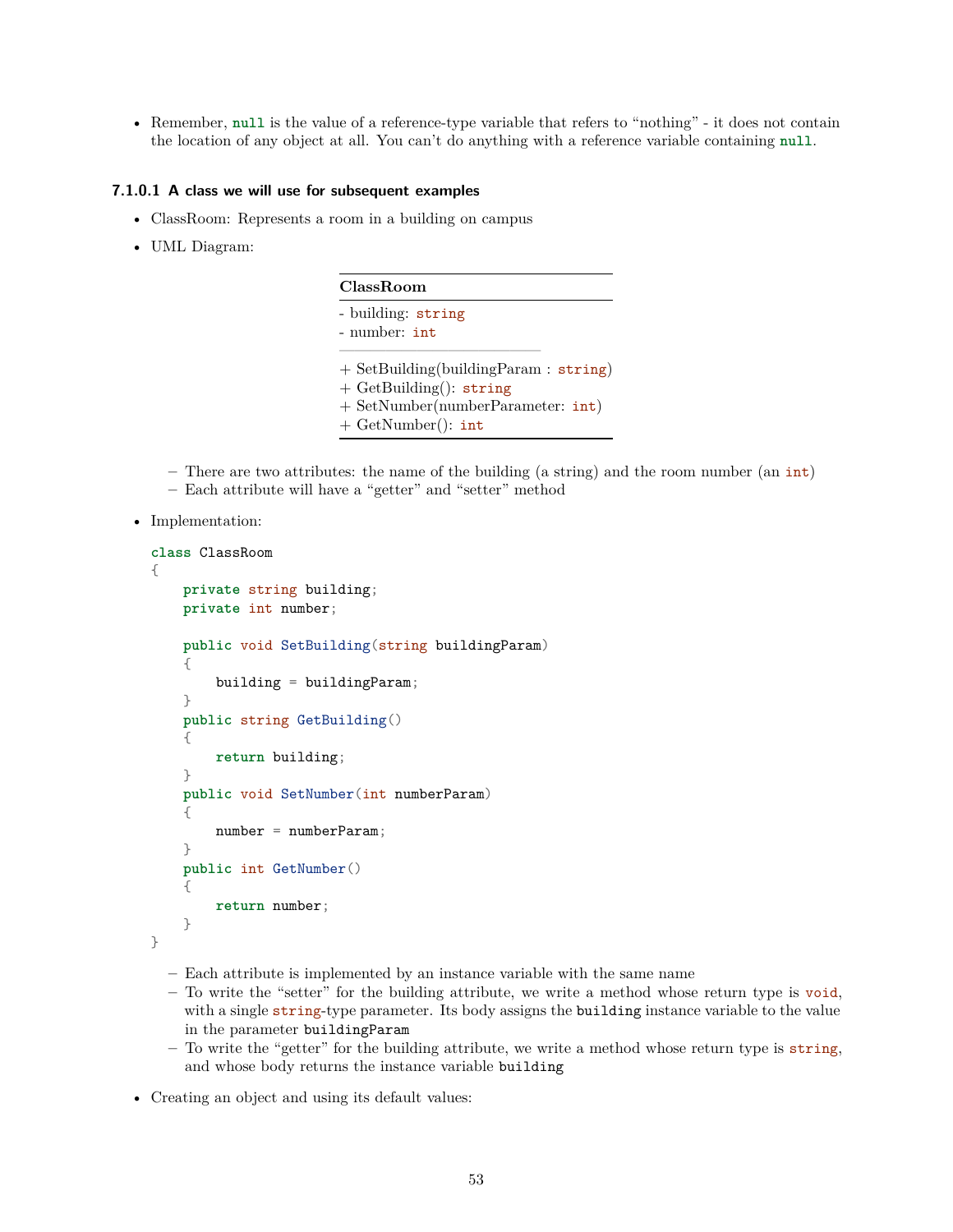```
using System;
class Program
{
    static void Main(string[] args)
    {
        ClassRoom english = new ClassRoom();
        Console.WriteLine($"Building is {english.GetBuilding()}");
        Console.WriteLine($"Room number is {english.GetNumber()}");
    }
}
```
This will print the following output:

Building is Room number is 0

Remember that the default value of a string variable is **null**. When you use string interpolation on **null**, you get an empty string.

# **7.2 Constructors**

• Instantiation syntax requires you to write parentheses after the name of the class, like this:

```
ClassRoom english = new ClassRoom();
```
- Parentheses indicate a method call, like in Console.ReadLine() or english.GetBuilding()
- In fact, the instantiation statement **new** ClassRoom() does call a method: the **constructor**
- Constructor: A special method used to create an object. It "sets up" a new instance by **initializing its instance variables**.
- If you don't write a constructor in your class,  $C#$  will generate a "default" constructor for you this is what's getting called when we write **new** ClassRoom() here
- The default constructor initializes each instance variable to its default value that's where default values come from

## **7.2.0.1 Writing a constructor**

• Example for ClassRoom:

```
public ClassRoom(string buildingParam, int numberParam)
{
    building = buildingParam;
    number = numberParam;
}
```
- To write a constructor, write a method whose name is *exactly the same* as the class name
- This method has *no return type*, not even void. It does not have a **return** statement either
- For ClassRoom, this means the constructor's header starts with **public** ClassRoom
	- **–** You can think of this method as "combining" the return type and name. The name of the method is ClassRoom, and its output is of type ClassRoom, since the return value of **new** ClassRoom() is always a ClassRoom object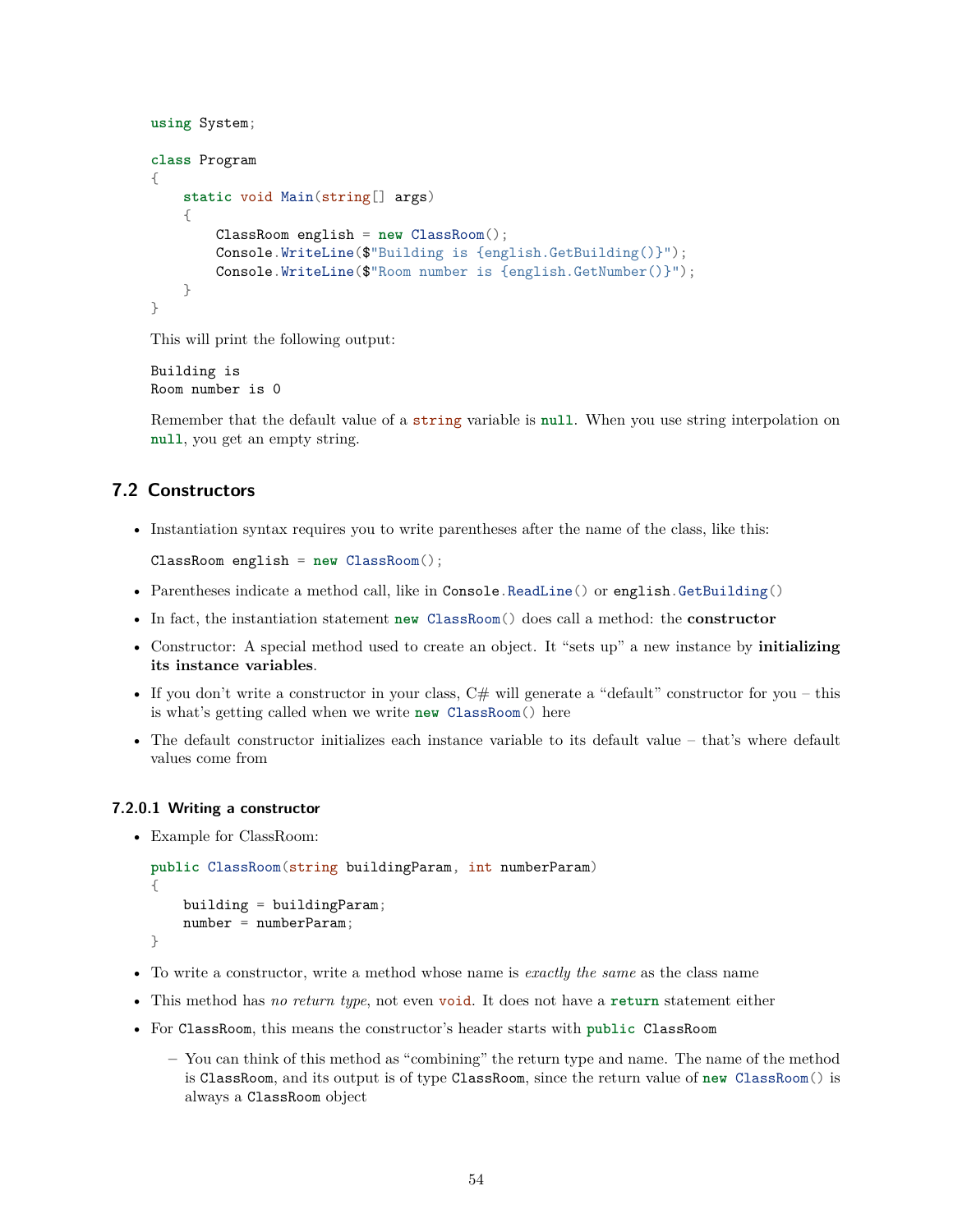- **–** You don't actually write a **return** statement, though, because **new** will always return the new object after calling the constructor
- A custom constructor usually has parameters that correspond to the instance variables: for ClassRoom, it has a string parameter named buildingParam, and an int parameter named numberParam
	- **–** Note that when we write a method with two parameters, we separate the parameters with a comma
- The body of a constructor must assign values to **all** instance variables in the object
- Usually this means assigning each parameter to its corresponding instance variable: initialize the instance variable to equal the parameter
	- **–** Very similar to calling both "setters" at once
- Using a constructor
- An instantiation statement will call a constructor for the class being instantiated
- Arguments in parentheses must match the parameters of the constructor
- Example with the ClassRoom constructor:

```
using System;
class Program
{
    static void Main(string[] args)
    {
        ClassRoom csci = new ClassRoom("Allgood East", 356);
        Console.WriteLine($"Building is {csci.GetBuilding()}");
        Console.WriteLine($"Room number is {csci.GetNumber()}");
    }
}
```
This program will produce this output:

```
Building is Allgood East
Room number is 356
```
- The instantiation statement **new** ClassRoom("Allgood East", 356) first creates a new "empty" object of type ClassRoom, then calls the constructor to initialize it. The first argument, "Allgood East", becomes the constructor's first parameter (buildingParam), and the second argument, 356, becomes the constructor's second parameter (numberParam).
- After executing the instantiation statement, the object referred to by csci has its instance variables set to these values, even though we never called SetBuilding or SetNumber

#### **7.2.0.2 Methods with multiple parameters**

- The constructor we wrote is an example of a method with two parameters
- The same syntax can be used for ordinary, non-constructor methods, if we need more than one input value
- For example, we could write this method in the Rectangle class: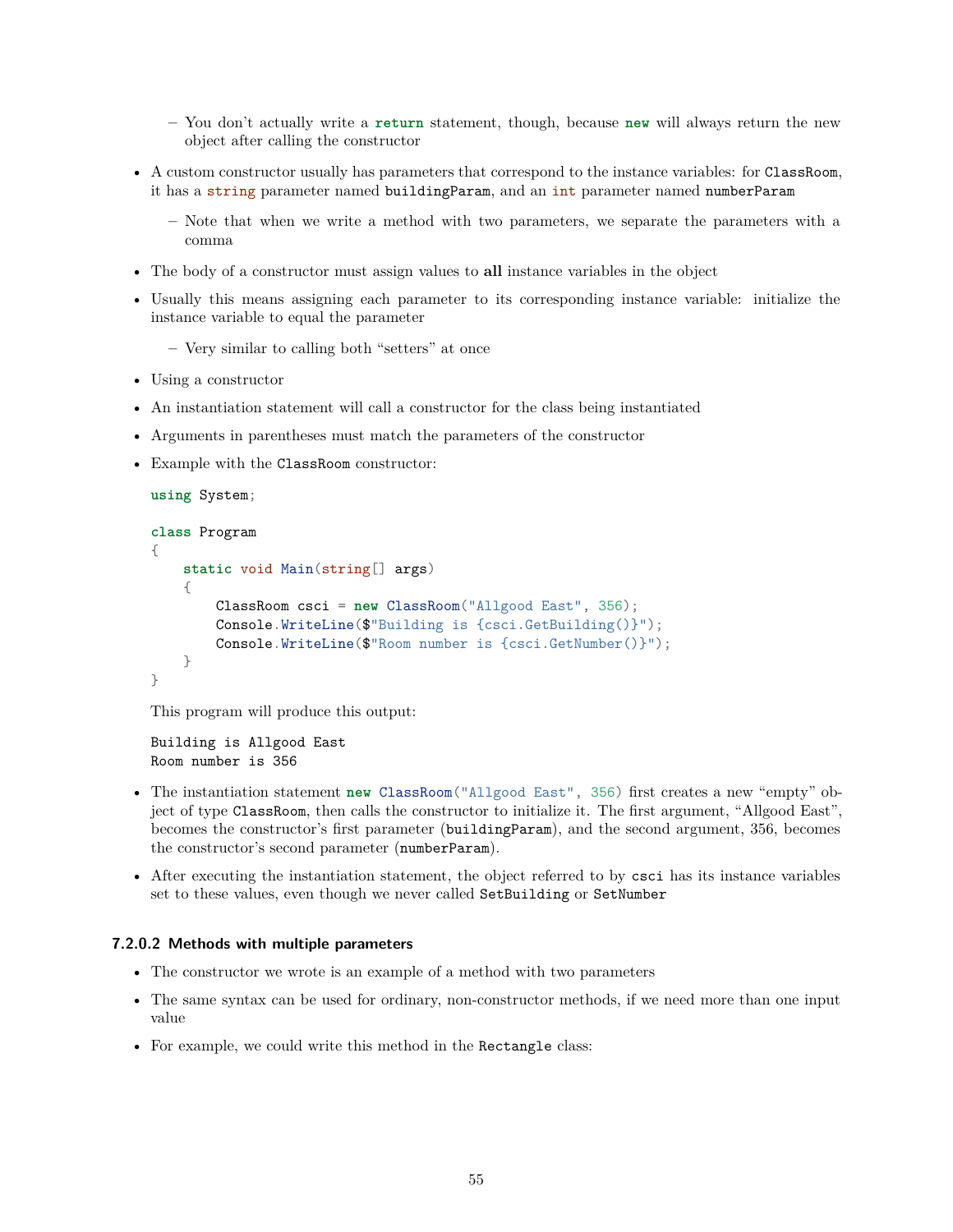```
public void MultiplyBoth(int lengthFactor, int widthFactor)
{
    length *= lengthFactor;
    width *= widthFactor;
}
```
- The first parameter has type int and is named lengthFactor. The second parameter has type int and is named widthFactor
- You can call this method by providing two arguments, separated by a comma:

```
Rectangle myRect = new Rectangle();
myRect.SetLength(5);
myRect.SetWidth(10);
myRect.MultiplyBoth(3, 5);
```
The first argument, 3, will be assigned to the first parameter, lengthFactor. The second argument, 5, will be assigned to the second parameter, widthFactor

- The order of the arguments matters when calling a multi-parameter method. If you write myRect.MultiplyBoth(5, 3), then lengthFactor will be 5 and widthFactor will be 3.
- The type of each argument must match the type of the corresponding parameter. For example, when you call the ClassRoom constructor we just wrote, the first argument must be a string and the second argument must be an int

### **7.2.0.3 Writing multiple constructors**

- Remember that if you don't write a constructor,  $C\#$  generates a "default" one with no parameters, so you can write **new** ClassRoom()
- Once you add a constructor to your class, C# will **not** generate a default constructor
	- **–** This means once we write the ClassRoom constructor (as shown earlier), this statement will produce a compile error: ClassRoom english = **new** ClassRoom();
	- **–** The constructor we wrote has 2 parameters, so now you always need 2 arguments to instantiate a ClassRoom
- If you still want the option to create an object with no arguments (i.e. **new** ClassRoom()), you must write a constructor with no parameters
- A class can have more than one constructor, so it would look like this:

```
class ClassRoom
{
    //...
    public ClassRoom(string buildingParam, int numberParam)
    {
        building = buildingParam;
        number = numberParam;
    }
    public ClassRoom()
    {
        building = null;
        number = 0;}
    //...
}
```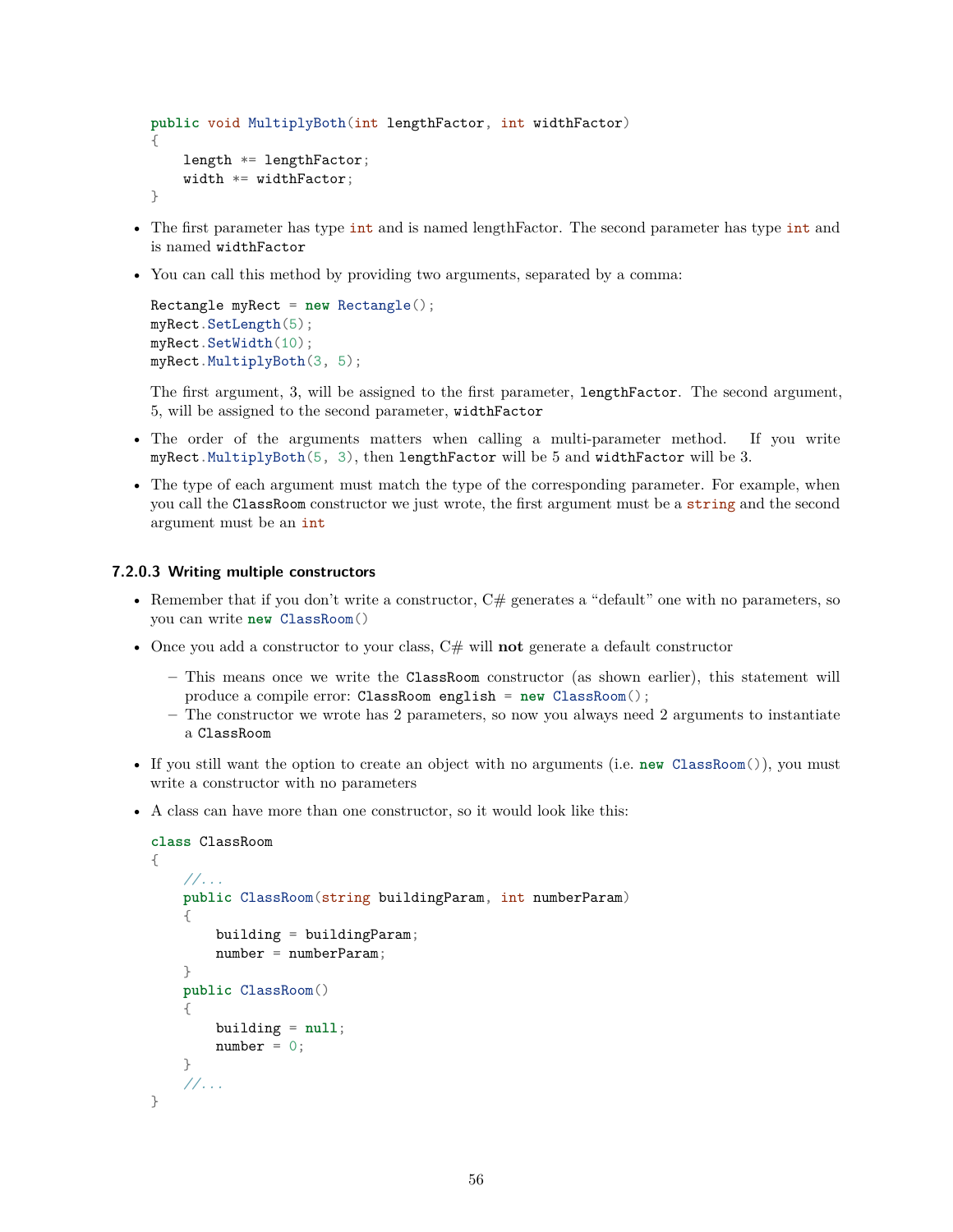- The "no-argument" constructor must still initialize all the instance variables, even though it has no parameters
	- **–** You can pick any "default value" you want, or use the same ones that C# would use (0 for numeric variables, **null** for object variables, etc.)
- When a class has multiple constructors, the instantiation statement must decide which constructor to call
- The instantiation statement will call the constructor whose parameters match the arguments you provide
	- **–** For example, each of these statements will call a different constructor:

```
ClassRoom csci = new ClassRoom("Allgood East", 356);
ClassRoom english = new ClassRoom();
```
The first statement calls the two-parameter constructor we wrote, since it has a string argument and an int argument (in that order), and those match the parameters (string buildingParam, int numberParam The second statement calls the zero-parameter constructor since it has no arguments.

**–** If the arguments don't match any constructor, it is still an error:

ClassRoom csci = **new** ClassRoom(356, "Allgood East");

This will produce a compile error, because the instantiation statement has two arguments in the order int, string, but the only constructor with two parameters needs the first parameter to be a string.

## **7.3 Writing ToString Methods**

- ToString recap
	- **–** String interpolation automatically calls the ToString method on each variable or value
	- **–** ToString returns a string "equivalent" to the object; for example, if num is an int variable containing 42, num.ToString() returns "42".
	- **–** C# datatypes already have a ToString method, but you need to write a ToString method for your own classes to use them in string interpolation
- Writing a ToString method
	- **–** To add a ToString method to your class, you must write this header: **public override** string ToString()
	- **–** The access modifier must be **public** (so other code, like string interpolation, can call it)
	- **–** The return type must be string (ToString must output a string)
	- **–** It must have no parameters (the string interpolation code won't know what arguments to supply)
	- **–** The keyword **override** means your class is "overriding," or providing its own version of, a method that is already defined elsewhere – ToString is defined by the base object type, which is why string interpolation "knows" it can call ToString on any object
		- ∗ If you do not use the keyword **override**, then the pre-existing ToString method (defined by the base object type) will be used instead, which only returns the name of the class
	- **–** The goal of ToString is to return a "string representation" of the object, so the body of the method should use all of the object's attributes and combine them into a string somehow
	- **–** Example ToString method for ClassRoom:

```
public override string ToString()
{
    return building + " " + number;
}
```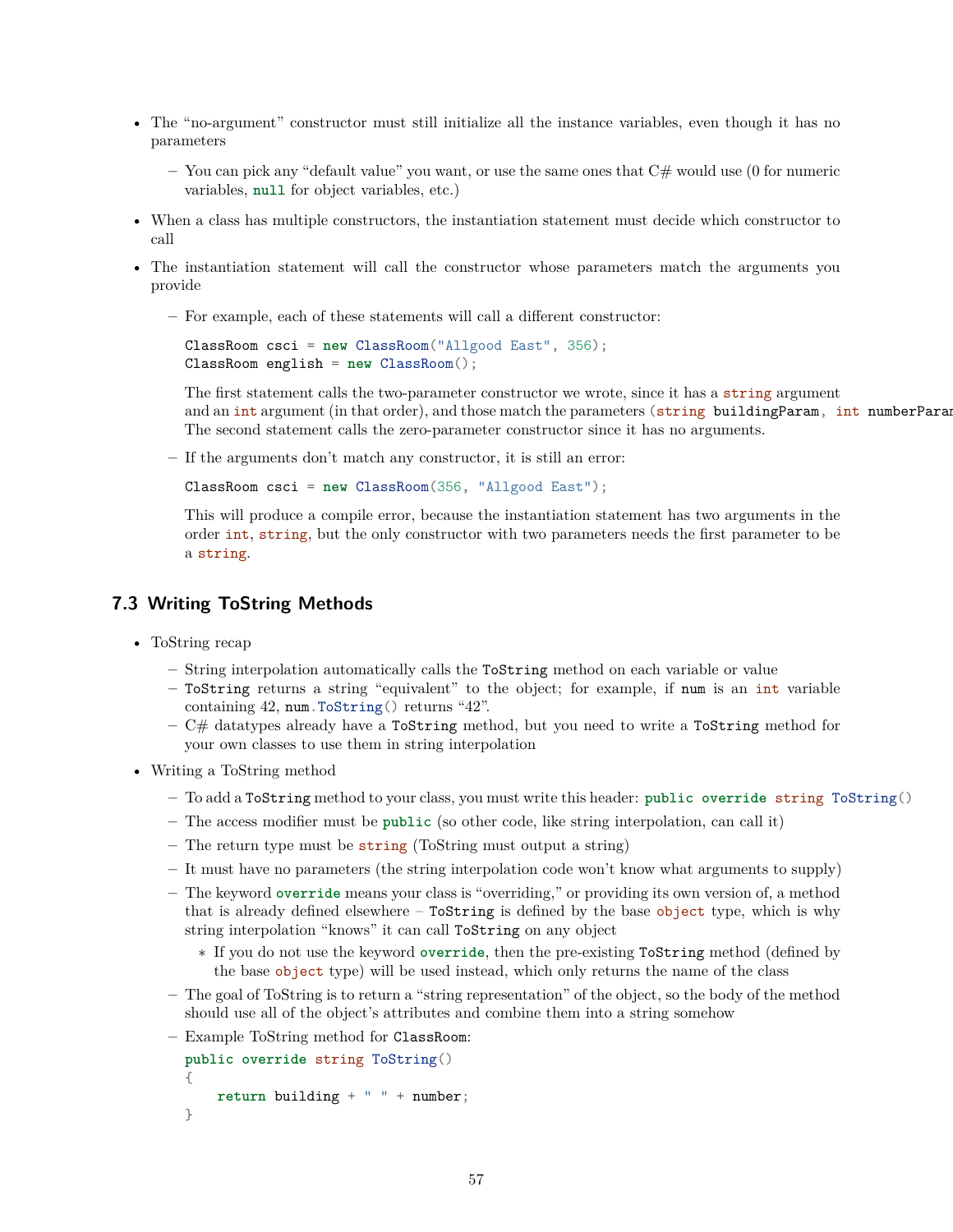- ∗ There are two instance variables, building and number, and we use both of them
- ∗ A natural way to write the name of a classroom is the building name followed by the room number, like "University Hall 124", so we concatenate the variables in that order
- ∗ Note that we add a space between the variables
- ∗ Note that building is already a string, but number is an int, so string concatenation will implicitly call number.  $ToString() - ToString$  methods can call other ToString methods
- ∗ Another way to write the body would be **return** \$"{building} {number}";
- Using a ToString method
	- **–** Any time an object is used in string interpolation or concatenation, its ToString method will be called
	- **–** You can also call ToString by name using the "dot operator," like any other method

```
– This code will call the ToString method we just wrote for ClassRoom:
```

```
ClassRoom csci = new ClassRoom("Allgood East", 356);
Console.WriteLine(csci);
Console.WriteLine($"The classroom is {csci}");
Console.WriteLine("The classroom is " + csci.ToString());
```
# **7.4 Method Signatures and Overloading**

### **7.4.0.1 Name uniqueness in C#**

- In general, variables, methods, and classes must have unique names, but there are several exceptions
- **Variables** can have the same name if they are in *different scopes*
	- **–** Two methods can each have a local variable with the same name
	- **–** A local variable (scope limited to the method) can have the same name as an instance variable (scope includes the whole class), but this will result in **shadowing**
- **Classes** can have the same name if they are in *different namespaces*
	- **–** This is one reason C# has namespaces: you can name your classes anything you want. Otherwise, if a library (someone else's code) used a class name, you would be prevented from using that name
	- **–** For example, imagine you were using a "shapes library" that provided a class named Rectangle, but you also wanted to write your own class named Rectangle
	- **–** The library's code would use its own namespace, like this:

```
namespace ShapesLibrary
{
    class Rectangle
    {
        //instance variables, methods, etc.
    }
}
```
Then your own code could have a Rectangle class in your own namespace:

```
namespace MyProject
```

```
{
    class Rectangle
    {
        //instance variables, methods, etc.
    }
}
```
**–** You can use both Rectangle classes in the same code, as long as you specify the namespace, like this: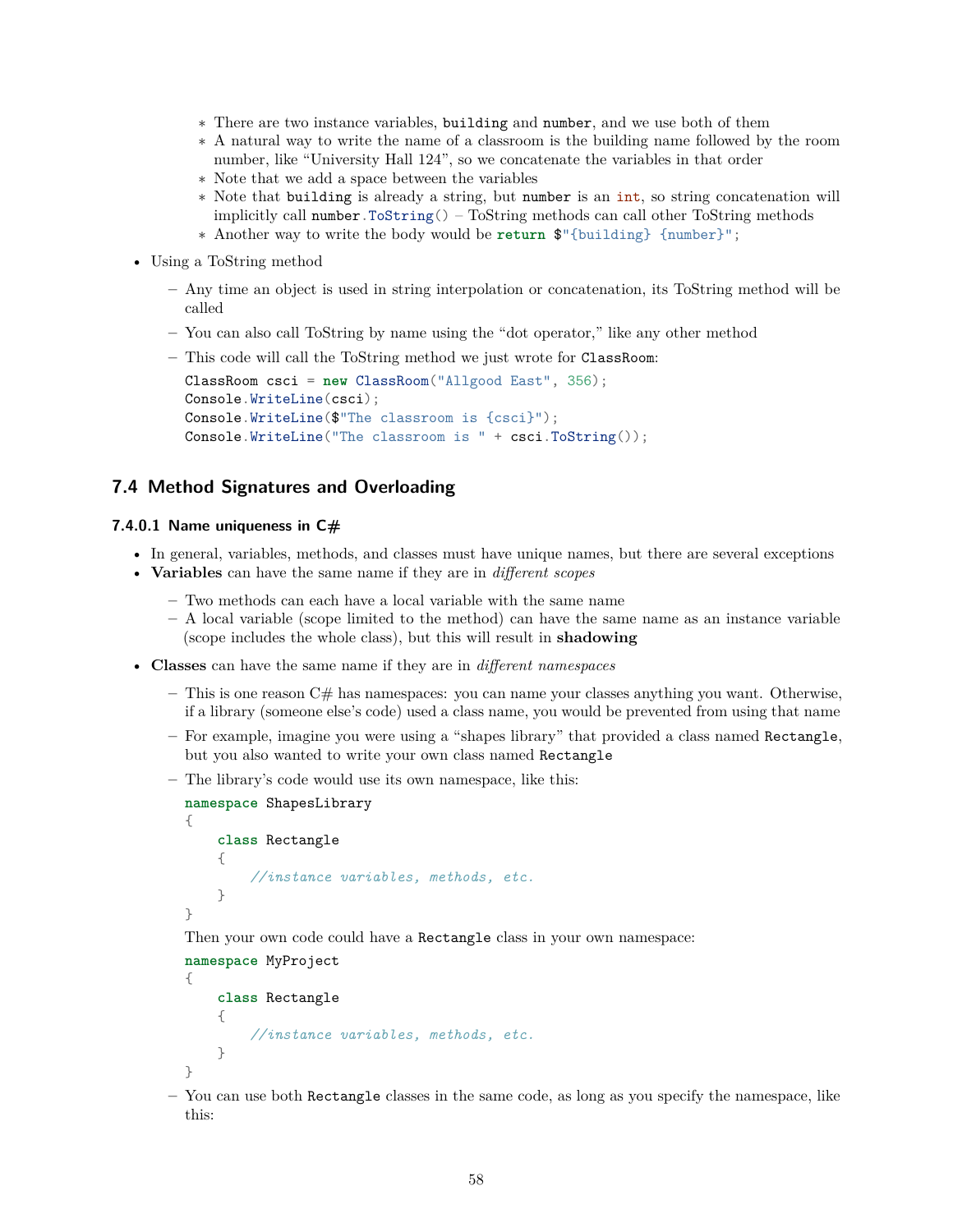```
MyProject.Rectangle rect1 = new MyProject.Rectangle();
ShapesLibrary.Rectangle rect2 = new ShapesLibrary.Rectangle();
```
- **Methods** can have the same name if they have *different signatures*; this is called **overloading**
	- **–** We'll explain signatures in more detail in a minute
	- **–** Briefly, methods can have the same name if they have different parameters
	- **–** For example, you can have two methods named Multiply in the Rectangle class, as long as one has one parameter and the other has two parameters:

```
public void Multiply(int factor)
{
    length *= factor;
    width *= factor;
}
public void Multiply(int lengthFactor, int widthFactor)
{
    length *= lengthFactor;
    width *= widthFactor;
}
```
 $C#$  understands that these are different methods, even though they have the same name, because their parameters are different. If you write myRect.Multiply(2) it can only mean the first "Multiply" method, not the second one, because there is only one argument.

**–** We have used overloading already when we wrote multiple constructors – constructors are methods too. For example, these two constructors have the same name, but different parameters:

```
public ClassRoom(string buildingParam, int numberParam)
{
    building = buildingParam;
    number = numberParam;
}
public ClassRoom()
{
    building = null;
    number = 0:
}
```
#### **7.4.0.2 Method signatures**

- A method's **signature** has 3 components: its **name**, the **type** of each parameter, and the **order** the parameters appear in
- Methods are unique if their *signatures* are unique, which is why they can have the same name
- Signature examples:
	- **– public** void Multiply(int lengthFactor, int widthFactor) the signature is Multiply(int, int) (name is Multiply, parameters are int and int type)
	- **– public** void Multiply(int factor) signature is Multiply(int)
	- **– public** void Multiply(double factor) signature is Multiply(double)
	- **–** These could all be in the same class since they all have different signatures
- Parameter *names* are not part of the signature, just their types
	- **–** Note that the parameter names are omitted when I write down the signature
	- **–** That means these two methods are not unique and could not be in the same class:

```
public void SetWidth(int widthInMeters)
{
```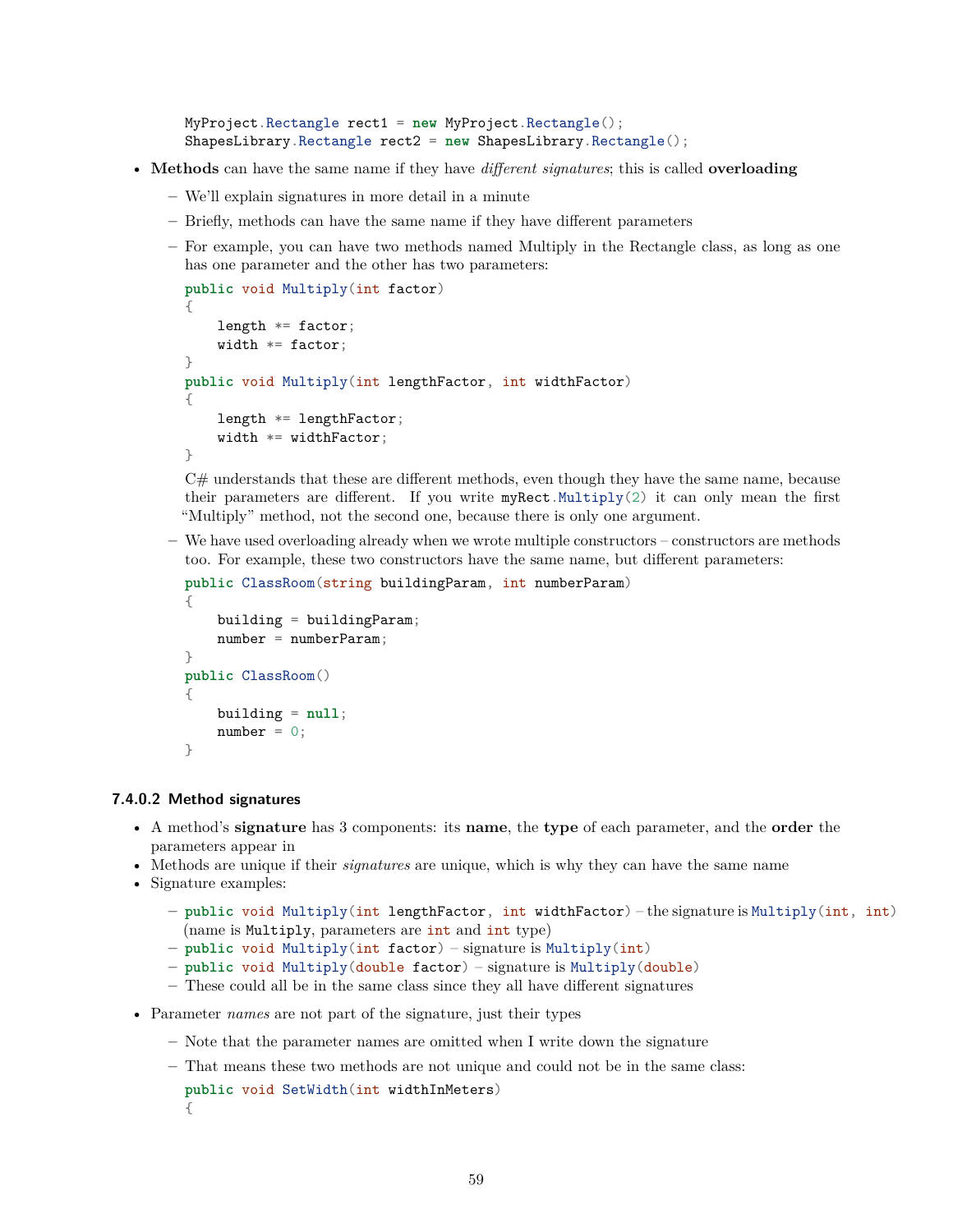```
//...
}
public void SetWidth(int widthInFeet)
{
    //...
}
```
Both have the same signature, SetWidth(int), even though the parameters have different names. You might intend the parameters to be different (i.e. represent feet vs. meters), but any int-type parameter is the same to C#

- The method's return type is not part of the signature
	- **–** So far all the examples have the same return type (void), but changing it would not change the signature
	- **–** The signature of **public** int Multiply(int factor) is Multiply(int), which is the same as **public** void Multiply(int factor)
	- **–** The signature "begins" with the name of the method; everything "before" that doesn't count (i.e. **public**, int)
- The order of parameters is part of the signature, as long as the types are different
	- **–** Since parameter name is not part of the signature, only the type can determine the order
	- **–** These two methods have different signatures:

```
public int Update(int number, string name)
{
    //...
}
public int Update(string name, int number)
{
    //..
}
```
The signature of the first method is Update(int, string). The signature of the second method is Update(string, int).

**–** These two methods have the same signature, and could not be in the same class:

```
public void Multiply(int lengthFactor, int widthFactor)
{
    //...
}
public void Multiply(int widthFactor, int lengthFactor)
{
    //...
}
```
The signature for both methods is Multiply(int, int), even though we switched the order of the parameters – the name doesn't count, and they are both  $int type$ 

- Constructors have signatures too
	- **–** The constructor ClassRoom(string buildingParam, int numberParam) has the signature ClassRoom(string, int)
	- **–** The constructor ClassRoom() has the signature ClassRoom()
	- **–** Constructors all have the same name, but they are unique if their signatures (parameters) are different

## **7.4.0.3 Calling overloaded methods**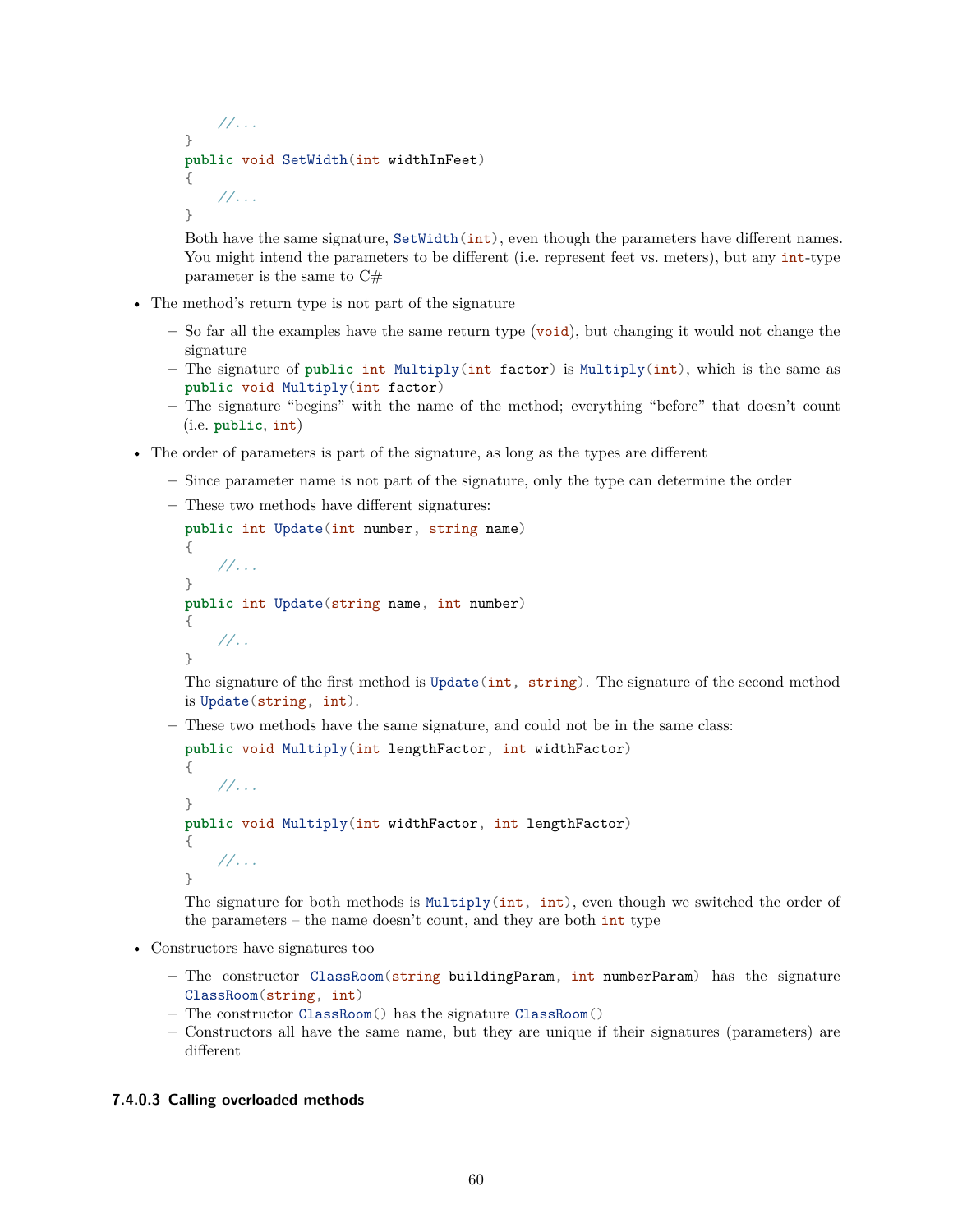- Previously, when you used the dot operator and wrote the name of a method, the name was enough to determine which method to run – myRect.GetLength() would call the GetLength method
- When a method is overloaded, you must use the entire signature to determine which method gets executed
- A method call has a "signature" too: the name of the method, and the type and order of the arguments
- C# will execute the method whose signature matches the signature of the method call
- Example: myRect.Multiply(4); has the signature Multiply(int), so  $C\#$  will look for a method in the Rectangle class that has the signature  $Multiply(int)$ . This matches the method **public** void Multiply(int factor)
- Example: myRect.Multiply(3, 5); has the signature Multiply(int, int), so C# will look for a method with that signature in the Rectangle class. This matches the method **public** void Multiply(int lengthFactor, int widthFactor)
- The same process happens when you instantiate a class with multiple constructors:  $C#$  calls the constructor whose signature matches the signature of the instantiation
- If no method or constructor matches the signature of the method call, you get a compile error. You still can't write myRect.Multiply(1.5) if there is no method whose signature is Multiply(double).

# **7.5 Constructors in UML**

- Now that we can write constructors, they should be part of the UML diagram of a class
	- **–** No need to include the default constructor, or one you write yourself that takes no arguments
	- **–** Non-default constructors go in the operations section (box 3) of the UML diagram
	- **–** Similar syntax to a method: [+/-] <<constructor>> [name]([parameter name]: [parameter type])
	- **–** Note that the name will always match the class name
	- **–** No return type, ever
	- **–** Annotation "«constructor»" is nice, but not necessary: if the method name matches the class name, it is a constructor
- Example for ClassRoom:

#### **ClassRoom**

- building: string
- number: int
- + «constructor» ClassRoom(buildingParam: string, numberParam: int)

—————————————————————————-

- + SetBuilding(buildingParam : string)
- $+$  GetBuilding(): string
- + SetNumber(numberParameter: int)
- + GetNumber(): int

## **7.6 Properties**

- Attributes are implemented with a standard "template" of code
- Remember, "attribute" is the abstract concept of some data stored in an object; "instance variable" is the way that data is actually stored
- First, declare an instance variable for the attribute
- Then write a "getter" method for the instance variable
- Then write a "setter" method for the instance variable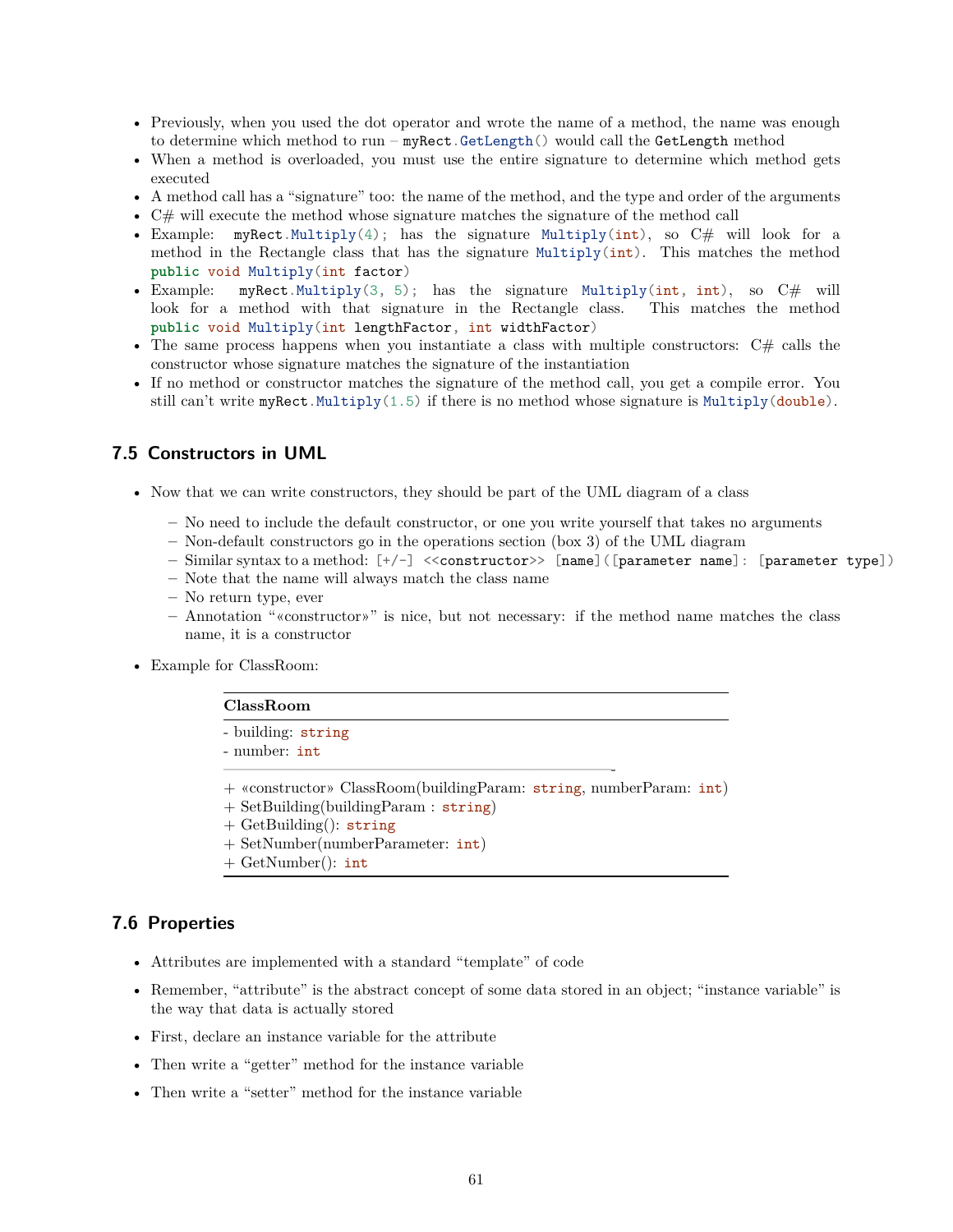- With this combination of instance variable and methods, the object has an attribute that can be read (with the getter) and written (with the setter)
- For example, this code implements a "width" attribute for the class Rectangle:

```
class Rectangle
{
    private int width;
    public void SetWidth(int value)
    {
        width = value;}
    public int GetWidth()
    {
        return width;
    }
}
```
- Note that there is a lot of repetitive or "obvious" code here:
	- **–** The name of the attribute is intended to be "width," so you must name the instance variable width, and the methods GetWidth and SetWidth, repeating the name three times.
	- **–** The attribute is intended to be type int, so you must ensure that the instance variable is type int, the getter has a return type of int, and the setter has a parameter type of int. Similarly, this repeats the data type three times.
	- **–** You need to come up with a name for the setter's parameter, even though it also represents the width (i.e. the new value you want to assign to the width attribute). We usually end up naming it "widthParameter" or "widthParam" or "newWidth" or "newValue."
- Properties are a "shorthand" way of writing this code: They implement an attribute with less repetition

## **7.6.0.1 Writing properties**

{

- Declare an instance variable for the attribute, like before
- A **property declaration** has 3 parts:
	- **–** Header, which gives the property a name and type (very similar to variable declaration)
	- **–** get accessor, which declares the "getter" method for the property
	- **–** set accessor, which declares the "setter" method for the property
- Example code, implementing the "width" attribute for Rectangle (this replaces the code in the previous example):

```
class Rectangle
    private int width;
    public int Width
    {
        get
        {
            return width;
        }
        set
        {
            width = value;}
```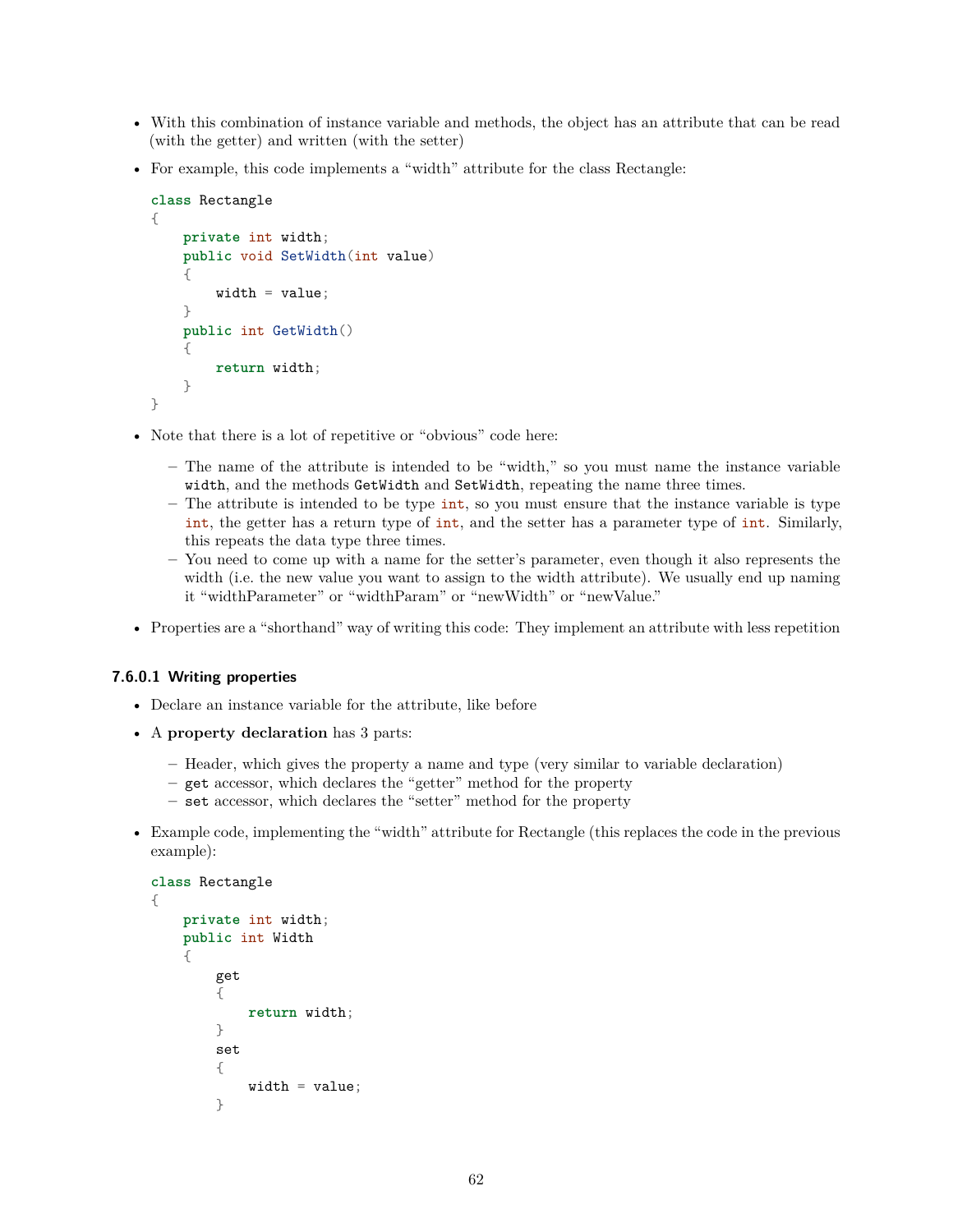```
}
```
}

- Header syntax: [**public**/**private**] [type] [name]
- *Convention* (not rule) is to give the property the same name as the instance variable, but capitalized  $-C#$  is case sensitive
- get accessor: Starts with the keyword get, then a method body inside a code block (between braces)
	- **–** get is like a method header that always has the same name, and its other features are implied by the property's header
	- **–** Access modifier: Same as the property header's, i.e. **public** in this example
	- **–** Return type: Same as the property header's type, i.e. int in this example (so imagine it says **public** int get())
	- **–** Body of get section is exactly the same as body of a "getter": return the instance variable
- set accessor: Starts with the keyword set, then a method body inside a code block
	- **–** Also a method header with a fixed name, access modifier, return type, and parameter
	- **–** Access modifier: Same as the property header's, i.e. **public** in this example
	- **–** Return type: Always void (like a setter)
	- **–** Parameter: Same type as the property header's type, name is always "value". In this case that means the parameter is int value; imagine the method header says **public** void set(int value)
	- **–** Body of set section looks just like the body of a setter: Assign the parameter to the instance variable (and the parameter is always named "value"). In this case, that means width = value

#### **7.6.0.2 Using properties**

- Properties are members of an object, just like instance variables and methods
- Access them with the "member access" operator, aka the dot operator
	- **–** For example, myRect.Width will access the property we wrote, assuming myRect is a Rectangle
- A complete example, where the "length" attribute is implemented the "old" way with a getter and setter, and the "width" attribute is implemented with a property:

```
using System;
```

```
class Program
{
    static void Main(string[] args)
    {
        Rectangle myRectangle = new Rectangle();
        myRectangle.SetLength(6);
        myRectangle.Width = 15;
        Console.WriteLine("Your rectangle's length is " +
            $"{myRectangle.GetLength()}, and " +
            $"its width is {myRectangle.Width}");
    }
}
```
- Properties "act like" variables: you can assign to them and read from them
- Reading from a property will *automatically* call the get accessor for that property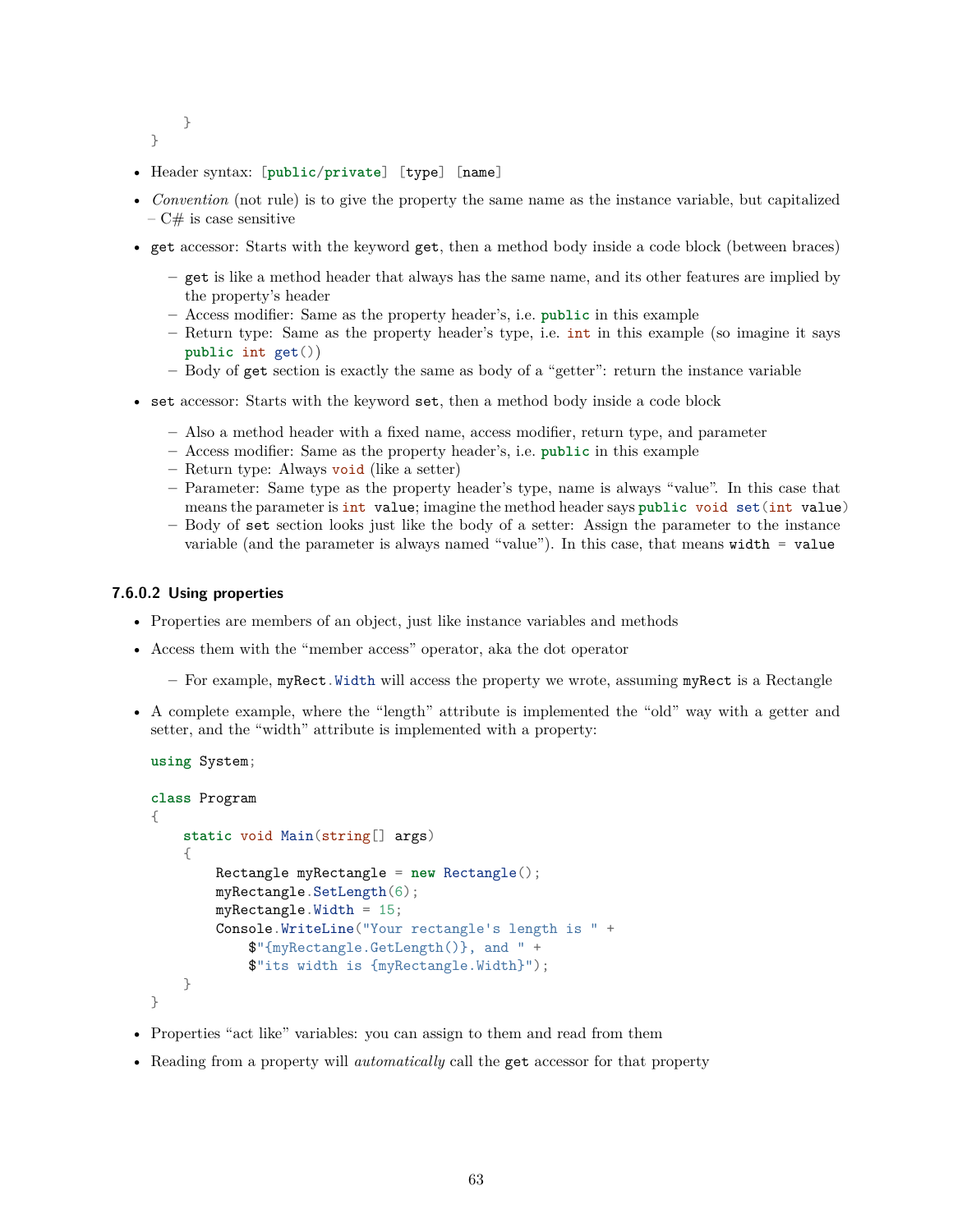- **–** For example, Console.WriteLine(\$"The width is {myRectangle.Width}"); will call the get accessor inside the Width property, which in turn executes **return** width and returns the current value of the instance variable
- **–** This is equivalent to Console.WriteLine(\$"The width is {myRectangle.GetWidth()}"); using the "old" Rectangle code
- Assigning to (writing) a property will *automatically* call the set accessor for that property, with an argument equal to the right side of the = operator
	- **–** For example, myRectangle.Width = 15; will call the set accessor inside the Width property, with value equal to 15
	- **–** This is equivalent to myRectangle.SetWidth(15); using the "old" Rectangle code

### **7.6.0.3 Properties in UML**

- Since properties represent attributes, they go in the "attributes" box (the second box)
- If a property will simply "get" and "set" an instance variable of the same name, you do *not* need to write the instance variable in the box

**–** No need to write both the property Width and the instance variable width

- Syntax:  $[+/-]$  <<property>>  $[name]$ : [type]
- Note that the access modifier  $(+ \text{ or } -)$  is for the property, not the instance variable, so it is  $+$  if the property is **public** (which it usually is)
- Example for Rectangle, assuming we converted both attributes to use properties instead of getters and setters:

| Rectangle                                           |
|-----------------------------------------------------|
| + «property» Width: int<br>+ «property» Length: int |
| $+$ ComputeArea(): int                              |

• We no longer need to write all those setter and getter methods, since they are "built in" to the properties

# **8 Decisions and Decision Structures**

Decisions are a constant occurence in daily life. For instance consider an instructor teaching CSCI 1301. At the beginning of class the instructor may

- Ask if there are questions. If a student has a question, then the instructor will answer it, and ask again ("Anything else?").
- When there are no more questions, the instructor will move on to the next step.
- If there is a quiz scheduled, the next step will be distributing the quiz.
- If there is no quiz scheduled or the quiz is complete (and collected), the instructor may introduce the lecture topic ("Today, we will be discussing Decisions and Decision Structures") and start the class.
- etc.

This type of "branching" between multiple choices can be represented with an activity diagram<sup>[20](#page-63-0)</sup>:

In  $C#$ , we will express

<span id="page-63-0"></span> $20$ [https://en.wikipedia.org/wiki/Activity\\_diagram](https://en.wikipedia.org/wiki/Activity_diagram)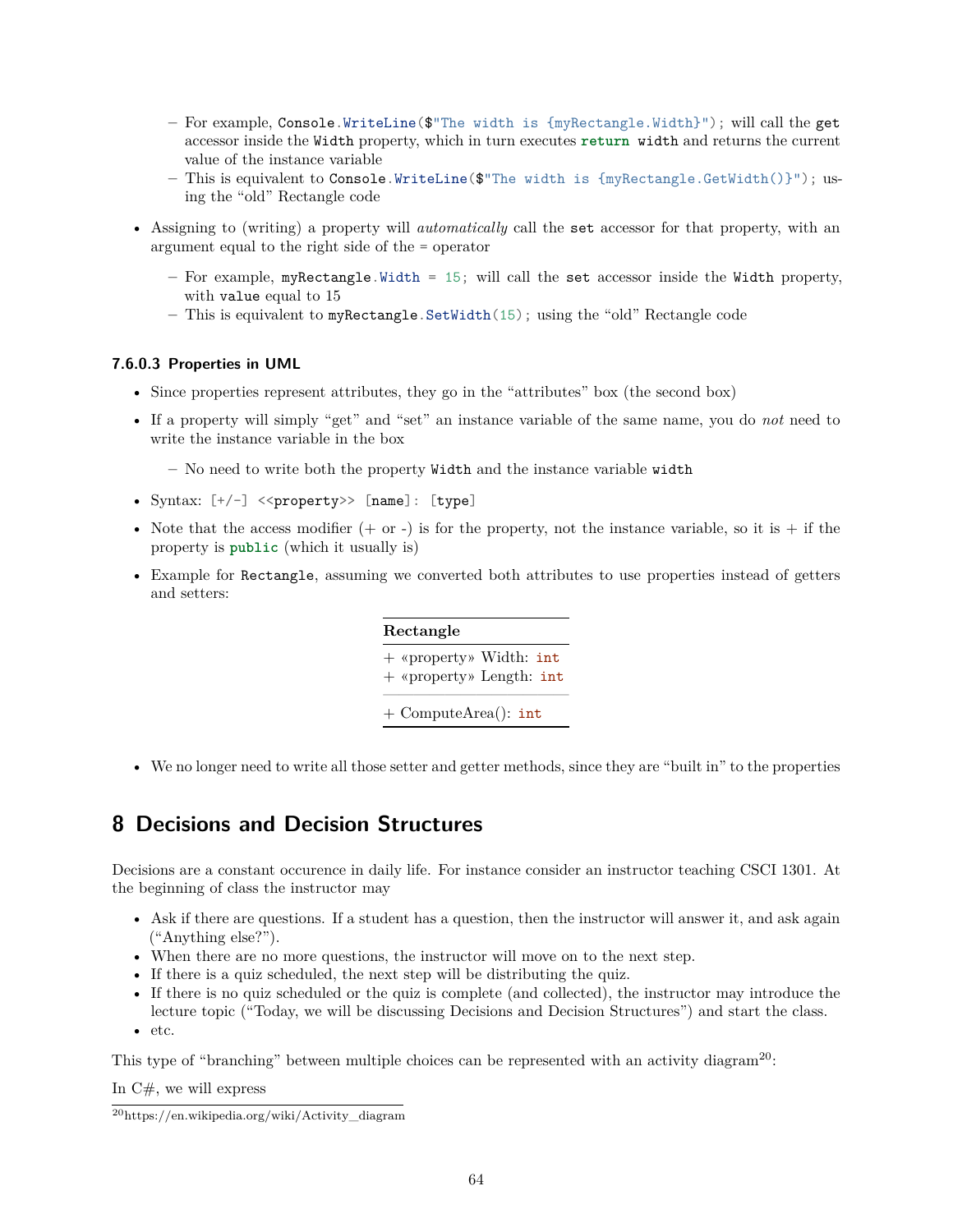

Figure 5: "An Activity Diagram on Teaching a Class"

- repetitions (or "loops") ("As long as there are questions…") with the **while**, do…while and **for** keywords,
- branchings ("If there is a quiz…") with the **if**, if…else and **switch** keywords.

Both structures need a datatype to express the result of a decision ("Is it *true* that there are questions.", or "Is it *false* that there is a quiz.") called booleans. Boolean values can be set with conditions, that can be composed in different ways using three operators ("and", "or" and "not"). For example, "If today is a Monday or Wednesday, and it is not past 10:10 am, the class will also include a brief reminder about the upcoming exam."

# **9 Boolean Variables and Values**

## **9.1 Variables**

We can store if something is true or false ("The user has reached the age of majority", "The switch is on", "The user is using Windows", "This computer's clock indicates that we are in the afternoon", …) in a variable of type boolean, which is also known as a boolean *flag*. Note that **true** and **false** are the only possible two values for boolean variables: there is no third option!

We can declare, assign, initialize and display a boolean variable (flag) as with any other variable:

```
bool learning_how_to_program = true;
Console.WriteLine(learning_how_to_program);
```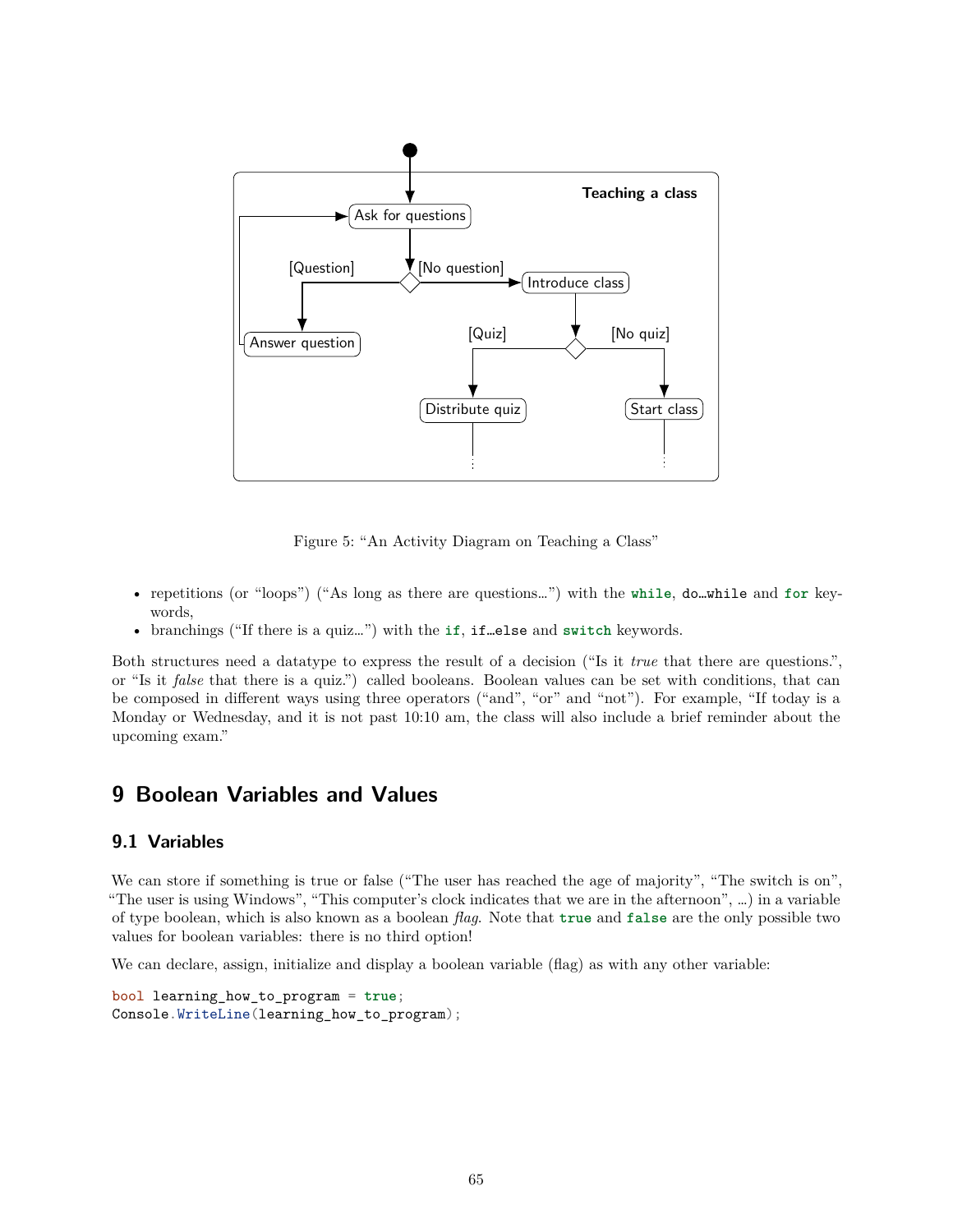## **9.2 Operations on Boolean Values**

Boolean variables have only two possible values (**true** and **false**), but we can use three operations to construct more complex booleans:

- 1. "and" (&&, conjunction),
- 2. " $or$ " ( $||$ , disjunction),
- 3. and "not" (!, negation).

Each has the precise meaning described here:

- 1. the condition "A and B" is true if and only if A is true, and B is true,
- 2. "A or B" is false if and only if A is false, and B is false (that is, it takes only one to make their disjunction true),
- 3. "not A" is true if and only if A is false (that is, "not" "flips" the value it is applied to).

The expected results of these operations can be displayed in *truth tables*, as follows:

|       | true && true<br>true && false<br>false && true<br>false && false |      |               | true<br>false<br>false<br>false             |
|-------|------------------------------------------------------------------|------|---------------|---------------------------------------------|
| false | true    true<br>true    false<br>$\perp$                         | true |               | true<br>true<br>true<br>false   false false |
|       | !true<br>!false                                                  |      | false<br>true |                                             |

These tables can also be written in 2-dimensions, as can be seen for conjunction on wikipedia<sup>[21](#page-65-0)</sup>.

# **10 Equality and Relational Operators**

Boolean values can also be set through expressions, or tests, that "evaluate" a condition or series of conditions as **true** or **false**. For instance, you can write an expression meaning "variable myAge has the value 12" which will evaluate to **true** if the value of myAge is indeed 12, and to **false** otherwise. *To ease your understanding*, we will write "expression → **true**" to indicate that "expression" evaluates to **true** below, but this is *not* part of  $C\#$ 's syntax.

Here we use two kinds of operators:

- Equality operators test if two values (literal or variable) are the same. This works on all datatypes.
- Relational operators test if a value (literal or variable) is greater or smaller (strictly or largely) than an other value or variable.

Relational operators will be primarily used for numerical values.

<span id="page-65-0"></span> $21$ https://en.wikipedia.org/wiki/Truth\_table#Logical\_conjunction (AND)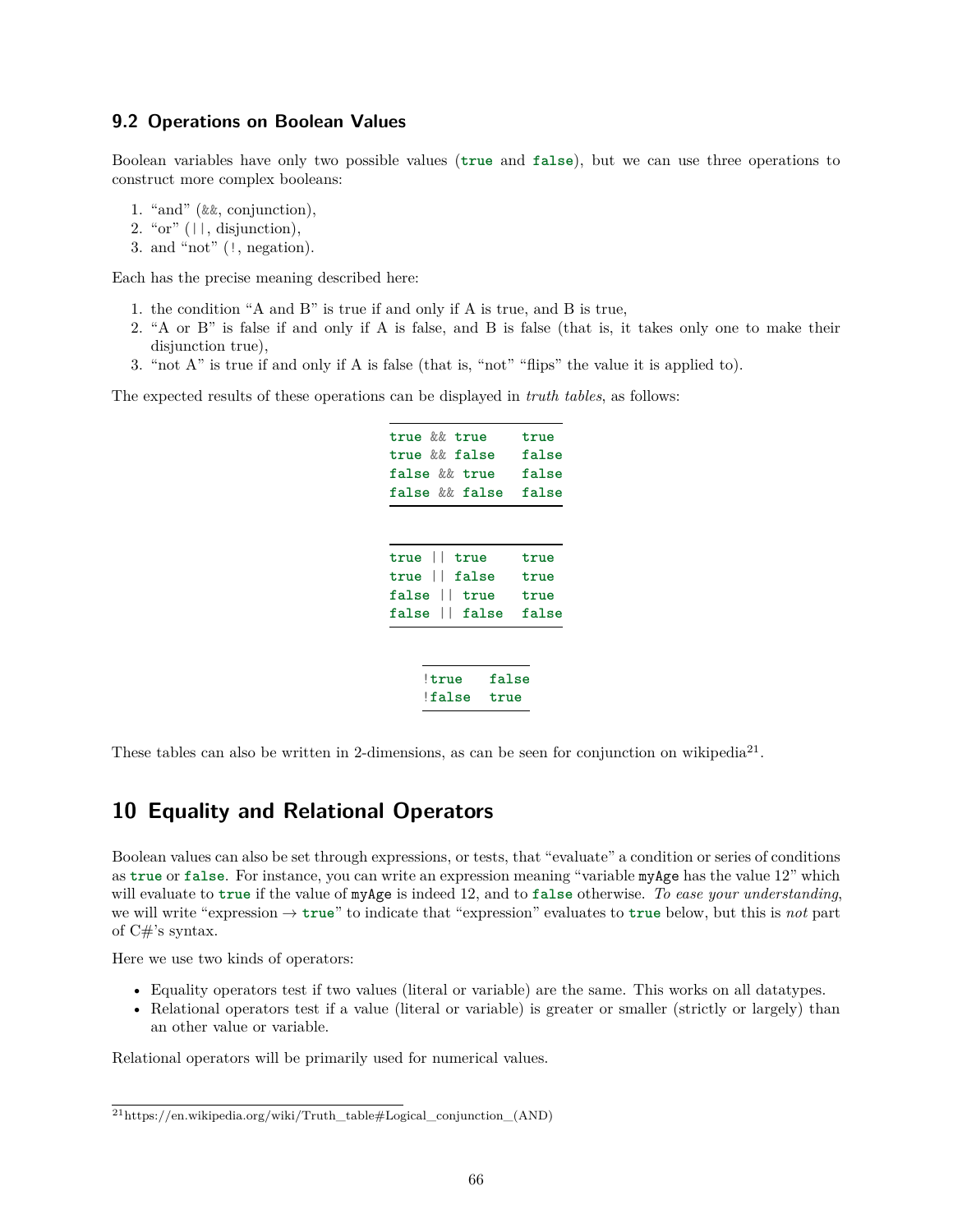## **10.1 Equality Operators**

| Mathematical Notation $C#$ Notation |       | Example                    |
|-------------------------------------|-------|----------------------------|
| $=$                                 |       | $3 == 4 \rightarrow false$ |
|                                     | $l =$ | $3! = 4 \rightarrow true$  |

In  $C#$ , we can test for equality and inequality using two operators,  $=$  and  $!=$ .

Note that testing for equality uses *two equal signs*: C# already uses a single equal sign for assignments (e.g.  $myAge = 12$ ;), so it had to pick another notation! It is fairly common across programing languages to use a single equal sign for assignments and double equal for comparisons.

Writing  $a$  != b ("a is not the same as b") is actually logically equivalent to writing ! ( $a = b$ ) ("it is not true that **a** is the same as  $\mathbf{b}$ "), and both expressions are acceptable in  $C\#$ .

We can test numerical values for equality, but actually any datatype can use those operators. Here are some examples for int, string, char and bool:

```
int myAge = 12;
string myName = "Thomas";
char myInitial = 'T';bool cs_major = true;
Console.WriteLine("My age is 12: " + (myAge == 12));Console.WriteLine("My name is Bob: " + (myName == "Bob");
Console.WriteLine("My initial is Q: " + (myInitial == 'Q'));
Console.WriteLine("My major is Computer Science: " + cs_major);
```
This program will display

My age is 12: True My name is Bob: False My initial is Q: False My major is Computer Science: True

Remember that  $C\#$  is case-sensitive, and that applies to the equality operators as well: for  $C\#$ , the string Thomas is not the same as the string thomas. This also holds for characters like a versus A.

```
Console.WriteLine("C# is case-sensitive for string comparison: " + ("thomas" !=
\rightarrow "Thomas"));
Console.WriteLine("C# is case-sensitive for character comparison: " + ('C' != 'c'));
Console.WriteLine("But C# does not care about 0 decimal values: " + (12.00 == 12));
```
This program will display:

C# is case-sensitive for string comparison: True C# is case-sensitive for character comparison: True But C# does not care about 0 decimal values: True

## **10.2 Relational Operators**

We can test if a value or a variable is greater than another, using the following *relational* operators.

| Mathematical Notation C# Notation | Example                               |
|-----------------------------------|---------------------------------------|
|                                   | $3 \geq 4 \rightarrow \mathtt{false}$ |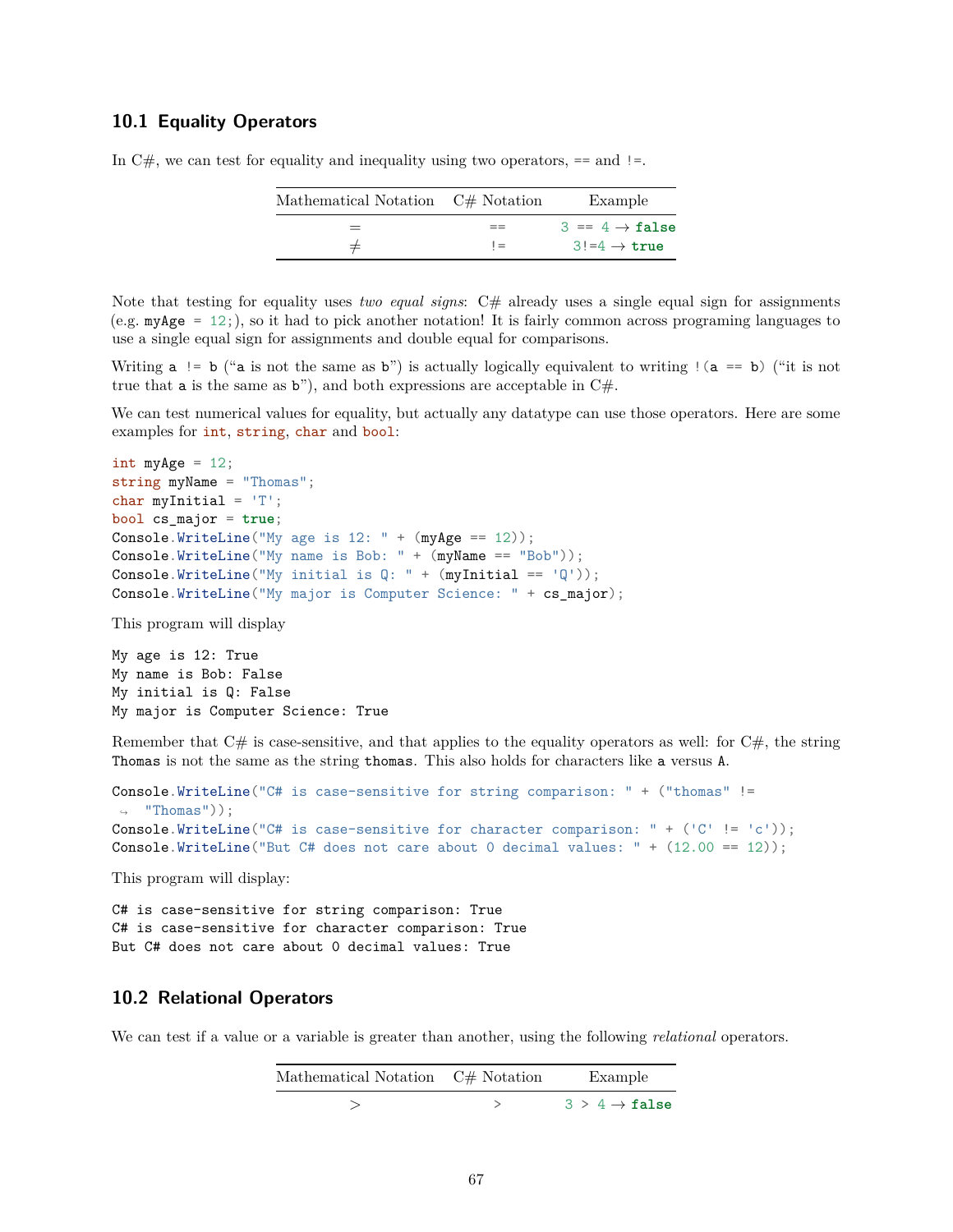| Mathematical Notation C# Notation |            | Example                      |
|-----------------------------------|------------|------------------------------|
|                                   |            | $3 \leq 4 \rightarrow$ true  |
| $>$ or $\ge$                      | $>=$       | $3 \geq 4 \rightarrow false$ |
| $\langle$ or $\leq$               | $\leq$ $=$ | $3 \leq 4 \rightarrow true$  |

Relational operators can also compare char, but the order is a bit complex (you can find it explained, for instance, in this stack overflow answer<sup>[22](#page-67-0)</sup>).

# **10.3 Precedence of Operators**

All of the operators have a "precedence", which is the order in which they are evaluated. The precedence is as follows:

| Operator                                                             |                            |
|----------------------------------------------------------------------|----------------------------|
|                                                                      | is evaluated before        |
| $*, \ /, \text{ and } \%$                                            | which are evaluated before |
| $+$ and $-$                                                          | which are evaluated before |
| $\langle \cdot, \cdot \rangle$ , $\langle =, \text{ and } \rangle =$ | which are evaluated before |
| $==$ and $!=$                                                        | which are evaluated before |
| &&                                                                   | which is evaluated before  |
|                                                                      | which comes last.          |

- Operators with higher precedence (higher in the table) are evaluated before operators with lower precedence (lower in the table). For instance, in an expression like 2\*3+4, 2\*3 will have higher precedence than 3+4, and thus be evaluated first:  $2*3+4$  is to be read as  $(2*3)+4 = 6 + 4 = 10$  and not as  $2*(3+4) = 2*7 = 14.$
- Operators on the same row have equal precedence and are evaluated in the order they appear, from left to right: in  $1-2+3$ ,  $1-2$  will be evaluated before  $2+3$ :  $1-2+3$  is to be read as  $(1-2)+3 = -1 + 3 = 2$ and *not* as 1-(2+3) = 1-5 = 4.
- Forgetting about precedence can lead to errors that can be hard to debug: for instance, an expression such as  $! 4 == 2$  will give the error

The `!' operator cannot be applied to operand of type `int'

Since ! has a higher precedence than  $==$ ,  $C#$  first attempts to compute the result of !4, which corresponds to "not 4". As negation (!) is an operation that can be applied only to booleans, this expression does not make sense and  $C#$  reports an error. The expression can be rewritten to change the order of evaluation by using parentheses, e.g. you can write  $(4 == 2)$ , which will correctly be evaluated to **true**.

# **11 if, if-else and if-else-if Statements**

## **11.1 if Statements**

## **11.1.0.1 Introduction**

<span id="page-67-0"></span> $22$ <https://stackoverflow.com/a/14967721/>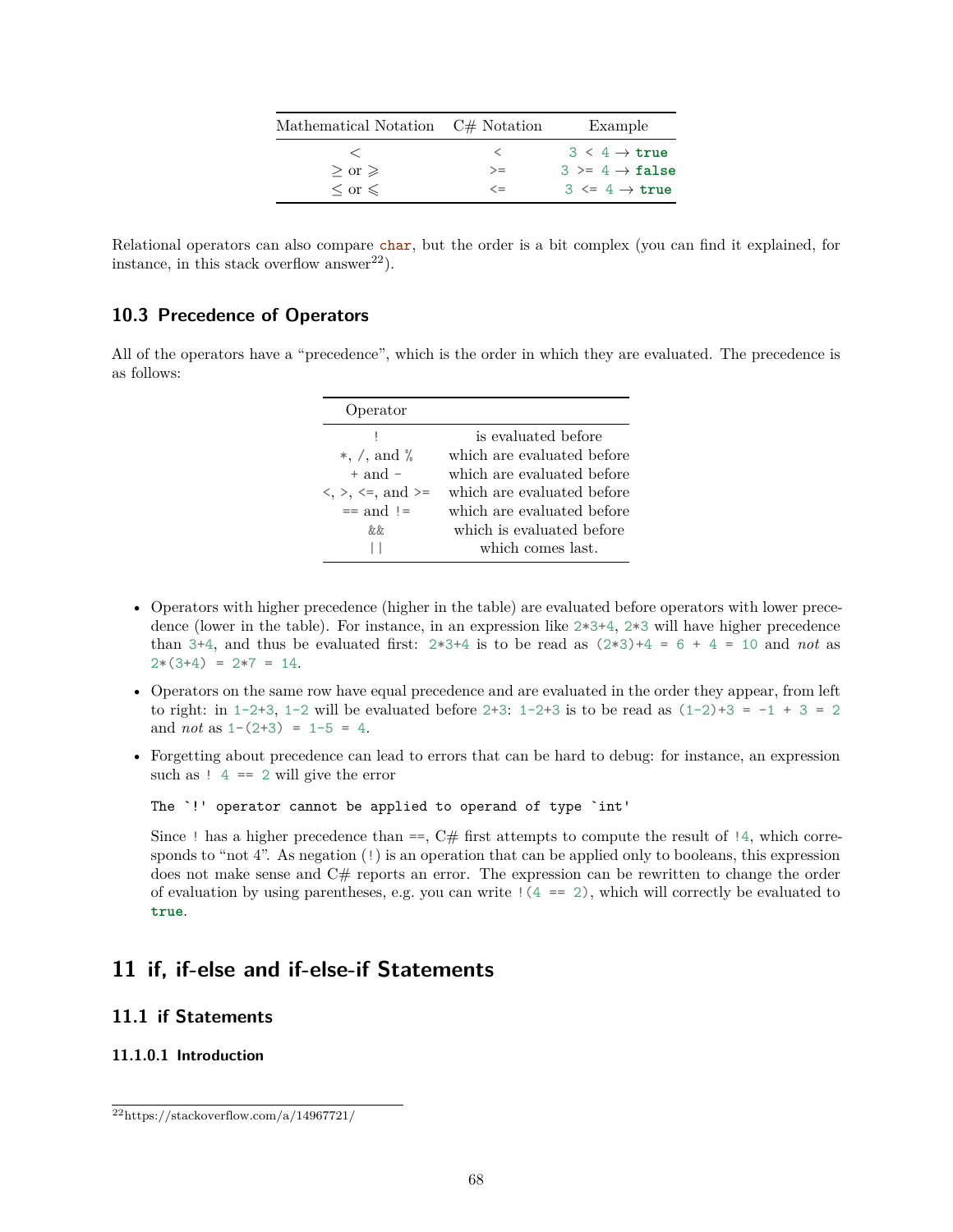- Recall from a previous lecture (Booleans and Comparisons) that decision structures change the flow of code execution based on conditions
- Now that we know how to write conditions in  $C#$ , we can write decision structures
- Our first decision structure is the **if statement**, which executes a block of code *only if a condition is true*

### **11.1.0.2 Example code with an if statement**

```
Console.WriteLine("Enter your age");
int age = int.Parse(Console.ReadLine());
if (age >= 18)
{
   Console.WriteLine("You can vote!");
}
Console.WriteLine("Goodbye");
```
- After the keyword **if** is a condition, in parentheses: age >= 18
- On the next line after the **if** statement, the curly brace begins a code block. The code in this block is "controlled" by the **if** statement.
- If the condition age  $>$  18 is true, the code in the block (the WriteLine statement with the text "You" can vote!") gets executed, then execution proceeds to the next line (the WriteLine statement that prints "Goodbye")
- If the condition age >= 18 is false, the code in the block gets *skipped*, and execution proceeds directly to the line that prints "Goodbye"
- The behavior of this program can be represented by this flowchart:



Figure 6: "A flowchart representation of an if statement"

<sup>•</sup> Example interaction 1: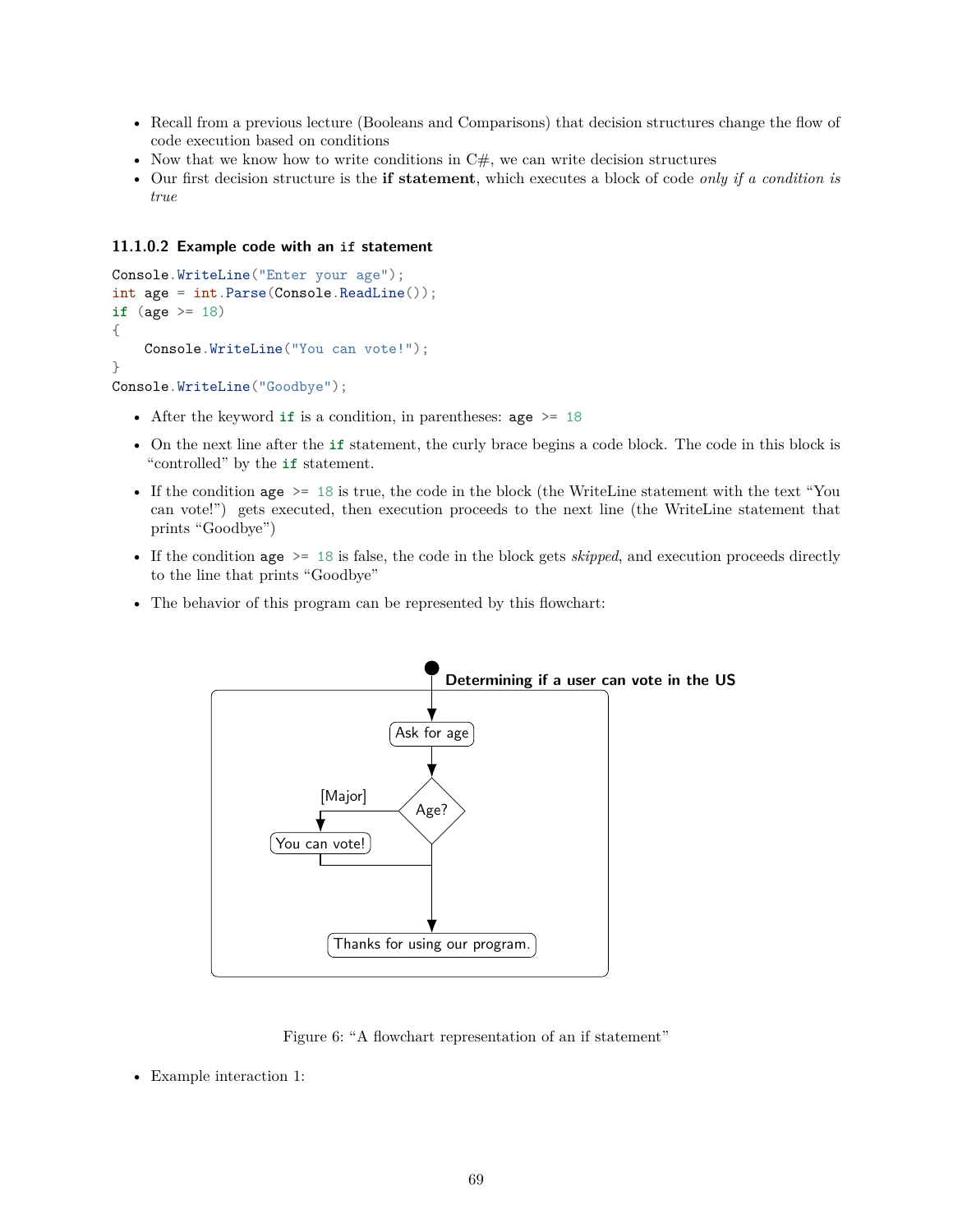Enter your age 20 You can vote! Goodbye

When the user enters "20", the value 20 is assigned to the age variable, so the condition age  $\ge$ = 18 is true. This means the code inside the **if** statement's block gets executed.

• Example interaction 2:

```
Enter your age
17
Goodbye
```
When the user enters "17", the value 17 is assigned to the age variable, so the condition age  $\ge$ = 18 is false, and the **if** statement's code block gets skipped.

## **11.1.0.3 Syntax and rules for if statements**

• Formally, the syntax for an **if** statement is this:

```
if (<condition>)
{
     \langlestatements>
}
```
- The "condition" in parentheses can be any expression that produces a bool value, including all of the combinations of conditions we saw in the previous lecture (Booleans and Comparisons). It can even be a bool variable, since a bool variable "contains" a bool value.
- Note that there is no semicolon after the **if** (<condition>). It's a kind of "header" for the following block of code, like a method header.
- The statements in the code block will be executed if the condition evaluates to **true**, or skipped if it evaluates to **false**
- If the code block contains only *one* statement, the curly braces can be omitted, producing the following syntax:

```
if(<condition>)
    <statement>
```
For example, the **if** statement in our previous example could be written like this, since there was only one statement in the code block:

```
if(age \geq 18)Console.WriteLine("You can vote!");
Console.WriteLine("Goodbye");
```
• Omitting the curly braces is slightly dangerous, though, because it makes it less obvious which line of code is controlled by the **if** statement. It is up to you, the programmer, to remember to indent the line after the **if** statement, and then de-indent the line after that; indentation is just a convention. Curly braces make it easier to see where the **if** statement starts and ends.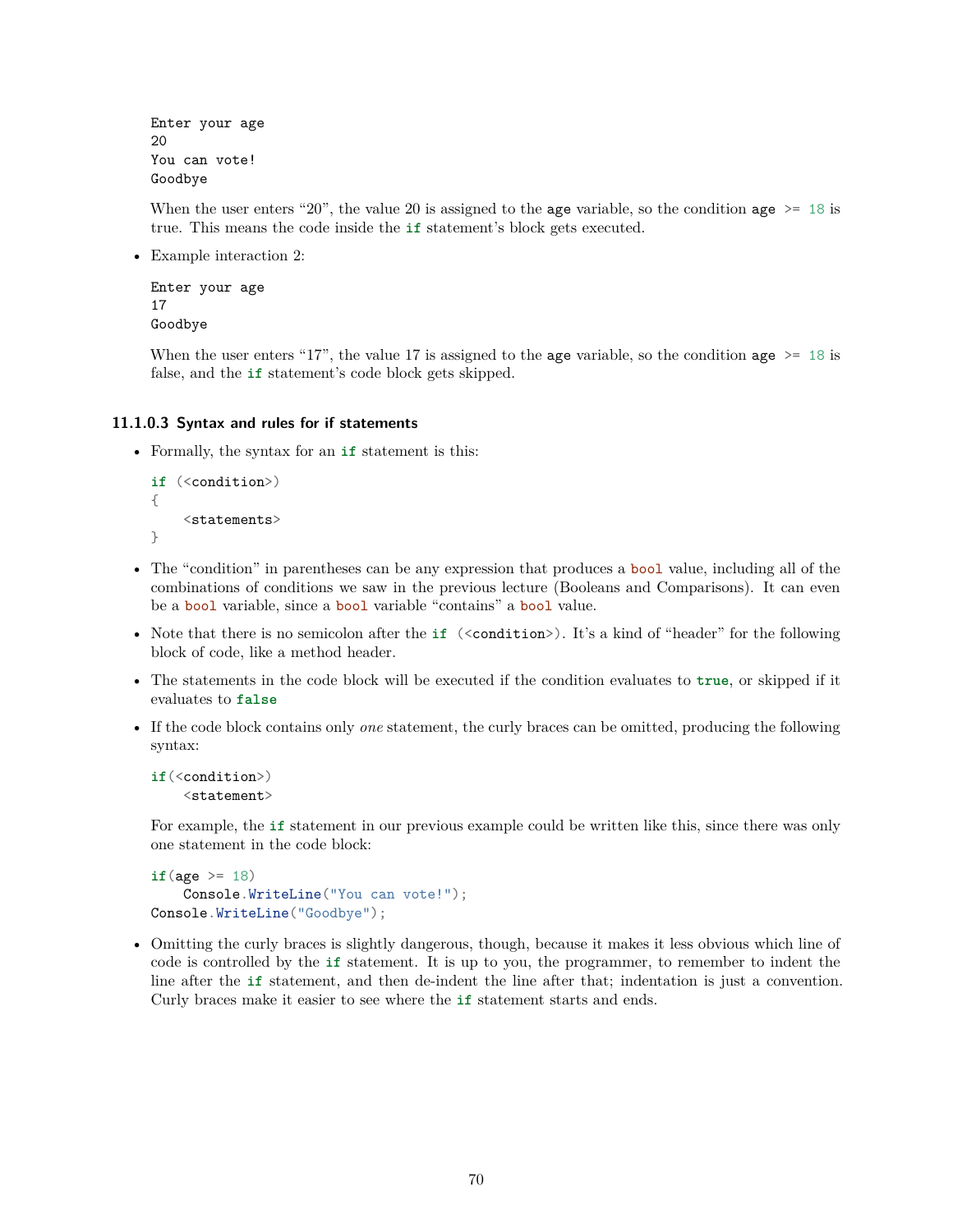# **11.2 if-else Statements**

Example:

```
if(age >= 18)
{
    Console.WriteLine("You can vote!");
}
else
{
    Console.WriteLine("You are too young to vote");
}
Console.WriteLine("Goodbye");
```
- The **if-else statement** is a decision structure that chooses *which* block of code to execute, based on whether a condition is true or false
- In this example, the condition is age  $\geq$  18 again
- The first block of code (underneath the **if**) will be executed if the statement is true the console will display "You can vote!"
- The *second* block of code, which comes after the keyword **else**, will be executed if the statement is *false* – so if the user's age is less than 18, the console will display "You are too young to vote"
- Only one of these blocks of code will be executed; the other will be skipped
- After executing one of the two code blocks, execution continues at the next line after the **else** block, so in either case the console will next display "Goodbye"
- The behavior of this program can be represented by this flowchart:



Figure 7: "A flowchart representation of an if-else statement"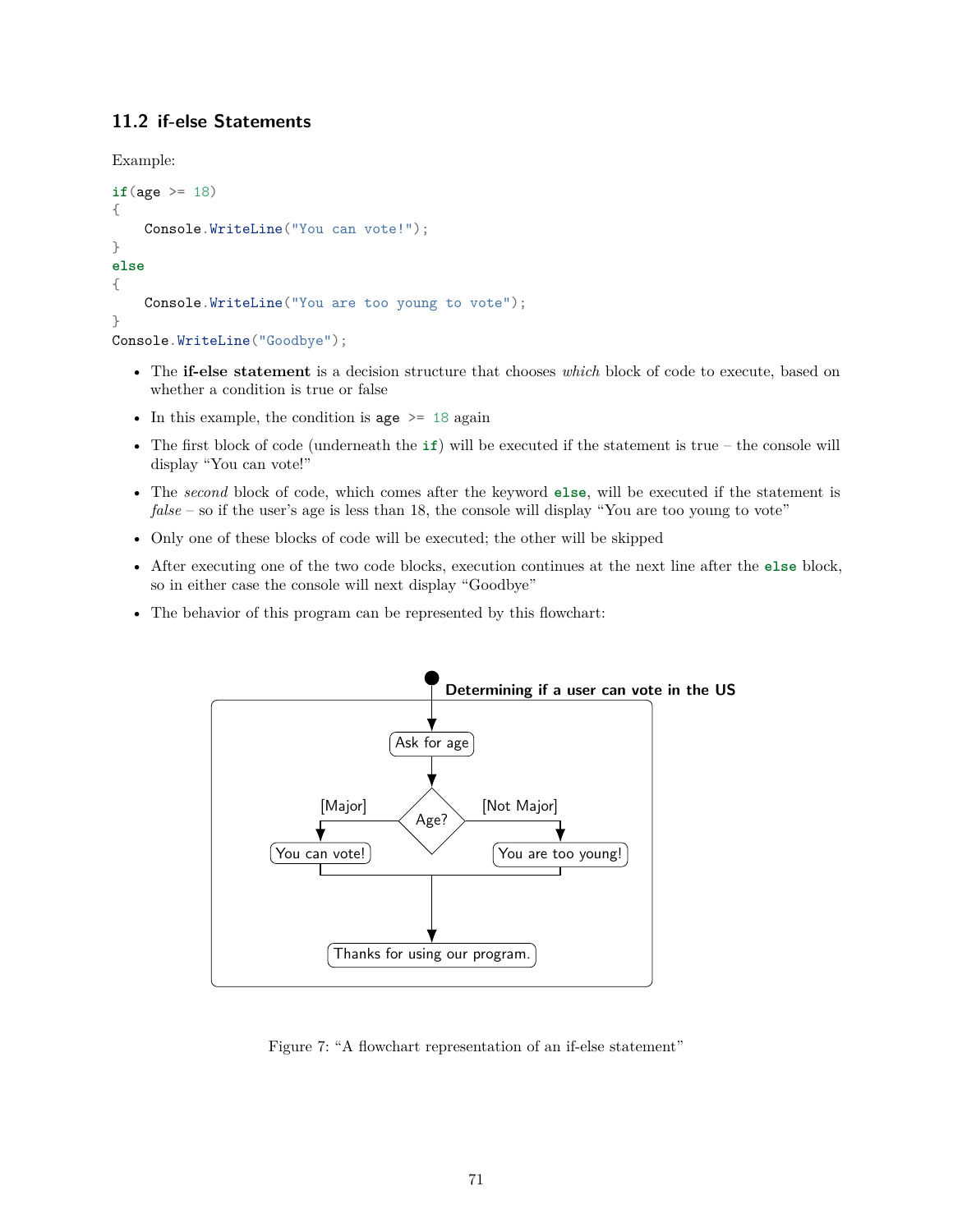## **11.2.0.1 Syntax and comparison**

• Formally, the syntax for an **if**-**else** statement is this:

```
if (<condition>)
{
    <statement block 1>
}
else
{
    <statement block 2>
}
```
- As with the **if** statement, the condition can be anything that produces a bool value
- Note that there is no semicolon after the **else** keyword
- If the condition is true, the code in statement block 1 is executed (this is sometimes called the "if block"), and statement block 2 is skipped
- If the condition is false, the code in statement block 2 is executed (this is sometimes called the "else block"), and statement block 1 is skipped
- This is very similar to an if statement; the difference is what happens if the condition is false
	- **–** With an **if** statement, the "if block" is executed if the condition is true, but *nothing happens* if the condition is false.
	- **–** With an **if**-**else** statement, the code in the "else block" is executed if the condition is false, so something always happens - one of the two code blocks will get executed

# **11.3 Nested if-else Statements**

- If-else statements are used to change program flow based on a condition; they represent making a decision
- Sometimes decisions are more complex than a single yes/no question: once you know whether a certain condition is true or false, you then need to ask another question (check another condition) based on the outcome
- For example, we could improve our voting program to ask the user whether he/she is a US citizen, as well as his/her age. This means there are two conditions to evaluate, as shown in this flowchart:
	- **–** First, the program should test whether the user is a citizen. If not, there is no need to check the user's age, since he/she can't vote anyway
	- **–** If the user is a citizen, the program should then test whether the user is over 18 to determine if he/she is old enough to vote.

## **11.3.0.1 Using nested if statements**

- An **if** statement's code block can contain any kind of statements, including another **if** statement
- Putting an **if** statement inside an if block represents making a sequence of decisions once execution has reached the inside of an if block, your program "knows" that the **if** condition is true, so it can proceed to make the next decision
- For the voting example, we can implement the decision structure from the flowchart above with this code, assuming age is an int and usCitizen is a bool: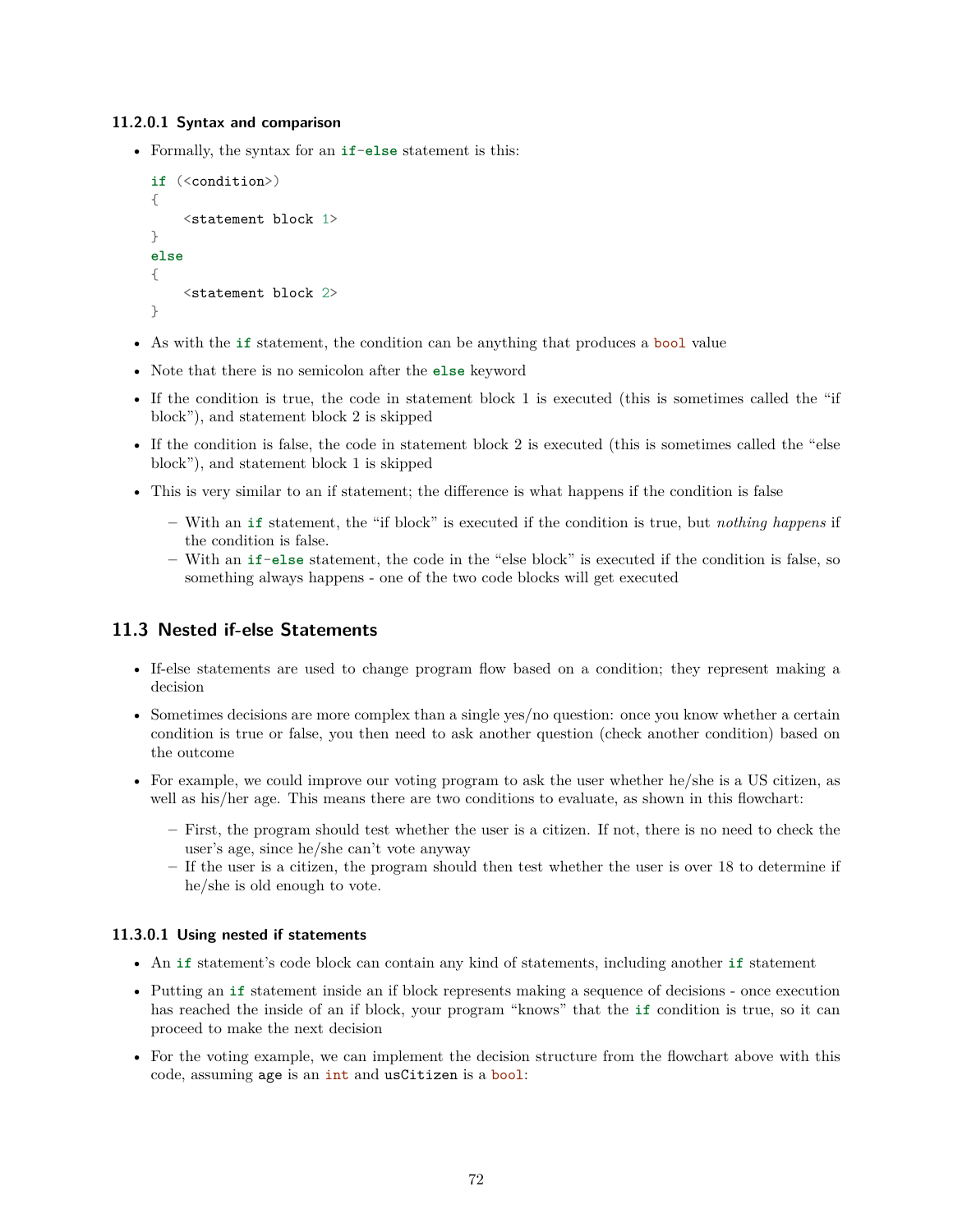

Figure 8: "A flowchart representation of the nested if-else statement"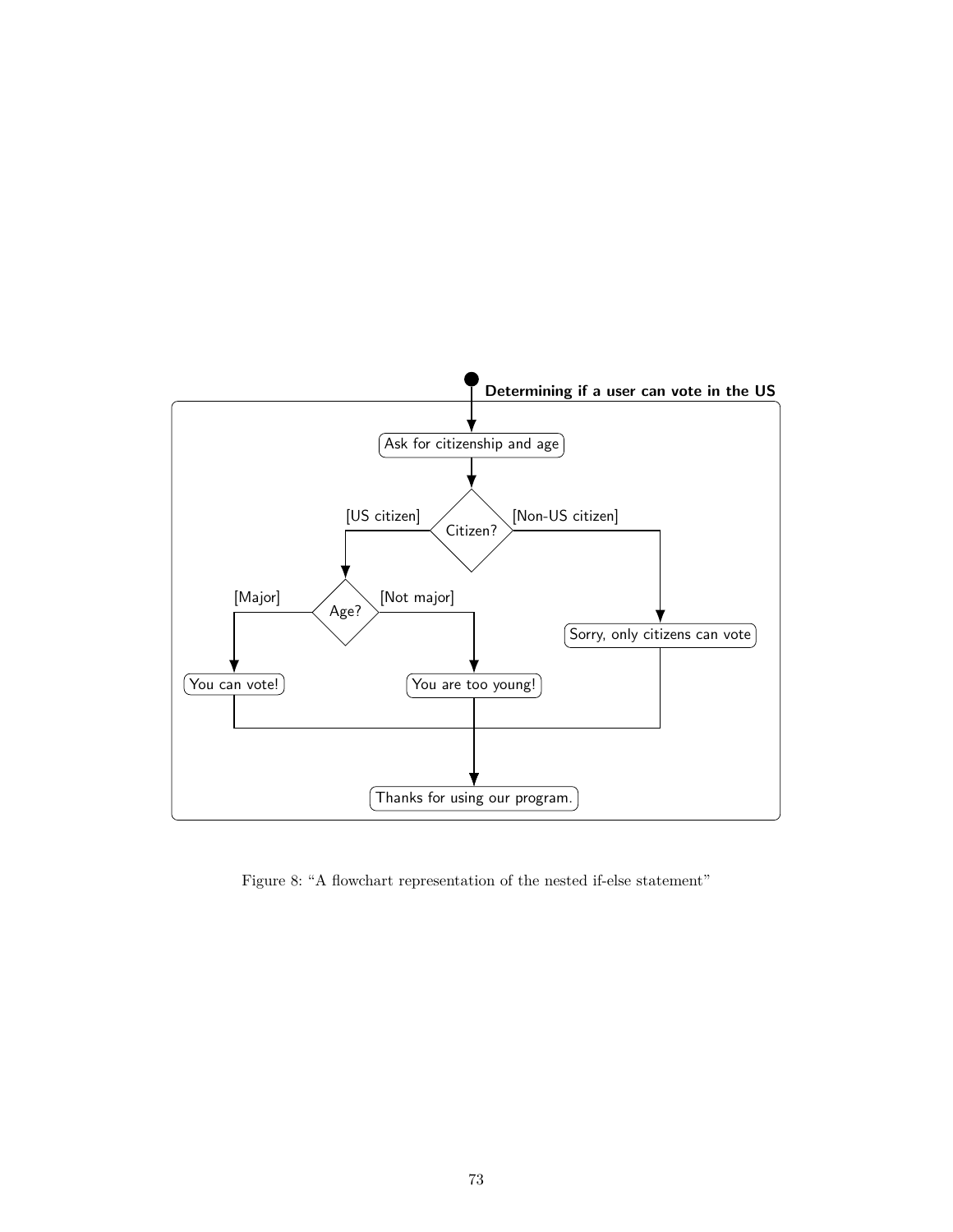```
if(usCitizen == true)
{
    if(\text{age} > = 18)
    {
        Console.WriteLine("You can vote!");
    }
    else
    {
        Console.WriteLine("You are too young to vote");
    }
}
else
{
    Console.WriteLine("Sorry, only citizens can vote");
}
Console.WriteLine("Goodbye");
```
- **–** First, the program tests the condition usCitizen == **true**, and if it is true, the code in the first "if block" is executed
- $-$  Within this if block is another **if** statement that tests the condition age  $>$ = 18. This represents checking the user's age after determining that he/she is a US citizen - execution only reaches this second **if** statement if the first one evaluated to true. So "You can vote" is printed if both usCitizen == **true** and age >= 18
- **–** If the condition usCitizen == **true** is false, the if block is skipped and the else block is executed instead, so the entire inner **if** statement is never executed – the user's age doesn't matter if he/she isn't a citizen
- **–** Note that the condition usCitizen == **true** could also be expressed by just writing the name of the variable usCitizen (i.e. the if statement would be **if**(usCitizen)), because usCitizen is a bool variable. We don't need the equality comparison operator to test if it is **true**, because an **if** statement already tests whether its condition is **true** (and a bool variable by itself is a valid condition)
- **–** Note that indentation helps you match up an **else** block to its corresponding **if** block. The meaning of **else** depends on which **if** statement it goes with: the "outer" **else** will be executed if the condition usCitizen == **true** is false, while the "inner" **else** will be executed if the condition age  $>= 18$  is false.
- Nested **if** statements don't need to be the *only* code in the if block; you can still write other statements before or after the nested **if**
- For example, we could change our voting program so that it only asks for the user's age if he/she is a citizen:

```
if(usCitizen == true)
{
    Console.WriteLine("Enter your age");
    int age = int.Parse(Console.ReadLine());
    if(age >= 18)
    {
        Console.WriteLine("You can vote!");
    }
    else
    {
        Console.WriteLine("You are too young to vote");
    }
}
```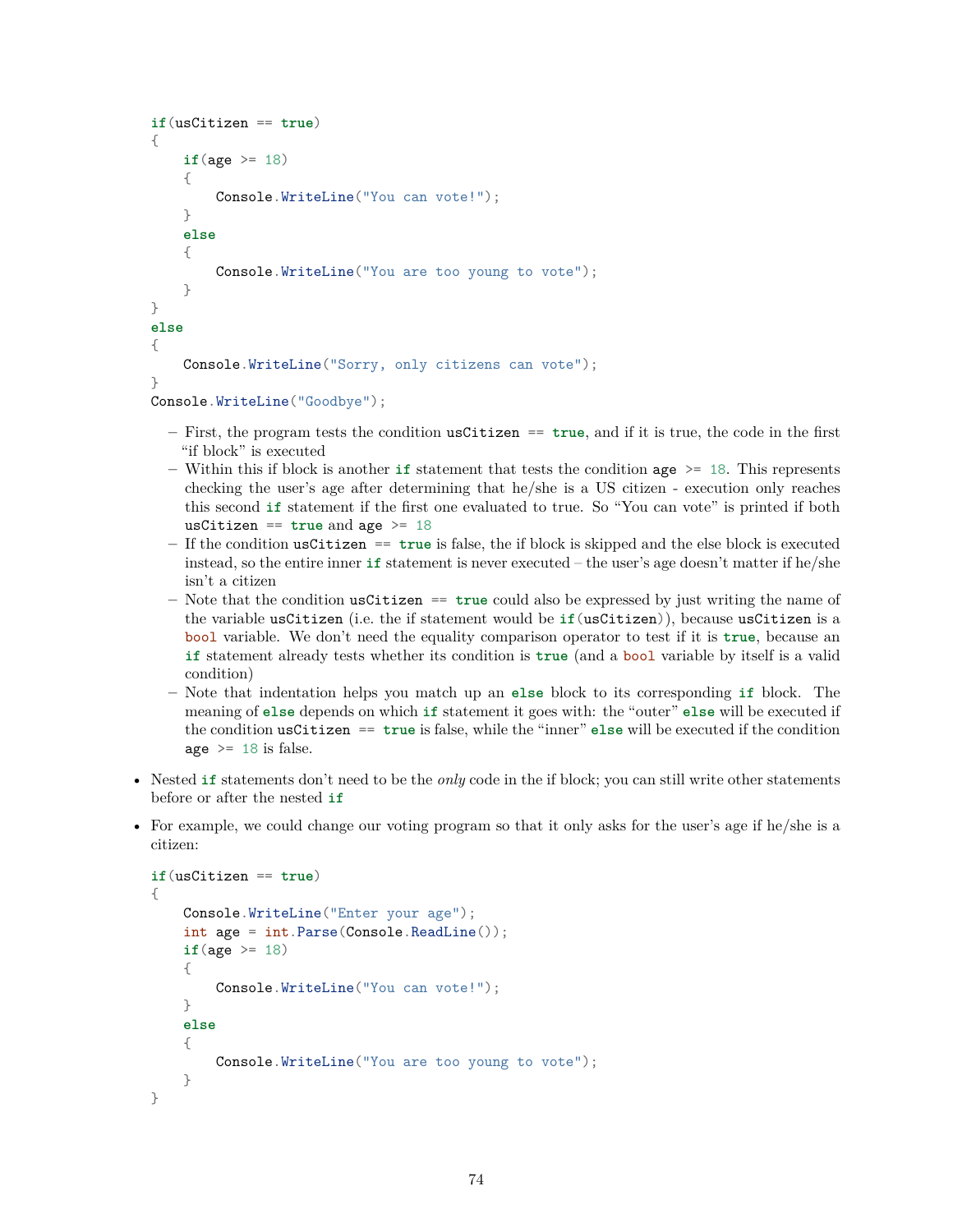```
else
{
    Console.WriteLine("Sorry, only citizens can vote");
}
Console.WriteLine("Goodbye");
```
# **11.4 if-else-if Statements**

- Sometimes your program needs to test multiple conditions at once, and take different actions depending on which one is true
- Example: We want to write a program that tells the user which floor a ClassRoom object is on, based on its room number
	- **–** If the room number is between 100 and 200 it is on the first floor; if it is between 200 and 300 it is on the second floor; if it is greater than 300 it is on the third floor
- There are 3 ranges of numbers to test, and 3 possible results, so we can't do it with a single if-else statement

# **11.4.0.1 If-else-if syntax**

• An if-else-if statement looks like this:

```
if(<condition 1>)
{
    <statement block 1>
}
else if(<condition 2>)
{
    <statement block 2>
}
else if(<condition 3>)
{
    <statement block 3>
}
else
{
    <statement block 4>
}
```
- Unlike an **if** statement, there are multiple conditions
- They are evaluated *in order*, top to bottom
- Just like with **if**-**else**, exactly one block of code will get executed
- If condition 1 is true, statement block 1 is executed, and everything else is skipped
- If condition 1 is false, statement block 1 is skipped, and execution proceeds to the first **else if** line; condition 2 is then evaluated
- If condition 2 is true, statement block 2 is executed, and everything else is skipped

**–** Thus, statement block 2 is only executed if condition 1 is false *and* condition 2 is true

- Same process repeats for condition 3: If condition 2 is false, condition 3 is evaluated, and statement block 3 is either executed or skipped
- If *all* the conditions are false, the final else block (statement block 4) is executed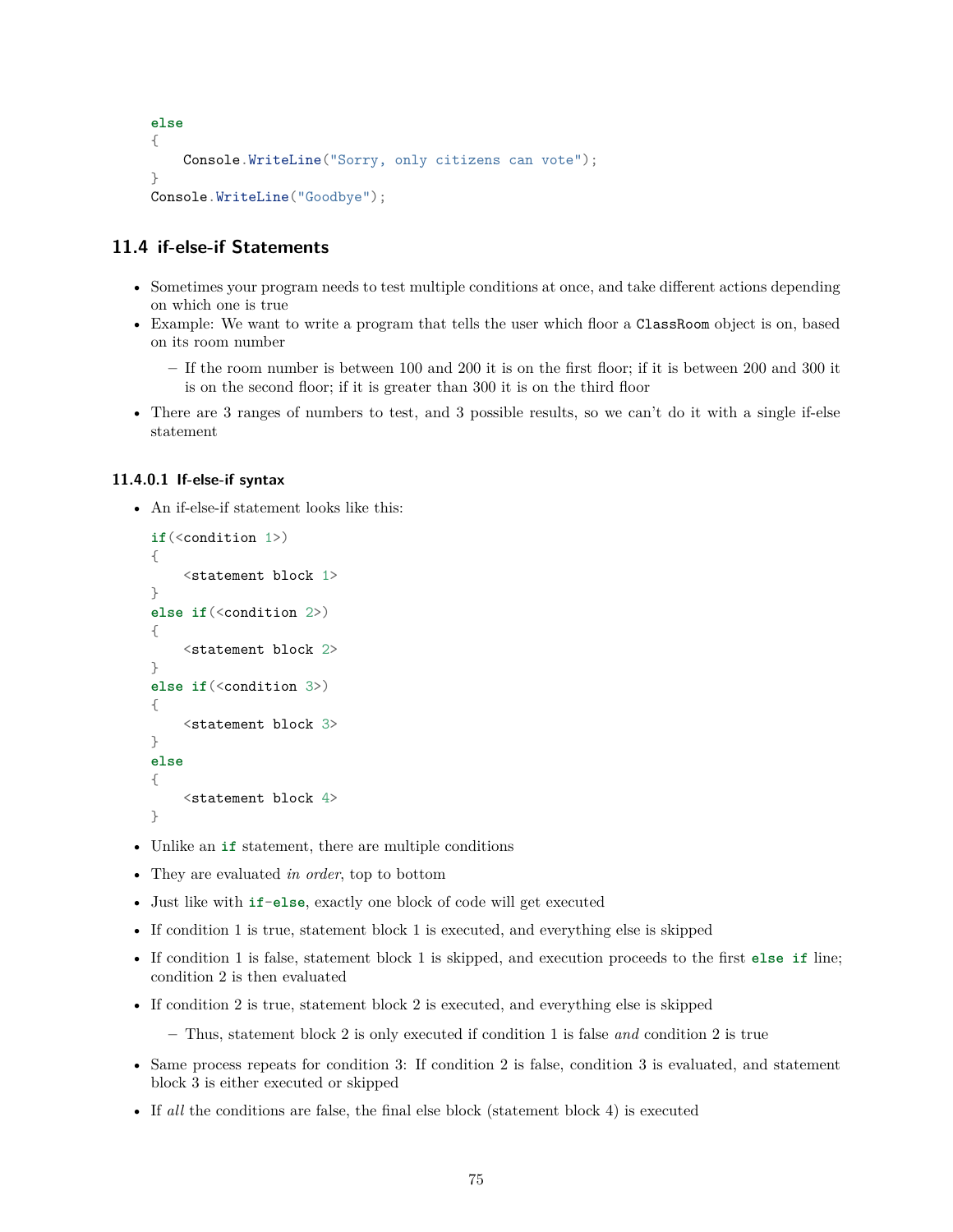#### **11.4.0.2 Using if-else-if to solve the "floors problem"**

• Assuming myRoom is a ClassRoom object, this code will display which floor it is on:

```
if(myRoom.GetNumber() >= 300)
{
    Console.WriteLine("Third floor");
}
else if(myRoom.GetNumber() >= 200)
{
    Console.WriteLine("Second floor");
}
else if(myRoom.GetNumber() >= 100)
{
    Console.WriteLine("First floor");
}
else
{
    Console.WriteLine("Invalid room number");
}
```
- If the room number 300 or greater (e.g. 365), the first "if" block is executed, and the rest are skipped. The program prints "Third floor"
- If the room number is less than 300, the program continues to the line **else if**(myRoom.GetNumber() >= 200) and evaluates the condition
- If myRoom.GetNumber() > 200 is true, it means the room number is between 200 and 299, and the program will print "Second floor." Even though the condition only tests whether the room number is >= 200, this condition is only evaluated if the first one was false, so we know the room number must be  $<$  300.
- If the second condition is false, the program continues to the line **else if**(myRoom.GetNumber() >= 100), evaluates the condition, and prints "First floor" if it is true.
- Again, the condition  $myRoom.GetNumber() \ge 100$  is only evaluated if the first two conditions have already been tested and turned out false, so we know the room number is less than 300 and less than 200.
- In the final **else** block, the program prints "Invalid room number" because this block is only executed if the room number is less than 100 (all three conditions were false).

## **11.4.0.3 if-else-if with different conditions**

- We often use if-else-if statements to test the same variable multiple times, but there is no requirement for the conditions to use the same variable
- An if-else-if statement can use several different variables, and its conditions can be completely unrelated, like this:

```
int x;
if(myIntVar > 12)
{
    x = 10;
}
else if(myStringVar == "Yes")
{
    x = 20;
```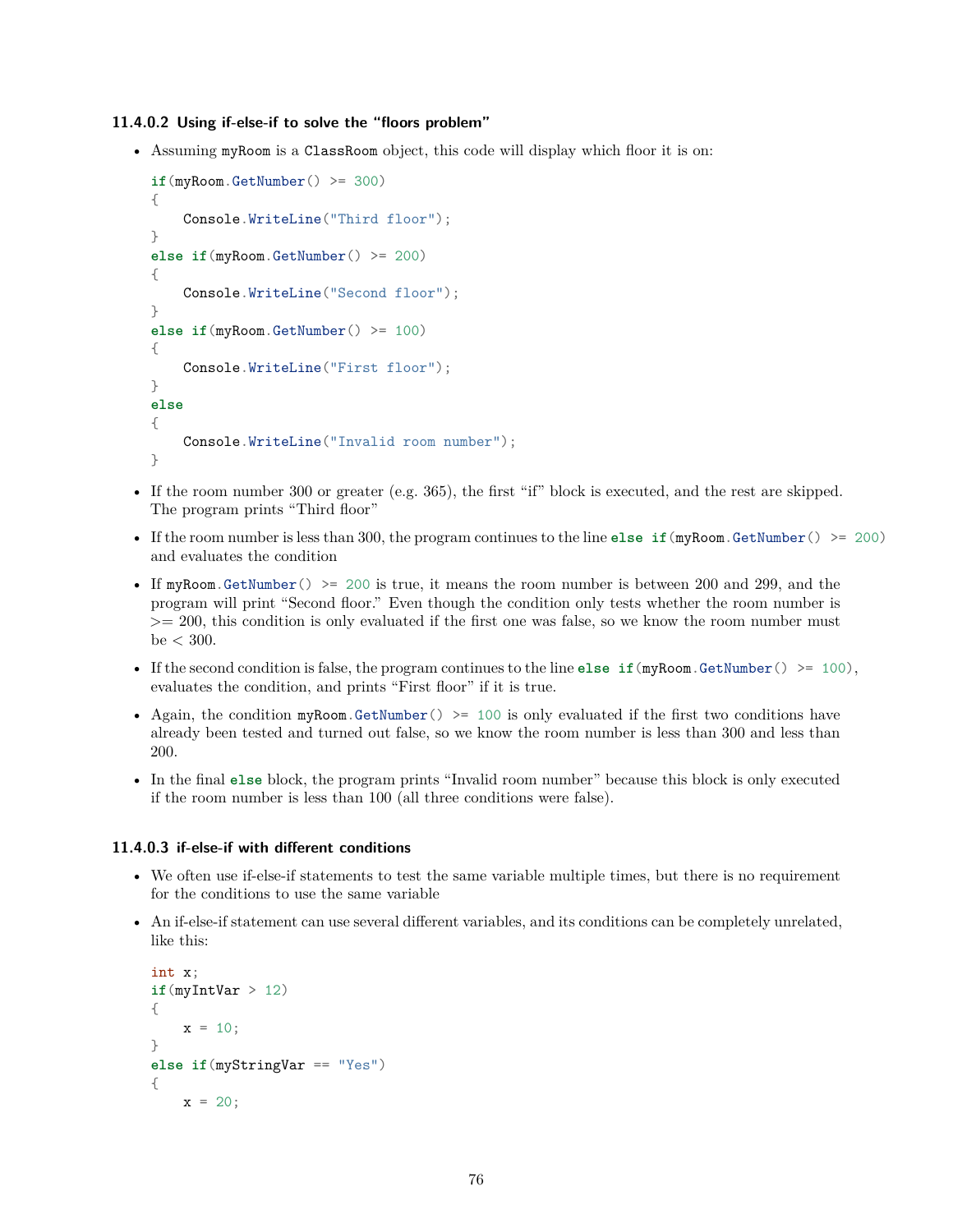```
}
else if(myBoolVar)
{
    x = 30;}
else
{
    x = 40;
}
```
- Note that the order of the else-if statements still matters, because they are evaluated top-to-bottom. If myIntVar is 15, it doesn't matter what values myStringVar or myBoolVar have, because the first if block (setting x to 10) will get executed.
- Example outcomes of running this code (which value x is assigned) based on the values of myIntVar, myStringVar, and myBoolVar:

| myIntVar | myStringVar myBoolVar |       | $\mathbf{x}$ |
|----------|-----------------------|-------|--------------|
| 12       | " $Yes"$              | true  | 20           |
| -15      | " $Yes"$              | false | 10           |
| $-15$    | " $ves$ "             | true  | 30           |
| 10       | " $ves$ "             | false | 40           |

# **11.4.0.4 if-else-if vs. nested if**

- Sometimes a nested **if** statement can be rewritten as an **if**-**else**-**if** statement
- This reduces the amount of indentation in your code, which makes it easier to read
- To convert a nested **if** statement to **if**-**else**-**if**, you'll need to combine the conditions of the "outer" and "inner" **if** statements, using the logical operators
- A nested **if** statement inside an **if** block is testing whether the outer **if**'s condition is true *and* its own condition is true, so combine them with the && operator
- The **else** block of the inner **if** statement can be rewritten as an **else if** by combining the outer **if**'s condition with the *opposite* of the inner **if**'s condition, since "else" means "the condition is false." We need to explicitly write down the "false condition" that is normally implied by **else**.
- For example, we can rewrite this nested **if** statement:

```
if(usCitizen == true)
{
    if(\text{age} > = 18)
    {
        Console.WriteLine("You can vote!");
    }
    else
    {
        Console.WriteLine("You are too young to vote");
    }
}
else
{
    Console.WriteLine("Sorry, only citizens can vote");
}
```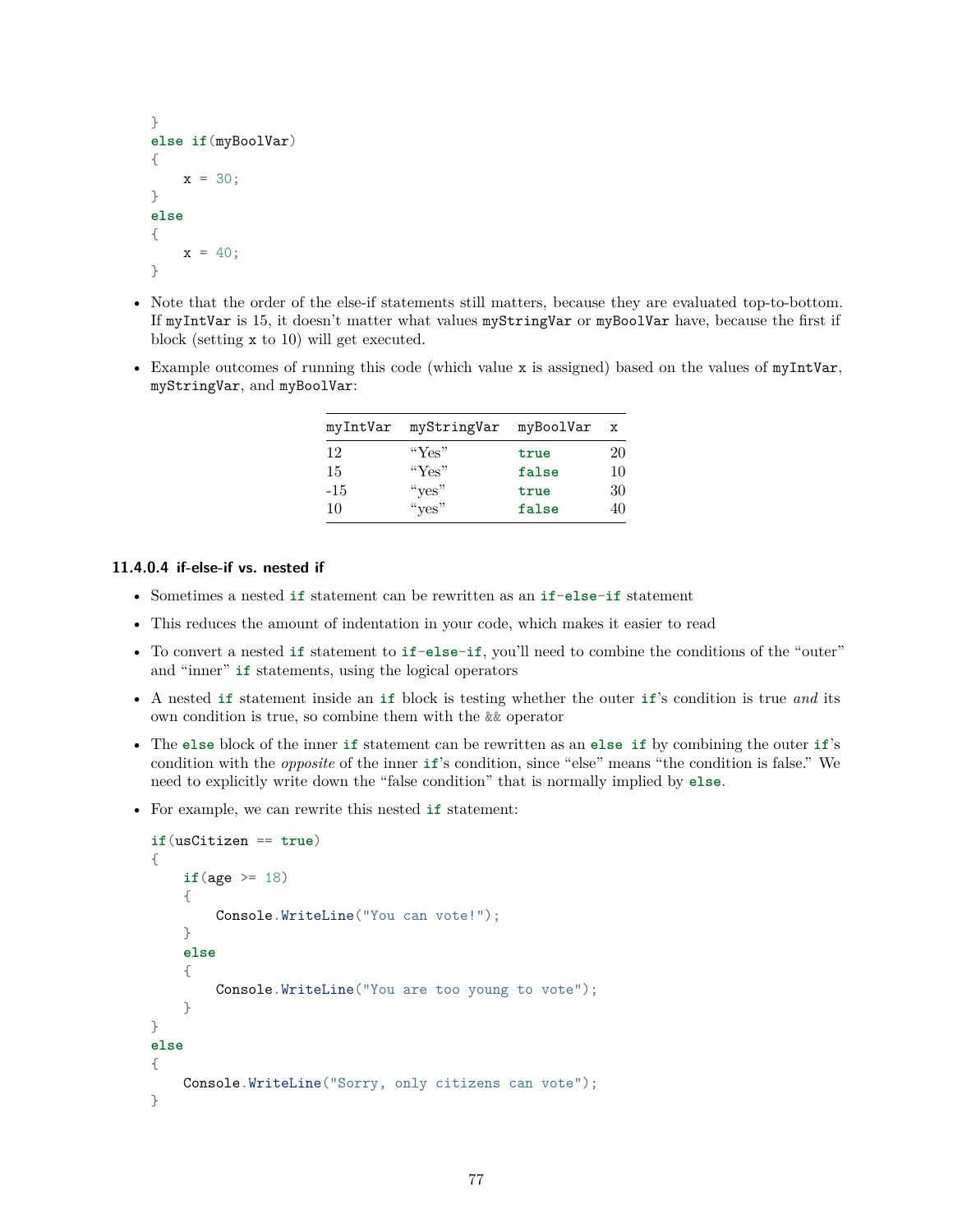```
as this if-else-if statement:
```

```
if(usCitizen == true && age >= 18)
{
    Console.WriteLine("You can vote!");
}
else if(usCitizen == true && age < 18)
{
   Console.WriteLine("You are too young to vote");
}
else
{
    Console.WriteLine("Sorry, only citizens can vote");
}
```
- Note that the **else** from the inner if statement becomes **else if**(usCitizen == **true** && age < 18) because we combined the outer if condition (usCitizen == **true**) with the opposite of the inner if condition (age  $\ge$  18).
- Not all nested **if** statements can be rewritten this way. If there is additional code in a block, other than the nested **if** statement, it is harder to convert it to an if-else-if
- For example, in this nested **if** statement:

```
if(usCitizen == true)
{
    Console.WriteLine("Enter your age");
    int age = int.Parse(Console.ReadLine());
    if(age >= 18){
        Console.WriteLine("You can vote!");
    }
    else
    {
        Console.WriteLine("You are too young to vote");
    }
}
else
{
    Console.WriteLine("Sorry, only citizens can vote");
}
Console.WriteLine("Goodbye");
```
the code that asks for the user's age executes after the outer **if** condition is determined to be true, but before the inner **if** condition is tested. There would be nowhere to put this code if we tried to convert it to an if-else-if statement, since both conditions must be tested at the same time (in  $if (usCitizen == true \&& age >= 18).$ 

- On the other hand, any if-else-if statement can be rewritten as a nested **if** statement
- To convert an if-else-if statement to a nested **if** statement, rewrite each **else if** as an **else** block with a nested **if** statement inside it – like you're splitting the "if" from the "else"
- This results in a lot of indenting if there are many **else if** lines, since each one becomes another nested **if** inside an **else** block
- For example, the "floors problem" could be rewritten like this: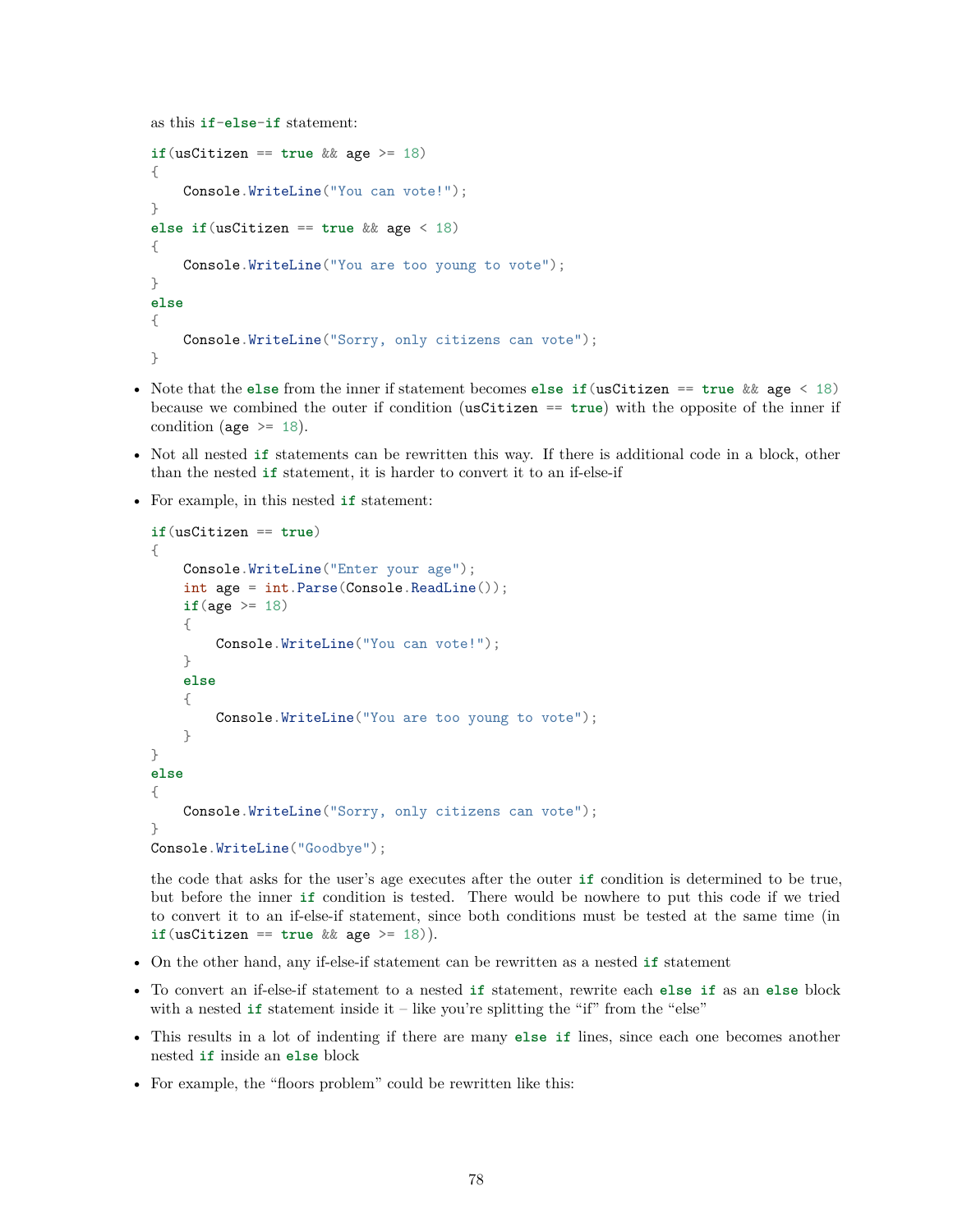```
if(mvRoom.GetNumber() \geq 300){
    Console.WriteLine("Third floor");
}
else
{
    if(myRoom.GetNumber() >= 200)
    {
        Console.WriteLine("Second floor");
    }
    else
    {
        if(myRoom.GetNumber() >= 100)
        {
            Console.WriteLine("First floor");
        }
        else
        {
            Console.WriteLine("Invalid room number");
        }
    }
}
```
# **12 Switch Statements and the Conditional Operator**

# **12.1 Switch Statements**

# **12.1.0.1 Multiple equality comparisons**

- In some situations, your program will need to test if a variable is equal to one of several values, and perform a different action based on which value the variable matches
- For example, you have an int variable named month containing a month number, and want to convert it to a string with the name of the month. This means your program needs to take a different action depending on whether month is equal to 1, 2, 3, … or 12:
- One way to do this is with a series of **if**-**else**-**if** statements, one for each possible value, like this:

```
Console.WriteLine("Enter the month as a number between 1 and 12.");
int month = int.Parse(Console.ReadLine());
string monthName;
if(month == 1){
   monthName = "January";
}
else if(month == 2)
{
   monthName = "February";
}
else if(month == 3)
{
   monthName = "March";
}
else if (month == 4)
```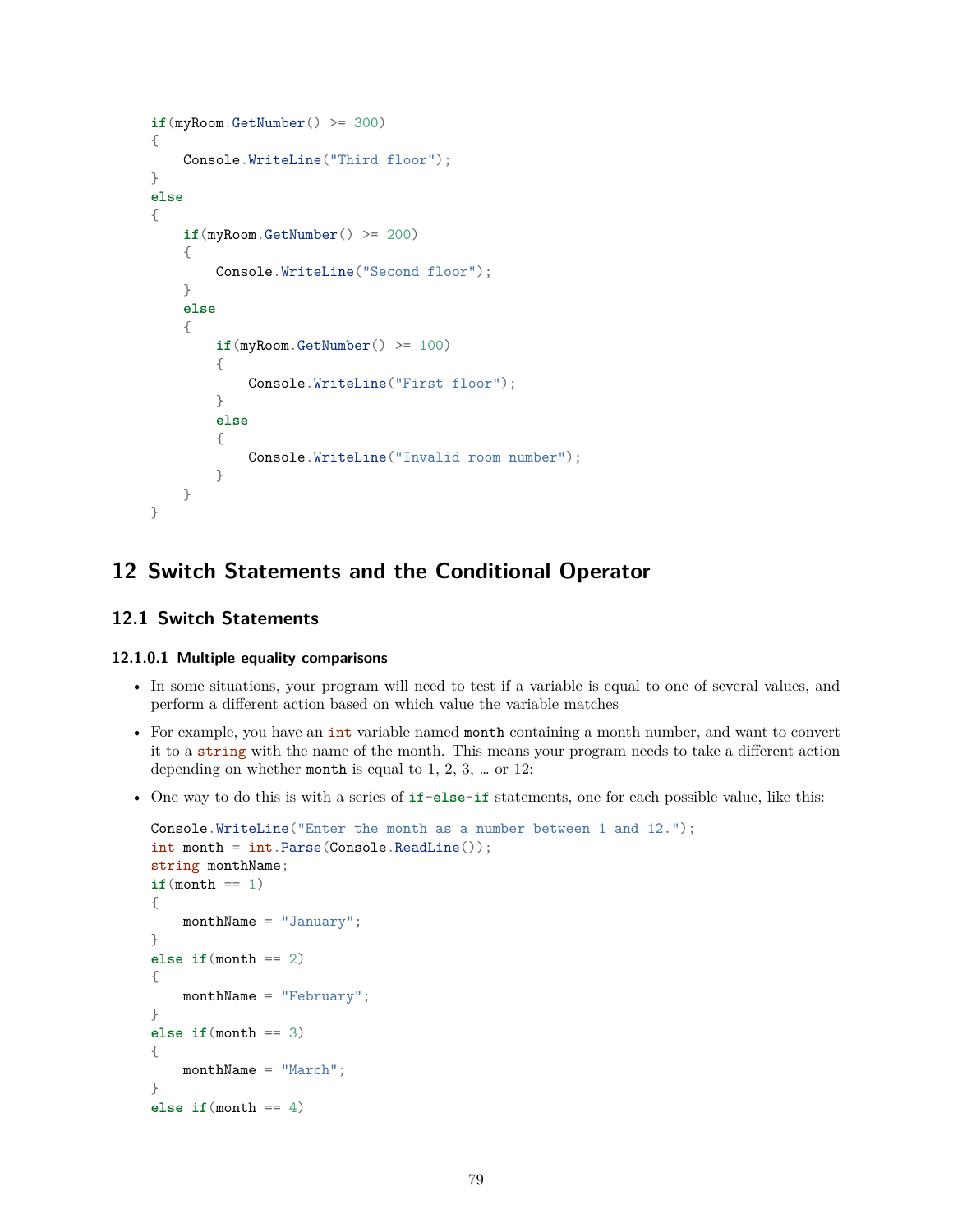

Figure 9: "A flowchart representation of the mapping between month number and name"

```
{
    monthName = "April";
}
else if(month == 5)
{
    monthName = "May";
}
else if(month == 6)
{
    monthName = "June";}
else if(month == 7)
{
   monthName = "July";}
else if(month == 8)
{
    monthName = "August";
}
else if(month == 9)
{
    monthName = "September";
}
else if(month == 10)
{
   monthName = "October";
}
```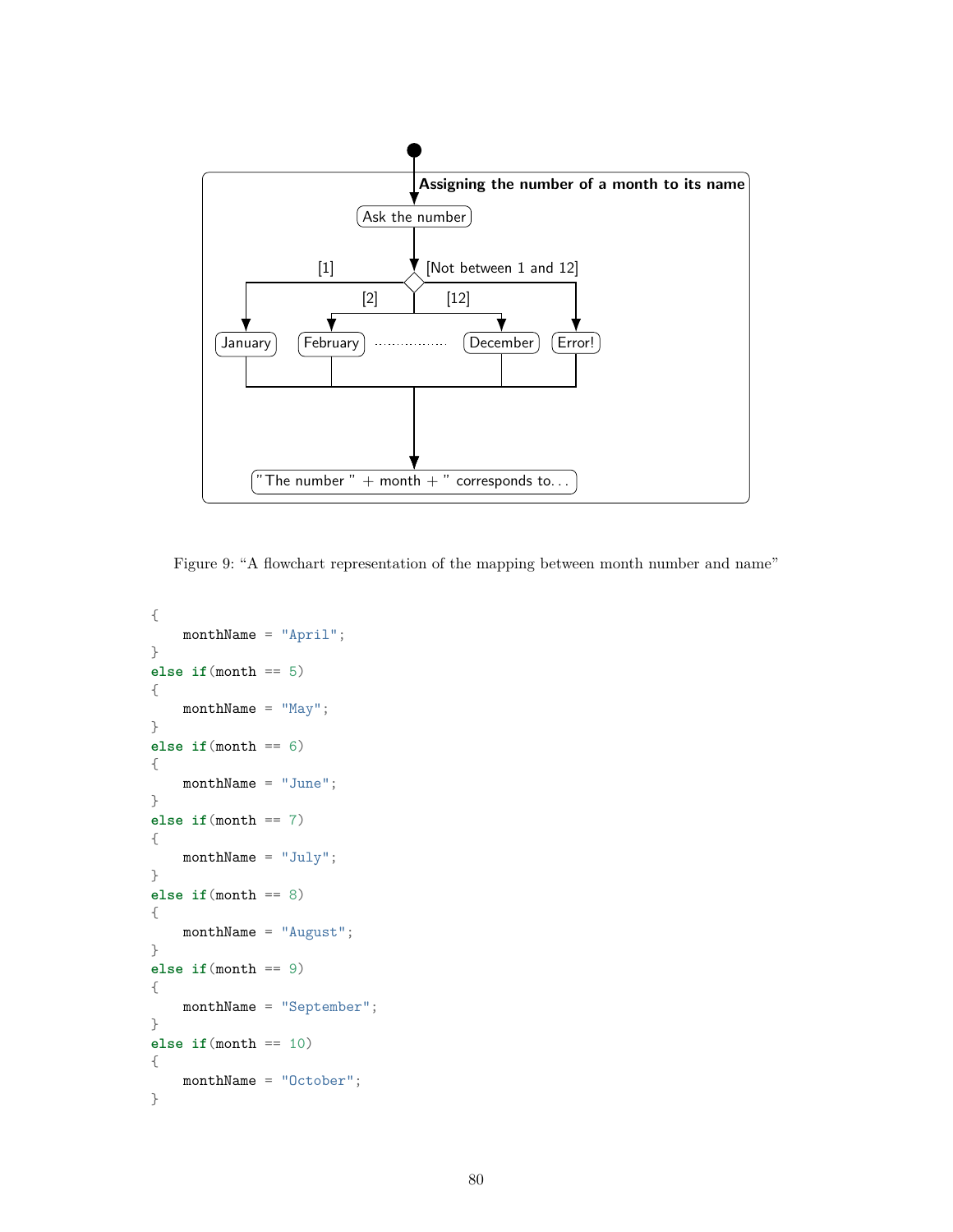```
else if(month == 11)
{
    monthName = "November";
}
else if(month == 12)
{
    monthName = "December";
}
else
{
    monthName = "Error!"; // Invalid month
}
Console.WriteLine("The number " + month + " corresponds to the month " + monthName +
\leftrightarrow ".")
```
• This code is very repetitive, though: every **else if** statement is almost the same, with only the number changing. The text " $if$ (month  $==$ " is copied over and over again.

#### **12.1.0.2 Syntax for switch statements**

- A **switch** statement is a simpler, easier way to compare a single variable against multiple possible values
- It is written like this:

```
switch (<variable name>)
{
    case <value 1>:
        <statement block 1>
        break;
    case <value 2>:
        <statement block 2>
        break;
    …
    default:
        <statement block n>
        break;
}
```
- First, the "header" of the **switch** statement names the variable that will be compared
- The "body" of the switch statement is enclosed in curly braces, and contains multiple **case** statements
- Each **case** statement gives a possible value the variable could have, and a block of statements to execute if the variable equals that value. Statement block 1 is executed if the variable is equal to value 1, statement block 2 is executed if the variable is equal to value 2, etc.
- The statement "block" within each **case** is **not** enclosed in curly braces, unlike **if** and **else if** blocks. Instead, it begins on the line after the **case** statement, and ends with the keyword **break**.
- The **default** statement is like the **else** statement: It defines code that gets executed if the variable does not match any of the values in the **case** statements.
- The values in each **case** statement must be **literals**, not variables, and they must be **unique** (you can't write two **case** statements with the same value)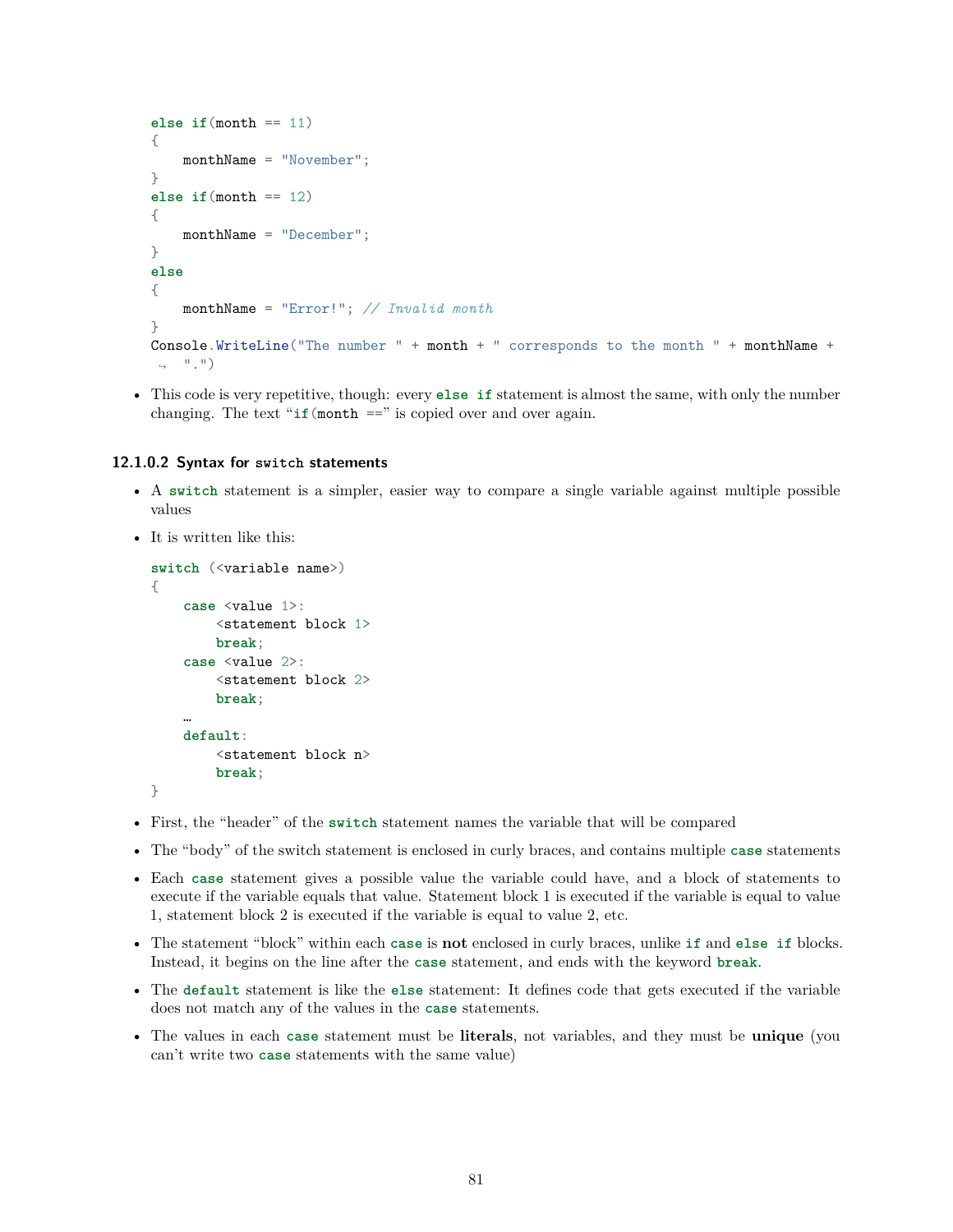## **12.1.0.3 Example switch statement**

• This program has the same behavior as our previous example, but uses a **switch** statement instaed of an **if**-**else**-**if** statement:

```
Console.WriteLine("Enter the month as a number between 1 and 12.");
int month = int.Parse(Console.ReadLine());
string monthName;
switch(month)
{
    case 1:
        monthName = "January";
        break;
    case 2:
        monthName = "February";
        break;
    case 3:
        monthName = "March";break;
    case 4:
       monthName = "April";
        break;
    case 5:
        monthName = "May";
        break;
    case 6:
        monthName = "June";break;
    case 7:
        monthName = "July";
        break;
    case 8:
        monthName = "August";
        break;
    case 9:
        monthName = "September";
        break;
    case 10:
        monthName = "October";
       break;
    case 11:
        monthName = "November";
        break;
    case 12:
        monthName = "December";
        break;
    default:
        monthName = "Error!"; // Invalid month
        break;
}
Console.WriteLine("The number " + month + " corresponds to the month " + monthName +
\leftrightarrow ".")
```
• Since the variable in the **switch** statement is month, each **case** statement means, effectively, **if** (month == <value>). For example, **case** 1: has the same effect as **if** (month == 1)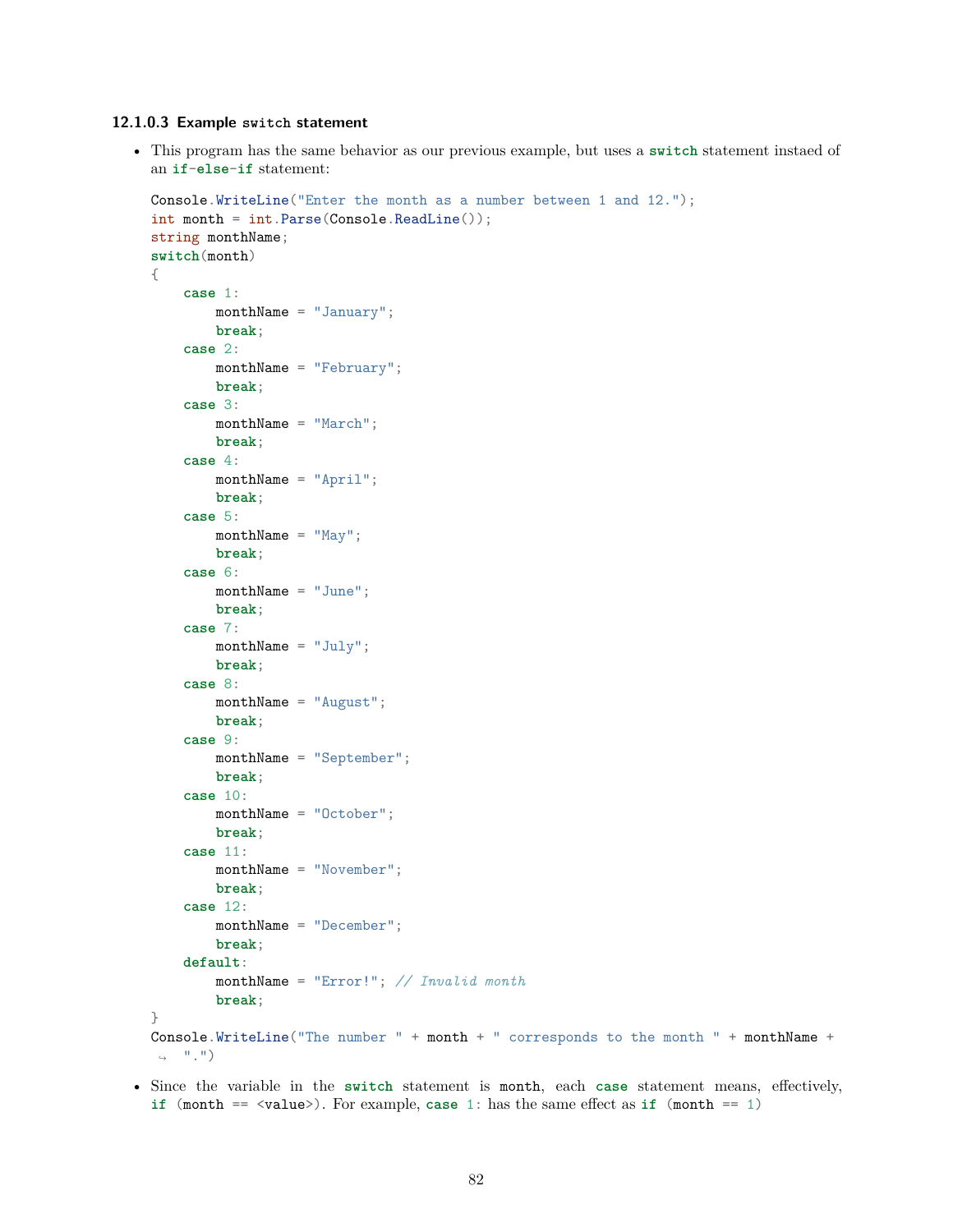- The values in each **case** statement must be int literals, since month is an int
- The **default** statement has the same effect as the final **else** in the **if**-**else**-**if** statement: it contains code that will be executed if month did not match any of the values

#### **12.1.0.4 switch with multiple statements**

- So far, our examples have used only one line of code in each **case**
- Unlike **if**-**else**, you do not need curly braces to put multiple lines of code in a **case**
- For example, imagine our "months" program needed to convert a month number to both a month name and a three-letter abbreviation. The **switch** would look like this:

```
string monthName;
string monthAbbrev;
switch(month)
{
    case 1:
        monthName = "January";
        monthAbbrev = "Jan";
        break;
    case 2:
        monthName = "February";
        monthAbbrev = "Feb";
        break;
    // and so on, with all the other months...
}
```
• The computer knows which statements are included in each case because of the **break** keyword. For the "1" case, the block of statements starts after **case** 1: and ends with the **break**; after monthAbbrev = "Jan";

#### **12.1.0.5 Intentionally omitting break**

- Each block of code that starts with a **case** statement must end with a **break** statement; it won't automatically end at the next **case** statement
	- **–** The **case** statement only defines where code execution *starts* when the variable matches a value (like an open {). The **break** statement defines where it *ends* (like a close }).
- However, there is one exception: A **case** statement with *no body* (code block) after it does not need a matching **break**
- If there is more than one value that should have the same behavior, you can write **case** statements for both values above a single block of code, with no **break** between them. If *either one* matches, the computer will execute that block of code, and then stop at the **break** statement.
- In a switch statement with this structure:

```
switch(<variable>)
{
    case <value 1>:
    case <value 2>:
        <statement block 1>
        break;
    case <value 3>:
    case <value 4>:
```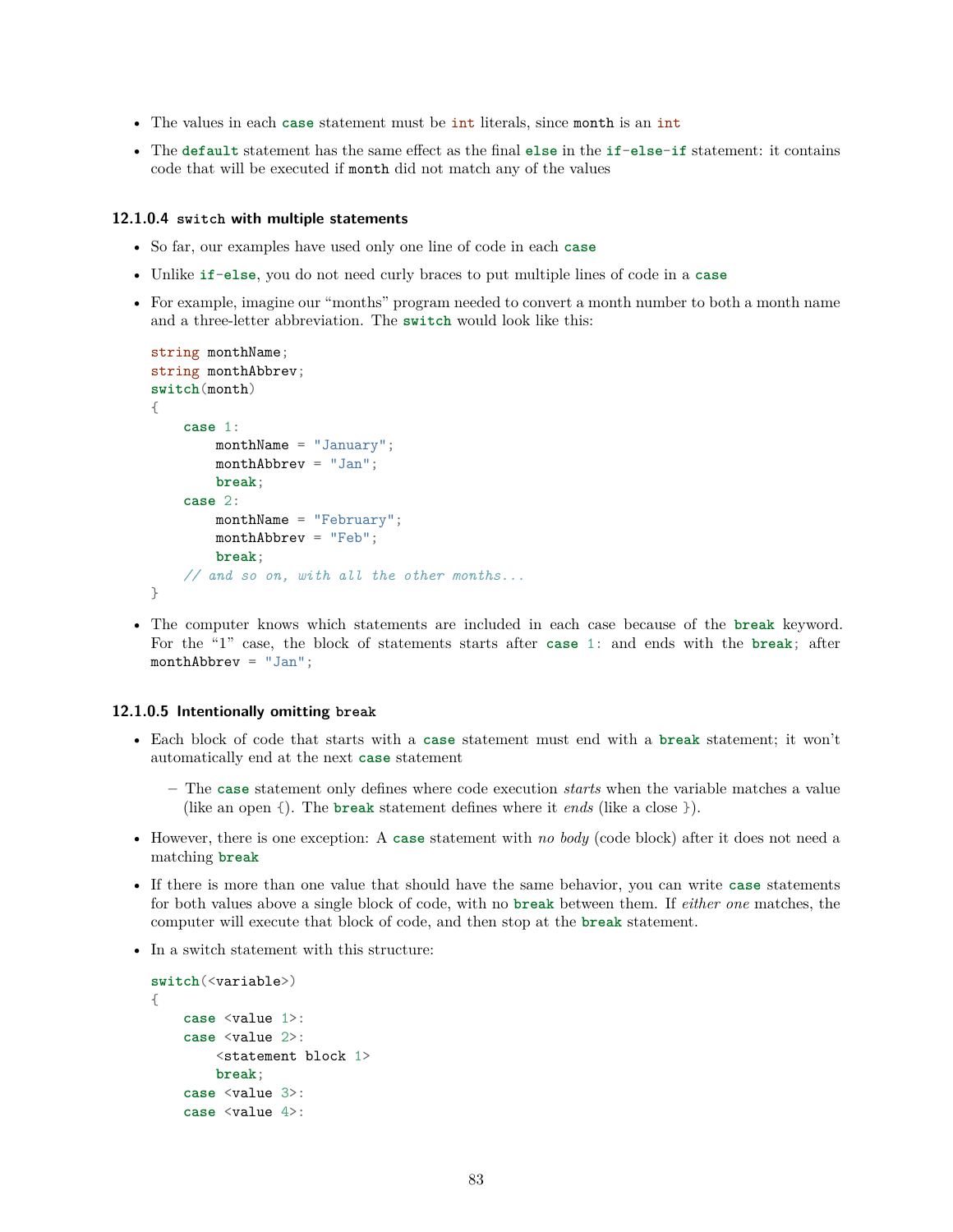```
<statement block 2>
    break;
default:
    <statement block 3>
    break;
```
}

The statements in block 1 will execute if the variable matches value 1 *or* value 2, and the statements in block 2 will execute if the variable matches value 3 *or* value 4.

• For example, imagine our program needs to tell the user which season the month is in. If the month number is 1, 2, or 3, the season is the same (winter), so we can combine these 3 cases. This code will correctly initialize the string season:

```
switch(month)
{
    case 1:
    case 2:
    case 3:
        season = "Winter";
        break;
    case 4:
    case 5:
    case 6:
        season = "Spring";
        break;
    case 7:
    case 8:
    case 9:
        season = "Summer";
        break;
    case 10:
    case 11:
    case 12:
        season = "Fall";break;
    default:
        season = "Error!"
        break;
}
```
If month is equal to 1, execution will start at **case** 1:, but the computer will continue past **case** 2 and **case** 3 and execute season = "Winter". It will then stop when it reaches the **break**, so season gets the value "Winter". Similarly, if month is equal to 2, execution will start at **case** 2:, and continue until the **break** statement, so season will also get the value "Winter".

- This syntax allows **switch** statements to have conditions with a logical OR, equivalent to an **if** condition with an  $||$ , like **if**( $x == 1 || x == 2$ )
- For example, the "seasons" statement could also be written as an **if**-**else**-**if** with || operators, like this:

```
if(month == 1 || month == 2 || month == 3){
    season = "Winter";
}
else if(month == 4 || month == 5 || month == 6)
```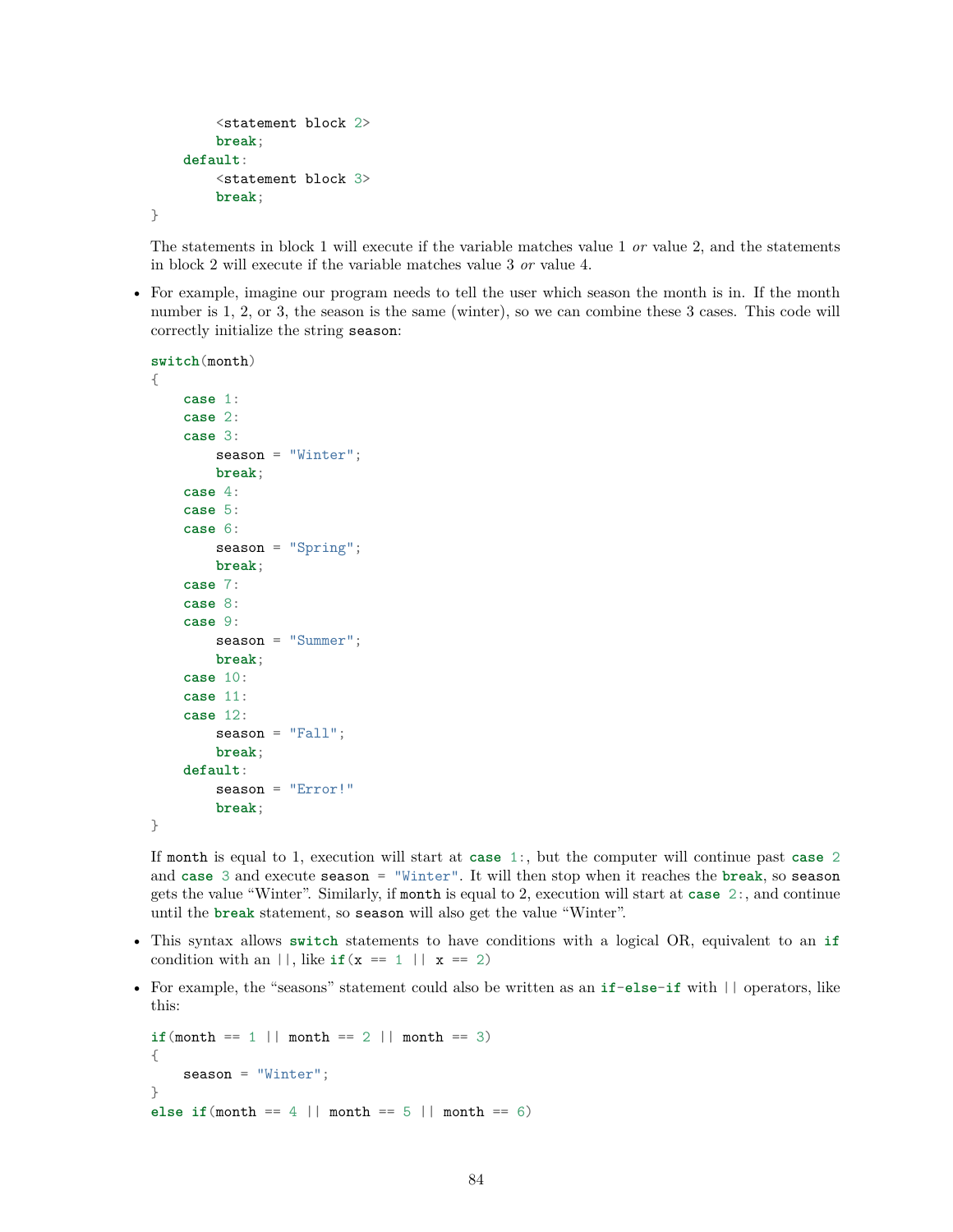```
{
    season = "Spring";
}
else if(month == 7 || month == 8 || month == 9)
{
    season = "Summer";
}
else if (\text{month} == 10 || \text{month} == 11 || \text{month} == 12){
    season = "Fall"
}
else
{
    season = "Error!"
}
```
#### **12.1.0.6 Scope and switch**

- In C#, the scope of a variable is defined by curly braces (recall that local variables defined in a method have a scope that ends with the  $\}$  at the end of the method)
- Since the **case** statements in a **switch** do not have curly braces, they are all in the same scope: the one defined by the **switch** statement's curly braces
- This means you cannot declare a "local" variable within a **case** statement it will be in scope (visible) to all the other **case** statements
- For example, imagine you wanted to use a local variable named nextMonth to do some local computation within each case in the "months" program. This code will not work:

```
switch(month)
{
    case 1:
        int nextMonth = 2;
        monthName = "January";
        // do something with nextMonth...
        break;
    case 2:
        int nextMonth = 3;
        monthName = "February";
        // do something with nextMonth...
        break;
    //...
}
```
The line  $int$  nextMonth = 3 would cause a compile error because a variable named nextMonth already exists – the one declared within **case** 1.

#### **12.1.0.7 Limitations of switch**

- Not all **if**-**else**-**if** statements can be rewritten as **switch** statements
- **switch** can only test equality, so in general, only **if** statements whose condition uses == can be converted to **switch**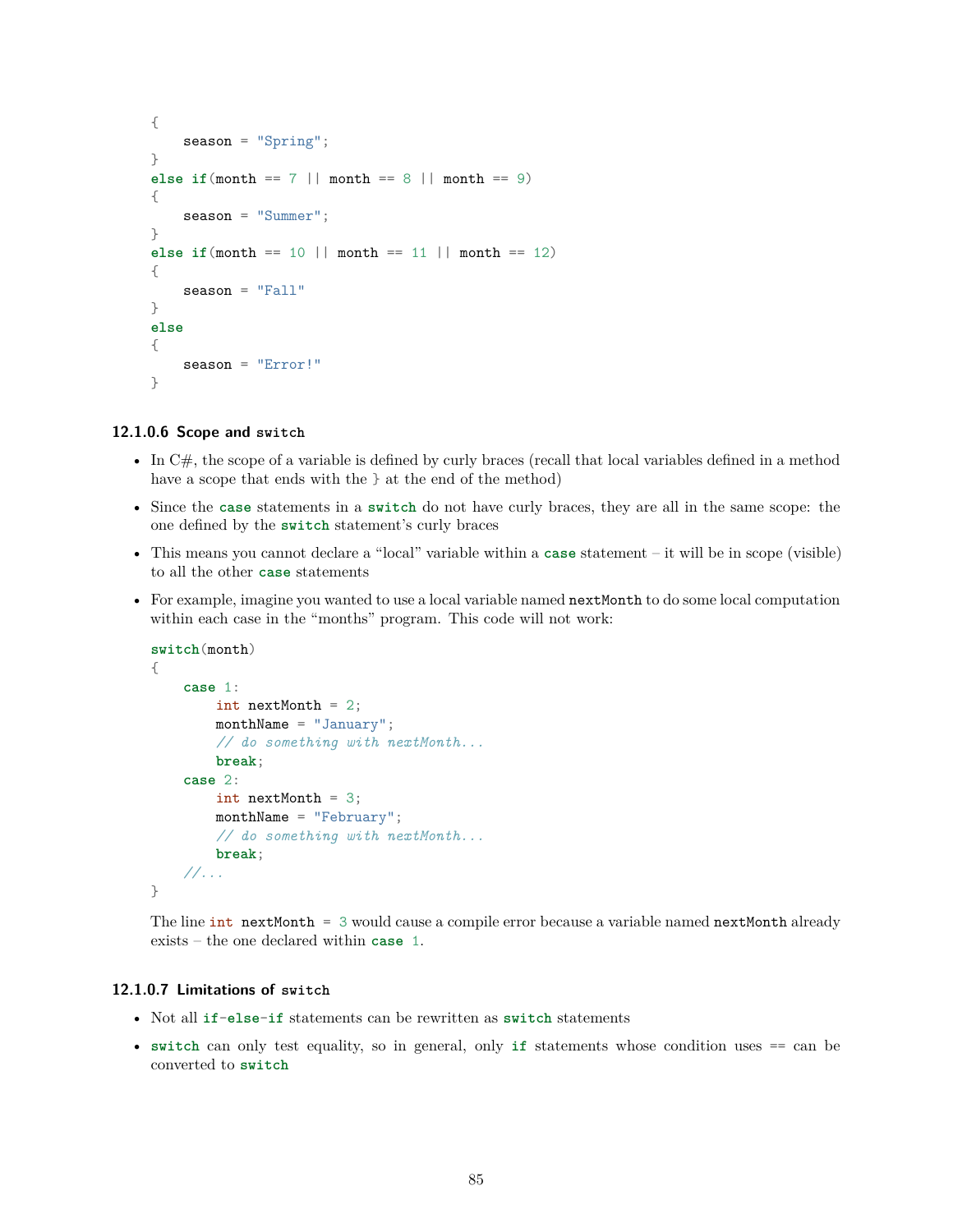• For example, imagine we have a program that determines how much of a fee to charge a rental car customer based on the number of miles the car was driven. A variable named mileage contains the number of miles driven, and it is used in this **if**-**else**-**if** statement:

```
decimal fee = 0;
if(mileage > 1000)
{
    fee = 50.0M;}
else if(mileage > 500)
{
    fee = 25.0M;
}
```
• This **if**-**else**-**if** statement could not be converted to **switch**(mileage) because of the condition mileage > 1000. The **switch** statement would need to have a **case** for each number greater than 1000, which is infinitely many.

# **12.2 The Conditional Operator**

- There are many situations where we need to assign a variable to a different value depending on the result of a condition
- For example, the **if**-**else**-**if** and **switch** statements in the previous section were used to decide which value to assign to the variable monthName
- A simpler example: Imagine your program needs to tell the user whether a number is even or odd. You need to initialize a string variable to either "Even" or "Odd" depending on whether myInt % 2 is equal to 0. We could write an **if** statement to do this:

```
string output;
if(myInt % 2 == 0)
{
    output = "Even";
}
else
{
    output = "Odd";}
```
#### **12.2.0.1 Assignment with the conditional operator**

- If the only thing an **if** statement does is assign a value to a variable, there is a much shorter way to write it
- The **conditional operator** ?: tests a condition, and then outputs one of two values based on the result
- Continuing the "even or odd" example, the conditional operator is used like this:

string output =  $(myInt % 2 == 0)$  ? "Even" : "Odd";

When this line of code is executed:

- The condition ( $myInt \% 2 == 0$ ) is evaluated, and the result is either true or false
- **–** If the condition is true, the conditional operator returns (outputs) the value "Even" (the left side of the :)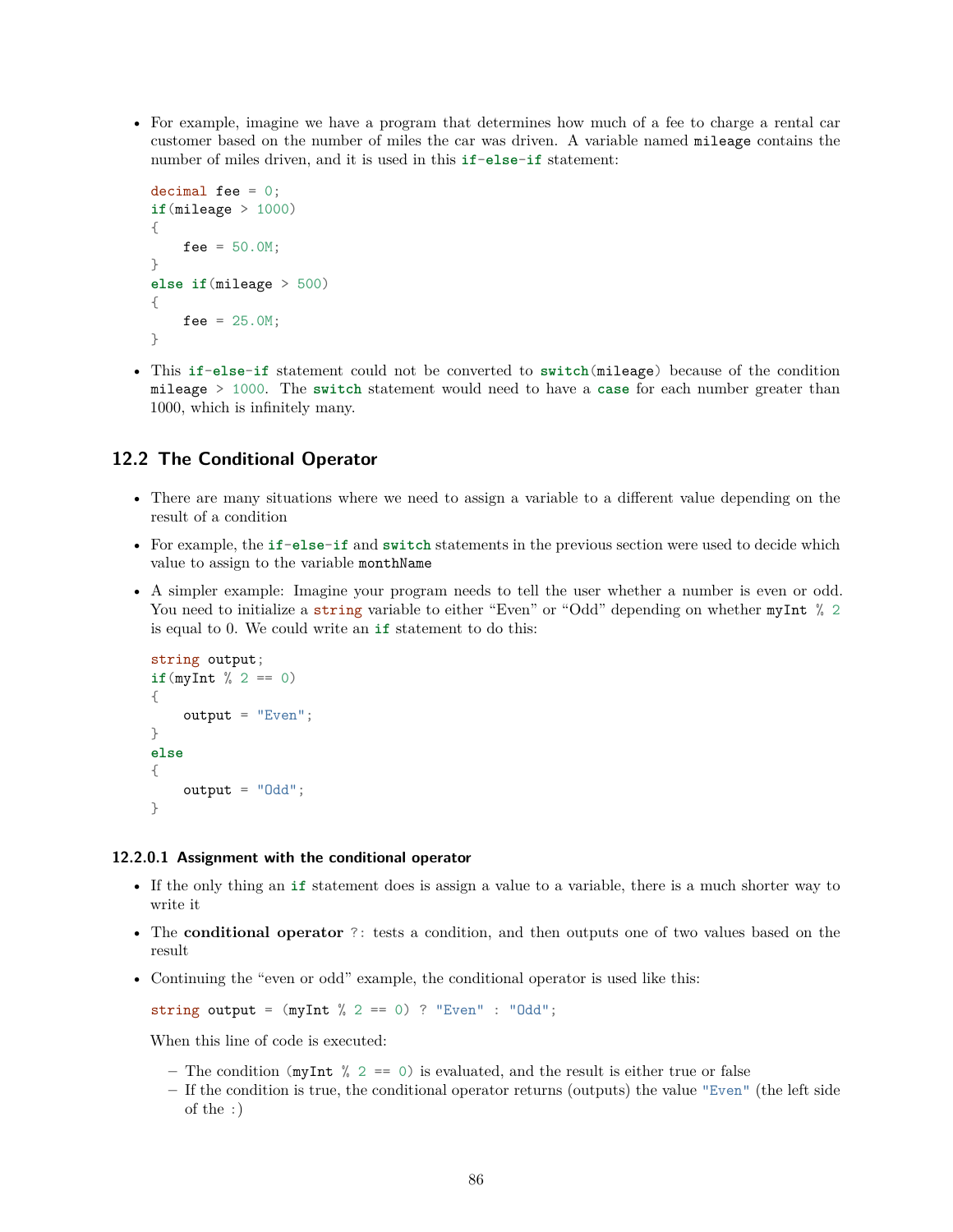- **–** If the condition is false, the operator returns the value "Odd" (the right side of the :)
- **–** This value, either "Even" or "Odd", is used in the initialization statement for string output
- **–** Thus, output gets assigned the value "Even" if (myInt % 2 == 0) is true, or "Odd" if  $(myInt \% 2 == 0)$  is false
- In general, the syntax for the conditional operator is:

condition ? true\_expression : false\_expression;

- **–** The "condition" can be any expression that produces a bool when evaluated, just like in an **if** statement
- **–** true\_expression and false\_expression can be variables, values, or more complex expressions, but they must both produce the same *type* of data when evaluated
- **–** For example, if true\_expression is myInt \* 1.5, then false\_expression must also produce a double
- **–** When the conditional operator is evaluated, it returns either the value of true\_expression or the value of false\_expression (depending on the condition) and this value can then be used in other operations such as assignment

#### **12.2.0.2 Conditional operator examples**

• The true\_expression and false\_expression can both be mathematical expressions, and only one of them will get computed. For example:

int answer =  $(myInt % 2 == 0)$  ? myInt / 2 : myInt + 1;

If myInt is even, the computer will evaluate myInt / 2 and assign the result to answer. If it is odd, the computer will evaluate  $myInt + 1$  and assign the result to answer.

• Conditional operators can be used with user input to quickly provide a "default value" if the user's input is invalid. For example, we can write a program that asks the user their height, but uses a default value of 0 if the user enters a negative height:

```
Console.WriteLine("What is your height in meters?");
double userHeight = double.Parse(Console.ReadLine());
double height = (userHeight >= 0.0) ? userHeight : 0.0;
```
• The condition can be a Boolean variable by itself, just like in an if statement. This allows you to write code that looks kind of like English, due to the question mark in the conditional operator. For example,

bool isAdult =  $age \geq 18$ ; decimal price = isAdult ? 5.0m : 2.5m; string closingTime = isAdult ? "10:00 pm" : "8:00 pm";

# **13 Loops, Increment Operators, and Input Validation**

# **13.1 The -- and ++ Operators**

## **13.1.0.1 Increment and decrement basics**

• In  $C#$ , we have already seen multiple ways to add 1 to a numeric variable: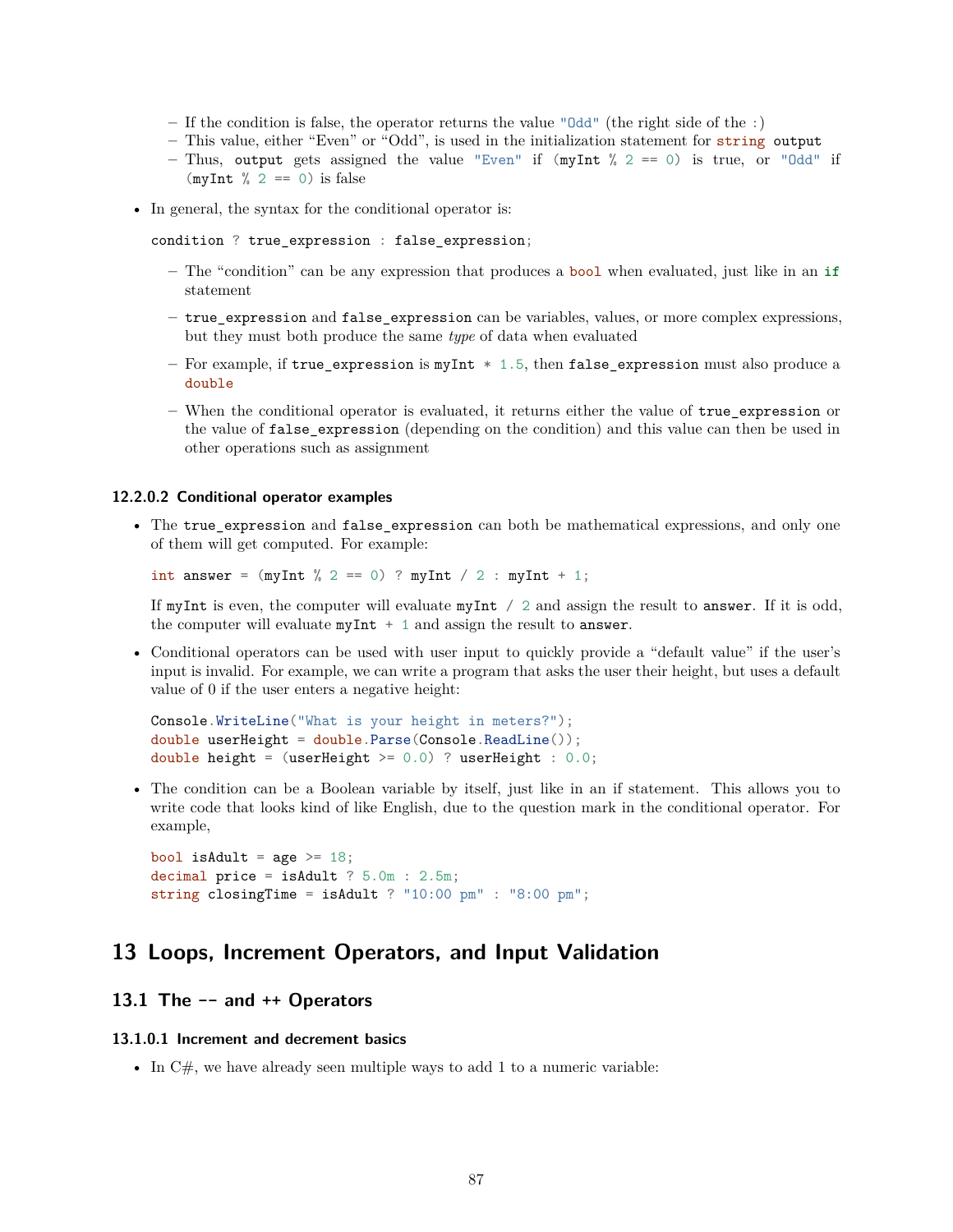int myVar  $= 1$ ;  $myVar = myVar + 1;$  $myVar += 1$ 

These two lines of code have the same effect; the  $+=$  operator is "shorthand" for "add and assign"

• The **increment operator**, ++, is an even shorter way to add 1 to a variable. It can be used in two ways:

myVar++; ++myVar;

- Writing ++ after the name of the variable is called a **postfix increment**, while writing ++ before the name of the variable is called a **prefix increment**. They both have the same effect on the variable: its value increases by 1.
- Similarly, there are multiple ways to subtract 1 from a numeric variable:

```
int myVar = 10;
myVar = myVar - 1;myVar = 1;
```
• The **decrement operator**,  $-$ , is a shortcut for subtracting 1 from a variable, and is used just like the increment operator:

myVar--;  $--myVar;$ 

• To summarize, the increment and decrement operators both have a prefix and postfix version:

|         | Increment     | Decrement    |
|---------|---------------|--------------|
| Postfix | $myVar++$     | $myVar--$    |
| Prefix  | $+$ -my $Var$ | $-$ my $Var$ |

### **13.1.0.2 Difference between prefix and postfix**

- The prefix and postfix versions of the increment and decrement operators both have the same effect on the variable: Its value increases or decreases by 1
- The difference between prefix and postfix is whether the "old" or "new" value of the variable is *returned* by the expression
- With postfix increment/decrement, the operator returns the value of the variable, *then* increases/decreases it by 1
	- **–** This means the value of the increment/decrement expression is the *old* value of the variable, before it was incremented/decremented
	- **–** Consider this example:

```
int a = 1;
Console.WriteLine(a++);
Console.WriteLine(a--);
```
**–** The expression a++ returns the current value of a, which is 1, to be used in Console.WriteLine. *Then* it increments a by 1, giving it a new value of 2. Thus, the first Console.WriteLine displays "1" on the screen.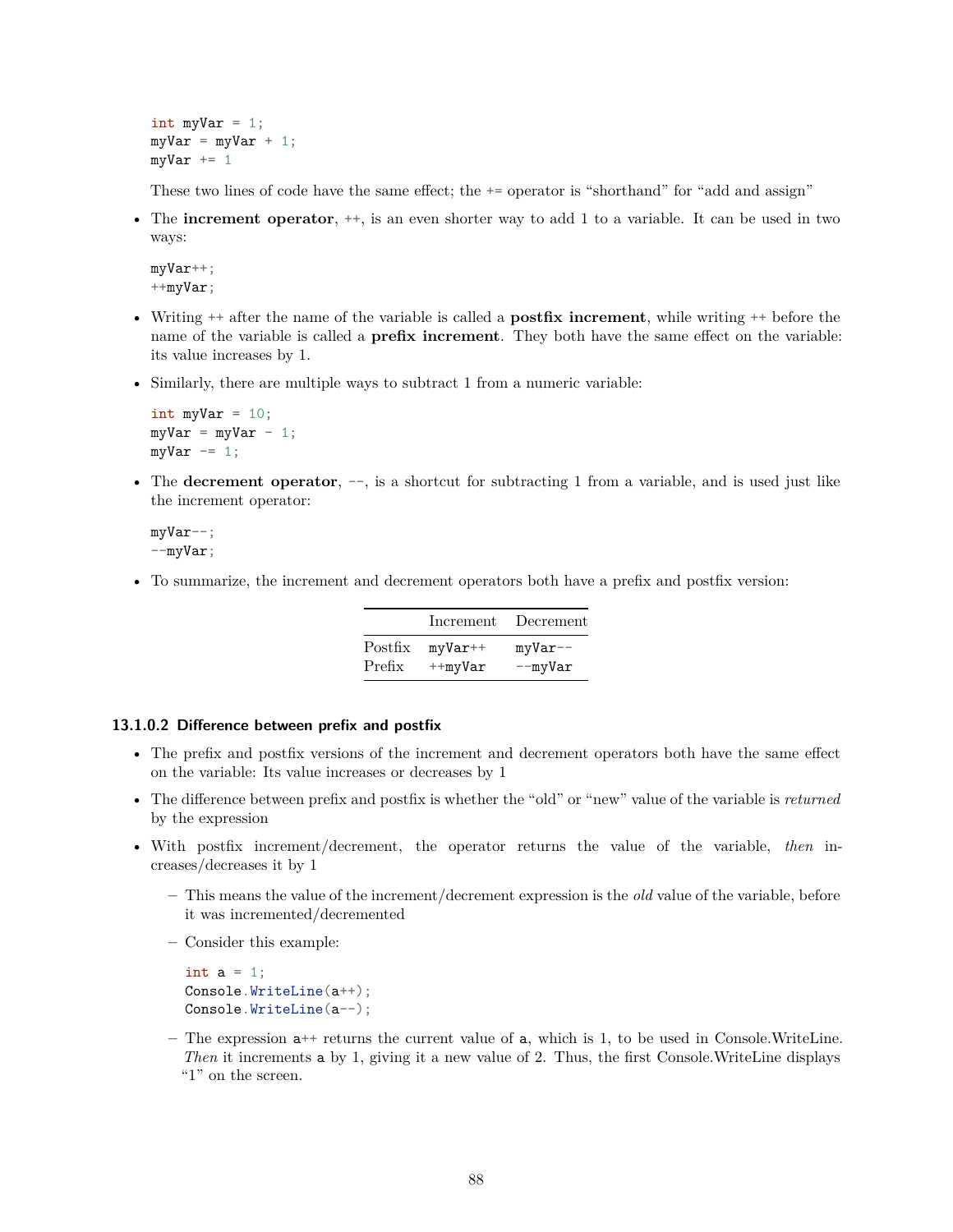- **–** The expression a-- returns the current value of a, which is 2, to be used in Console.WriteLine, and *then* decrements **a** by 1. Thus, the second Console. WriteLine displays "2" on the screen.
- With prefix increment/decrement, the operator increases/decreases the value of the variable by 1, *then* returns its value
	- **–** This means the value of the increment/decrement expression is the *new* value of the variable, after the increment/decrement
	- **–** Consider the same code, but with prefix instead of postfix operators:

```
int a = 1;
Console.WriteLine(++a);
Console.WriteLine(--a);
```
- **–** The expression ++a increments a by 1, then returns the value of a for use in Console.WriteLine. Thus, the first Console.WriteLine displays "2" on the screen.
- **–** The expression --a decrements a by 1, then returns the value of a for use in Console.WriteLine. Thus, the second Console.WriteLine displays "1" on the screen.

#### **13.1.0.3 Using increment/decrement in expressions**

- The  $++$  and  $--$  operators have higher precedence than the other math operators, so if you use them in an expression they will get executed first
- The "result" of the operator, i.e. the value that will be used in the rest of the math expression, depends on whether it is the prefix or postfix increment/decrement operator: The prefix operator returns the variable's new value, while the postfix operator returns the variable's old value
- Consider these examples:

```
int a = 1;
int b = a++;int c = ++a * 2 + 4;
int d = a^{--} + 1;
```
- The variable b gets the value 1, because  $a^{++}$  returns the "old" value of a (1) and then increments a to  $\mathfrak{D}$
- In the expression  $+a * 2 + 4$ , the operator  $+a$  executes first, and it returns the new value of a, which is 3. Then the multiplication executes  $(3 * 2, \text{ which is } 6)$ , then the addition  $(6 + 4, \text{ which is } 6)$ 10). Thus c gets the value 10.
- In thee expression a-- + 1, the operator a-- executes first, and it returns the *old* value of a, which is 3 (even though a is now 2). Then the addition executes, so d gets the value 4.

# **13.2 While Loops**

## **13.2.0.1 Introduction to while loops**

- There are two basic types of decision structures in all programming languages. We've just learned about the first, which is the "selection structure," or **if** statement. This allows the program to choose whether or not to execute a block of code, based on a condition.
- The second basic decision structure is the loop, which allows the program to execute the same block of code repeatedly, and choose when to stop based on a condition.
- The **while statement** executes a block of code repeatedly, *as long as a condition is true*. You can also think of it as executing the code repeatedly *until a condition is false*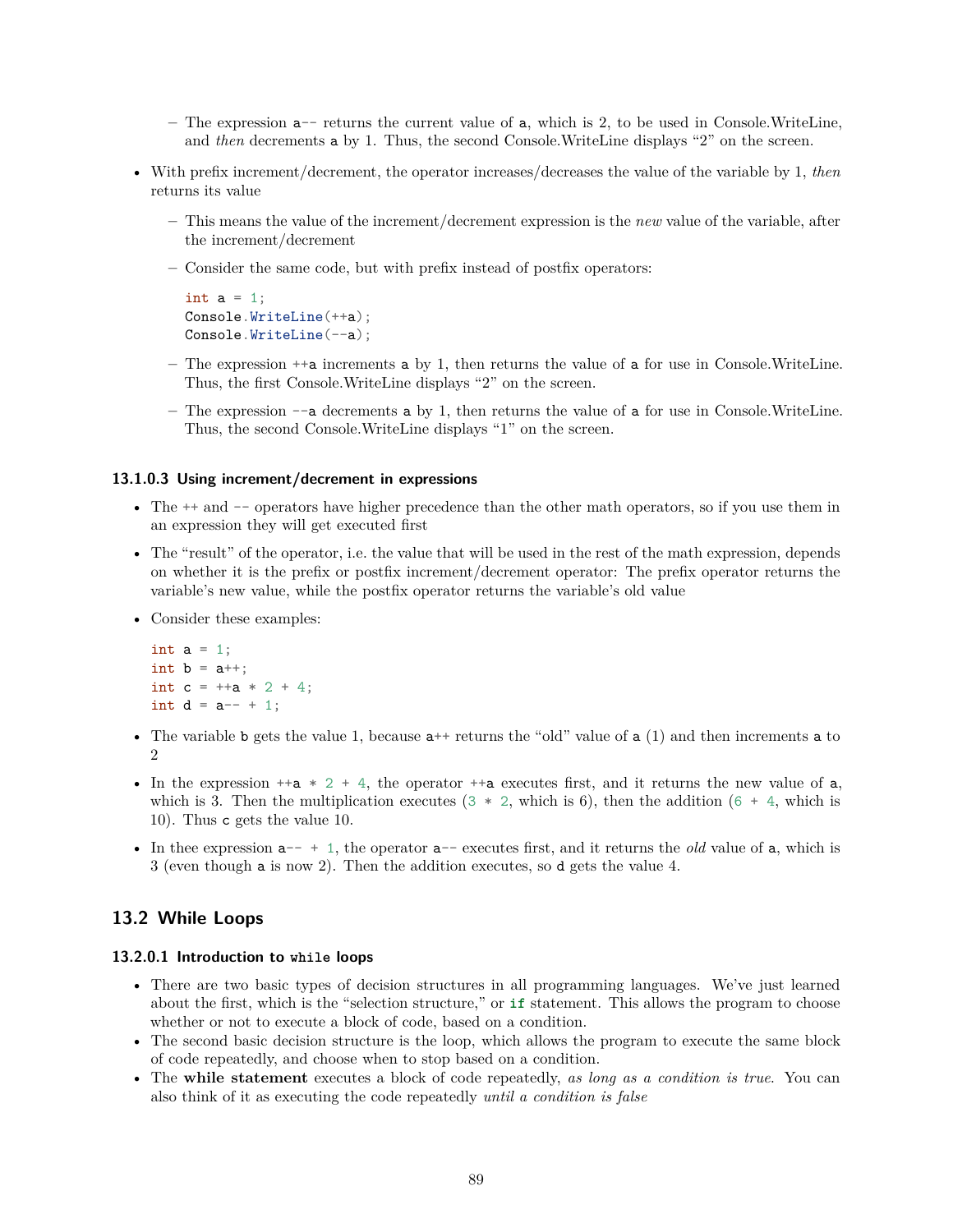**13.2.0.2 Example code with a while loop**

```
int counter = 0;
while(counter <= 3)
{
    Console.WriteLine("Hello again!");
    Console.WriteLine(counter);
    counter++;
}
```

```
Console.WriteLine("Done");
```
- After the keyword while is a condition, in parentheses: counter  $\leq 3$
- On the next line after the **while** statement, the curly brace begins a code block. The code in this block is "controlled" by the **while** statement.
- The computer will repeatedly execute that block of code as long as the condition counter  $\leq 3$  is true
- Note that inside this block of code is the statement counter++, which increments counter by 1. So eventually, counter will be greater than 3, and the loop will stop because the condition is false.
- This program produces the following output:

```
Hello again!
\OmegaHello again!
1
Hello again!
2
Hello again!
3
Done
```
#### **13.2.0.3 Syntax and rules for while loops**

• Formally, the syntax for a **while** loop is this:

```
while(<condition>)
{
    <statements>
}
```
- Just like with an **if** statement, the condition is any expression that produces a bool value (including a bool variable by itself)
- When the computer encounters a **while** loop, it first evaluates the condition
- If the condition is false, the loop body (code block) is skipped, just like with an **if** statement
- If the condition is true, the loop body is executed
- After executing the loop body, the computer goes back to the **while** statement and evaluates the condition again to decide whether to execute the loop again
- Just like with an **if** statement, the curly braces can be omitted if the loop body is just one statement:

```
while(<condition>)
    <statement>
```
• Examining the example in detail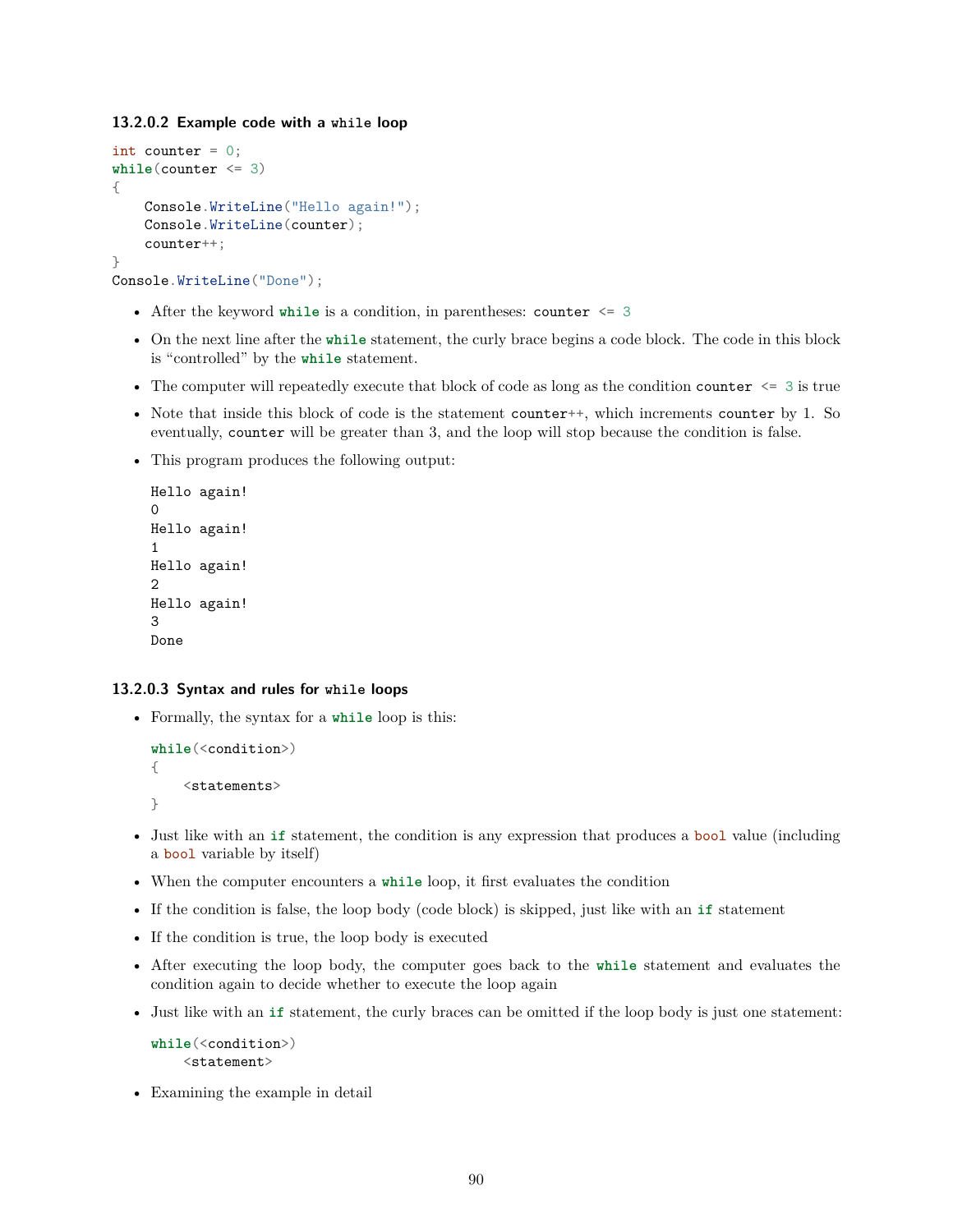- When our example program runs, it initializes counter to 0, then it encounters the loop
- It evaluates the condition counter  $\leq 0$ , which is true, so it executes the loop's body. The program displays "Hello again!" and "0" on the screen.
- At the end of the code block (after counter++) the program returns to the **while** statement and evaluates the condition again. 1 is less than 3, so it executes the loop's body again.
- This process repeats two more times, and the program displays "Hello again!" with "2" and "3"
- After displaying "3", counter++ increments counter to 4. Then the program returns to the **while** statement and evaluates the condition, but counter <= 3 is false, so it skips the loop body and executes the last line of code (displaying "Done")

## **13.2.0.4 While loops may execute zero times**

- You might think that a "loop" always repeats code, but nothing requires a while loop to execute at least once
- If the condition is false when the computer first encounters the loop, the loop body is skipped
- For example, if we initialize counter to 5 with our previous loop:

```
int counter = 5;
while(counter <= 3)
{
    Console.WriteLine("Hello again!");
    Console.WriteLine(counter);
    counter++;
}
Console.WriteLine("Done");
```
The program will only display "Done," because the body of the loop never executes. counter  $\leq 3$  is false the first time it is evaluated, so the program skips the code block and continues on the next line.

#### **13.2.0.5 Ensuring the loop ends**

- If the loop condition is always true, the loop will never end, and your program will run "forever" (until you forcibly stop it, or the computer shuts down)
- Obviously, if you use the value **true** for the condition, the loop will run forever, like in this example:

```
int number = 1;
while (true)
    Console.WriteLine(number++);
```
- If you don't intend your loop to run forever, you must ensure the statements in the loop's body do something to *change a variable* in the loop condition, otherwise the condition will stay true
- For example, this loop will run forever because the loop condition uses the variable counter, but the loop body does not change the value of counter:

```
int counter = 0;
while(counter <= 3)
{
    Console.WriteLine("Hello again!");
    Console.WriteLine(counter);
}
Console.WriteLine("Done");
```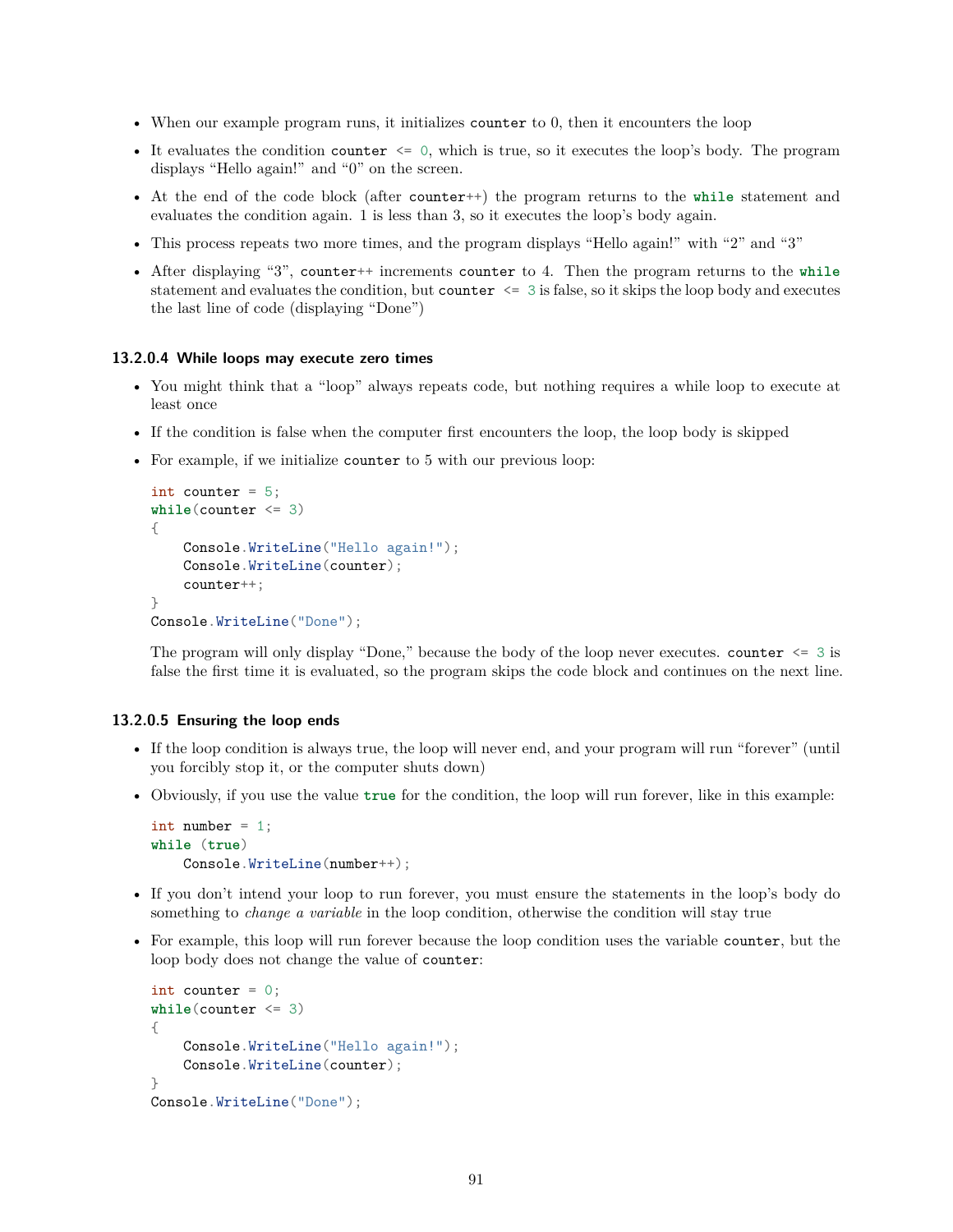• This loop will also run forever because the loop condition uses the variable num1, but the loop body changes the variable num2:

```
int num1 = 0, num2 = 0;
while(num1 \leq 5){
    Console.WriteLine("Hello again!");
    Console.WriteLine(num1);
    num2++;
}
Console.WriteLine("Done");
```
- It's not enough for the loop body to simply change the variable; it must change the variable in a way that will eventually *make the condition false*
	- **–** For example, if the loop condition is counter <= 5, then the loop body must increase the value of counter so that it is eventually greater than 5
	- **–** This loop will run forever, even though it changes the right variable, because it changes the value in the wrong "direction":

```
int number = 10;
while(number >= 0)
{
    Console.WriteLine("Hello again!");
    Console.WriteLine(number);
    number++;
}
```
The loop condition checks to see whether number is  $\geq 0$ , and number starts out at the value 10. But the loop body increments number, which only moves it further away from 0 in the positive direction. In order for this loop to work correctly, we need to *decrement* number in the loop body, so that eventually it will be less than 0.

**–** This loop will run forever, even though it uses the right variable in the loop body, because it multiplies the variable by 0:

```
int number = 0;
while (number <= 64)
{
    Console.WriteLine(number);
    number *= 2;}
```
Since number was initialized to 0, number  $* = 2$  doesn't actually change the value of number:  $2 \times 0 = 0$ . So the loop body will never make the condition number  $\leq 64$  false.

## **13.2.0.6 Principles of writing a while loop**

- When writing a **while** loop, ask yourself these questions about your program:
	- 1. When (under what conditions) do I want the loop to continue?
	- 2. When (under what conditions) do I want the loop to stop?
	- 3. How will the body of the loop bring it closer to its ending condition?
- This will help you think clearly about how to write your loop condition. You should write a condition (Boolean expression) that will be **true** in the circumstances described by (1), and **false** in the circumstances described by (2)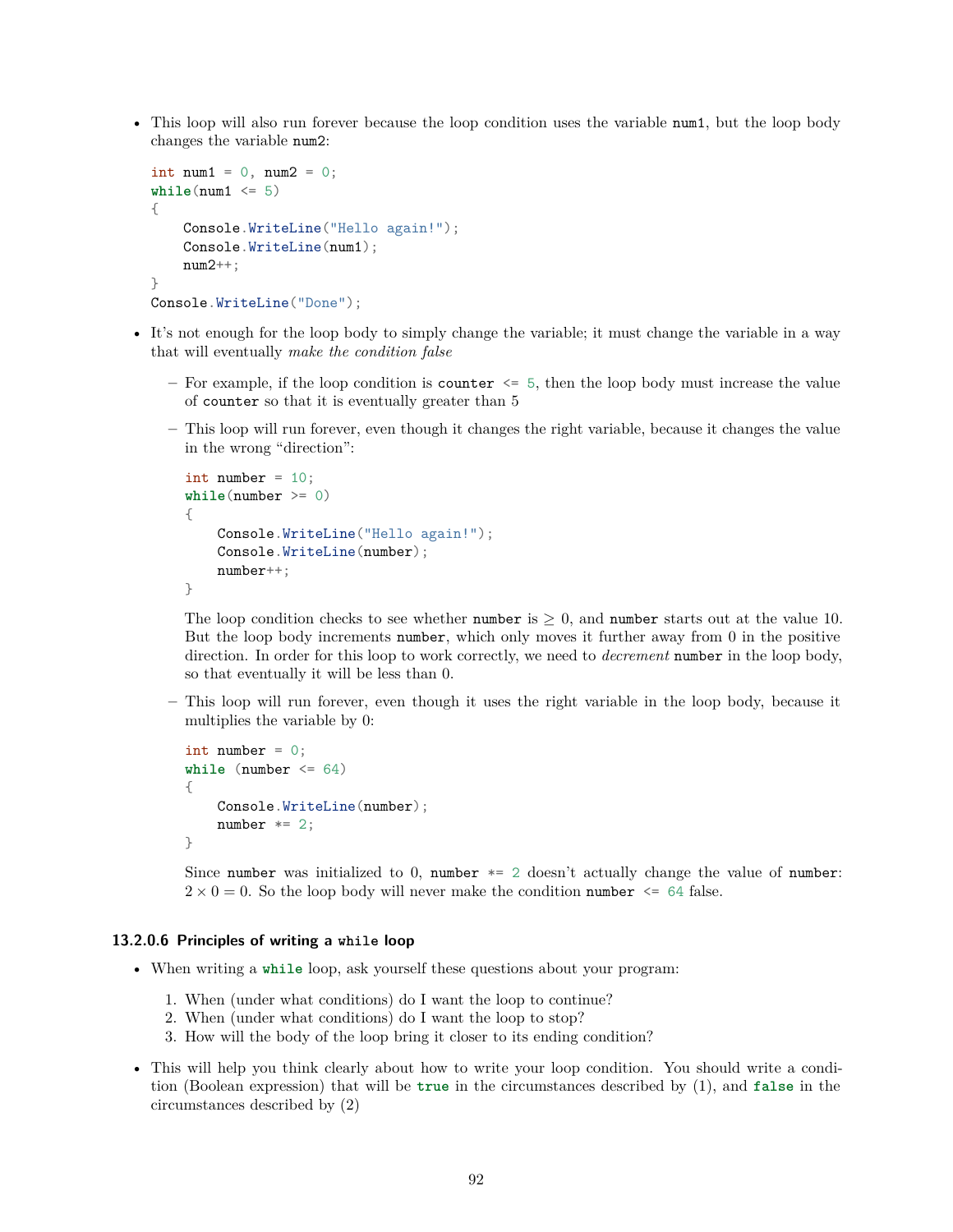• Keep your answer to (3) in mind as you write the body of the loop, and make sure the actions in your loop's body match the condition you wrote.

# **13.3 Loops and Input Validation**

## **13.3.0.1 Valid and invalid data**

- Depending on the purpose of your program, each variable might have a limited range of values that are "valid" or "good," even if the data type can hold more
- For example, a decimal variable that holds a price (in dollars) should have a positive value, even though it is legal to store negative numbers in a decimal
- Consider the Item class, which represents an item sold in a store. It has a price attribute that should only store positive values:

```
class Item
{
    private string description;
    private decimal price;
    public Item(string initDesc, decimal initPrice)
    {
        description = initDesc;
        price = initPrice;
    }
    public decimal GetPrice()
    {
        return price;
    }
    public void SetPrice(decimal p)
    {
        price = p;}
    public string GetDescription()
    {
        return description;
    }
    public void SetDescription(string desc)
    {
        description = desc;
    }
}
```
• When you write a program that constructs an Item from literal values, you (the programmer) can make sure you only use positive prices. However, if you construct an Item based on input provided by the user, you can't be certain that the user will follow directions and enter a valid price:

```
Console.WriteLine("Enter the item's description");
string desc = Console.ReadLine();
Console.WriteLine("Enter the item's price (must be positive)");
decimal price = decimal.Parse(Console.ReadLine());
Item myItem = new Item(desc, price);
```
In this code, if the user enters a negative number, the myItem object will have a negative price, even though that doesn't make sense.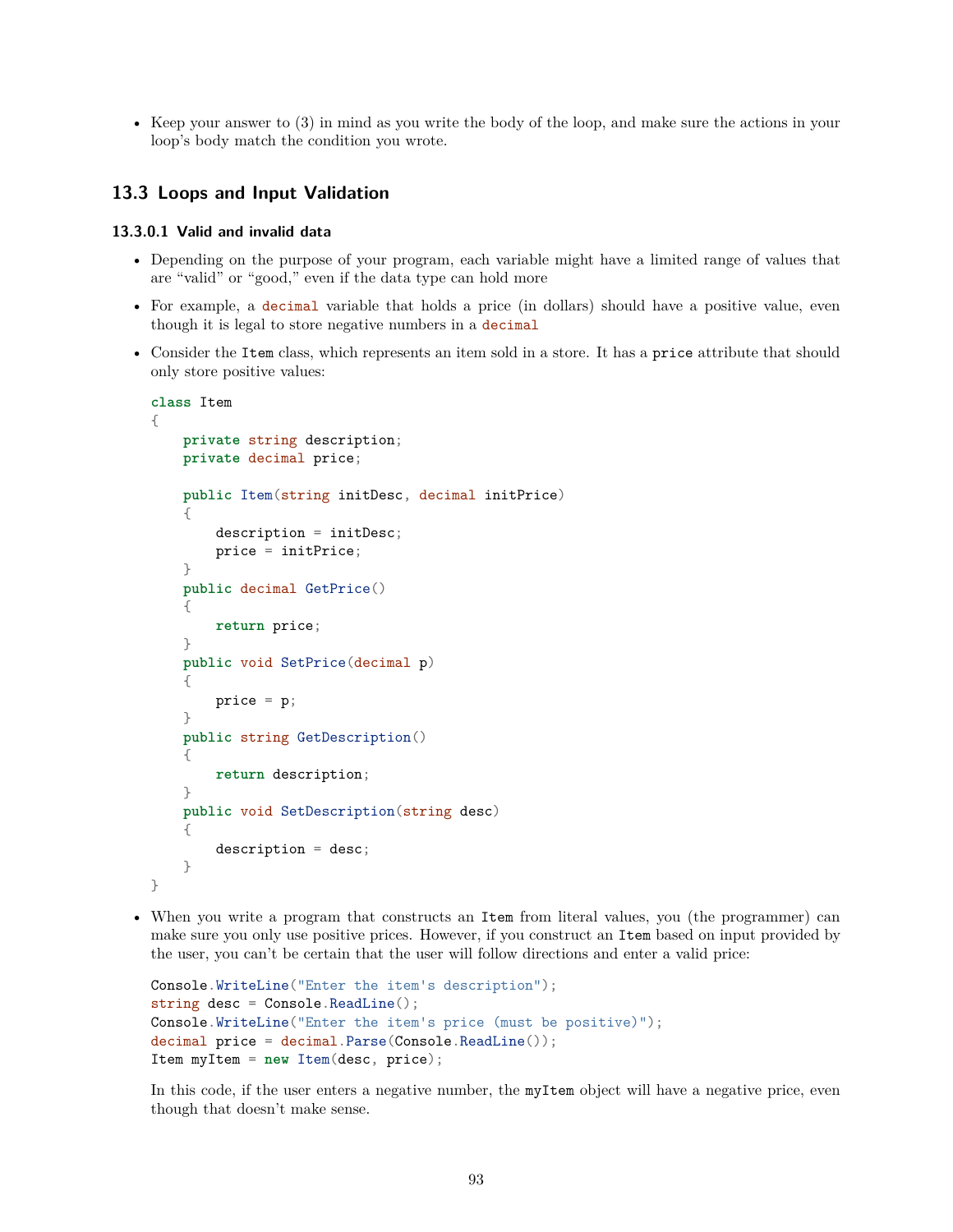• One way to guard against "bad" user input values is to use an **if** statement or a conditional operator, as we saw in the previous lecture (Switch and Conditional), to provide a default value if the user's input is invalid. In our example with Item, we could add a conditional operator to check whether price is negative before providing it to the Item constructor:

```
decimal price = decimal.Parse(Console.ReadLine());
Item myItem = new Item(desc, (price >= 0) ? price : 0);
```
In this code, the second argument to the Item constructor is the result of the conditional operator, which will be 0 if price is negative.

• You can also put the conditional operator inside the constructor, to ensure that an Item with an invalid price can never be created. If we wrote this constructor inside the Item class:

```
public Item(string initDesc, decimal initPrice)
{
    description = initDesc;
    price = (intPrice \ge 0) ? initPrice : 0;
}
```
then the instantiation **new** Item(desc, price) would never be able to create an object with a negative price. If the user provides an invalid price, the constructor will ignore their value and initialize the price instance variable to 0 instead.

## **13.3.0.2 Ensuring data is valid with a loop**

- Another way to protect your program from "bad" user input is to check whether the data is valid as soon as the user enters it, and prompt him/her to re-enter the data if it is not valid
- A **while** loop is the perfect fit for this approach: you can write a loop condition that is true when the user's input is *invalid*, and ask the user for input in the body of the loop. This means your program will repeatedly ask the user for input until he/she enters valid data.
- This code uses a **while** loop to ensure the user enters a non-negative price:

```
Console.WriteLine("Enter the item's price.");
decimal price = decimal.Parse(Console.ReadLine());
while(price < 0)
{
    Console.WriteLine("Invalid price. Please enter a non-negative price.");
    price = decimal.Parse(Console.ReadLine());
}
Item myItem = new Item(desc, price);
```
- **–** The condition for the **while** loop is price < 0, which is true when the user's input is invalid
- **–** If the user enters a valid price the first time, the loop will not run at all remember that a **while** loop will skip the code block if the condition is false
- **–** Inside the loop's body, we ask the user for input again, and assign the result of decimal.Parse to the same price variable we use in the loop condition. This is what ensures that the loop will end: the variable in the condition gets changed in the body.
- **–** If the user still enters a negative price, the loop condition will be true, and the body will execute again (prompting them to try again)
- **–** If the user enters a valid price, the loop condition will be false, so the program will proceed to the next line and instantiate the Item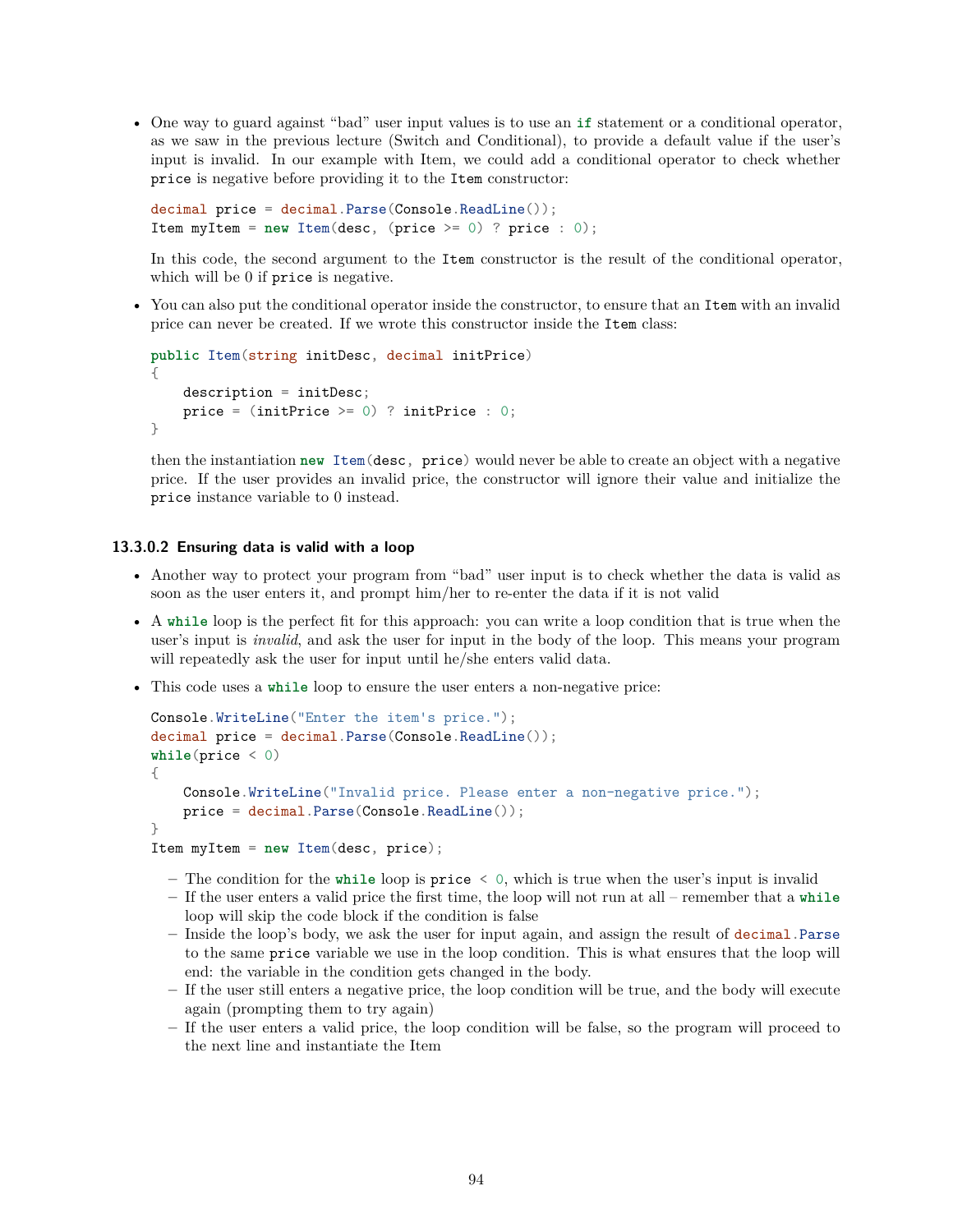**–** Note that the *only* way for the program to "escape" from the **while** loop is for the user to enter a valid price. This means that **new** Item(desc, price) is guaranteed to create an Item with a non-negative price, even if we did not write the constructor that checks whether initPrice  $\geq 0$ . On the next line of code after the end of a **while** loop, you can be certain that the loop's condition is false, otherwise execution would not have reached that point.

# **13.3.0.3 Ensuring the user enters a number with TryParse**

- Another way that user input might be invalid: When asked for a number, the user could enter something that is not a number
- The Parse methods we have been using assume that the string they are given (in the argument) is a valid number, and produce a run-time error if it is not
	- **–** For example, this program will crash if the user enters "hello" instead of a number:

```
Console.WriteLine("Guess a number"):
int guess = int.Parse(Console.ReadLine());
if(guess == favoriteNumber)
{
   Console.WriteLine("That's my favorite number!");
}
```
- Each built-in data type has a **TryParse method** that will *attempt* to convert a string to a number, but will not crash (produce a run-time error) if the conversion fails. Instead, TryParse indicates failure by returning the Boolean value **false**
- The TryParse method is used like this:

```
string userInput = Console.ReadLine();
int intVar;
bool success = int.TryParse(userInput, out intVar);
```
- **–** The first parameter is a string to be parsed (userInput)
- **–** The second parameter is an **out parameter**, and it is the name of a variable that will be assigned the result of the conversion. The keyword **out** indicates that a method parameter is used for *output* rather than *input*, and so the variable you use for that argument will be changed by the method.
- **–** The return type of TryParse is bool, not int, and the value returned indicates whether the input string was successfully parsed
- **–** If the string userInput contains an integer, TryParse will assign that integer value to intVar and return **true** (which gets assigned to success)
- **–** If the string userInput does not contain an integer, TryParse will assign 0 to intVar and return **false** (which gets assigned to success)
- **–** Either way, the program will not crash, and intVar will be assigned a new value
- The other data types have TryParse methods that are used the same way. The code will follow this general format:

```
bool success = <numeric datatype>.TryParse(<string to convert>, out <numeric
\rightarrow variable to store result>)
```
Note that the variable you use in the out parameter must be the same type as the one whose TryParse method is being called. If you write decimal.TryParse, the out parameter must be a decimal variable.

• A more complete example of using TryParse: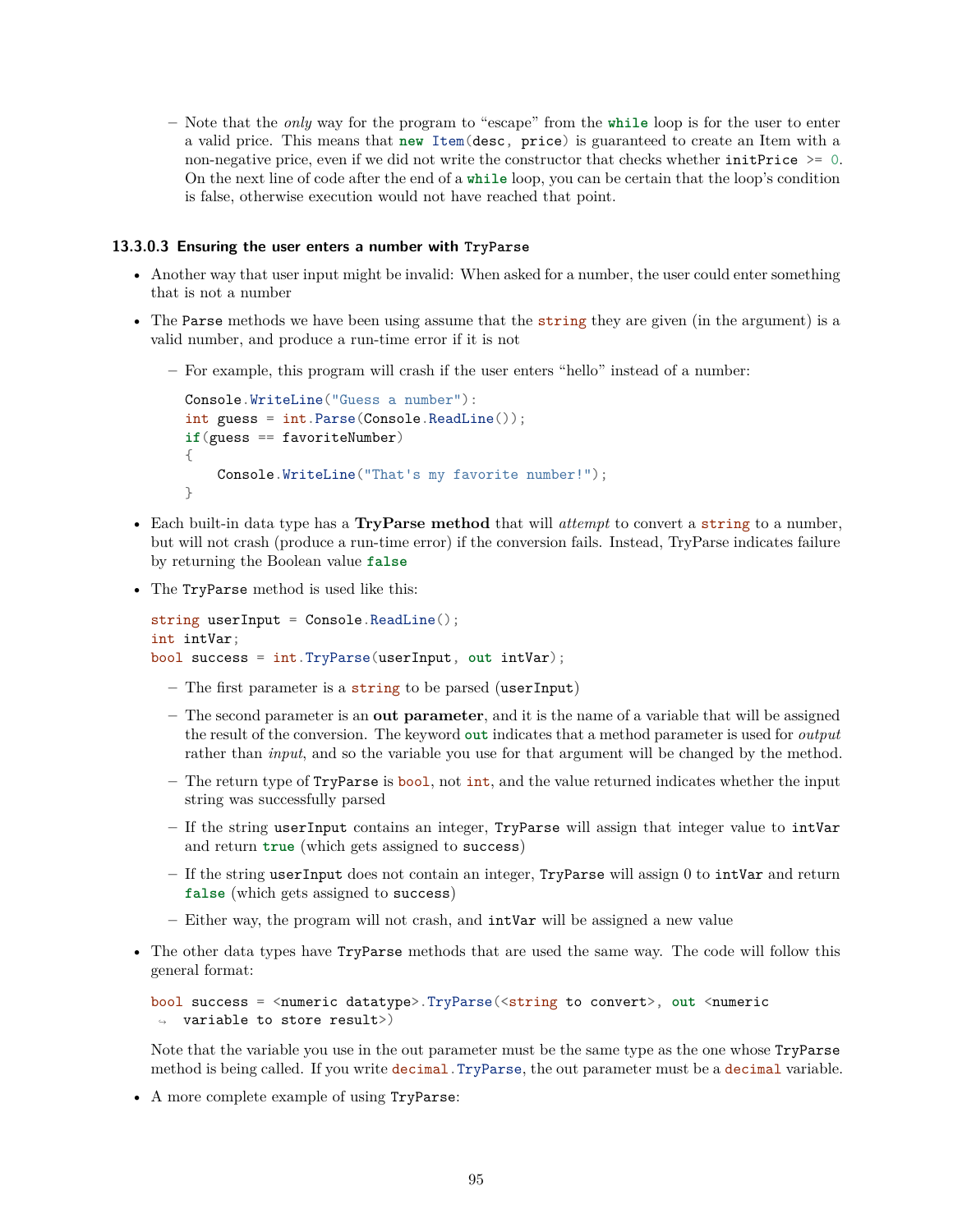```
Console.WriteLine("Please enter an integer");
string userInput = Console. ReadLine();
int intVar;
bool success = int.TryParse(userInput, out intVar);
if(success)
{
    Console.WriteLine($"The value entered was an integer: {intVar}");
}
else
{
    Console.WriteLine($"\"{userInput}\" was not an integer");
}
Console.WriteLine(intVar);
```
- **–** The TryParse method will attempt to convert the user's input to an int and store the result in intVar
- **–** If the user entered an integer, success will be **true**, and the program will display "The value entered was an integer:" followed by the user's value
- **–** If the user entered some other string, success will be **false**, and the program will display a message indicating that it was not an integer
- **–** Either way, intVar will be assigned a value, so it is safe to write Console.WriteLine(intVar). This will display the user's input if the user entered an integer, or "0" if the user did not enter an integer.
- Just like with Parse, you can use Console.ReadLine() itself as the first argument rather than a string variable. Also, you can declare the output variable within the out parameter, instead of on a previous line. So we can read user input, declare an int variable, and attempt to parse the user's input all on one line:

```
bool success = int.TryParse(Console.ReadLine(), out int intVar);
```
• You can use the return value of TryParse in a **while** loop to keep prompting the user until they enter valid input:

```
Console.WriteLine("Please enter an integer");
bool success = int.TryParse(Console.ReadLine(), out int number);
while(!success)
{
    Console.WriteLine("That was not an integer, please try again.");
    success = int.TryParse(Console.ReadLine(), out number);
}
```
- **–** The loop condition should be true when the user's input is *invalid*, so we use the negation operator ! to write a condition that is true when success is **false**
- **–** Each time the loop body executes, both success and number are assigned new values by TryParse

# **14 Do-While Loops and Loop Vocabulary**

# **14.1 The do-while Statement**

# **14.1.0.1 Comparing while and if statements**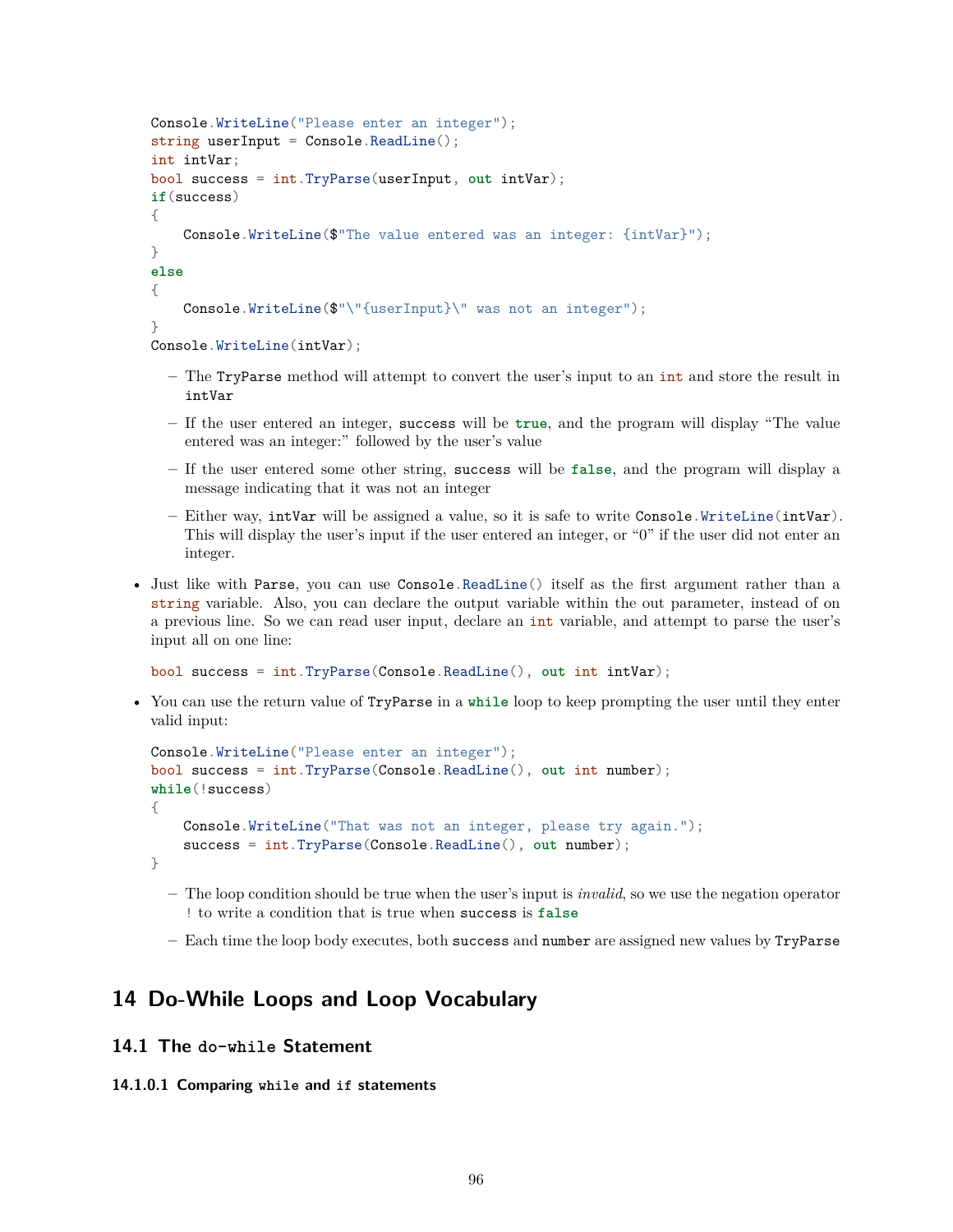- **while** and **if** are very similar: Both test a condition, execute a block of code if the condition is true, and skip the block of code if the condition is false
- There is only a difference if the condition is true: **if** statements only execute the block of code once if the condition is true, but **while** statements may execute the block of code multiple times if the condition is true
- Compare these snippets of code:

```
if(number < 3){
    Console.WriteLine("Hello!");
    Console.WriteLine(number);
    number++;
}
Console.WriteLine("Done");
and
while(number < 3)
{
    Console.WriteLine("Hello!");
    Console.WriteLine(number);
    number++;
}
Console.WriteLine("Done");
```
- **–** If number is 4, then both will do the same thing: skip the block of code and display "Done".
- **–** If number is 2, both will also do the same thing: Display "Hello!" and "2", then increment number to 3 and print "Done".
- **–** If number is 1, there is a difference: The **if** statement will only display "Hello!" once, but the **while** statement will display "Hello! 2" and "Hello! 3" before displaying "Done"

#### **14.1.0.2 Code duplication in while loops**

- Since the **while** loop evaluates the condition before executing the code in the body (like an **if** statement), you sometimes end up duplicating code
- For example, consider an input-validation loop like the one we wrote for Item prices:

```
Console.WriteLine("Enter the item's price.");
decimal price = decimal.Parse(Console.ReadLine());
while(price < 0)
{
    Console.WriteLine("Invalid price. Please enter a non-negative price.");
    price = decimal.Parse(Console.ReadLine());
}
Item myItem = new Item(desc, price);
```
- Before the **while** loop, we wrote two lines of code to prompt the user for input, read the user's input, convert it to decimal, and store it in price
- In the body of the **while** loop, we also wrote two lines of code to prompt the user for input, read the user's input, convert it to decimal, and store it in price
- The code before the **while** loop is necessary to give price an initial value, so that we can check it for validity in the **while** statement
- It would be nice if we could tell the **while** loop to execute the body first, and then check the condition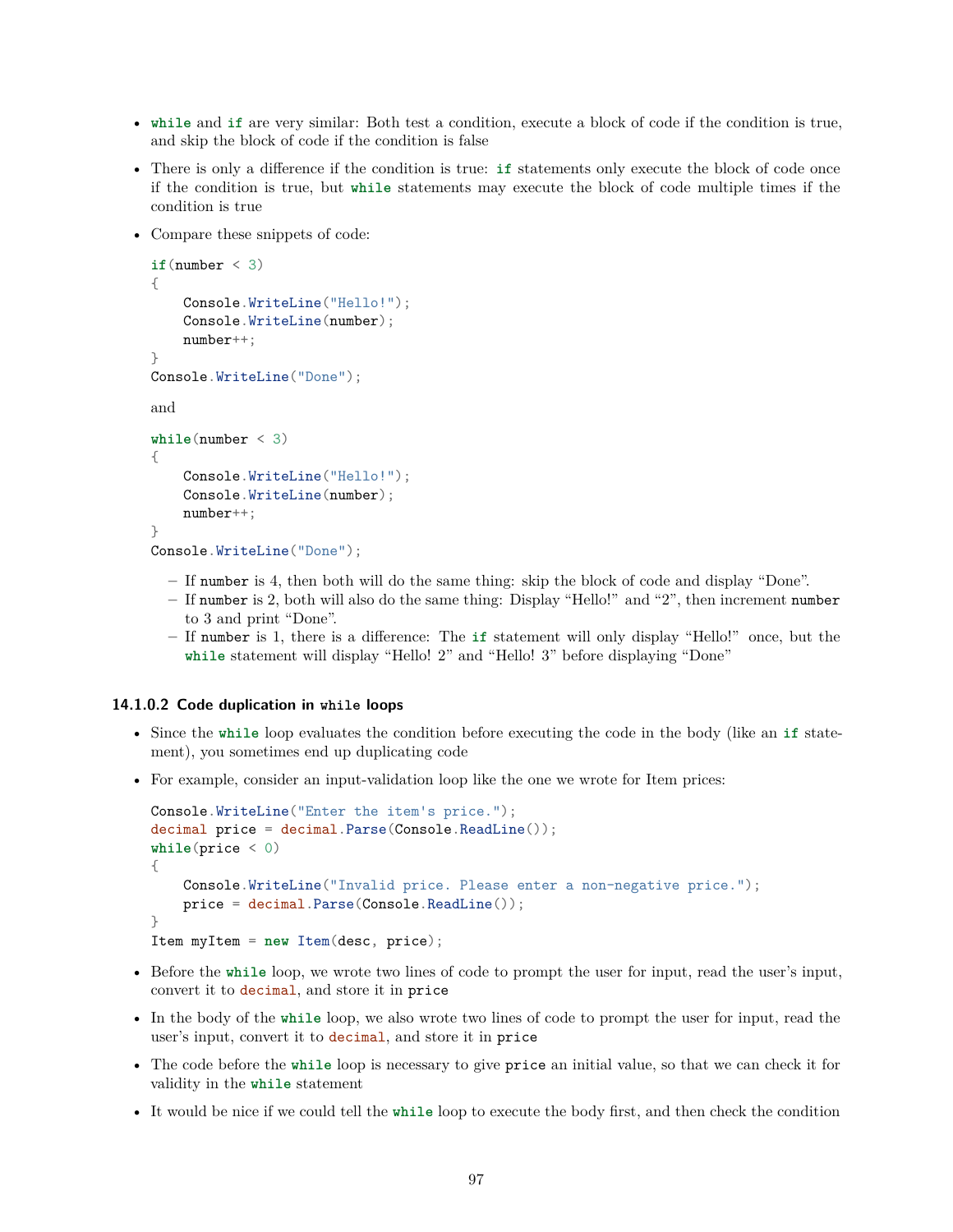#### **14.1.0.3 Introduction to do-while**

- The **do**-**while** loop executes the loop body **before** evaluating the condition
- Otherwise works the same as a **while** loop: If the condition is true, execute the loop body again; if the condition is false, stop the loop
- This can reduce repeated code, since the loop body is executed *at least once*
- Example:

```
decimal price;
do
{
    Console.WriteLine("Please enter a non-negative price.");
   price = decimal.Parse(Console.ReadLine());
} while(price < 0);
Item myItem = new Item(desc, price);
```
- **–** The keyword **do** starts the code block for the loop body, but it doesn't have a condition, so the computer simply starts executing the body
- **–** In the loop body, we prompt the user for input, read and parse the input, and store it in price
- **–** The condition price < 0 is evaluated at the end of the loop body, so price has its initial value by the time the condition is evaluated
- **–** If the user entered a valid price, and the condition is false, execution simply proceeds to the next line
- **–** If the user entered a negative price (the condition is true), the computer returns to the beginning of the code block and executes the loop body again
- **–** This has the same effect as the **while** loop: the user is prompted repeatedly until he/she enters a valid price, and the program can only reach the line Item myItem = **new** Item(desc, price) when  $price < 0$  is false
- **–** Note that the variable price must be declared before the **do**-**while** loop so that it is in scope after the loop. It would not be valid to declare price inside the body of the loop (e.g. on the line with decimal. Parse) because then its scope would be limited to inside that code block.

#### **14.1.0.4 Formal syntax and details of do-while**

• A **do**-**while** loop is written like this:

```
do
{
    <statements>
} while(<condition>);
```
- The **do** keyword does nothing, but it is required to indicate the start of the loop. You can't just write a { by itself.
- Unlike a while loop, a semicolon is required after while(<condition>)
- It's a convention to write the **while** keyword on the same line as the closing }, rather than on its own line as in a **while** loop
- When the computer encounters a **do-while** loop, it first executes the body (code block), then evaluates the condition
- If the condition is true, the computer jumps back to the **do** keyword and executes the loop body again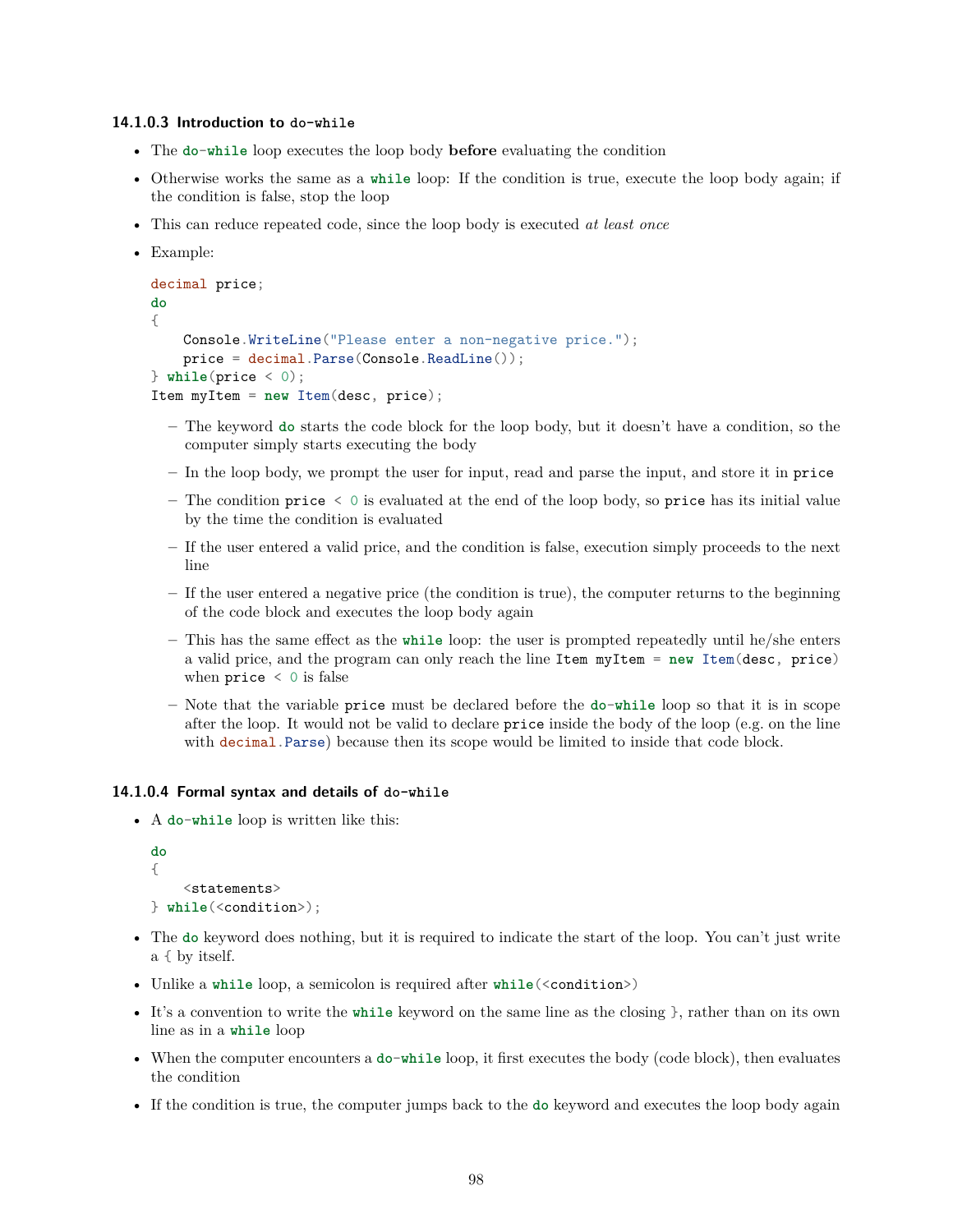- If the condition is false, execution continues to the next line after teh **while** keyword
- If the loop body is only a single statement, you can omit the curly braces, but not the semicolon:

```
do
    <statement>
while(<condition>);
```
#### **14.1.0.5 do-while loops with multiple conditions**

• We can combine both types of user-input validation in one loop: Ensuring the user entered a number (not some other string), and ensuring the number is valid. This is easier to do with a **do**-**while** loop:

```
decimal price;
bool parseSuccess;
do
{
    Console.WriteLine("Please enter a price (must be non-negative).");
    parseSuccess = decimal.TryParse(Console.ReadLine(), out price);
} while(!parseSuccess || price < 0);
Item myItem = new Item(desc, price);
```
- There are two parts to the loop condition: (1) it should be true if the user did not enter a number, and (2) it should be true if the user entered a negative number.
- We combine these two conditions with  $||\$  because either one, by itself, represents invalid input. Even if the user entered a valid number (which means !parseSuccess is false), the loop should not stop unless price < 0 is also false.
- Note that both variables must be declared before the loop begins, so that they are in scope both inside and outside the loop body

# **14.2 Vocabulary**

Variables and values can have multiple roles, but it is useful to mention three different roles in the context of loops:

**Counter** Variable that is incremented every time a given event occurs.

```
int i = 0; // i is a counter
while (i < 10){
    Console.WriteLine($"{i}");
    i++;
}
```
**Sentinel Value** A special value that signals that the loop needs to end.

```
Console.WriteLine("Give me a string.");
string ans = Console.ReadLine();
while (ans != "Quit") // The sentinel value is "Quit".
{
   Console.WriteLine("Hi!");
   Console.WriteLine("Enter \"Quit\" to quit, or anything else to continue.");
   ans = Console.ReadLine();
}
```
**Accumulator** Variable used to keep the total of several values.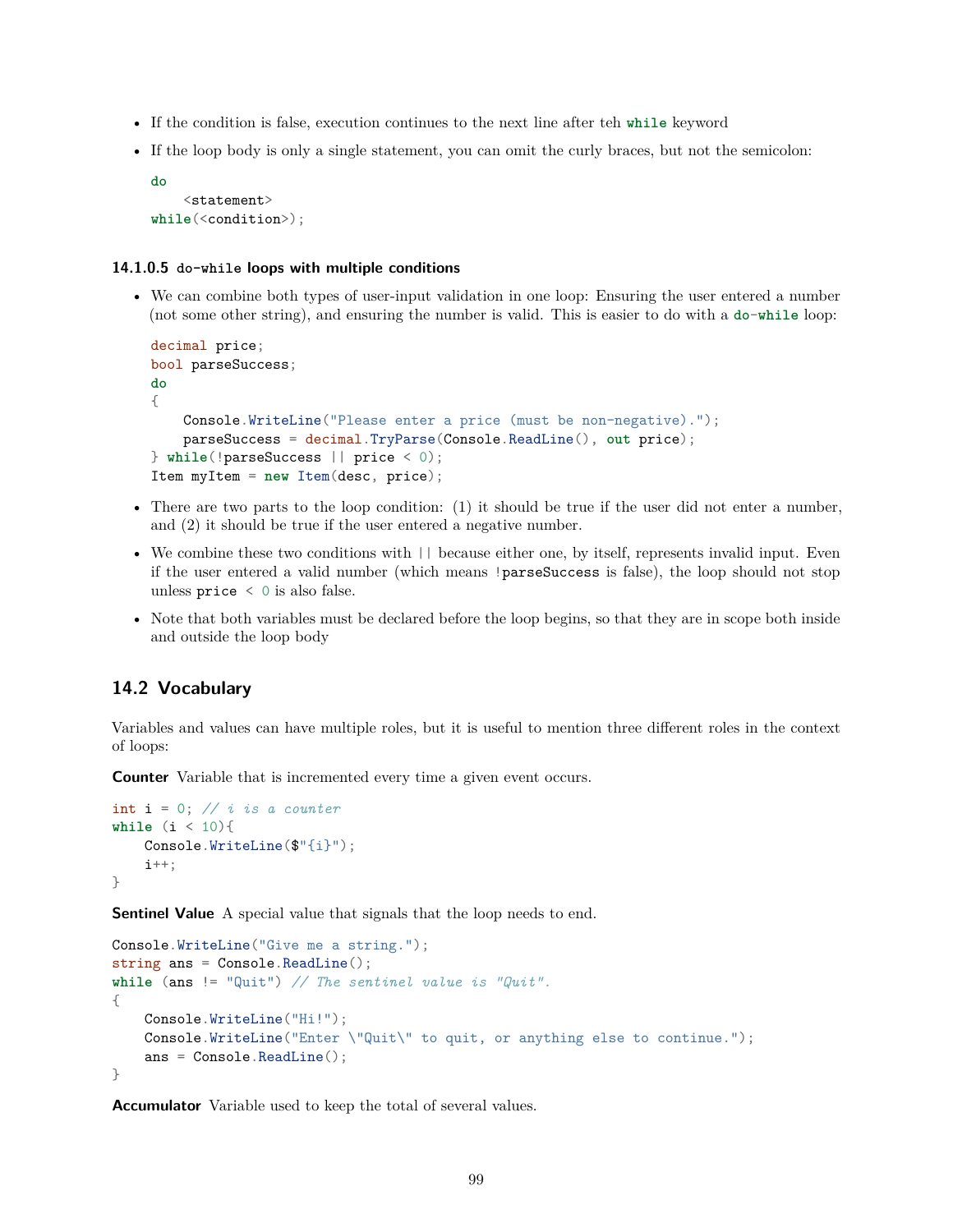```
int i = 0, total = 0;
while (i < 10){
    total += i; // total is the accumulator.
    i++;
}
```
Console.WriteLine(\$"The sum from 0 to {i} is {total}.");

We can have an accumulator and a sentinel value at the same time:

```
Console.WriteLine("Enter a number to sum, or \"Done\" to stop and print the total.");
string enter = Console.ReadLine();
int sum = 0;
while (enter != "Done")
{
   sum += int.Parse(enter);
   Console.WriteLine("Enter a number to sum, or \"Done\" to stop and print the total.");
   enter = Console.ReadLine();
}
Console.WriteLine($"Your total is {sum}.");
```
You can have counter, accumulator and sentinel values at the same time:

```
int a = 0;
int sum = 0;
int counter = 0;
Console.WriteLine("Enter an integer, or N to quit.");
string entered = Console. ReadLine();
while (entered != "N") // Sentinel value
{
    a = int.Parse(entered);
    sum += a; // Accumulator
    Console.WriteLine("Enter an integer, or N to quit.");
    entered = Console.ReadLine();
    counter++; // counter
}
Console.WriteLine(\mathcal{F}"The average is {sum / (double)counter}");
```
We can distinguish between three "flavors" of loops (that are not mutually exclusive):

**Sentinel controlled loop** The exit condition tests if a variable has (or is different from) a *specific value*.

**User controlled loop** The number of iterations depends on the *user*.

**Count controlled loop** The number of iterations depends on a *counter*.

Note that a user-controlled loop can be sentinel-controlled (that is the example we just saw), but also count-controlled ("Give me a value, and I will iterate a task that many times").

# **14.3 While Loop With Complex Conditions**

In the following example, a complex boolean expression is used in the *while* statement. The program gets a value and tries to parse it as an integer. If the value can not be converted to an integer, the program tries again, but not more than three times.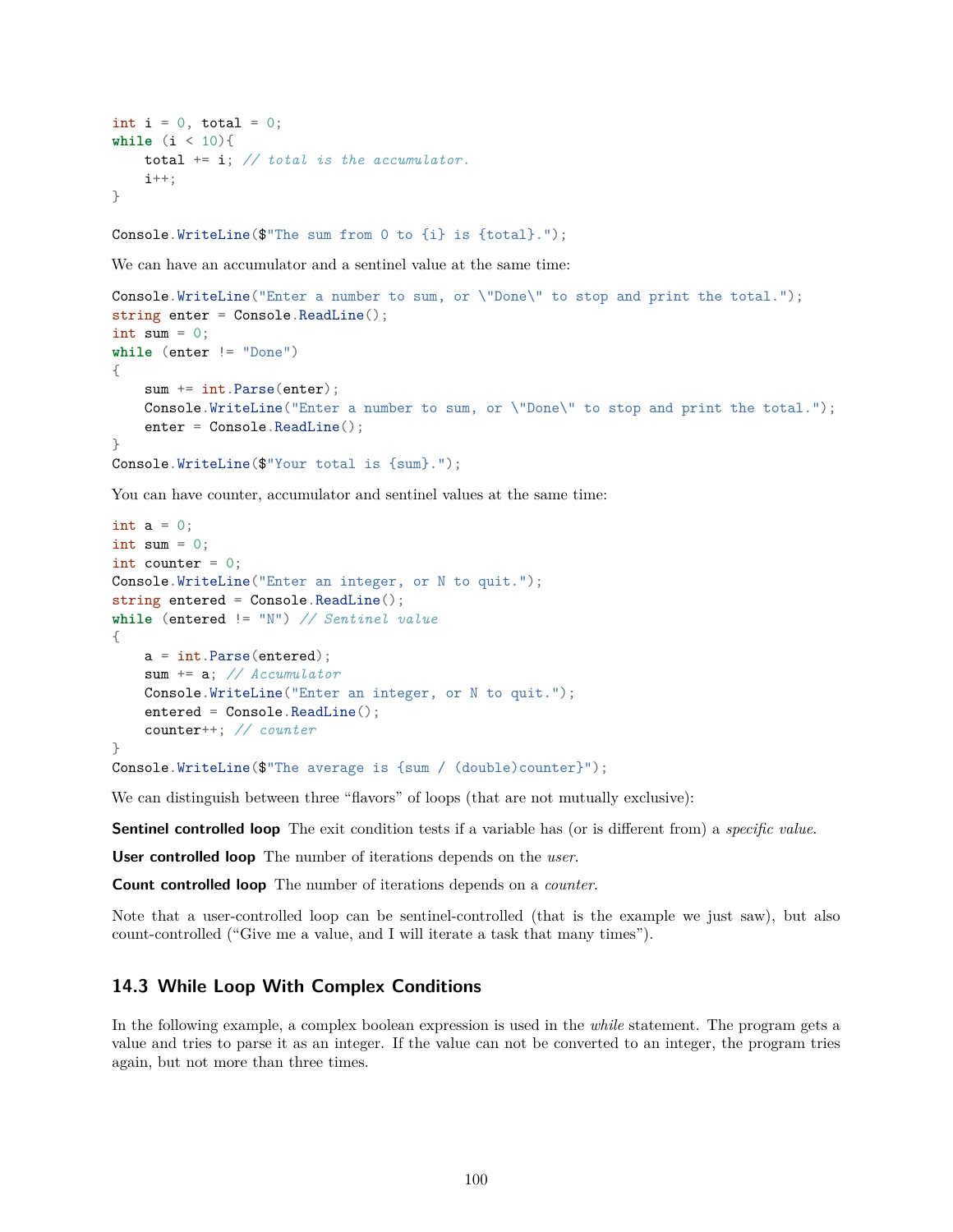```
int c;
string message;
int count;
bool res;
Console.WriteLine("Please enter an integer.");
message = Console.ReadLine();
res = int.TryParse(message, out c);
count = 0; // The user has 3 tries: count will be 0, 1, 2, and then we default.
while (!res && count < 3)
{
   count++;
   if (count == 3)
    {
       c = 1;
       Console.WriteLine("I'm using the default value 1.");
   }
   else
    {
        Console.WriteLine("The value entered was not an integer.");
        Console.WriteLine("Please enter an integer.");
        message = Console.ReadLine();
       res = int.TryParse(message, out c);
   }
}
Console.WriteLine("The value is: " + c);
```
# **15 Combining Classes and Decision Structures**

Now that we have learned about decision structures, we can revisit classes and methods. Decision structures can make our methods more flexible, useful, and functional.

# **15.1 Using if Statements with Methods**

There are several ways we can use **if**-**else** and **if**-**else**-**if** statements with methods:

- For input validation in setters and properties
- For input validation in constructors
- With Boolean parameters to change a method's behavior
- Inside a method to evaluate instance variables

#### **15.1.0.1 Setters with Input Validation**

- Recall that getters and setters are used to implement **encapsulation**: an object's attributes (instance variables) can only be changed by code in that object's class
- For example, this Item class (which represents an item for sale in a store) has two attributes, a price and a description. Code outside the Item class (e.g. in the Main method) can only change these attributes by calling SetPrice and SetDescription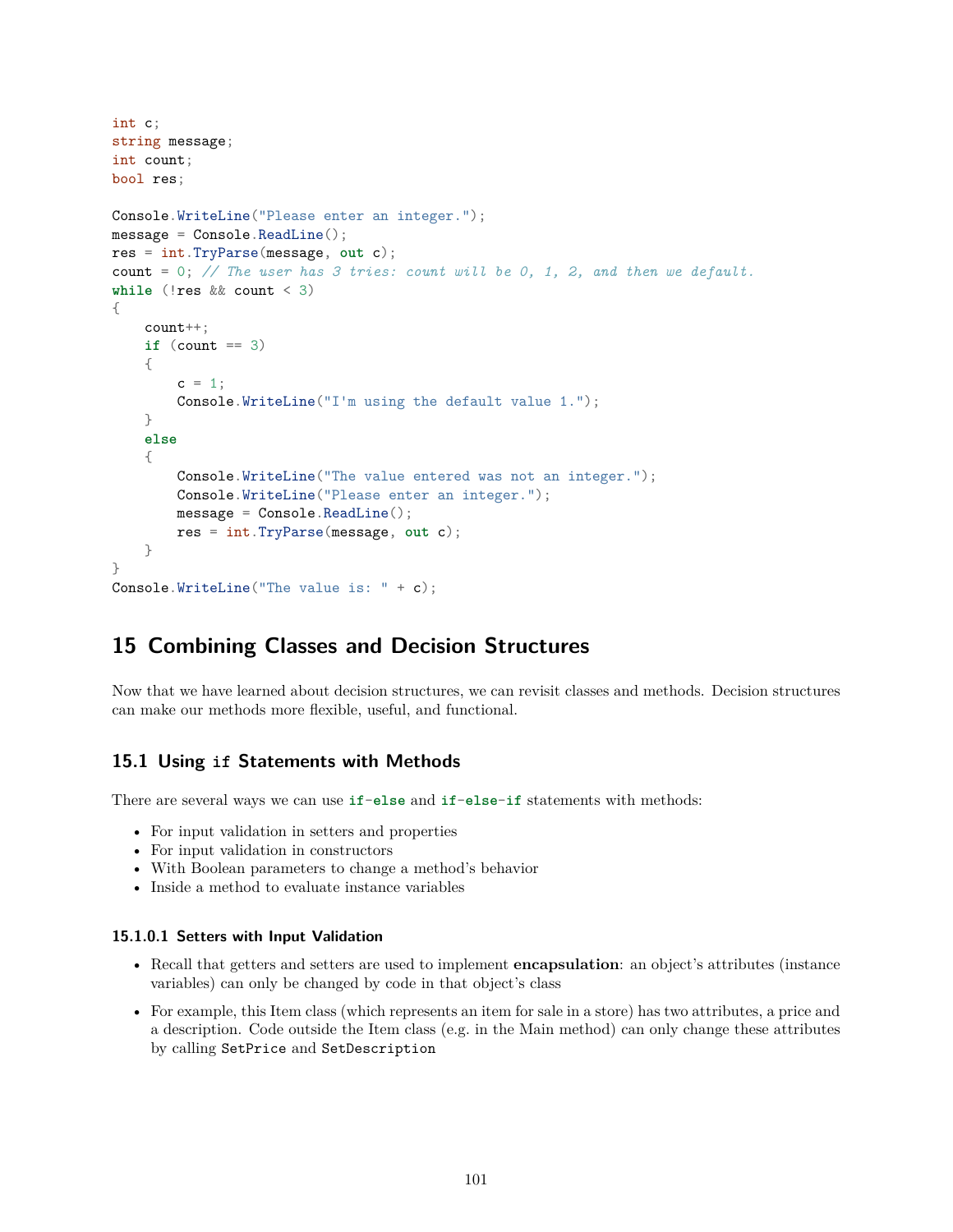```
class Item
{
    private string description;
    private decimal price;
    public Item(string initDesc, decimal initPrice)
    {
        description = initDesc;
        price = initPrice;
    }
    public decimal GetPrice()
    {
        return price;
    }
    public void SetPrice(decimal p)
    {
        price = p;}
    public string GetDescription()
    {
        return description;
    }
    public void SetDescription(string desc)
    {
        description = desc;
    }
}
```
• Right now, it is possible to set the price to any value, including a negative number, but a negative price doesn't make sense. If we add an **if** statement to SetPrice, we can check that the new value is a valid price before changing the instance variable:

```
public void SetPrice(decimal p)
{
    if(p \ge 0)
    {
        price = p;}
    else
    {
        price = 0;}
}
```
- **–** If the parameter p is less than 0, we do not assign it to price; instead we set price to the nearest valid value, which is 0.
- **–** Since code outside the Item class can't access price directly, this means it is now impossible to give an item a negative price: If your code calls myItem.SetPrice(-90m), myItem's price will be 0, not -90.
- Alternatively, we could write a setter that simply ignores invalid values, instead of changing the instance variable to the "nearest valid" value
- For example, in the Rectangle class, the length and width attributes must also be non-negative. We could write a setter for width like this: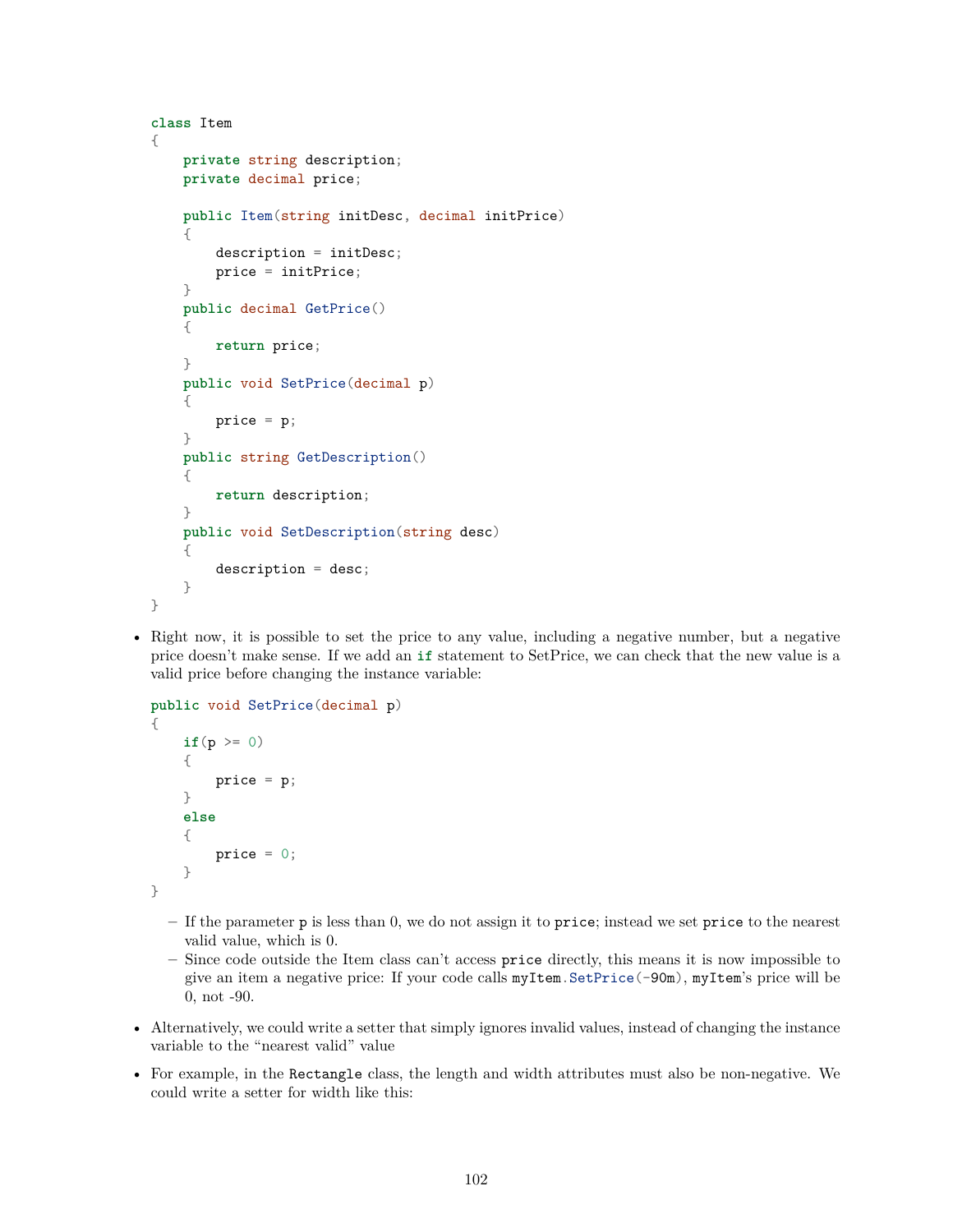```
public void SetWidth(int newWidth)
{
    if(newWidth \geq 0){
        width = newWidth
    }
}
```
- **–** This means if myRectangle has a width of 6, and your code calls myRectangle.SetWidth(-18), then myRectangle will still have a width of 6.
- A setter with input validation is a good example of where a conditional operator can be useful. We can write the SetPrice method with one line of code using a conditional operator:

```
public void SetPrice(decimal p)
{
    price = (p \ge 0) ? p : 0;
}
```
The instance variable price is assigned to the result of the conditional operator, which is either p, if p is a valid price, or 0, if p is not a valid price.

- If you have a class that uses properties instead of getters and setters, the same kind of validation can be added to the set component of a property
	- **–** For example, the "price" attribute could be implemented with a property like this:

```
public decimal Price
{
    get
    {
        return price;
    }
    set
    {
        price = value;
    }
}
```
**–** We can add an **if** statement or a conditional operator to the set accessor to ensure the price is not set to a negative number:

```
public decimal Price
{
    get
    {
        return price;
    }
    set
    {
        price = (value \ge 0) ? value : 0;
    }
}
```
• If a class's attributes have a more limited range of valid values, we might need to write a more complex condition in the setter. For example, consider the Time class: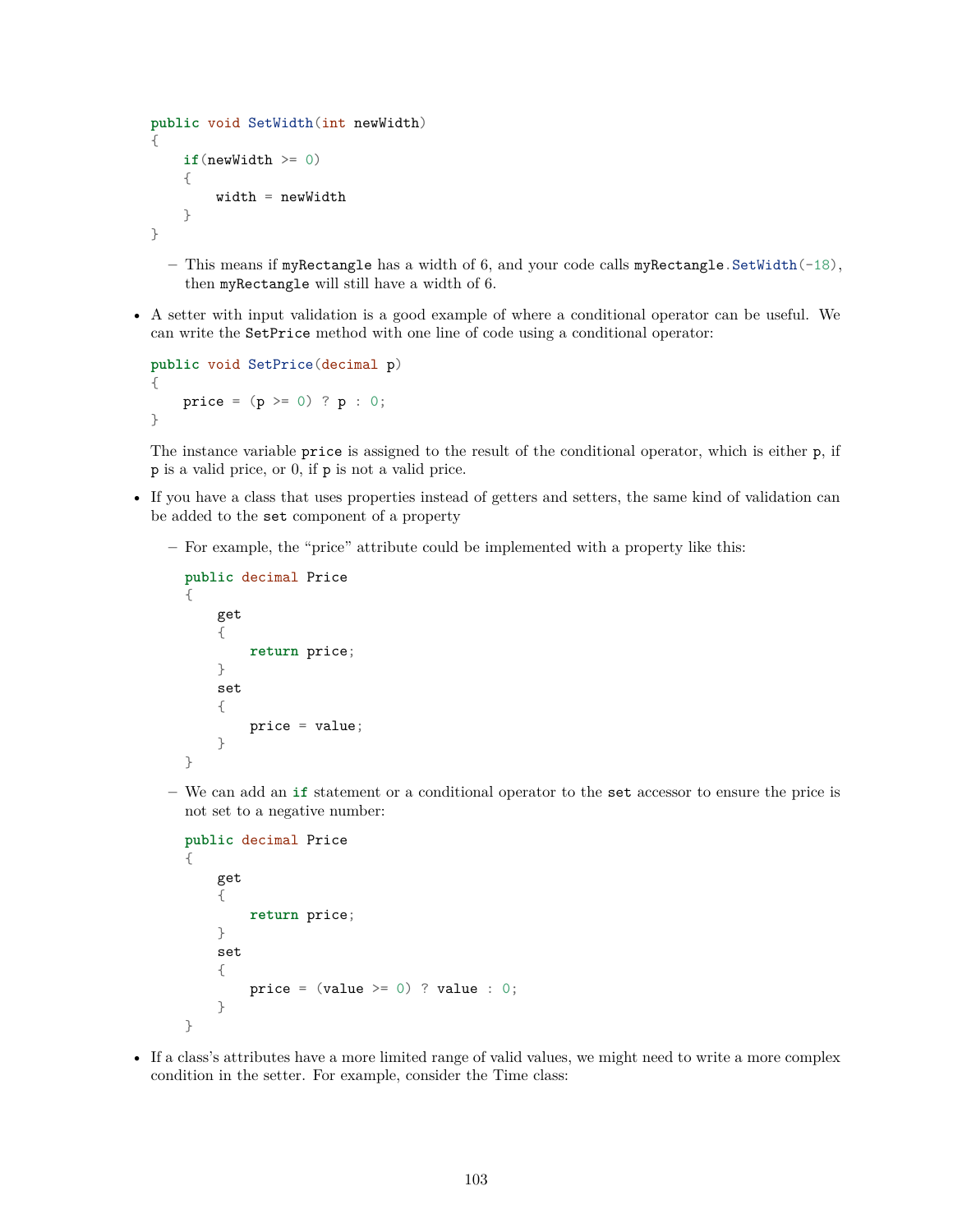```
class Time
{
    private int hours;
    private int minutes;
    private int seconds;
}
```
- In a Time object, hours can be any non-negative number, but minutes and seconds must be between 0 and 59 for it to represent a valid time interval
- The SetMinutes method can be written as follows:

```
public void SetMinutes(int newMinutes)
{
    if(newMinutes >= 0 && newMinutes < 60)
    {
        minutes = newMinutes;
    }
    else if(newMinutes >= 60)
    {
        minutes = 59;
    }
    else
    {
        minutes = 0;
    }
}
```
- **–** If the parameter newMinutes is between 0 and 59 (both greater than or equal to 0 and less than 60), it is valid and can be assigned to minutes
- **–** If newMinutes is 60 or greater, we set minutes to the largest possible value, which is 59
- **–** If newMinutes is less than 0, we set minutes to the smallest possible value, which is 0
- **–** Note that we need an if-else-if statement because there are two different ways that newMinutes can be invalid (too large or too small) and we need to distinguish between them. When the condition newMinutes  $>= 0$  && newMinutes  $\leq 60$  is false, it could either be because newMinutes is less than 0 or because newMinutes is greater than 59. The **else if** clause tests which of these possibilities is true.

## **15.1.0.2 Constructors with Input Validation**

- A constructor's job is to initialize the object's instance variables, so it is very similar to a "setter" for all the instance variables at once
- If the constructor uses parameters to initialize the instance variables, it can use **if** statements to ensure the instance variables are not initialized to "bad" values
- Returning to the Item class, this is how we could write a 2-argument constructor that initializes the price to 0 if the parameter initPrice is not a valid price:

```
public Item(string initDesc, decimal initPrice)
\mathcal{A}description = initDesc;
    price = (initPrice >= 0) ? initPrice : 0;
}
```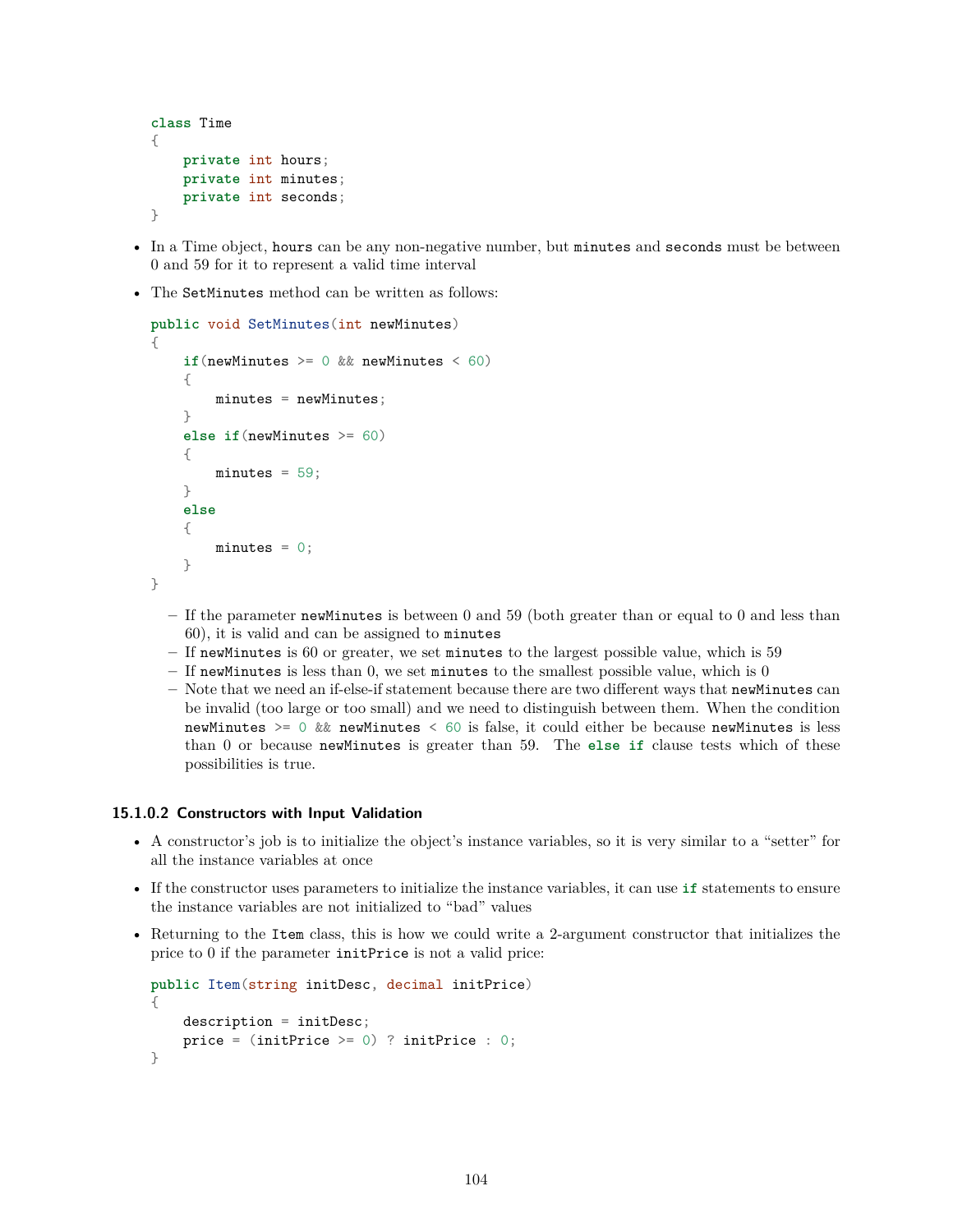With both this constructor and the SetPrice method we wrote earlier, we can now guarantee that it is impossible for an Item object to have a negative price. This will make it easier to write a large program that uses many Item objects without introducing bugs: the program can't accidentally reduce an item's price below 0, and it can add up the prices of all the items and be sure to get the correct answer.

• Recall the ClassRoom class from an earlier lecture, which has a room number as one of its attributes. If we know that no classroom building has more than 3 floors, then the room number must be between 100 and 399. The constructor for ClassRoom could check that the room number is valid using an if-else-if statement, as follows:

```
public ClassRoom(string buildingParam, int numberParam)
{
    building = buildingParam;
    if(numberParam >= 400)
    {
        number = 399;
    }
    else if(numberParam < 100)
    {
        number = 100;}
    else
    {
        number = numberParam;
    }
}
```
- **–** Here, we have used similar logic to the SetMinutes method of the Time class, but with the conditions tested in the opposite order
- **–** First, we check if numberParam is too large (greater than 399), and if so, initialize number to 399 **–** Then we check if numberParam is too small (less than 100), and if so, initialize number to 100
- **–** If both of these conditions are false, it means numberParam is a valid room number, so we can initialize number to numberParam
- The Time class also needs a constructor that checks if its parameters are within a valid range, since both minutes and seconds must be between 0 and 59
- However, with this class we can be "smarter" about the way we handle values that are too large. If a user attempts to construct a Time object with a value of 0 hours and 75 minutes, the constructor could "correct" this to 1 hour and 15 minutes and initialize the Time object with these equivalent values. In other words, this code:

```
Time classTime = new Time(0, 75, 0);Console.WriteLine($"{classTime.GetHours()} hours, {classTime.GetMinutes()}
\rightarrow minutes");
```
should produce the output "1 hours, 15 minutes", not "0 hours, 59 minutes"

• Here's a first attempt at writing the Time constructor:

```
public Time(int hourParam, int minuteParam, int secondParam)
{
   hours = (hourParam \ge 0) ? hourParam : 0;
    if(minuteParam >= 60)
    {
        minutes = minuteParam % 60;hours += minuteParam / 60;
```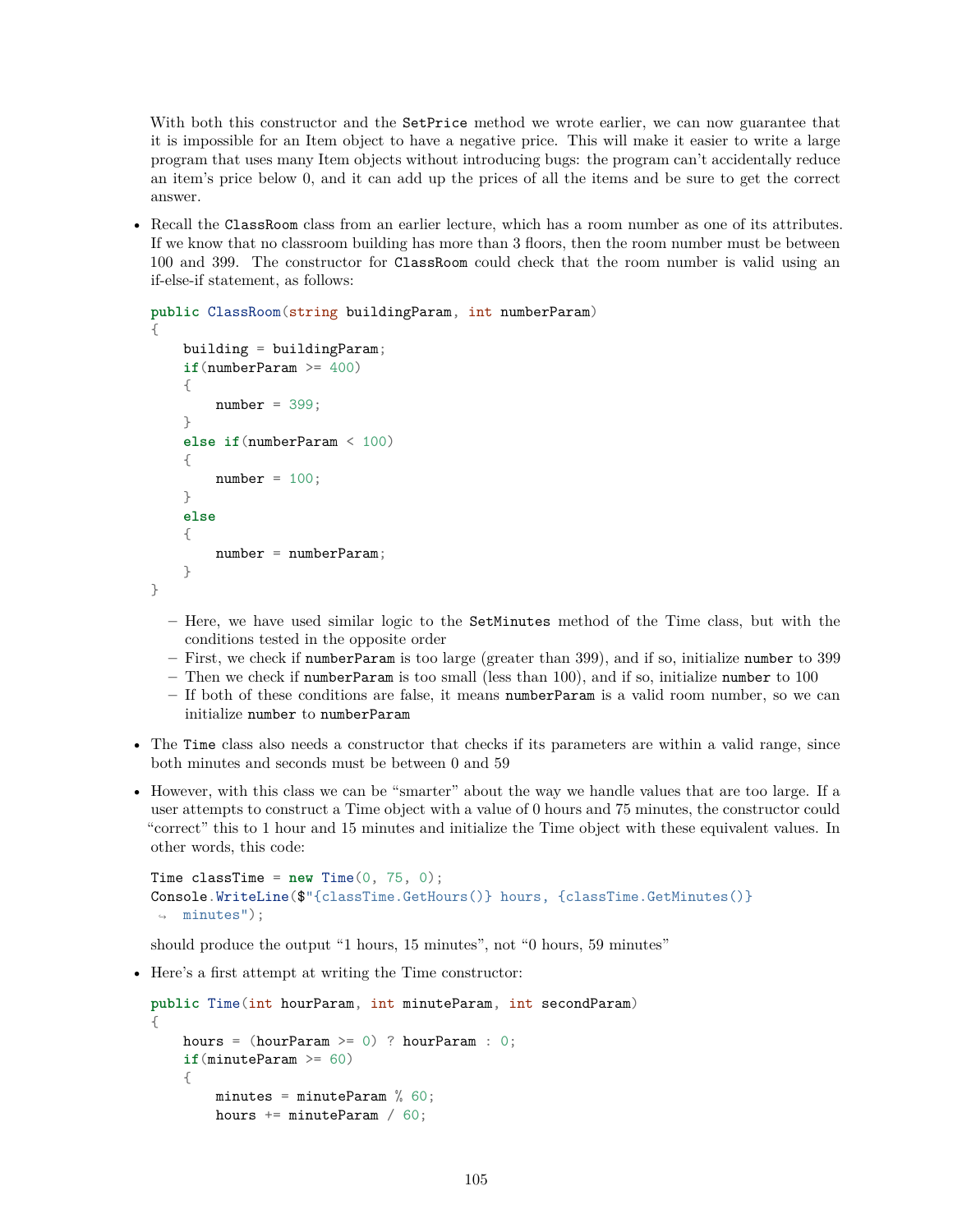```
}
else if(minuteParam < 0)
{
    minutes = 0;
}
else
{
    minutes = minuteParam;
}
if(secondParam >= 60)
{
    seconds = secondParam % 60;minutes += secondParam / 60;
}
else if(secondParam < 0)
{
    seconds = 0;}
else
{
    seconds = secondParam;
}
```
}

- **–** First, we initialize hours using hourParam, unless hourParam is negative. There is no upper limit on the value of hours
- **–** If minuteParam is 60 or greater, we perform an integer division by 60 and add the result to hours, while using the remainder after dividing by 60 to initialize minutes. This separates the value into a whole number of hours and a remaining, valid, number of minutes. Since hours has already been initialized, it is important to use += (to add to the existing value).
- **–** Similarly, if secondParam is 60 or greater, we divide it into a whole number of minutes and a remaining number of seconds, and add the number of minutes to minutes
- **–** With all three parameters, any negative value is replaced with 0
- This constructor has an error, however: If minuteParam is 59 and secondParam is 60 or greater, minutes will be initialized to 59, but then the second if-else-if statement will increase minutes to 60. There are two ways we can fix this problem.
	- **–** One is to add a nested **if** statement that checks if minutes has been increased past 59 by secondParam:

```
public Time(int hourParam, int minuteParam, int secondParam)
{
    hours = (hourParam \ge 0) ? hourParam : 0;
    if(minuteParam >= 60)
    {
        minutes = minuteParam % 60;hours += minuteParam / 60;
    }
    else if(minuteParam < 0)
    {
        minutes = 0;
    }
    else
    {
```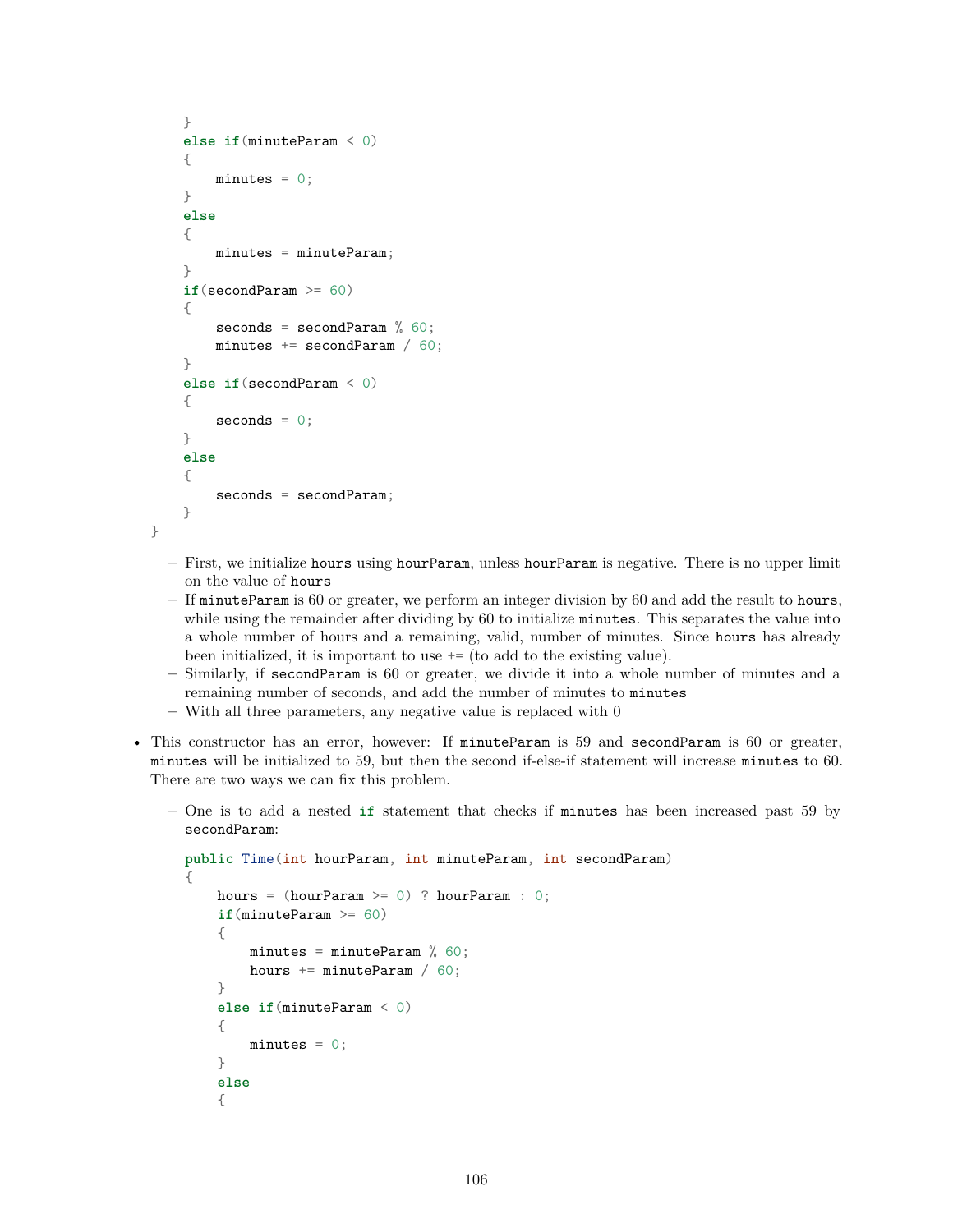```
minutes = minuteParam;
   }
    if(secondParam >= 60)
    {
        seconds = secondParam % 60;minutes += secondParam / 60;
        if(minutes > = 60){
            hours += minutes / 60;
            minutes = minutes % 60;}
   }
    else if(secondParam < 0)
    {
        seconds = 0;}
   else
    {
       seconds = secondParam;
    }
}
```
**–** Another is to use the AddMinutes method we have already written to increase minutes, rather than the  $+=$  operator, because this method ensures that minutes stays between 0 and 59 and increments hours if necessary:

```
public Time(int hourParam, int minuteParam, int secondParam)
{
   hours = (hourParam \ge 0) ? hourParam : 0;
    if(minuteParam >= 60)
    {
        AddMinutes(minuteParam);
   }
    else if(minuteParam < 0)
    {
       minutes = 0;}
   else
    {
       minutes = minuteParam;
   }
    if(secondParam >= 60)
    {
        seconds = secondParam % 60;AddMinutes(secondParam / 60);
    }
    else if(secondParam < 0)
    {
        seconds = 0;}
   else
    {
        seconds = secondParam;
    }
```
}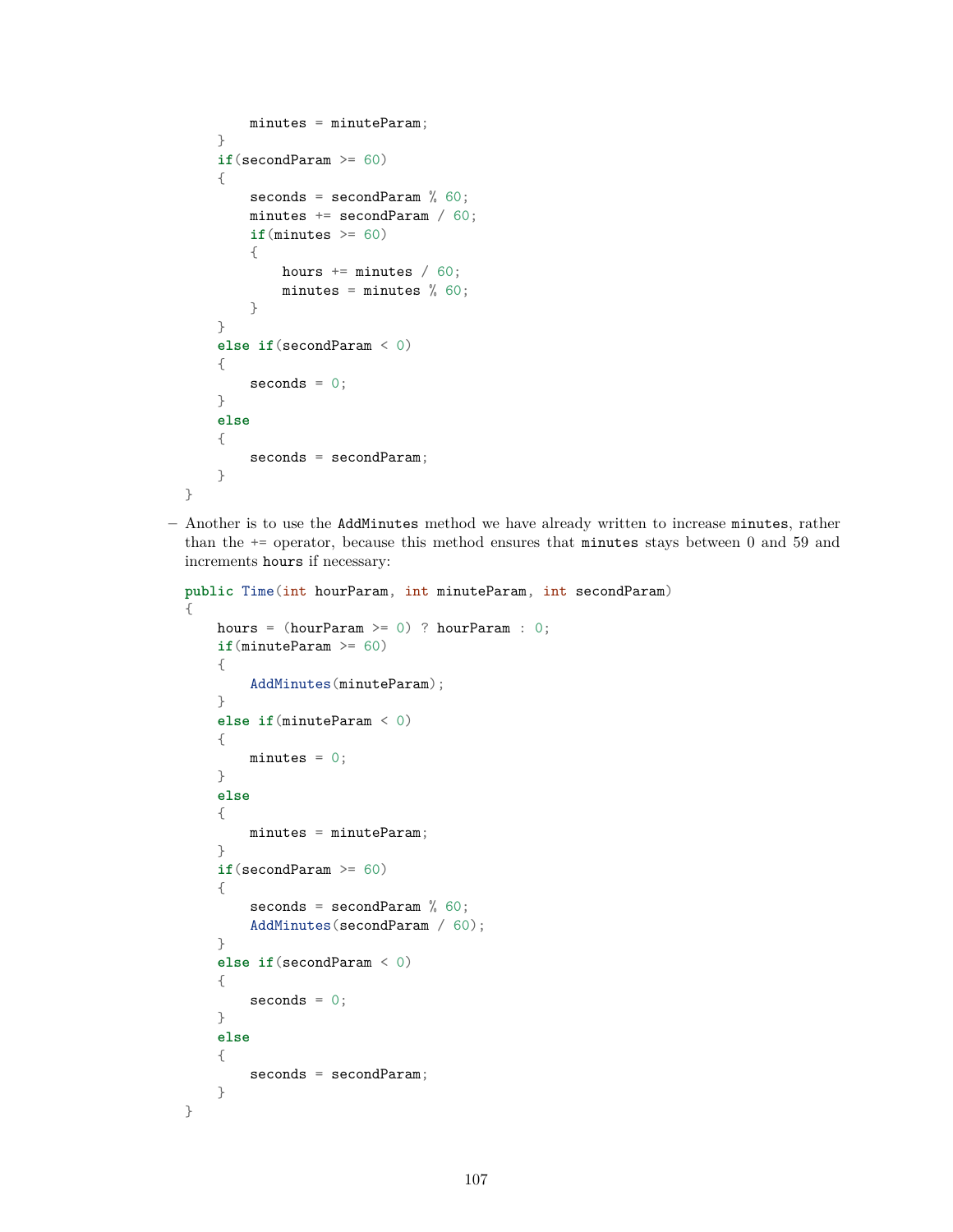Note that we can also use AddMinutes in the first **if** statement, since it will perform the same integer division and remainder operations that we originally wrote for minuteParam.

## **15.1.0.3 Boolean Parameters**

- When writing a method, we might want a single method to take one of two different actions depending on some condition, instead of doing the same thing every time. In this case we can declare the method with a bool parameter, whose value represents whether the method should (true) or should not (false) have a certain behavior.
- For example, in the Room class we wrote in lab, we wrote two separate methods to compute the area of the room: ComputeArea() would compute and return the area in meters, while ComputeAreaFeet() would compute and return the area in feet. Instead, we could write a single method that computes the area in either feet or meters depending on a parameter:

```
public double ComputeArea(bool useMeters)
{
    if(useMeters)
        return length * width;
    else
        return GetLengthFeet() * GetWidthFeet();
}
```
- **–** If the useMeters parameter is **true**, this method acts like the original ComputeArea method and returns the area in meters
- **–** If the useMeters parameter is **false**, this method acts like ComputeAreaFeet and returns the area in feet
- **–** We can use the method like this:

```
Console.WriteLine("Compute area in feet (f) or meters (m)?");
char userChoice = char. Parse(Console. ReadLine());
if(userChoice == 'f'){
    Console.WriteLine($"Area: {myRoom.ComputeArea(false)}");
}
else if(userChoice == 'm')
{
    Console.WriteLine($"Area: {myRoom.ComputeArea(true)}");
}
else
{
    Console.WriteLine("Invalid choice");
}
```
Regardless of whether the user requests feet or meters, we can call the same method. Instead of calling ComputeAreaFeet() when the user requests the area in feet, we call ComputeArea(**false**)

**–** Note that the bool argument to ComputeArea can be any expression that results in a Boolean value, not just true or false. This means that we can actually eliminate the **if** statement from the previous example:

```
Console.WriteLine("Compute area in feet (f) or meters (m)?");
char userChoice = char. Parse(Console. ReadLine());
bool wantsMeters = userChoice == 'm';
Console.WriteLine($"Area: {myRoom.ComputeArea(wantsMeters)}");
```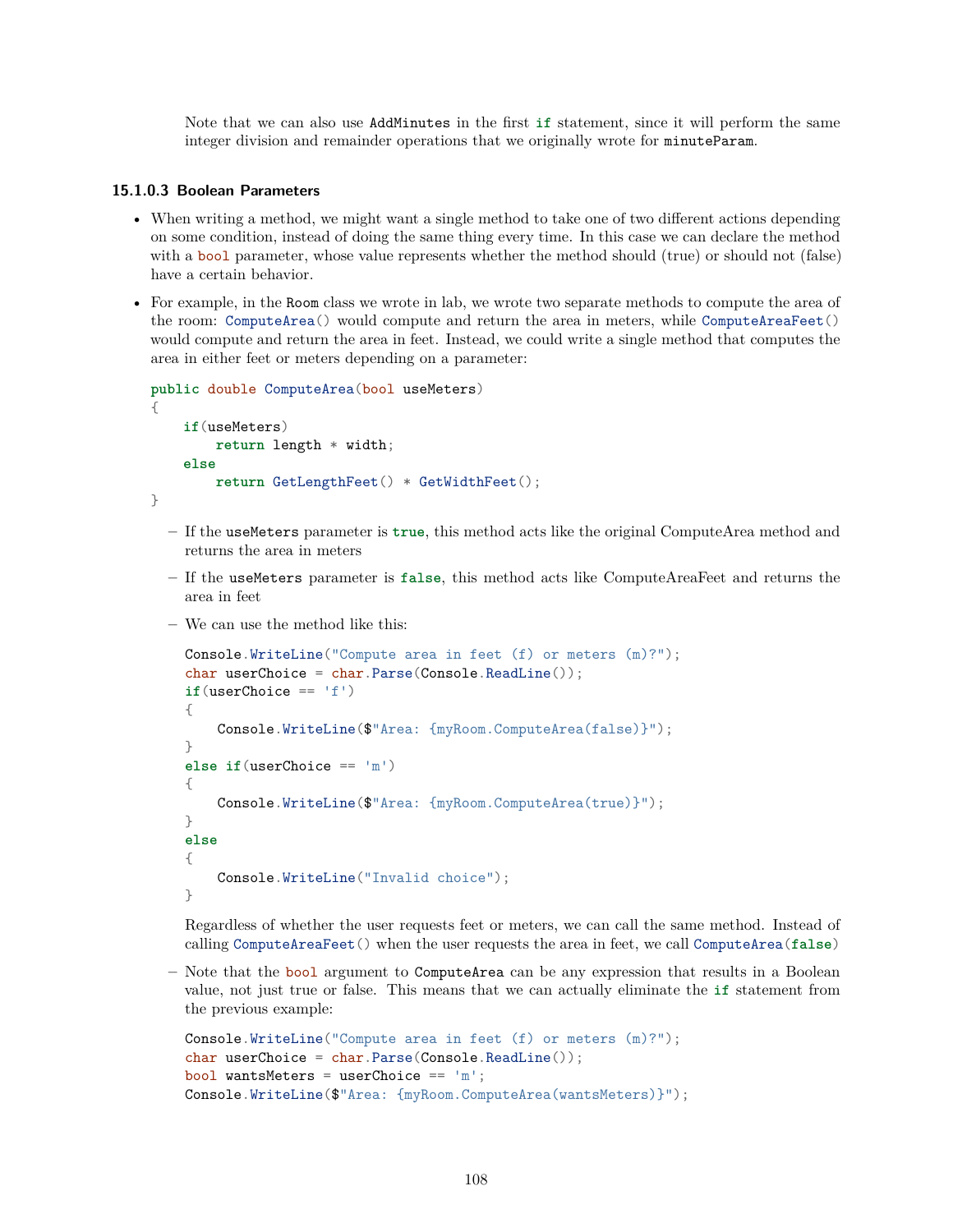The expression userChoice  $== 'm'$  is true if the user has requested to see the area in meters. Instead of testing this expression in an **if** statement, we can simply use it as the argument to ComputeArea – if the expression is true, we should call ComputeArea(**true**) to get the area in meters.

- Constructors are also methods, and we can add Boolean parameters to constructors as well, if we want to change their behavior. Remember that the parameters of a constructor do not need to correspond directly to instance variables that the constructor will initialize.
- For example, in the lab we wrote two different constructors for the Room class: one that would interpret its parameters as meters, and one that would interpret its parameters as feet. Since parameter names ("meters" or "feet") are not part of a method's signature, we ensured the two constructors had different signatures by omitting the "name" parameter from the feet constructor.
	- **–** Meters constructor:

**public** Room(double lengthMeters, double widthMeters, string initName)

**–** Feet constructor:

**public** Room(double lengthFeet, double widthFeet)

- **–** The problem with this approach is that the feet constructor can't initialize the name of the room; if we gave it a string parameter for the room name, it would have the same signature as the meters constructor.
- **–** Using a Boolean parameter, we can write a single constructor that accepts either meters or feet, and is equally capable of initializing the name attribute in both cases:

```
public Room(double lengthP, double widthP, string nameP, bool meters)
{
    if(meters)
    {
        length = lengthP;
        width = widthP;}
    else
    {
        length = lengthP * 0.3048;width = widthP * 0.3048;
    }
    name = nameP;}
```
**–** If the parameter meters is true, this constructor interprets the length and width parameters as meters (acting like the previous "meters constructor"), but if meters is false, this constructor interprets the length and width parameters as feet (acting like the previous "feet constructor").

### **15.1.0.4 Ordinary Methods Using if**

- Besides enhancing our "setter" methods, we can also use **if** statements to write other methods that change their behavior based on conditions
- For example, we could add a GetFloor method to ClassRoom that returns a string describing which floor the classroom is on. This looks very similar to the example **if**-**else**-**if** statement we wrote in a previous lecture, but inside the ClassRoom class rather than in a Main method: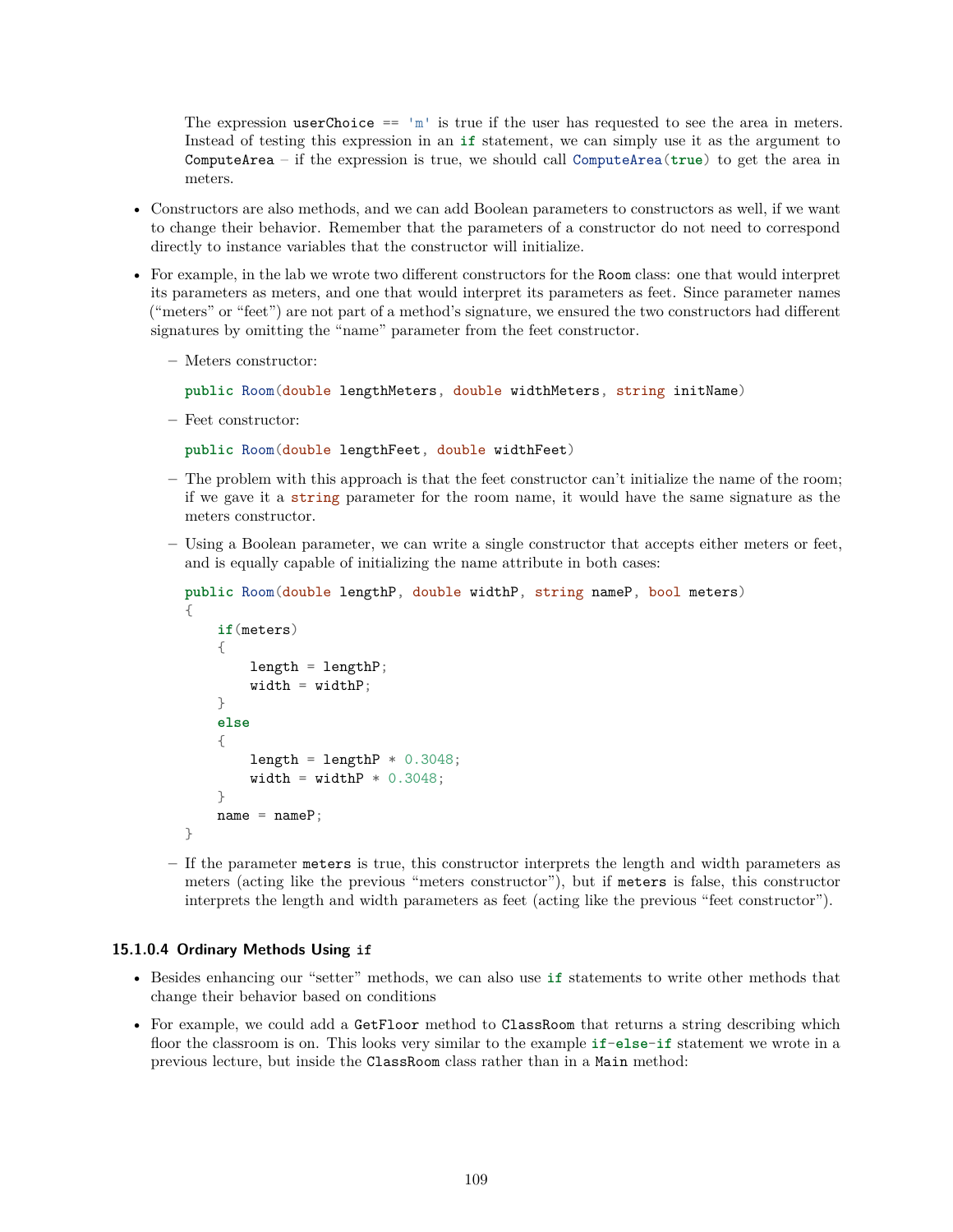```
public string GetFloor()
{
    if(number >= 300)
    {
        return "Third floor";
    }
    else if(number >= 200)
    {
        return "Second floor";
    }
    else if(number >= 100)
    {
        return "First floor";
    }
    else
    {
        return "Invalid room";
    }
}
```
- **–** Now we can replace the **if**-**else**-**if** statement in the Main method with a single statement: Console.WriteLine(myRoom.GetFloor());
- We can add a MakeCube method to the Prism class that transforms the prism into a cube by "shrinking" two of its three dimensions, so that all three are equal to the smallest dimension. For example, if myPrism is a prism with length 4, width 3, and depth 6, myPrism.MakeCube() should change its length and depth to 3.

```
public void MakeCube()
{
    if(length <= width && length <= depth)
    {
        width = length;depth = length;}
    else if(width <= length && width <= depth)
    {
        length = width;depth = width;}
    else
    {
        length = depth;width = depth;}
}
```
- **–** This **if**-**else**-**if** statement first checks to see if length is the smallest dimension, and if so, sets the other two dimensions to be equal to length
- **–** Similarly, if width is the smallest dimension, it sets both other dimensions to width
- **–** No condition is necessary in the **else** clause, because one of the three dimensions must be the smallest. If the first two conditions are false, depth must be the smallest dimension.
- **–** Note that we need to use <= in both comparisons, not <: if length is equal to width, but smaller than depth, we should still set all dimensions to be equal to length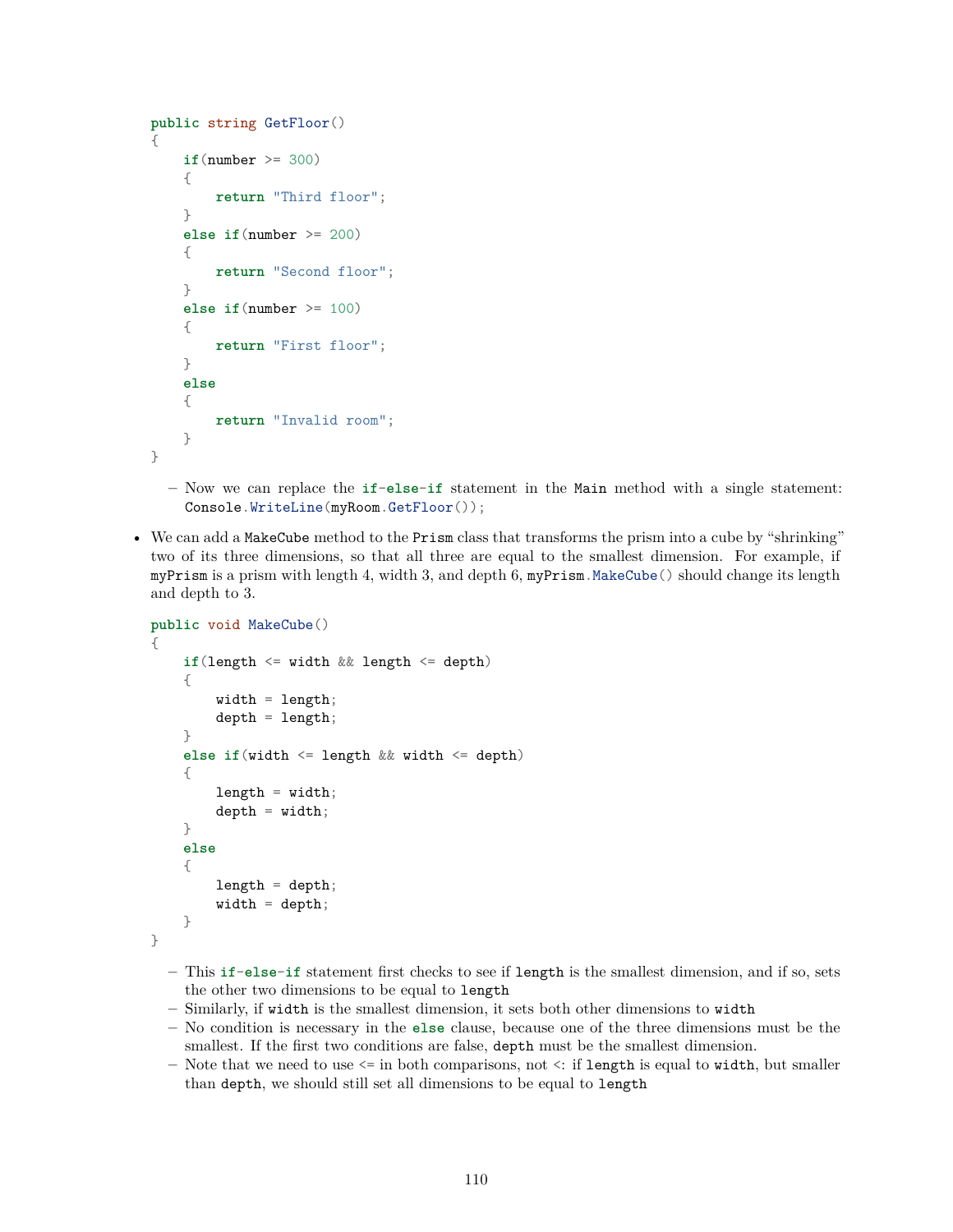### **15.1.0.5 Boolean Instance Variables**

- A class might need a bool instance variable if it has an attribute that can only be in one of two states, e.g. on/off, feet/meters, on sale/not on sale
- For example, we can add an instance variable called "taxable" to the Item class to indicate whether or not the item should have sales tax added to its price at checkout. The UML diagram for Item with this instance variable would look like this:

| Item                                                                                                                                                                                                                                                                                          |  |
|-----------------------------------------------------------------------------------------------------------------------------------------------------------------------------------------------------------------------------------------------------------------------------------------------|--|
| - price: decimal                                                                                                                                                                                                                                                                              |  |
| - description: string                                                                                                                                                                                                                                                                         |  |
| - taxable: bool                                                                                                                                                                                                                                                                               |  |
| $+$ SALES TAX: decimal                                                                                                                                                                                                                                                                        |  |
| + Item(initDescription: string, initPrice: decimal, isTaxable: bool)<br>$+$ SetPrice(priceParameter: decimal)<br>$+$ GetPrice(): decimal<br>$+$ SetDescription(descriptionParameter: string)<br>$+$ GetDescription(): string<br>$+ Set Taxable(taxableParam: bool)$<br>$+$ IsTaxable() : bool |  |

- **–** Note that the "getter" for a Boolean variable is conventionally named with a word like "Is" or "Has" rather than "Get"
- **–** We will add a constant named SALES\_TAX to the Item class to store the sales tax rate that should be applied if the item is taxable. The sales tax rate is not likely to change during the program's execution, but it is better to store it in a named variable instead of writing the same literal value (e.g. 0.08m) every time we want to compute a total price with tax.
- The instance variables and constructor for Item now look like this:

```
class Item
{
   private string description;
   private decimal price;
    private bool taxable
   public const decimal SALES_TAX = 0.08m;
   public Item(string initDesc, decimal initPrice, bool isTaxable)
    {
        description = initDesc;
        price = (intPrice > = 0) ? initPrice : 0;
        taxable = isTaxable;
    }
...
}
```
• We can use this instance variable in a Main method to compute the final price of an Item based on whether or not it is taxable:

```
Item myItem = new Item("Blue Polo Shirt", 19.99m, true);
decimal totallPrice = myItem.GetPrice();if(myItem.isTaxable())
{
```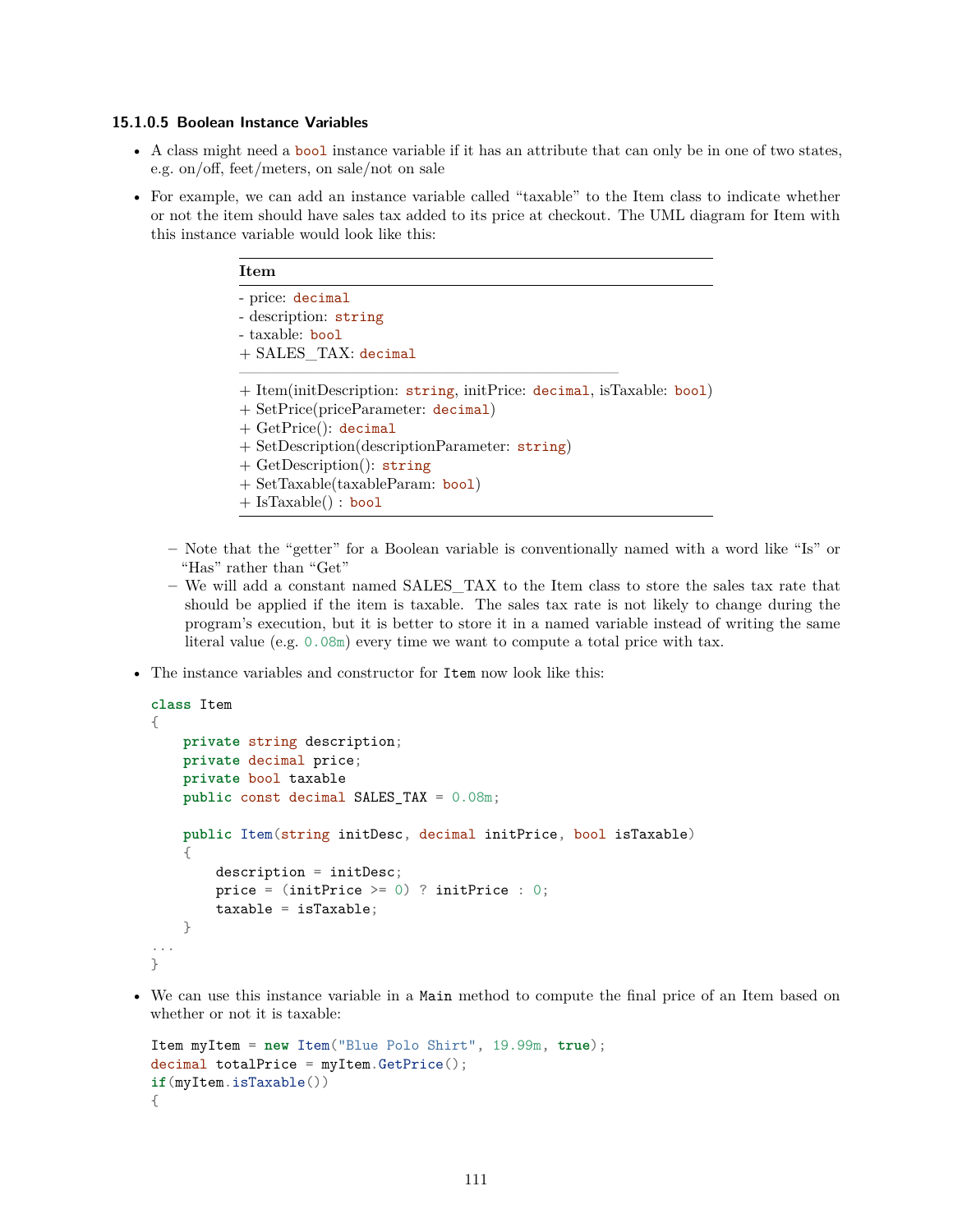```
totalPrice = totalPrice + (totallPrice * Item.SALES TAX);
}
Console.WriteLine($"Final price: {totalPrice:C}");
```
• However, if we were writing a program that handled large numbers of items, we might find it tedious to write this **if** statement every time. To make it easier to compute the "real" (with tax) price of an item, we could instead modify the GetPrice() method to automatically include sales tax if applicable:

```
public decimal GetPrice()
{
    if(taxable)
        return price + (price * SALES_TAX);
    else
        return price;
}
```
Now, myItem.GetPrice() will return the price with tax if the item is taxable, so our Main method can simply use myItem.GetPrice() as the total price without needing to check myItem.isTaxable().

# **15.2 Using while Loops with Classes**

There are several ways that **while** loops are useful when working with classes and methods:

- To validate input before calling a method
- Inside a method, to interact with the user
- Inside a method, to take repeated action based on the object's attributes
- To control program behavior based on the return value of a method

### **15.2.0.1 Input Validation with Objects**

- As we have seen in a previous section (Loops and Input Validation), **while** loops can be used with the TryParse method to repeatedly prompt the user for input until he/she enters a valid value
- This is a useful technique to use before initializing an object's attributes with user-provided data
- For example, the length and width of a Rectangle object should be non-negative integers. If we want to create a Rectangle with a length and width provided by the user, we can use a **while** loop for each attribute to ensure the user enters valid values before constructing the Rectangle.

```
int length, width;
bool isInt;
do
{
   Console.WriteLine("Enter a positive length");
    isInt = int.TryParse(Console.ReadLine(), out length);
} while(!isInt || length < 0);
do
{
    Console.WriteLine("Enter a positive width");
    isInt = int.TryParse(Console.ReadLine(), out width);
} while(!isInt || width < 0);
Rectangle myRectangle = new Rectangle(length, width);
```
**–** Each loop asks the user to enter a number, and repeats if the user enters a non-integer (TryParse returns **false**) or enters a negative number (length or width is less than 0).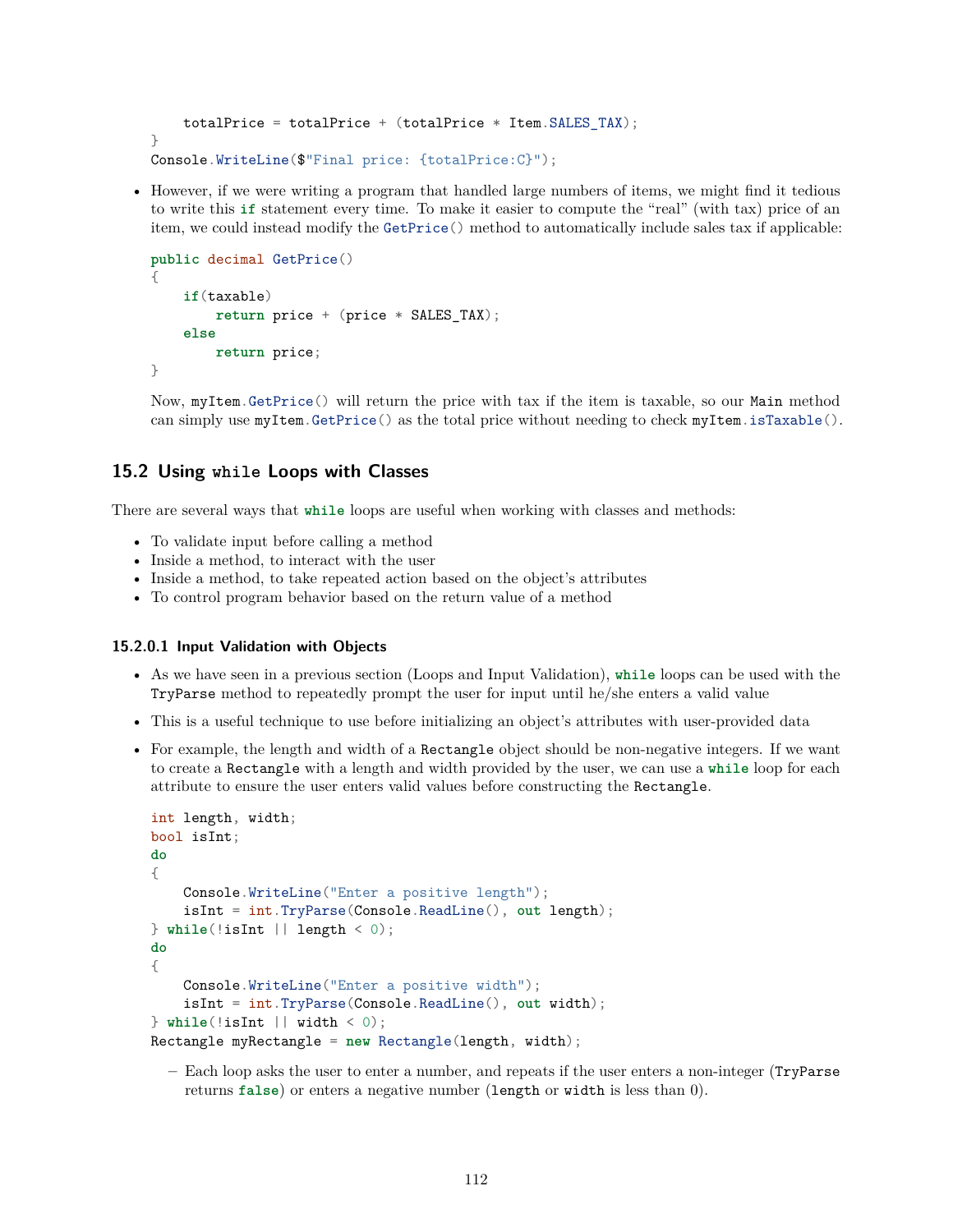- **–** Note that we can re-use the bool variable isInt to contain the return value of TryParse in the second loop, since it would otherwise have no purpose or meaning after the first loop ends.
- **–** After both loops have ended, we know that length and width are sensible values to use to construct a Rectangle
- Similarly, we can use **while** loops to validate user input before calling a non-constructor method that takes arguments, such as Rectangle's Multiply method or Item's SetPrice method
- For example, if a program has an already-initialized Item object named myItem and wants to use SetPrice to change its price to a user-provided value, we can use a **while** loop to keep prompting the user for input until he/she enters a valid price.

```
bool isNumber;
decimal newPrice;
do
{
    Console.WriteLine($"Enter a new price for {myItem.GetDescription()}");
    isNumber = decimal.TryParse(Console.ReadLine(), out newPrice);
} while(!isNumber || newPrice < 0);
myItem.SetPrice(newPrice);
```
- **–** Like with our previous example, the **while** loop's condition will be **true** if the user enters a nonnumeric string, or a negative value. Thus the loop will only stop when newPrice contains a valid price provided by the user.
- **–** Although it is "safe" to pass a negative value as the argument to SetPrice, now that we added an **if** statement to SetPrice, it can still be useful to write this **while** loop
- **–** The SetPrice method will use a default value of 0 if its argument is negative, but it will not alert the user that the price they provided is invalid or give them an opportunity to provide a new price
- The ComputeArea method that we wrote earlier for the Room class demonstrates another situation where it is useful to write a **while** loop before calling a method
	- **–** Note that in the version of the code that passes the user's input directly to the ComputeArea method, instead of using an **if**-**else**-**if** statement, there is nothing to ensure the user enters one of the choices "f" or "m":

```
Console.WriteLine("Compute area in feet (f) or meters (m)?");
char userChoice = char.Parse(Console.ReadLine());
Console.WriteLine(\mathcal{F}^{\text{M}}rea: \{myRoom. ComputeArea(userChoice == 'm')\}");
```
- **–** This means that if the user enters a multiple-letter string the program will crash (char.Parse throws an exception if its input string is larger than one character), and if the user enters a letter other than "m" the program will act as if he/she entered "f"
- **–** Instead, we can use TryParse and a **while** loop to ensure that userChoice is either "f" or "m" and nothing else

```
bool validChar;
char userChoice;
do
{
    Console.WriteLine("Compute area in feet (f) or meters (m)?");
    validChar = char.TryParse(Console.ReadLine(), out userChoice);
} while(!validChar || !(userChoice == 'f' || userChoice == 'm'));
Console.WriteLine(\mathcal{F}^nArea: \{myRoom. ComputeArea(userChoice == 'm')\}");
```
**–** This loop will prompt the user for input again if TryParse returns **false**, meaning he/she did not enter a single letter. It will also prompt again if the user's input was not equal to 'f' or 'm'.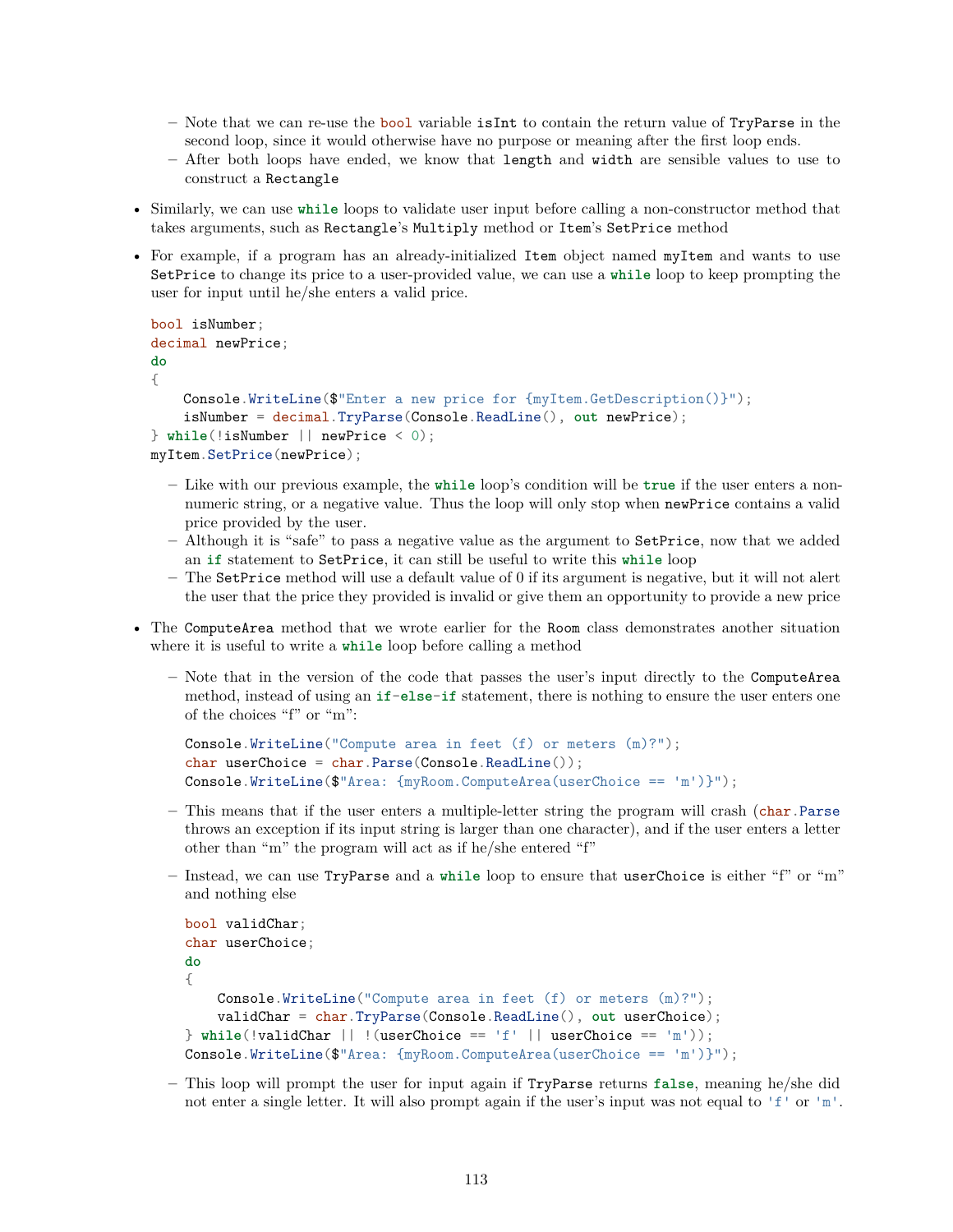$-$  Note that we needed to use parentheses around the expression  $|$  (userChoice  $=$  'f'  $|$  userChoice  $=$  'm') in order to apply the ! operator to the entire "OR" condition. This represents the statement "it is not true that userChoice is equal to 'f' or 'm'." We could also write this expression as (userChoice != 'f' && userChoice != 'm'), which represents the equivalent statement "userChoice is not equal to 'f' and also not equal to 'm'."

### **15.2.0.2 Using Loops Inside Methods**

- A class's methods can contain **while** loops if they need to execute some code repeatedly. This means that when you call such a method, control will not return to the Main program until the loop has stopped.
- Reading input from the user, validating it, and using it to set the attributes of an object is a common task in the programs we have been writing. If we want to do this for several objects, we might end up writing many very similar **while** loops in the Main method. Instead, we could write a method that will read and validate user input for an object's attribute every time it is called.
	- **–** For example, we could add a method SetLengthFromUser to the Rectangle class:

```
public void SetLengthFromUser()
{
   bool isInt;
    do
    {
        Console.WriteLine("Enter a positive length");
        isInt = int.TryParse(Console.ReadLine(), out length);
    } while(!isInt || length < 0);
}
```
- **–** This method is similar to a setter, but it has no parameters because its only input comes from the user
- **–** The **while** loop is just like the one we wrote before constructing a Rectangle in a previous example, except the **out** parameter of TryParse is the instance variable length instead of a local variable in the Main method
- **–** TryParse will assign the user's input to the length instance variable when it succeeds, so by the time the loop ends, the Rectangle's length has been set to the user-provided value
- **–** Assuming we wrote a similar method SetWidthFromUser() (substituting width for length in the code), we would use these methods in the Main method like this:

```
Rectangle rect1 = new Rectangle();
Rectangle rect2 = new Rectangle();
rect1.SetLengthFromUser();
rect1.SetWidthFromUser();
rect2.SetLengthFromUser();
rect2.SetWidthFromUser();
```
After executing this code, both rect1 and rect2 have been initialized with length and width values the user entered.

- Methods can also contain **while** loops that are not related to validating input. A method might use a **while** loop to repeat an action several times based on the object's instance variables.
	- **–** For example, we could add a method to the Rectangle class that will display the Rectangle object as a rectangle of asterisks on the screen: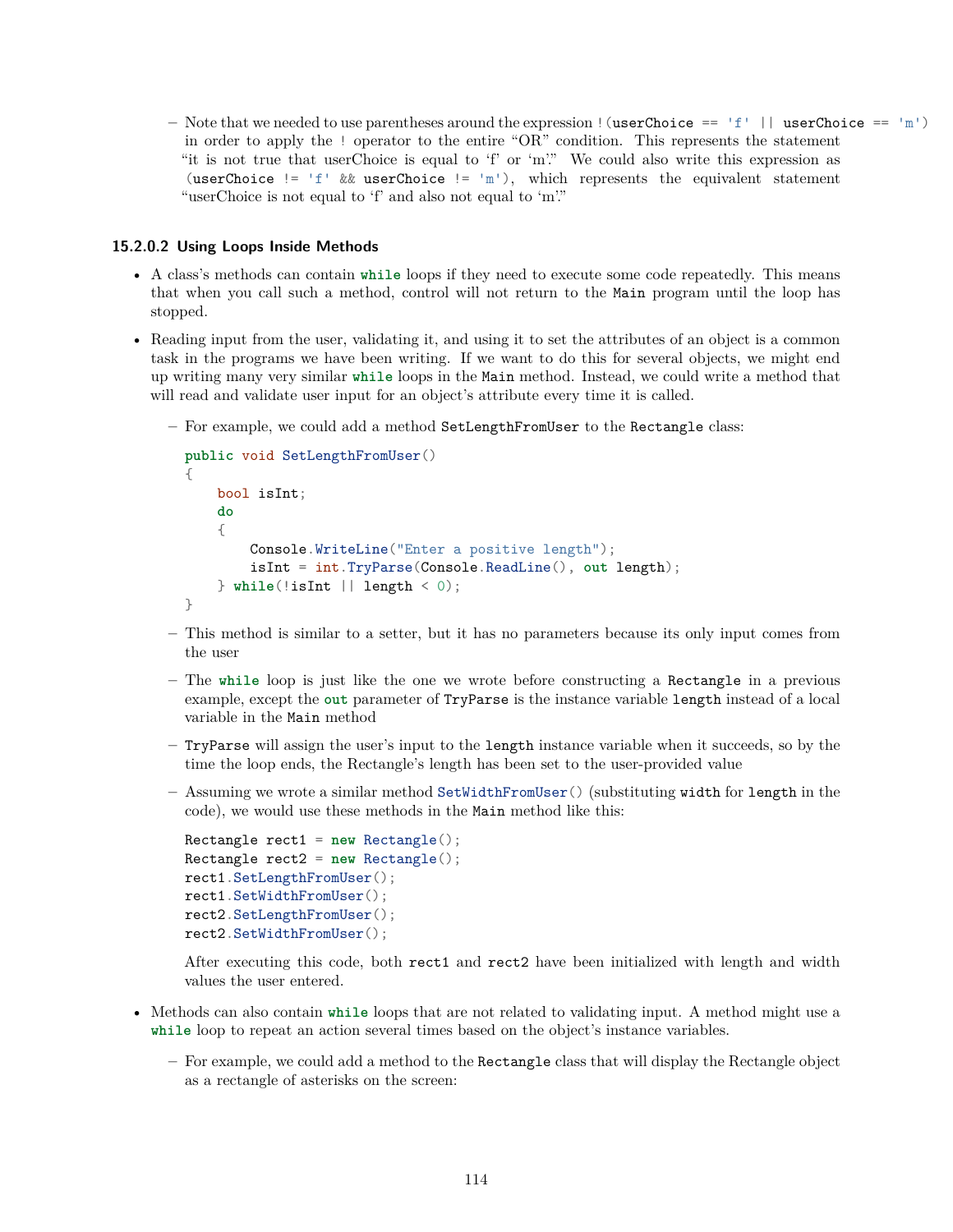```
public void DrawInConsole()
{
    int counter = 1;
    while(counter <= width * length)
    {
        Console.Write(" * ");
        if(counter % width == 0)
        {
            Console.WriteLine();
        }
        counter++;
    }
}
```
**–** This **while** loop prints a number of asterisks equal to the area of the rectangle. Each time it prints width of them on the same line, it adds a line break with WriteLine().

### **15.2.0.3 Using Methods to Control Loops**

- Methods can return Boolean values, as we showed previously in the section on Boolean instance variables
- Other code can use the return value of an object's method in the loop condition of a **while** loop, so the loop is controlled (in part) by the state of the object
- For example, recall the Time class, which stores hours, minutes, and seconds in instance variables.
	- **–** In a previous example we wrote a GetTotalSeconds() method to convert these three instance variables into a single value:

```
public int GetTotalSeconds()
{
    return hours * 60 * 60 + minutes * 60 + seconds;
}
```
**–** We can now write a method ComesBefore that compares two Time objects:

```
public bool ComesBefore(Time otherTime)
{
    return GetTotalSeconds() < otherTime.GetTotalSeconds();
}
```
This method will return **true** if the calling object (i.e. **this** object) represents a smaller amount of time than the other Time object passed as an argument

**–** Since it returns a Boolean value, we can use the ComesBefore method to control a loop. Specifically, we can write a program that asks the user to enter a Time value that is smaller than a specified maximum, and use ComesBefore to validate the user's input.

```
Time maximumTime = new Time(2, 45, 0);Time userTime;
do
{
   Console.WriteLine($"Enter a time less than {maximumTime}");
   int hours, minutes, seconds;
   do
   {
        Console.Write("Enter the hours: ");
```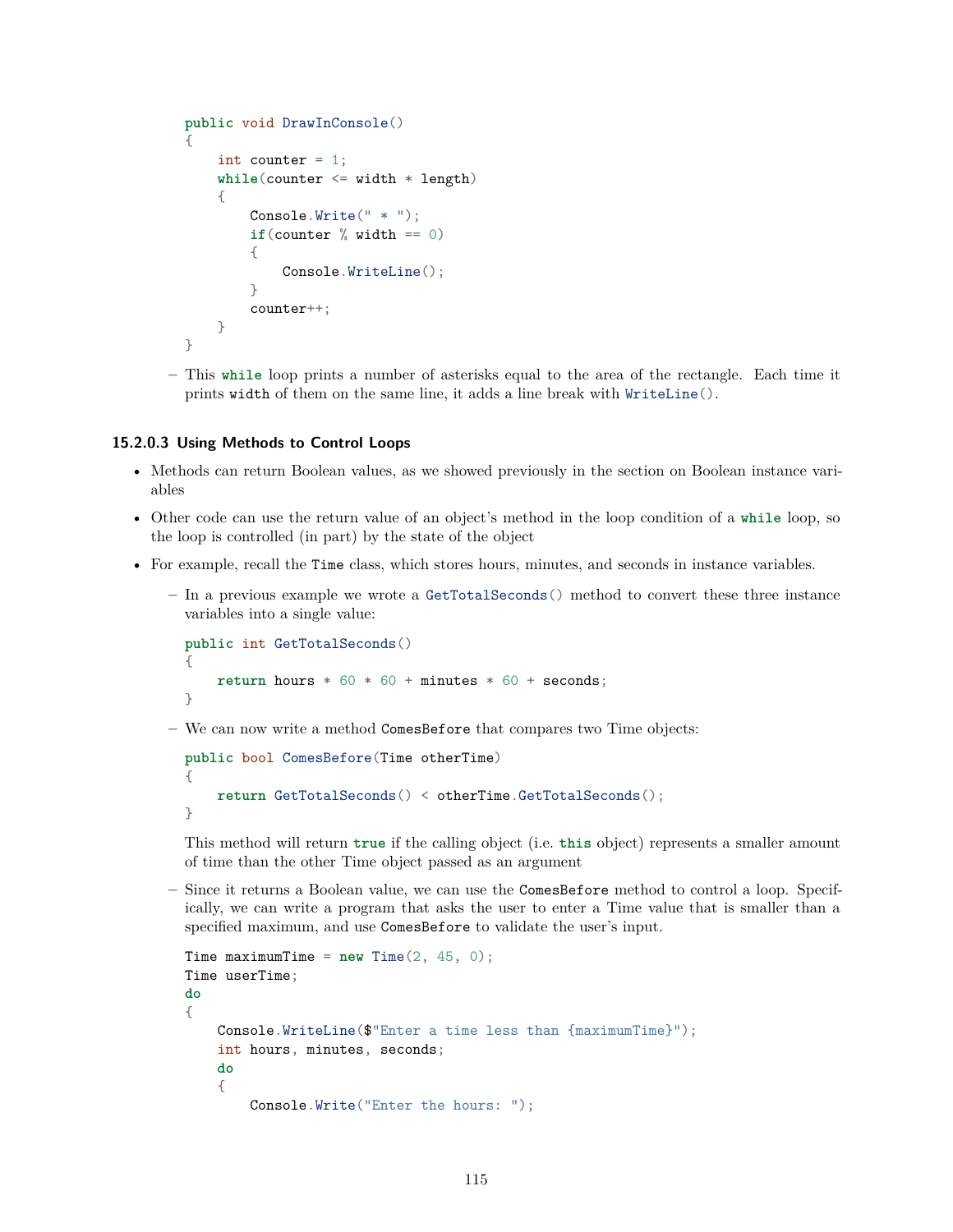```
} while(!int.TryParse(Console.ReadLine(), out hours));
   do
   {
        Console.Write("Enter the minutes: ");
   } while(!int.TryParse(Console.ReadLine(), out minutes));
   do
   {
        Console.Write("Enter the seconds: ");
   } while(!int.TryParse(Console.ReadLine(), out seconds));
   userTime = new Time(hours, minutes, seconds);
} while(!userTime.ComesBefore(maximumTime));
//At this point, userTime is valid Time object
```
- **–** Note that there are **while** loops to validate each number the user inputs for hours, minutes, and seconds, as well as an outer **while** loop that validates the Time object as a whole.
- **–** The outer loop will continue until the user enters values that make userTime.ComesBefore(maximumTime) return **true**.

# **15.3 Examples**

## **15.3.1 The Room Class**

The class and its associated Main method presented in this archive<sup>[23](#page-115-0)</sup> show how you can use classes, methods, constructors and decision structures all in the same program. It also exemplifies how a method can take *an object* as a parameter with InSameBuilding.

The corresponding UML diagram is:

| Room                                |
|-------------------------------------|
| -building: string                   |
| $-$ number: $int$                   |
| -computer: bool                     |
| $+GetComputer():\text{bool}$        |
| +SetComputer(compP:bool): void      |
| +Room(bP: string, nP: int, cP:bool) |
| $+GetCode()$ : string               |
| $+T0String():$ string               |
| +InSameBuilding(roomP:Room):bool    |
| $+$ RoomRoute(): string             |

## **15.3.2 The Loan Class**

Similarly, this class and its associated Main method show how you can use classes, methods, constructors, decision structures, and user input validation all in the same program. This  $\text{lab}^{24}$  $\text{lab}^{24}$  $\text{lab}^{24}$  asks you to add the user input validation code, and you can download the following code in this archive<sup>[25](#page-115-2)</sup>.

<span id="page-115-0"></span><sup>23</sup></labs/ValidatingInput/Room.zip>

<span id="page-115-1"></span> $^{24} / \mathrm{labels} / \mathrm{ValidatingInput}$ 

<span id="page-115-2"></span><sup>25</sup></labs/ValidatingInput/LoanCalculator.zip>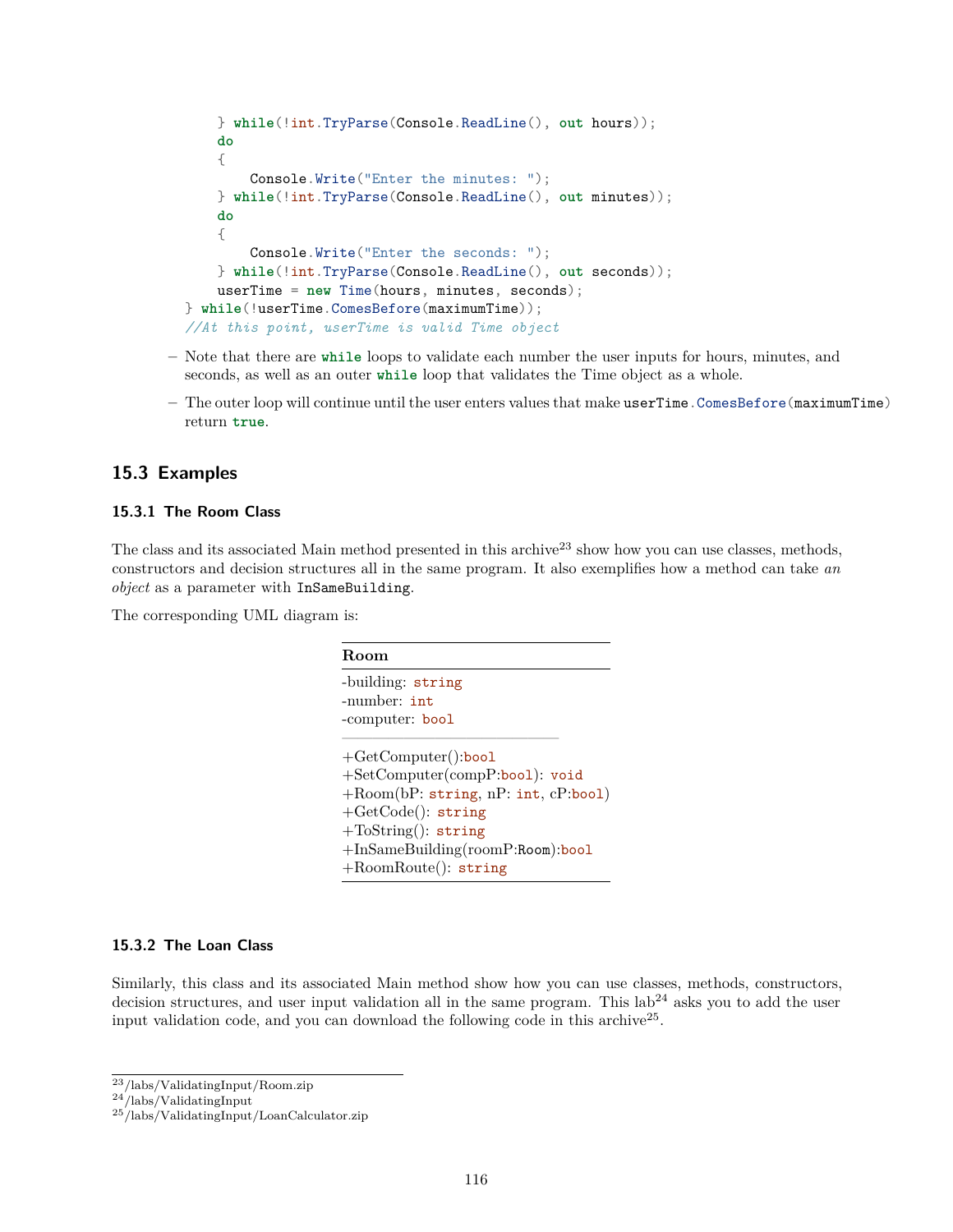```
using System;
class Loan
{
    private string account;
    private char type;
    private int cscore;
    private decimal amount;
    private decimal rate;
    public Loan()
    {
        account = "Unknown";type = 'o';cscore = -1;
        amount = -1;
        rate = -1;
    }
    public Loan(string nameP, char typeP, int cscoreP, decimal needP, decimal downP)
    {
        \text{account} = \text{nameP};type = typeP;cscore = cscoreP;
        if (cscore < 300)
        {
            Console.WriteLine("Sorry, we can't accept your application");
            amount = -1;
            rate = -1;
        }
        else
        {
            amount = needP - downP;switch (type)
            {
                case ('a'):
                    rate = .05M;
                    break;
                case ('h'):
                    if (cscore > 600 && amount < 1000000M)
                        rate = .03M;else
                        rate = .04M;
                    break;
                case ('o'):
                    if (cscore > 650 || amount < 10000M)
                        rate = .07M;
                    else
                        rate = .09M;
                    break;
            }
```

```
117
```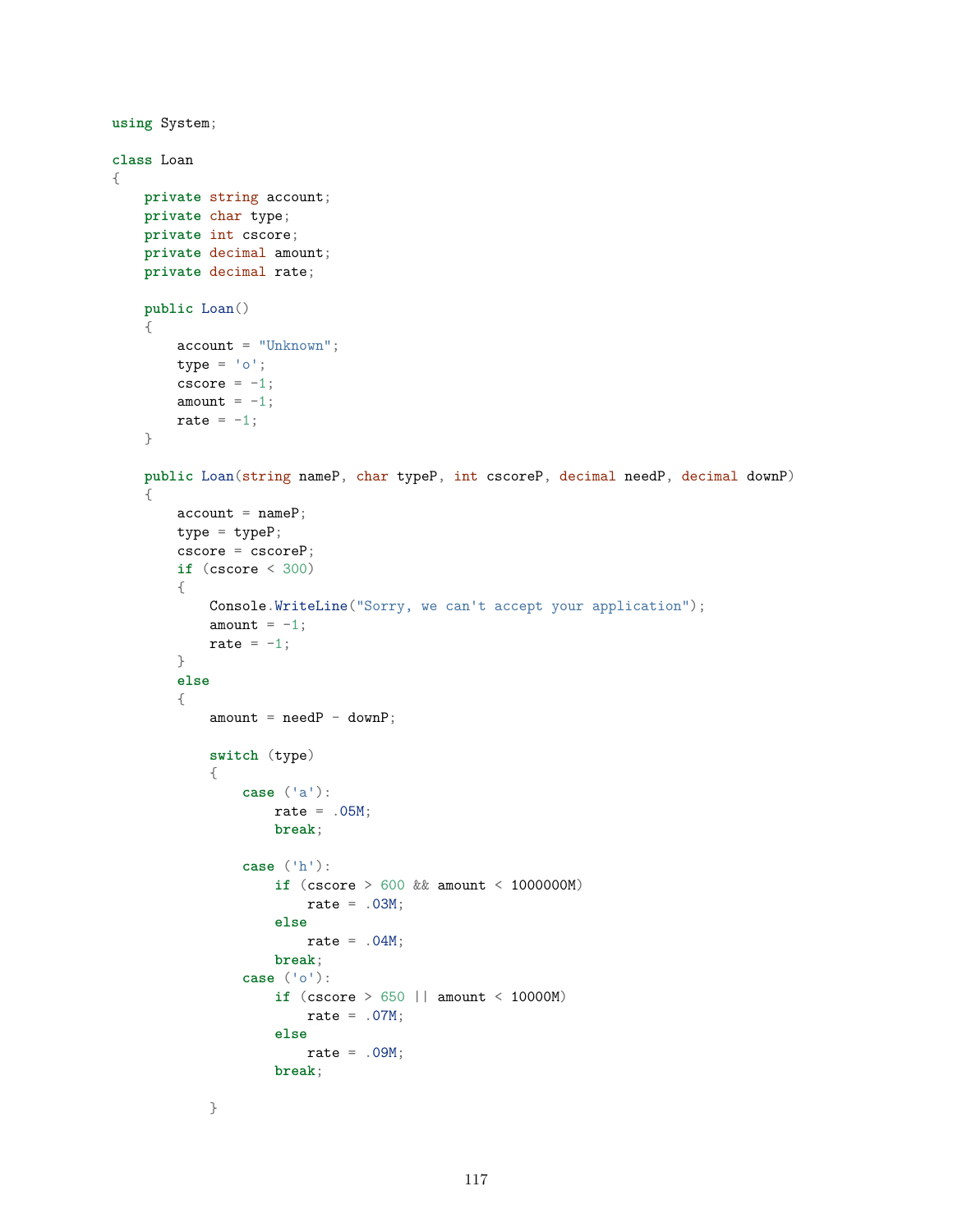```
}
    }
    public override string ToString()
    {
        string typeName = "";
        switch (type)
        {
            case ('a'):
                typeName = "an auto";
                break;
            case ('h'):
                typeName = "a house";
                break;
            case ('o'):
                typeName = "another reason";
                break;
        }
        return "Dear " + account + $", you borrowed {amount:C} at {rate:P} for "
            + typeName + ".";
    }
}
using System;
class Program
{
    static void Main()
    {
        Console.WriteLine("What is your name?");
        string name = Console. ReadLine();
        Console.WriteLine("Do you want a loan for an Auto (A, a), a House (H, h), or for
 ↪ some Other (O, o) reason?");
        char type = Console.ReadKey().KeyChar; ;
        Console.WriteLine();
        string typeOfLoan;
        if (type == 'A' || type == 'a')
        {
            type = 'a';
            typeOfLoan = "an auto";
        }
        else if (type == 'H' || type == 'h')
        {
            type = 'h';
            typeOfLoan = "a house";
        }
        else
        {
```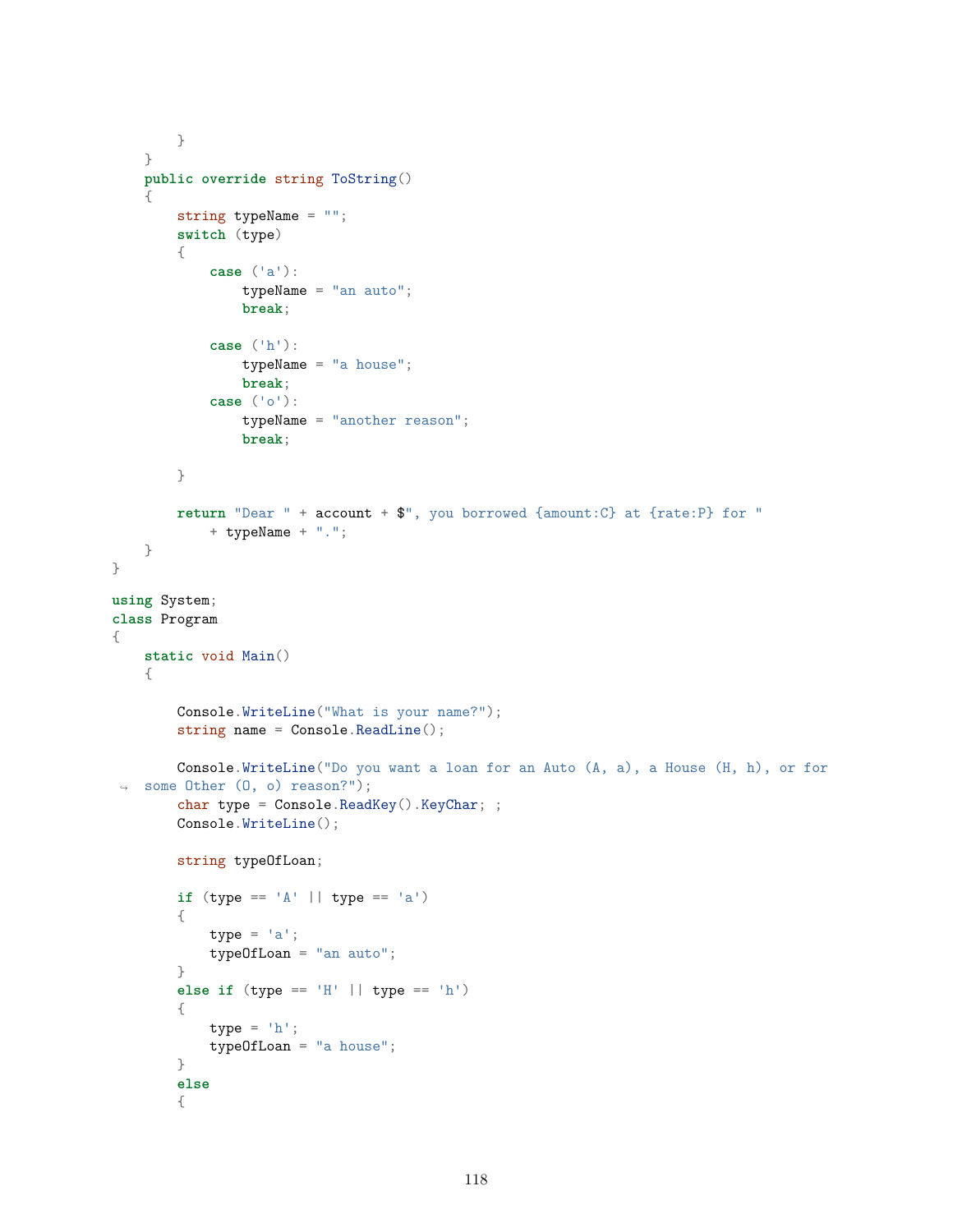```
type = ' \circ';
            typeOfLoan = "some other reason";
        }
        Console.WriteLine($"You need money for {typeOfLoan}, great.\nWhat is your current
 ↪ credit score?");
        int cscore = int.Parse(Console.ReadLine());
        Console.WriteLine("How much do you need, total?");
        decimal need = decimal.Parse(Console.ReadLine());
        Console.WriteLine("What is your down payment?");
        decimal down = decimal.Parse(Console.ReadLine());
       Loan myLoan = new Loan(name, type, cscore, need, down);
        Console.WriteLine(myLoan);
   }
}
```
# **16 Arrays**

Arrays are structures that allow you to store multiple values in memory using a single name and indexes.

- Usually all the elements of an array have the same type.
- You limit the type of array elements when you declare the array.
- If you want the array to store elements of any type, you can specify object as its type.

An array can be:

- Single-Dimensional
- Multidimensional (not covered)
- Jagged (not covered)

Arrays are useful, for instance,

- When you want to store a collection of related values,
- When you don't know in advance how many variables we need.
- When you need too many variables of the same type.

## **16.1 Single-Dimensional Arrays**

You can define a single-dimensional array as follow:

```
<type>[] arrayName;
```
where

- <type> can be any data-type and specifies the data-type of the array elements.
- arrayName is an identifier that you will use to access and modify the array elements.

Before using an array, you must specify the number of elements in the array as follows:

```
arrayName = new <type>[<number of elements>];
```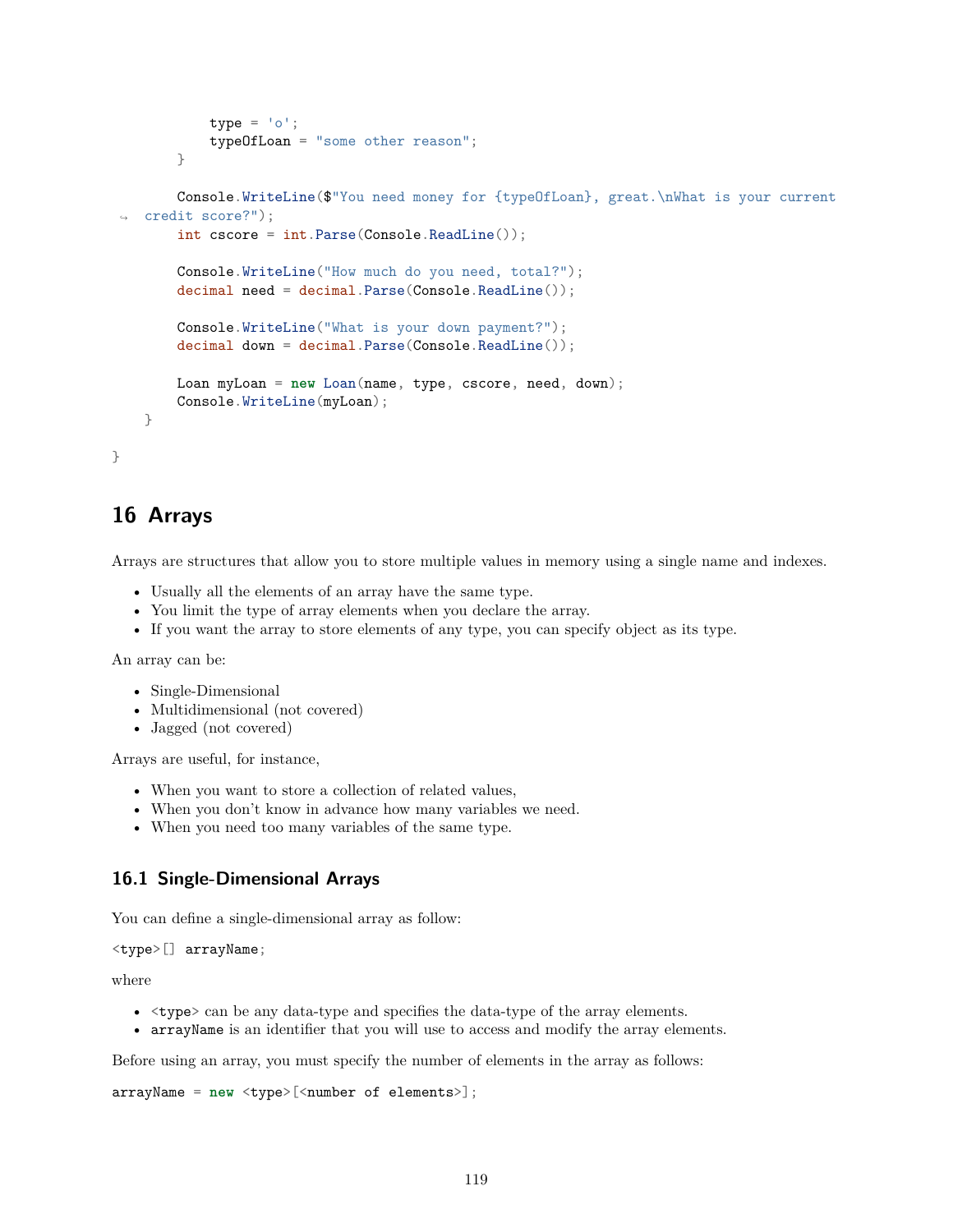where  $\langle \text{type} \rangle$  is a type as before, and  $\langle \text{number of elements} \rangle$ , called the *size declarator*, is a strictly positive integer which will correspond to the size of the array.

• An element of a single-dimensional array can be accessed and modified by using the name of the array and the index of the element as follows:

```
arrayName[<index>] = <value>; // Assigns <value> to the <index> element of the
↪ array arrayName.
Console.WriteLine(arrayName[<index>]); // Display the <index> element of the array
↪ arrayName.
```
The index of the first element in an array is always *zero*; the index of the second element is one, and the index of the last element is the size of the array minus one. As a consequence, if you specify an index greater or equal to the number of elements, a run time error will happen.

Indexing starting from 0 may seem surprising and counter-intuitive, but this is a largely respected convention across programing languages and computer scientists. Some insights on the reasons behind this (collective) choice can be found in this answer on Computer Science Educators<sup>[26](#page-119-0)</sup>.

### **16.1.1 Example**

In the following example, we define an array named *myArray* with three elements of type integer, and assign 10 to the first element, 20 to the second element, and 30 to the last element.

```
int[] myArray;
myArray = new int[3]; // 3 is the size declarator
// We can now store 3 ints in this array,
// at index 0, 1 and 2
myArray[0] = 10; // 0 is the subscript, or index
myArray[1] = 20;myArray[2] = 30;
```
If we were to try to store a fourth value in our array, at index 3, using e.g.

```
myArray[3] = 40;
```
our program would compile just fine, which may seems surprising. However, when executing this program, *array bounds checking* would be performed and detect that there is a mismatch between the size of the array and the index we are trying to use, resulting in a quite explicit error message:

Unhandled Exception: System.IndexOutOfRangeException: Index was outside the bounds of the ↪ array at Program.Main()

### **16.1.2 Abridged Syntaxes**

If you know the number of elements when you are defining an array, you can combine declaration and assignment on one line as follows:

<type>[] arrayName = **new** <type>[<number of elements>];

So, we can combine the first two lines of the previous example and write:

 $int[]$  myArray = new int $[3]$ ;

<span id="page-119-0"></span><sup>26</sup><https://cseducators.stackexchange.com/a/5026>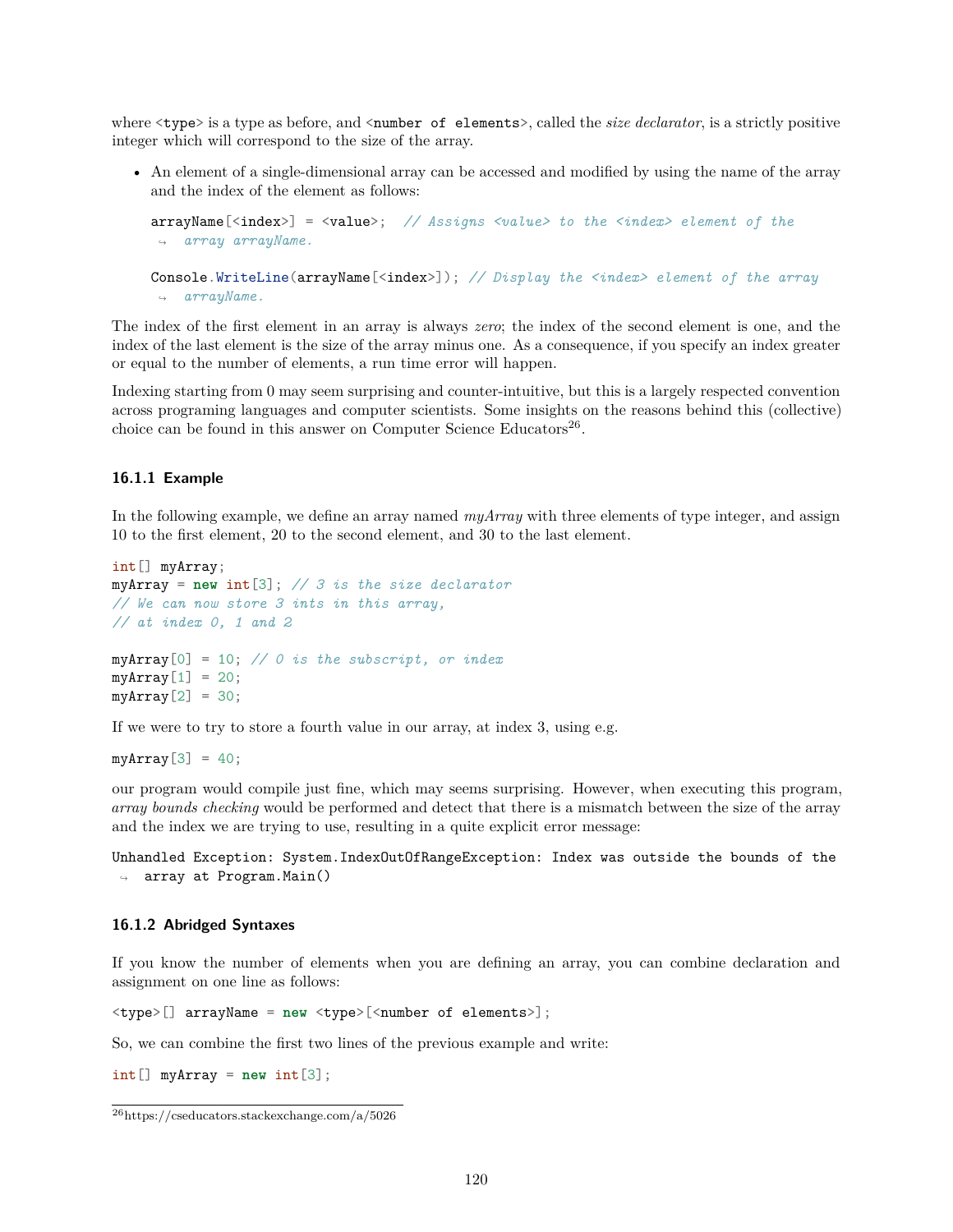We can even initialize *and* give values on one line:

int[] myArray = **new** int[3] { 10, 20, 30 };

And that statement can be rewritten as any of the following:

int[] myArray = **new** int[] { 10, 20, 30 }; int[] myArray = **new**[] { 10, 20, 30 }; int[] myArray = { 10, 20, 30 };

But, we should be careful, the following would cause an error:

int[] myArray = **new** int[5]; myArray = { 1, 2 ,3, 4, 5}; *// ERROR*

If we use the shorter notation, we *have to* give the values at initialization, we cannot re-use this notation once the array has been created.

Other datatypes, and even objects, can be stored in arrays in a perfectly similar way:

```
string[] myArray = { "Bob", "Mom", "Train", "Console" };Rectangle[] arrayOfRectangle = new Rectangle[5]; // Assume there is a class called
↪ Rectangle
```
#### **16.1.3 Default Values**

If we initialize an array but do not assign any values to its elements, each element will get the default value for that element's data type. (These are the same default values that are assigned to instance variables if we do not write a constructor, as we learned in "More Advanced Object Concepts"). In the following example, each element of myArray gets initialized to 0, the default value for int:

```
int[] myArray = new int[5];
Console.WriteLine(myArray[2]); // Displays "0"
myArray[1]++;Console.WriteLine(myArray[1]); // Displays "1"
```
However, remember that the default value for any *object* data type is **null**, which is an object that does not exist. Attempting to call a method on a **null** object will cause a run-time error of the type System.NullReferenceException;

```
Rectangle[] shapes = new Rectangle[3];
shapes[0].SetLength(5); // ERROR
```
Before we can use an array element that should contain an object, we must instantiate an object and assign it to the array element. For our array of Rectangle objects, we could either write code like this:

```
Rectangle[] shapes = new Rectangle[3];
shapes[0] = new Rectangle();
shapes[1] = new Rectangle();
shapes[2] = new Rectangle();
```
or use the abridged initialization syntax as follows:

```
Rectangle[] shapes = {new Rectangle(), new Rectangle(), new Rectangle()};
```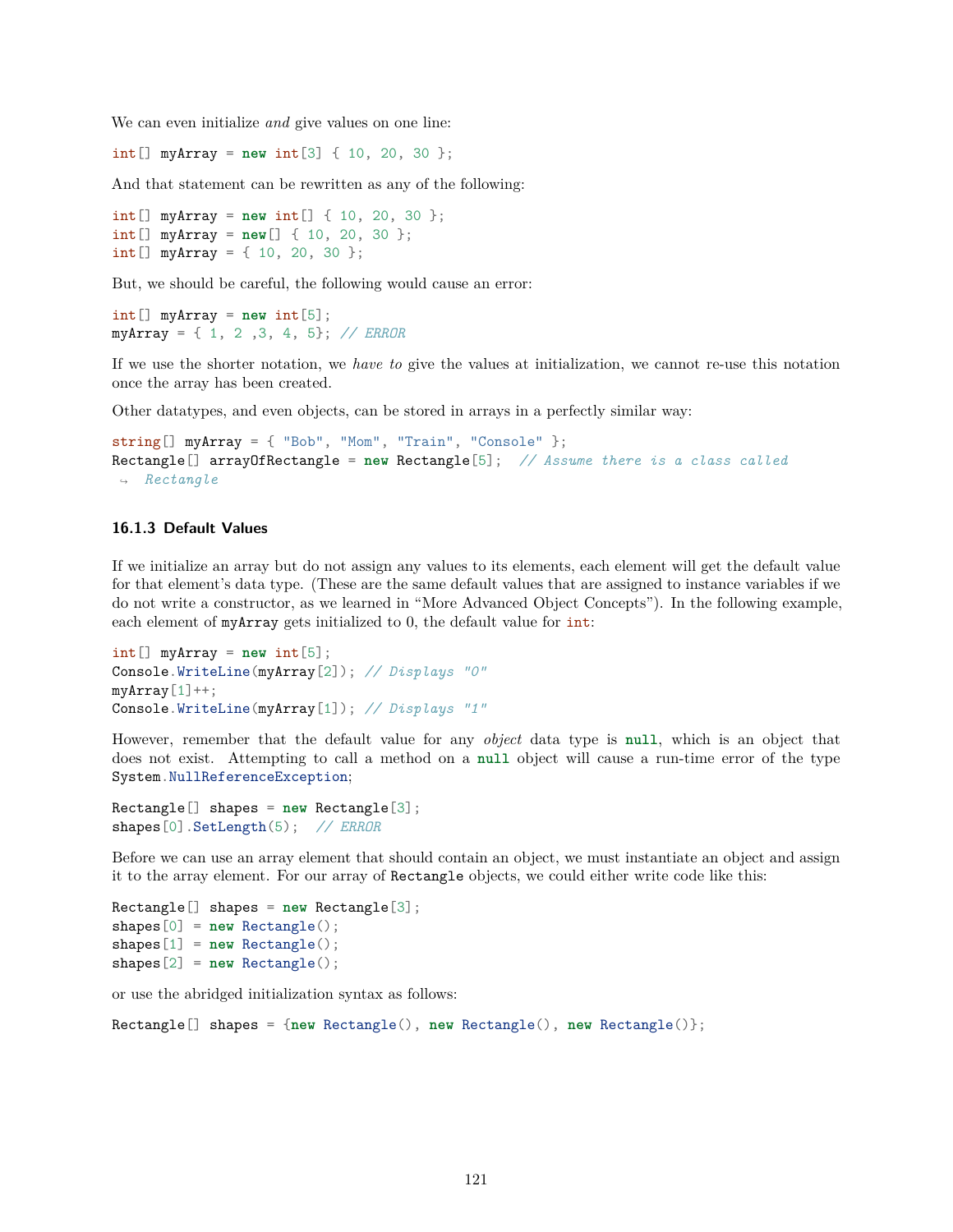# **16.2 Custom Size and Loops**

One of the benefits of arrays is that they allow you to specify the number of their elements at run-time: the size declarator can be a variable, not just an integer literal. Hence, depending on run-time conditions such as user input, we can have enough space to store and process any number of values.

In order to access the elements of whose size is not known until runtime, we will need to use a loop. If the size of myArray comes from user input, it wouldn't be safe to try to access a specific element like myArray [5], because we can't guarantee that the array will have at least 6 elements. Instead, we can write a loop that uses a counter variable to access the array, and use the loop condition to ensure that the variable does not exceed the size of the array.

## **16.2.1 Example**

In the following example, we get the number of elements at run-time from the user, create an array with the appropriate size, and fill the array.

```
Console.WriteLine("What is the size of the array that you want?");
int size = int.Parse(Console.ReadLine());
int[] customArray = new int[size];
int counter = 0;
while (counter < size)
{
   Console.WriteLine($"Enter the {counter + 1}th value");
    customArray[counter] = int.Parse(Console.ReadLine());
    counter++;
}
```
Observe that:

- If the user enters a negative value or a string that does not correspond to an integer for the size value, our program will crash: we are not performing any user-input validation here, to keep our example compact.
- The loop condition is counter < size because we do *not* want the loop to execute when counter is equal to size. The last valid index in customArray is size  $-1$ .
- We are asking for the {counter +1}th value because we prefer not to confuse the user by asking for the "0th" value. Note that a more sophisticated program would replace "th" with "st", "nd" and "rd" for the first three values.

### **16.2.2 The Length Property**

Every single-dimensional array has a property called Length that returns the number of the elements in the array (or size of the array).

To process an array whose size is not fixed at compile-time, we can use this property to find out the number of elements in the array.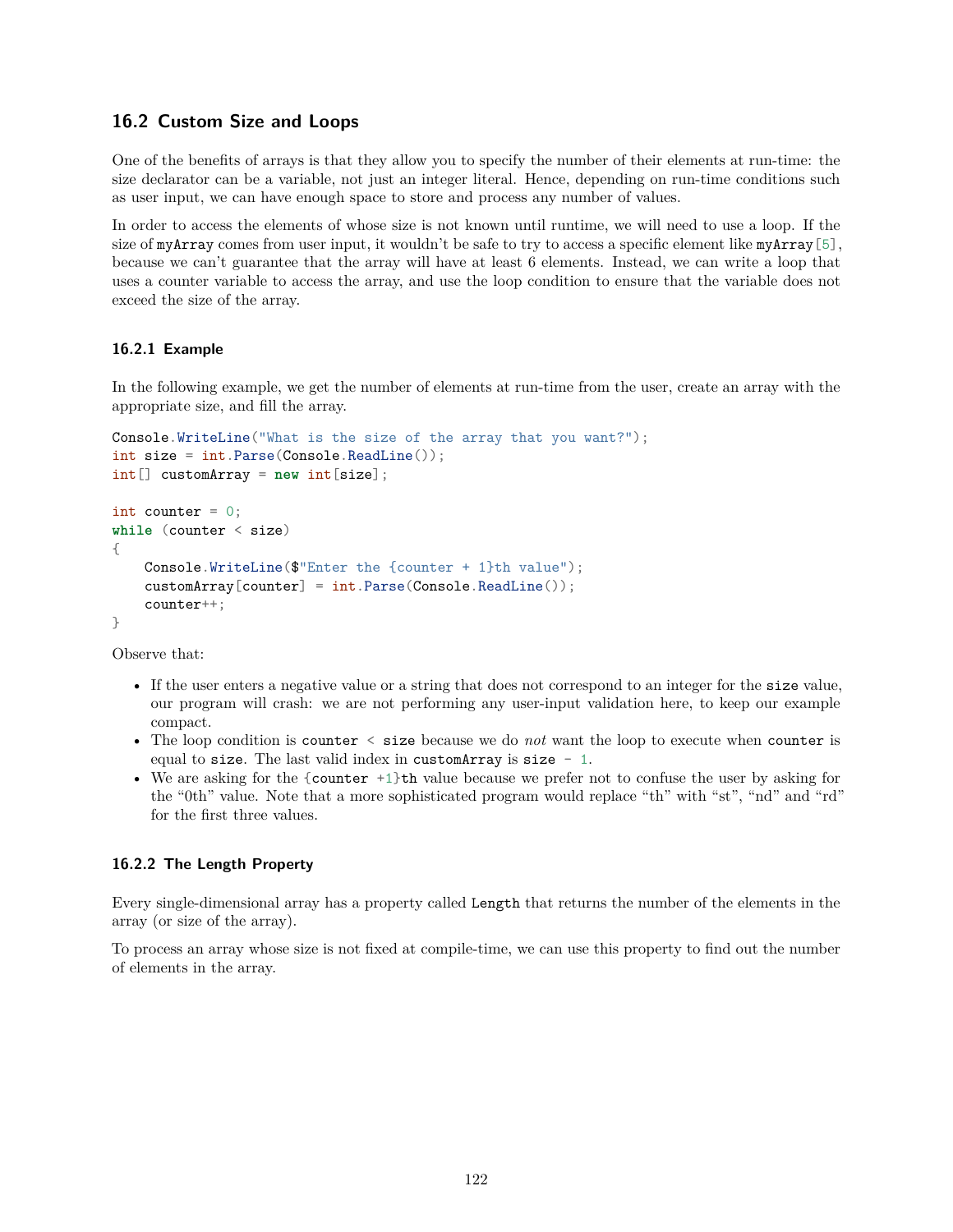#### **16.2.3 Example**

```
int counter2 = 0;
while (counter2 < customArray.Length)
{
   Console.WriteLine($"{counter2}: {customArray[counter2]}.");
    counter2++;
}
```
Observe that this code doesn't need the variable size.

Note: You *cannot* use the length property to change the size of the array, that is, entering

```
int[] test = new int[10];
test.Length = 9;
```
would return, at compile time,

```
Compilation error (line 8, col 3): Property or indexer 'System.Array.Length' cannot be
↪ assigned to --it is read only.
```
When a field is marked as 'read only,' it means the attribute can only be initialized during the declaration or in the constructor of a class. We receive this error because the array attribute, 'Length,' can not be changed once the array is already declared. Resizing arrays will be discussed in the section: [Changing the Size.](#page-123-0)

### **16.2.4 Loops with Arrays of Objects**

In the following example, we will ask the user how many Item objects they want to create, then fill an array with Item objects initialized from user input:

```
Console.WriteLine("How many items would you like to stock?");
Item[] items = new Item[int.Parse(Console.ReadLine())];
int i = 0;
while(i < items.Length)
{
   Console.WriteLine($"Enter description of item {i+1}:");
   string description = Console.ReadLine();
   Console.WriteLine($"Enter price of item {i+1}:");
   decimal price = decimal.Parse(Console.ReadLine());
   items[i] = new Item(description, price);
   i++:
}
```
Observe that, since we do not perform any user-input validation, we can simply use the result of  $int.Parse()$ as the size declarator for the items array - no size variable is needed at all.

We can also use **while** loops to search through arrays for a particular value. For example, this code will find and display the lowest-priced item in the array items, which was initialized by user input:

```
Item lowestItem = items[0];
int i = 1:
while(i < items.Length)
{
   if(items[i].GetPrice() < lowestItem.GetPrice())
    {
       lowestItem = items[i];}
```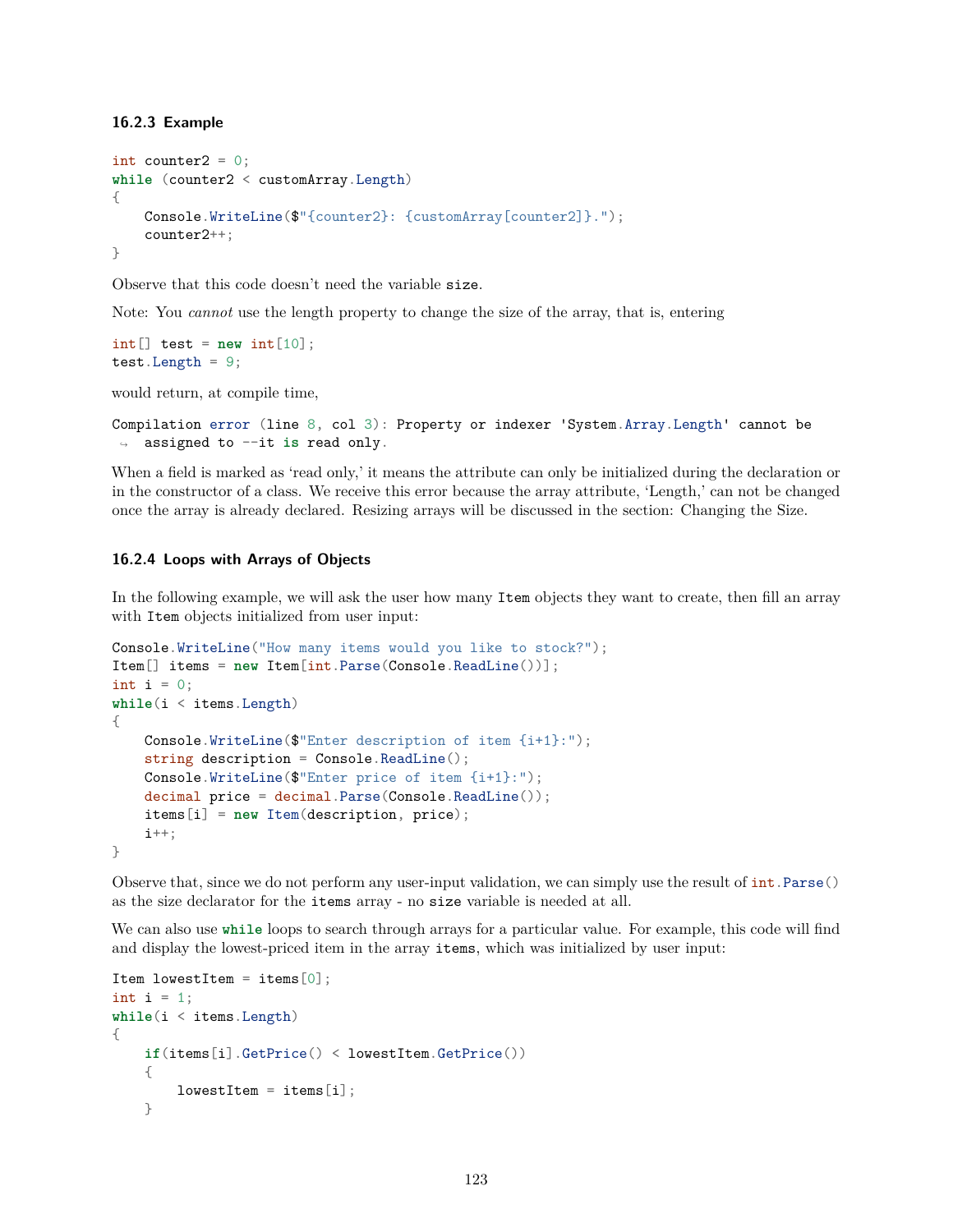```
i++;
}
Console.WriteLine($"The lowest-priced item is {lowestItem}");
```
Note that the lowestItem variable needs to be initialized to refer to an Item object before we can call the GetPrice() method on it; we can't call GetPrice() if lowestItem is **null**. We could try to create an Item object with the "highest possible" price, but a simpler approach is to initialize lowestItem with items[0]. As long as the array has at least one element, 0 is a valid index, and the first item in the array can be our first "guess" at the lowest-priced item.

# <span id="page-123-0"></span>**16.3 Changing the Size**

There is a class named Array that can be used to resize an array. Upon expanding an array, the additional indices will be filled with the default value of the corresponding type. Shrinking an array will cause the data in the removed indices (those beyond the new length) to be lost.

### **16.3.1 Example**

```
Array.Resize(ref myArray, 4); //myArray[3] now contains 0
myArray[3] = 40;Array.Resize(ref myArray, 2);
```
In the above example, all data starting at index 2 is lost.

# **17 For Loops**

### **17.0.0.1 Counter-controlled loops**

- Previously, when we learned about loop vocabulary, we looked at counter-controlled **while** loops
- Although counter-controlled loops can perform many different kinds of actions in the body of the loop, they all use very similar code for managing the counter variable
- Two examples of counter-controlled **while** loops:

```
int i = 0;
while(i < 10)
{
    Console.WriteLine($"{i}");
    i++;
}
Console.WriteLine("Done");
int num = 1, total = 0;
while(num \leq 25){
    total += num;
    num++;
}
Console.WriteLine($"The sum is {total}");
```
Notice that in both cases, we've written the same three pieces of code:

**–** Initialize a counter variable (i or num) before the loop starts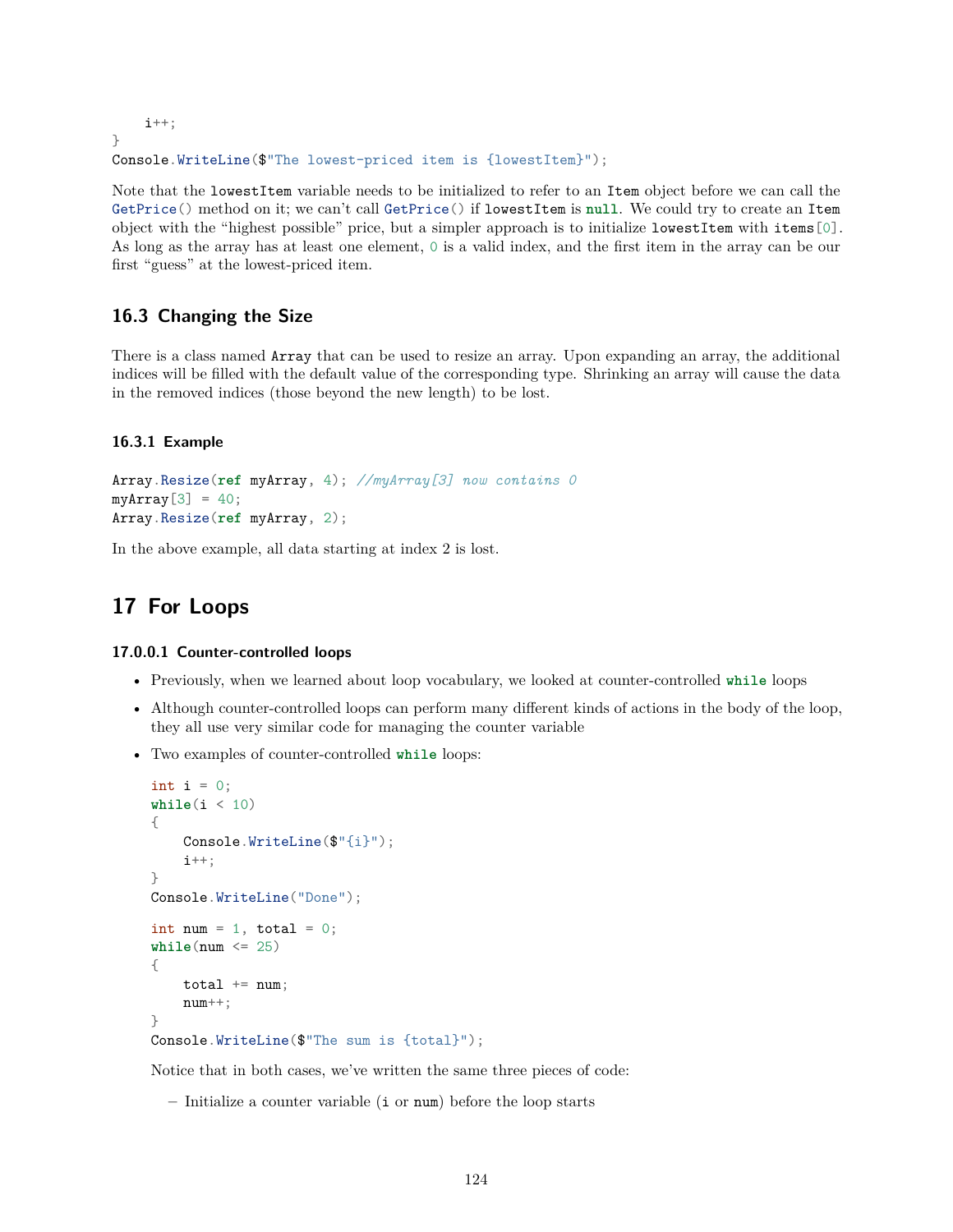- **–** Write a loop condition that will become false when the counter reaches a certain value (i < 10 or  $num \leq 25$
- **–** Increment the counter variable at the end of each loop iteration, as the last line of the body

### **17.0.0.2 for loop example and syntax**

• This **for** loop does the same thing as the first of the two **while** loops above:

```
for(int i = 0; i < 10; i++)
{
    Console.WriteLine($"{i}");
}
```
Console.WriteLine("Done");

- **–** The **for** statement actually contains 3 statements in 1 line; note that they are separated by semicolons
- **–** The code to initialize the counter variable has moved inside the **for** statement, and appears first
- **–** Next is the loop condition, i < 10
- **–** The third statement is the increment operation, i++, which no longer needs to be written at the end of the loop body
- In general, **for** loops have this syntax:

```
for(<initialization>; <condition>; <update>)
{
    <statements>
```
}

- **–** The initialization statement is executed once, when the program first reaches the loop. This is where you declare and initialize the counter variable.
- **–** The condition statement works exactly the same as a **while** loop's condition statement: Before executing the loop's body, the computer checks the condition, and skips the body (ending the loop) if it is false.
- **–** The update statement is code that will be executed each time the loop's body *ends*, before checking the condition again. You can imagine that it gets inserted right before the closing  $\}$  of the loop body. This is where you increment the counter variable.
- Examining the example in detail
	- **–** When the computer executes our example **for** loop, it first creates the variable i and initializes it to 0
	- **–** Then it evaluates the condition i < 10, which is true, so it executes the loop's body. The computer displays "0" in the console.
	- **–** At the end of the code block for the loop's body, the computer executes the update code, i++, and changes the value of i to 1.
	- **–** Then it returns to the beginning of the loop and evaluates the condition again. Since it is still true, it executes the loop body again.
	- **–** This process repeats several more times. On the last iteration, i is equal to 9. The computer displays "9" on the screen, then increments i to 10 at the end of the loop body.
	- **–** The computer returns to the **for** statement and evaluates the condition, but i < 10 is false, so it skips the loop body and proceeds to the next line of code. It displays "Done" in the console.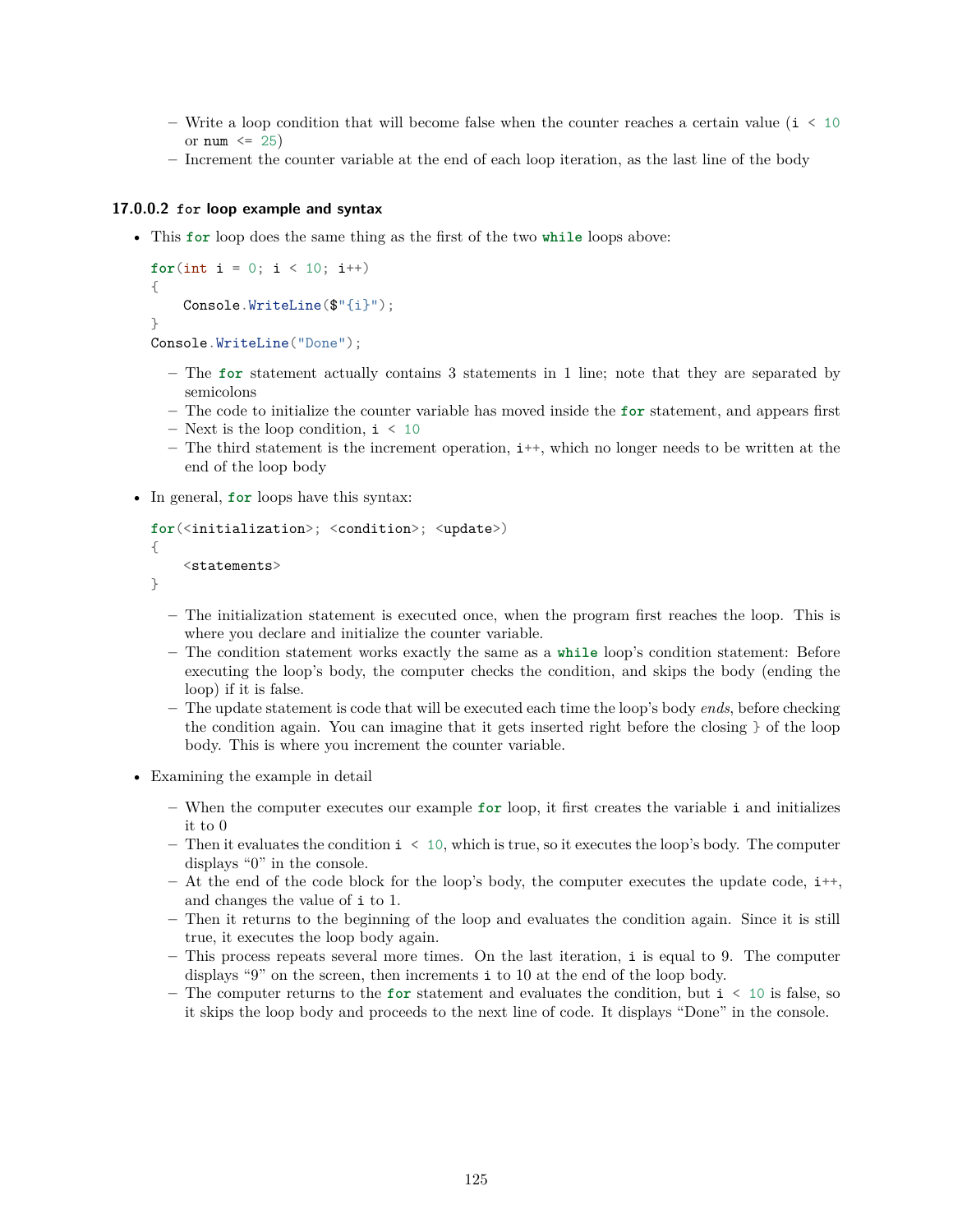# **17.1 Limitations and Pitfalls of Using for Loops**

### **17.1.0.1 Scope of the for loop's variable**

- When you declare a counter variable in the **for** statement, its scope is limited to *inside* the loop
- Just like method parameters, it is as if the variable declaration happened just inside the opening {, so it can only be accessed inside that code block
- This means you can't use a counter variable after the end of the loop. This code will produce a compile error:

```
int total = 0:
for(int count = 0; count < 10; count++){
    total += count;}
Console.WriteLine($"The average is {(double) total / count}");
```
- If you want to use the counter variable after the end of the loop, you must declare it *before* the loop
- This means your loop's initialization statement will need to assign the variable its starting value, but not declare it
- This code works correctly, since count is still in scope after the end of the loop:

```
int total = 0;
int count;
for (count = 0; count < 10; count++){
    total += count;}
Console.WriteLine($"The average is {(double) total / count}");
```
#### **17.1.0.2 Accidentally re-declaring a variable**

- If your **for** loop declares a new variable in its initialization statement, it can't have the same name as a variable already in scope
- If you want your counter variable to still be in scope after the end of the loop, you can't also declare it in the **for** loop. This is why we had to write **for**(count = 0... instead of **for**(int count = 0... in the previous example: the name count was already being used.
- Since counter variables often use short, common names (like i or count), it is more likely that you'll accidentally re-use one that's already in scope
- For example, you might have a program with many **for** loops, and in one of them you decide to declare the counter variable outside the loop because you need to use it after the end of the loop. This can cause an error in a different **for** loop much later in the program:

```
int total = 0;
int i;
for(i = 0; i < 10; i++){
   total += i;
}
Console.WriteLine($"The average is {(double) total / i}");
// Many more lines of code
// ...
```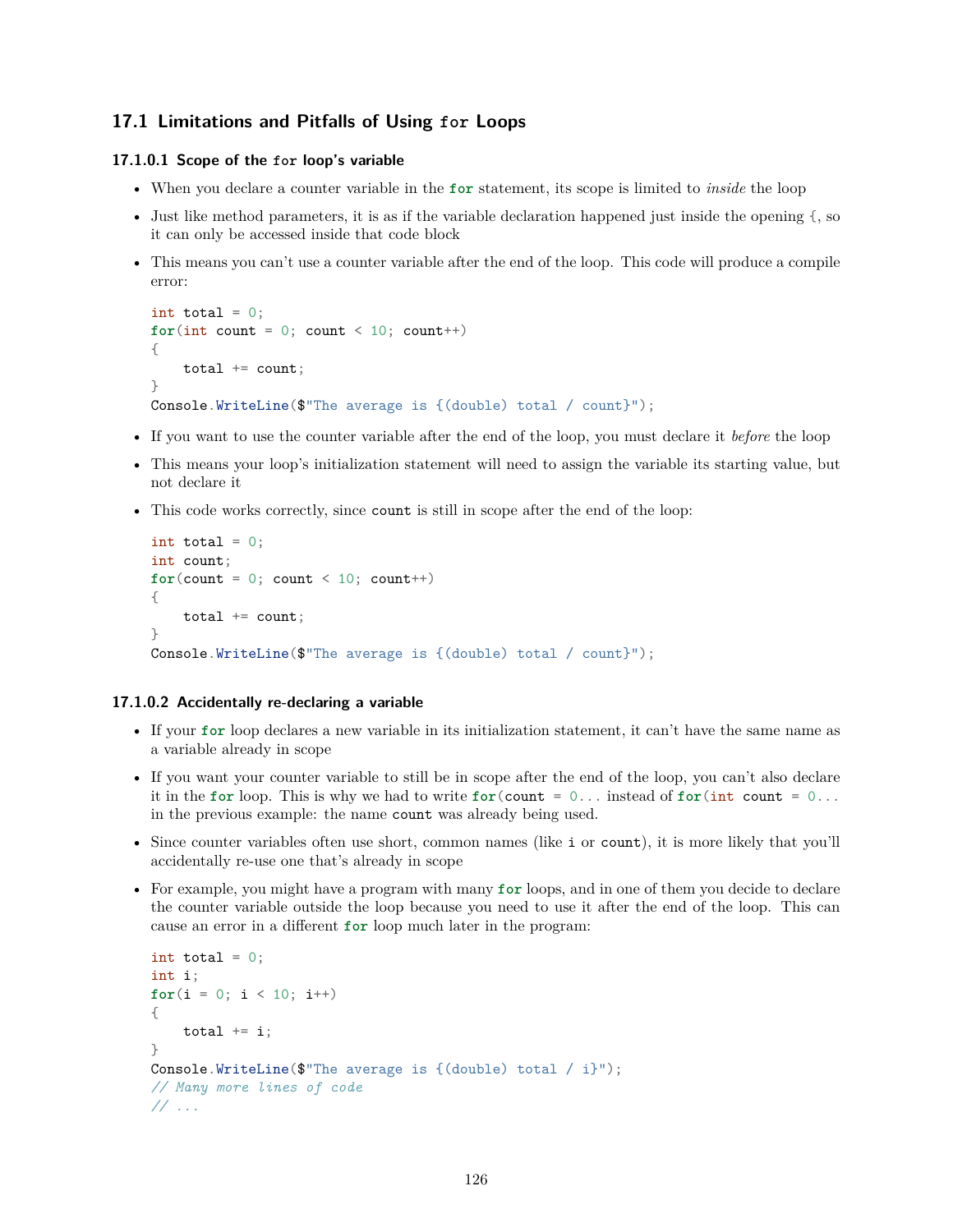```
// Some time later:
for(int i = 0; i < 10; i++)
{
    Console.WriteLine($"{i}");
}
```
The compiler will produce an error on the second **for** loop, because the name "i" is already being used.

• On the other hand, if all of your **for** loops declare their variables inside the **for** statement, it is perfectly fine to reuse the same variable name. This code does not produce any errors:

```
int total = 0;
for(int i = 0; i < 10; i++)
{
    total += i;
}
Console.WriteLine($"The total is {total}");
// Some time later:
for(int i = 0; i < 10; i++)
{
    Console.WriteLine($"{i}");
}
```
### **17.1.0.3 Accidentally double-incrementing the counter**

- Now that you know about **for** loops, you may want to convert some of your counter-controlled **while** loops to **for** loops
- Remember that in a **while** loop the counter must be incremented in the loop body, but in a **for** loop the increment is part of the loop's header
- If you just convert the header of the loop and leave the body the same, you will end up incrementing the counter *twice* per iteration. For example, if you convert this **while** loop:

```
int i = 0;
\text{while}(i \leq 10){
    Console.WriteLine($"{i}");
    i++;
}
Console.WriteLine("Done");
to this for loop:
for(int i = 0; i < 10; i++)
{
    Console.WriteLine($"{i}");
    i++;
}
Console.WriteLine("Done");
```
it will not work correctly, because i will be incremented by both the loop body and the loop's update statement. The loop will seem to "skip" every other value of i.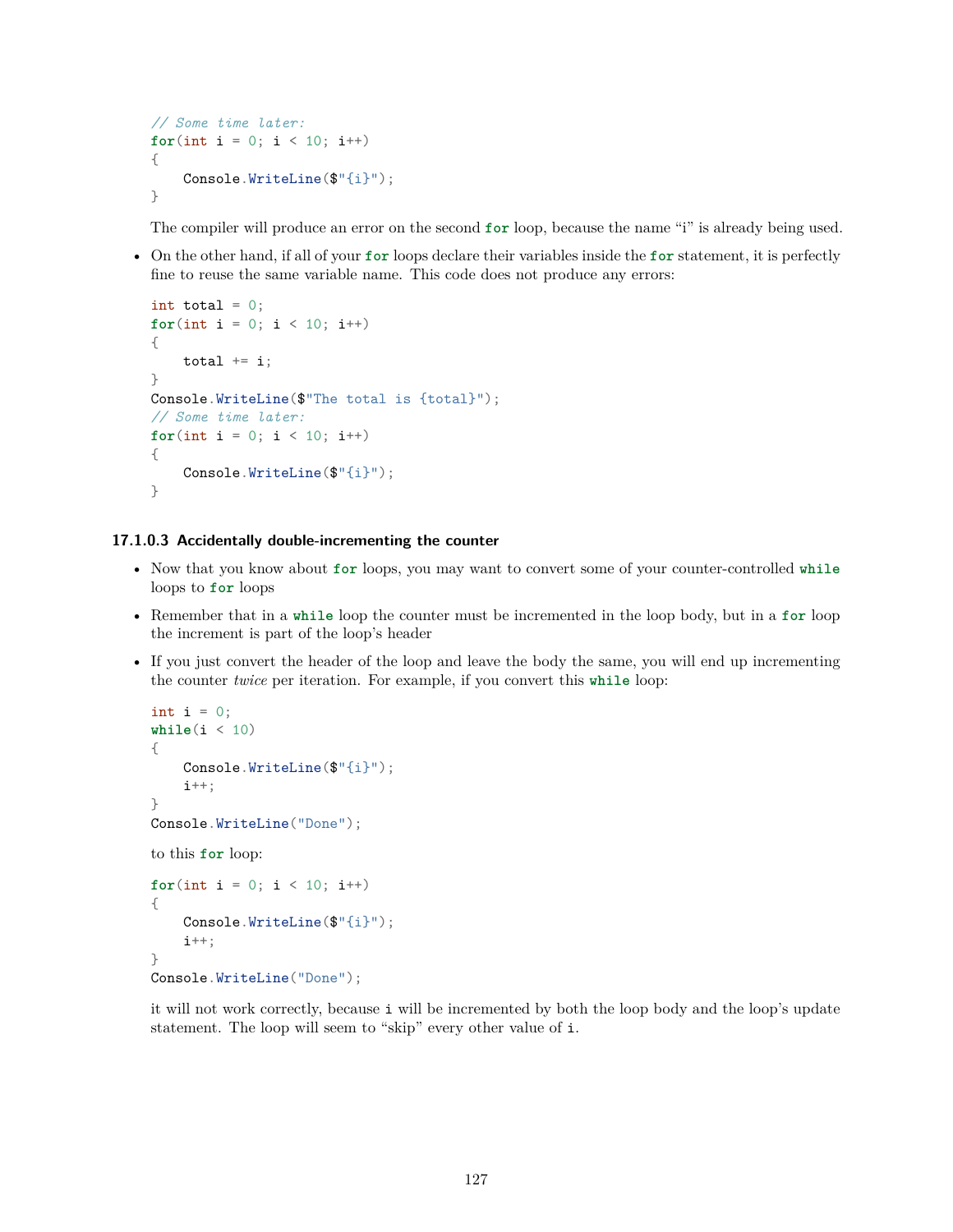# **17.2 More Ways to use for Loops**

### **17.2.0.1 Complex condition statements**

- The condition in a **for** loop can be any expression that results in a bool value
- If the condition compares the counter to a variable, the number of iterations depends on the variable. If the variable comes from user input, the loop is also user-controlled, like in this example:

```
Console.WriteLine("Enter a positive number.");
int numTimes = int.Parse(Console.ReadLine());
for(int c = 0; c < numTimes; c++){
    Console.WriteLine("**********");
}
```
• The condition can compare the counter to the result of a method call. In this case, the method will get called on every iteration of the loop, since the condition is re-evaluated every time the loop returns to the beginning. For example, in this loop:

```
for(int i = 1; i \le (int) myItem.GetPrice(); i++){
    Console.WriteLine($"${i}");
}
```
the GetPrice() method of myItem will be called every time the condition is evaluated.

### **17.2.0.2 Complex update statements**

- The update statement can be anything, not just an increment operation
- For example, you can write a loop that only processes the even numbers like this:

```
for(int i = 0; i < 19; i += 2)
{
    Console.WriteLine($"{i}");
}
```
• You can write a loop that decreases the counter variable on every iteration, like this:

```
for(int t = 10; t > 0; t--)
{
     Console.Write(\mathcal{F}^{\text{H}}\{t\}...");
}
Console.WriteLine("Liftoff!");
```
### **17.2.0.3 Complex loop bodies**

- The loop body can contain more complex statements, including other decision structures
- **if** statements can be nested inside **for** loops, and they will be evaluated again on every iteration
- For example, in this program: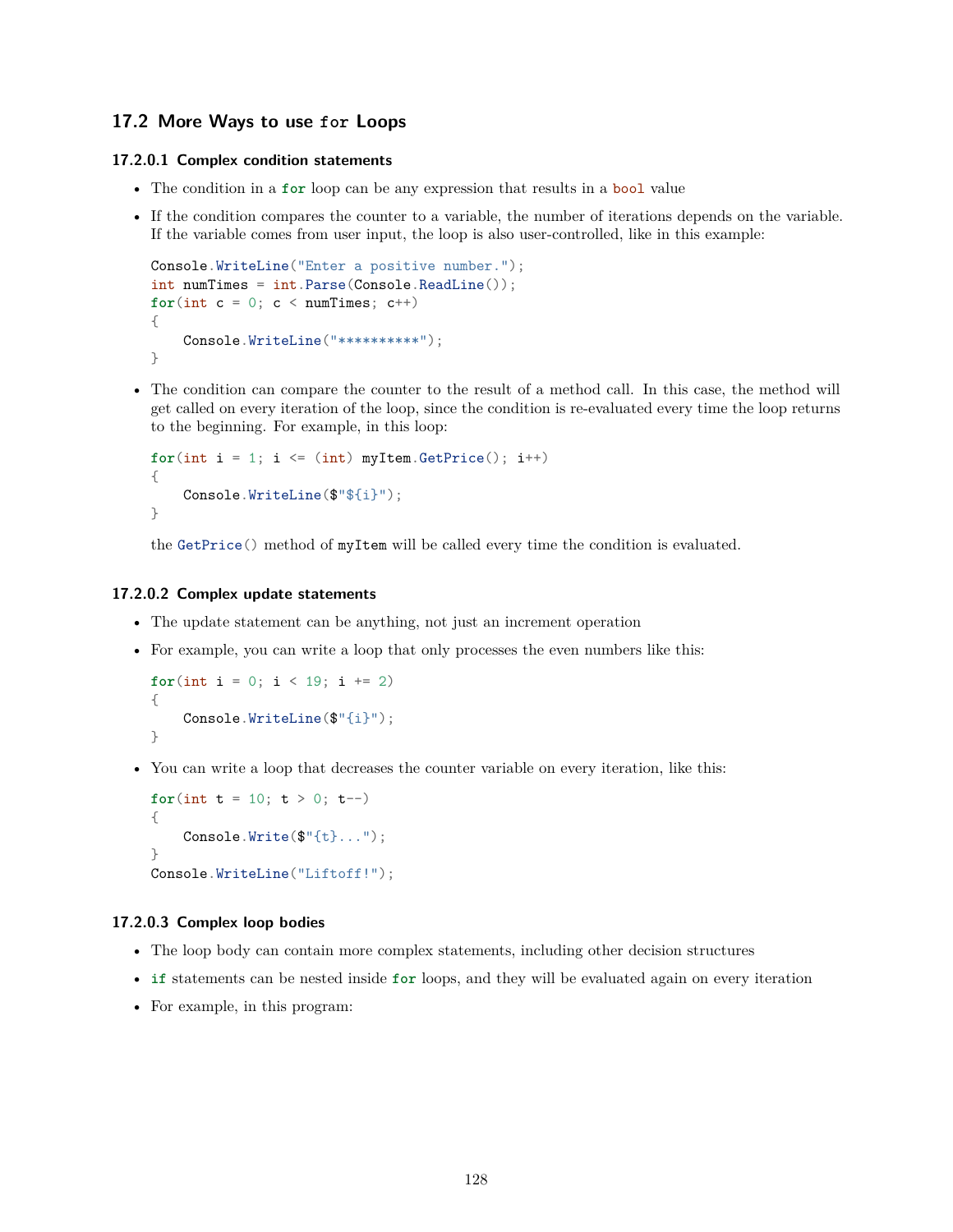```
for(int i = 0; i < 8; i++)
{
    if(i \frac{9}{6} 2 == 0)
    {
        Console.WriteLine("It's my turn");
    }
    else
    {
        Console.WriteLine("It's your turn");
    }
    Console.WriteLine("Switching players...");
}
```
On even-numbered iterations, the computer will display "It's my turn" followed by "Switching players…", and on odd-numbered iterations the computer will display "It's your turn" followed by "Switching players…"

- **for** loops can contain other **for** loops. This means the "inner" loop will execute all of its iterations each time the "outer" loop executes one iteration.
- For example, this program prints a multiplication table:

```
for(int r = 0; r < 11; r^{++})
{
     for(int c = 0; c < 11; c^{++})
     {
          Console.Write(\mathcal{F}'(r) \times \{c\} = \{r * c\} \setminus t');
     }
     Console.Write("\n");
}
```
The outer loop prints the rows of the table, while the inner loop prints the columns. On a single iteration of the outer **for** loop (i.e. when  $r = 2$ ), the inner **for** loop executes its body 11 times, using values of c from 0 to 10. Then the computer executes the Console.Write("\n") to print a newline before the next "row" iteration.

### **17.2.0.4 Combining for and while loops**

- **while** loops are good for sentinel-controlled loops or user-input validation, and **for** loops are good for counter-controlled loops
- This program asks the user to enter a number, then uses a **for** loop to print that number of asterisks on a single line:

```
string userInput;
do
{
    Console.WriteLine("Enter a positive number, or \"Q\" to stop");
    userInput = Console.ReadLine();
    int inputNum;
    int.TryParse(userInput, out inputNum);
    if(inputNum > 0)
    {
        for(int c = 0; c < inputNum; c++){
            Console.Write("*");
        }
```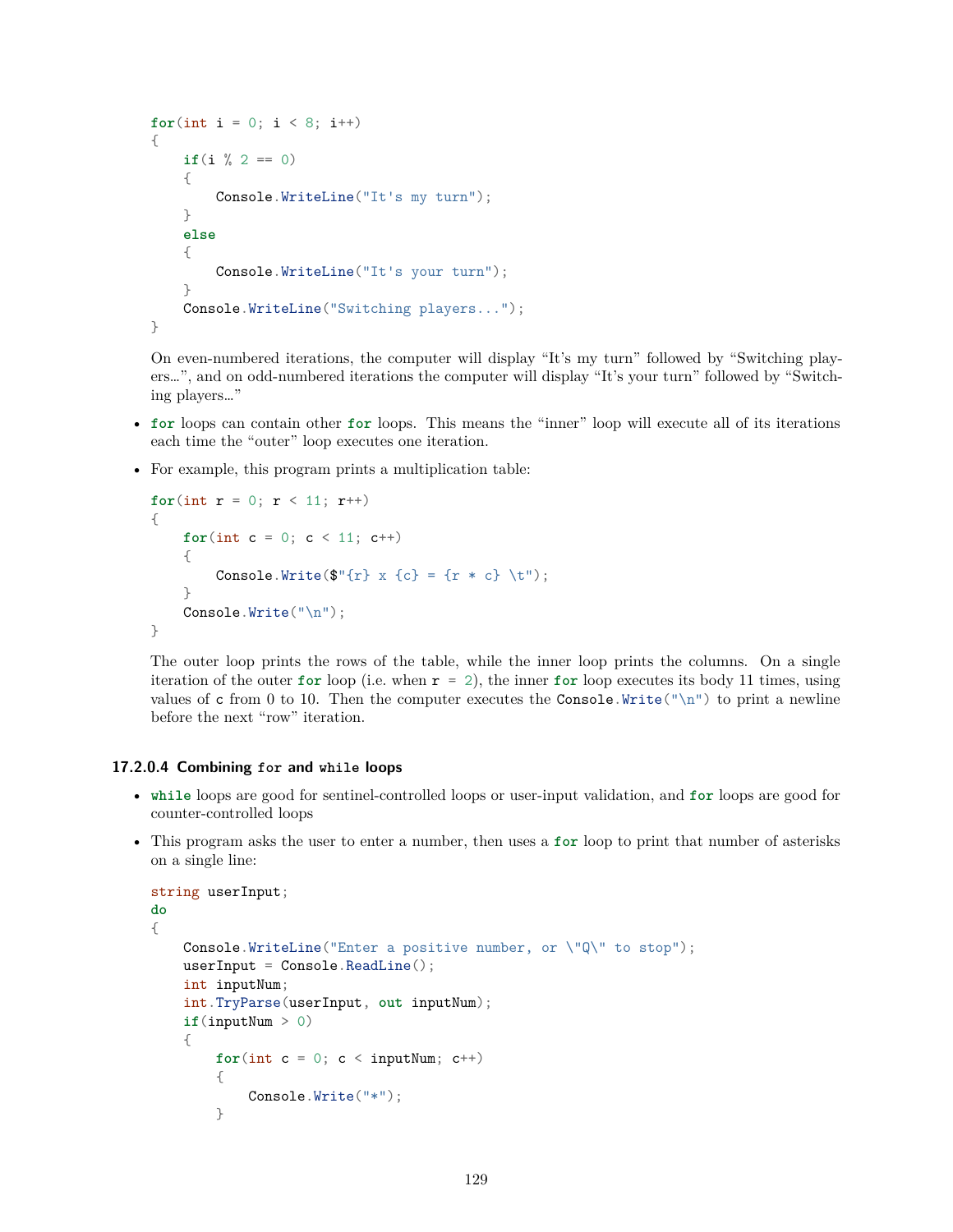```
Console.WriteLine();
}
```

```
} while(userInput != "Q");
```
- **–** The sentinel value "Q" is used to end the program, so the outer **while** loop repeats until the user enters this value
- **–** Once the user enters a number, that number is used in the condition for a **for** loop that prints asterisks using Console.Write(). After the **for** loop ends, we use Console.WriteLine() with no argument to end the line (print a newline).
- **–** Since the user could enter either a letter or a number, we need to use TryParse to convert the user's input to a number
- **–** If TryParse fails (because the user entered a non-number), inputNum will be assigned the value 0. This is also an invalid value for the loop counter, so we don't need to check whether TryParse returned **true** or **false**. Instead, we simply check whether inputNum is valid (greater than 0) before executing the **for** loop, and skip the **for** loop entirely if inputNum is negative or 0.

# **17.3 For Loops With Arrays**

- Previously, we learned that you can iterate over the elements of an array using a **while** loop. We can also process arrays using **for** loops, and in many cases they are more concise than the equivalent **while** loop.
- For example, consider this code that finds the average of all the elements in an array:

```
int[] homeworkGrades = {89, 72, 88, 80, 91};int counter = 0;
int sum = 0:
while(counter < 5)
{
    sum += homeworkGrades[counter];
    counter++
}
double average = sum / 5.0;
```
• This can also be written with a **for** loop:

```
int sum = 0;
for(int i = 0; i < 5; i++)
{
    sum += homeworkGrades[i];
}
double average = sum / 5.0;
```
- **–** In a **for** loop that iterates over an array, the counter variable is also used as the array index
- **–** Since we did not need to use the counter variable outside the body of the loop, we can declare it in the loop header and limit its scope to the loop's body
- Using a **for** loop to access array elements makes it easy to process "the whole array" when the size of the array is user-provided: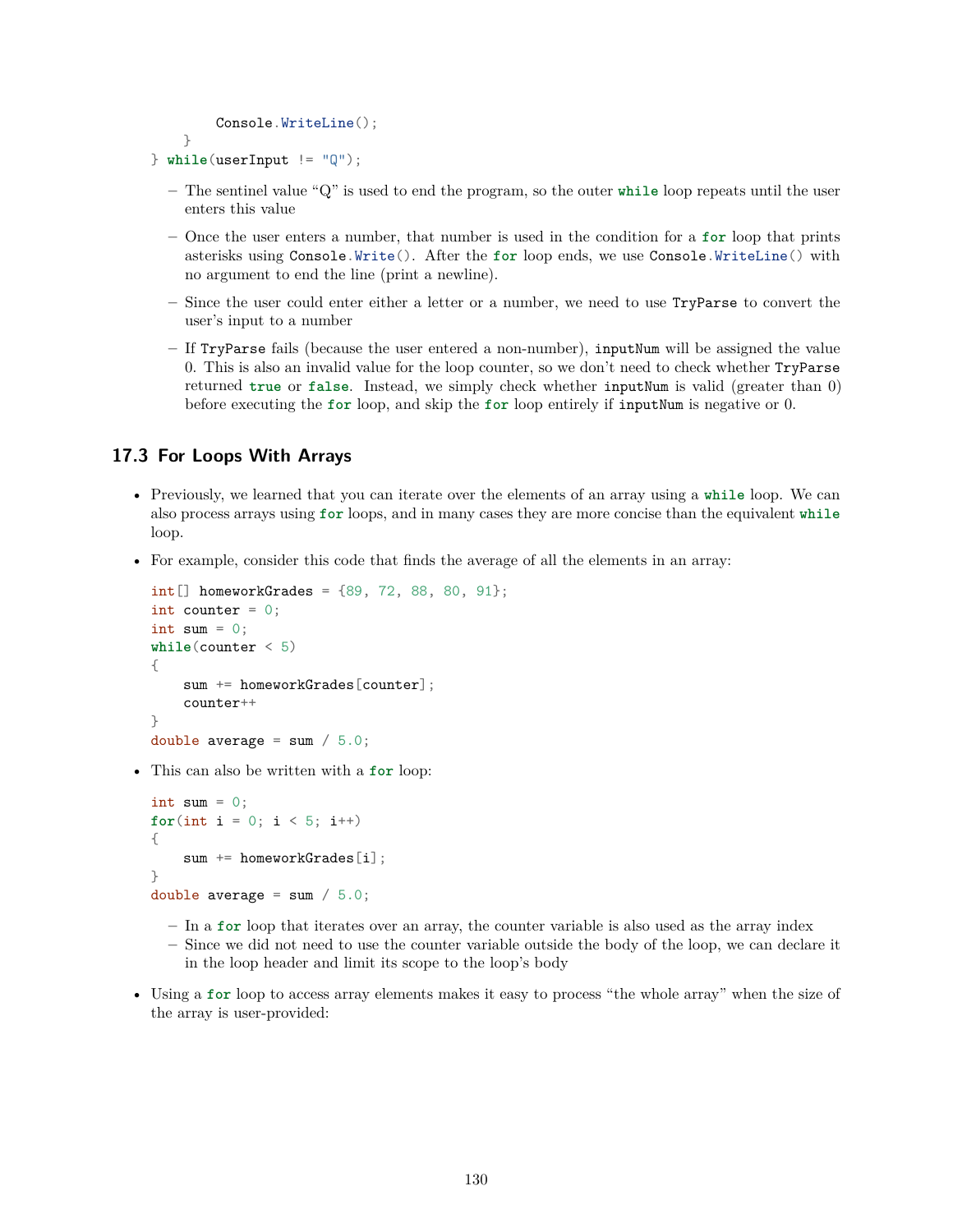```
Console.WriteLine("How many grades are there?");
int numGrades = int.Parse(Console.ReadLine());
int[] homeworkGrades = new int[numGrades];
for(int i = 0; i < numGrades; i++){
    Console.WriteLine($"Enter grade for homework {i+1}");
    homeworkGrades[i] = int.Parse(Console.ReadLine());
}
```
• You can use the Length property of an array to write a loop condition, even if you did not store the size of the array in a variable. For example, this code doesn't need the variable numGrades:

```
int sum = 0;
for(int i = 0; i < homeworkGrades.length; i++){
    sum += homeworkGrades[i];
}
double average = (double) sum / homeworkGrades.Length;
```
• In general, as long as the loop condition is in the format  $i \leq \text{arrayName}$ . Length (or, equivalently,  $i \leq \text{arrayName}$ . Length - 1), the loop will access each element of the array.

# **18 The foreach Loop**

• When writing a **for** loop that accesses each element of an array once, you will end up writing code like this:

```
for(int i = 0; i < myArray.length; i++){
    <do something with myArray[i]>;
}
```
- In some cases, this code has unnecessary repetition: If you are not using the counter i for anything other than an array index, you still need to declare it, increment it, and write the condition with myArray.Length
- The **foreach loop** is a shortcut that allows you to get rid of the counter variable and the loop condition. It has this syntax:

```
foreach(<type> <variableName> in <arrayName>)
{
    <do something with variable>
}
```
- **–** The loop will repeat exactly as many times as there are elements in the array
- **–** On each iteration of the loop, the variable will be assigned the next value from the array, in order
- **–** The variable must be the same type as the array
- For example, this loop accesses each element of homeworkGrades and computes their sum:

```
int sum = 0;
foreach(int grade in homeworkGrades)
{
    sum += grade;
}
```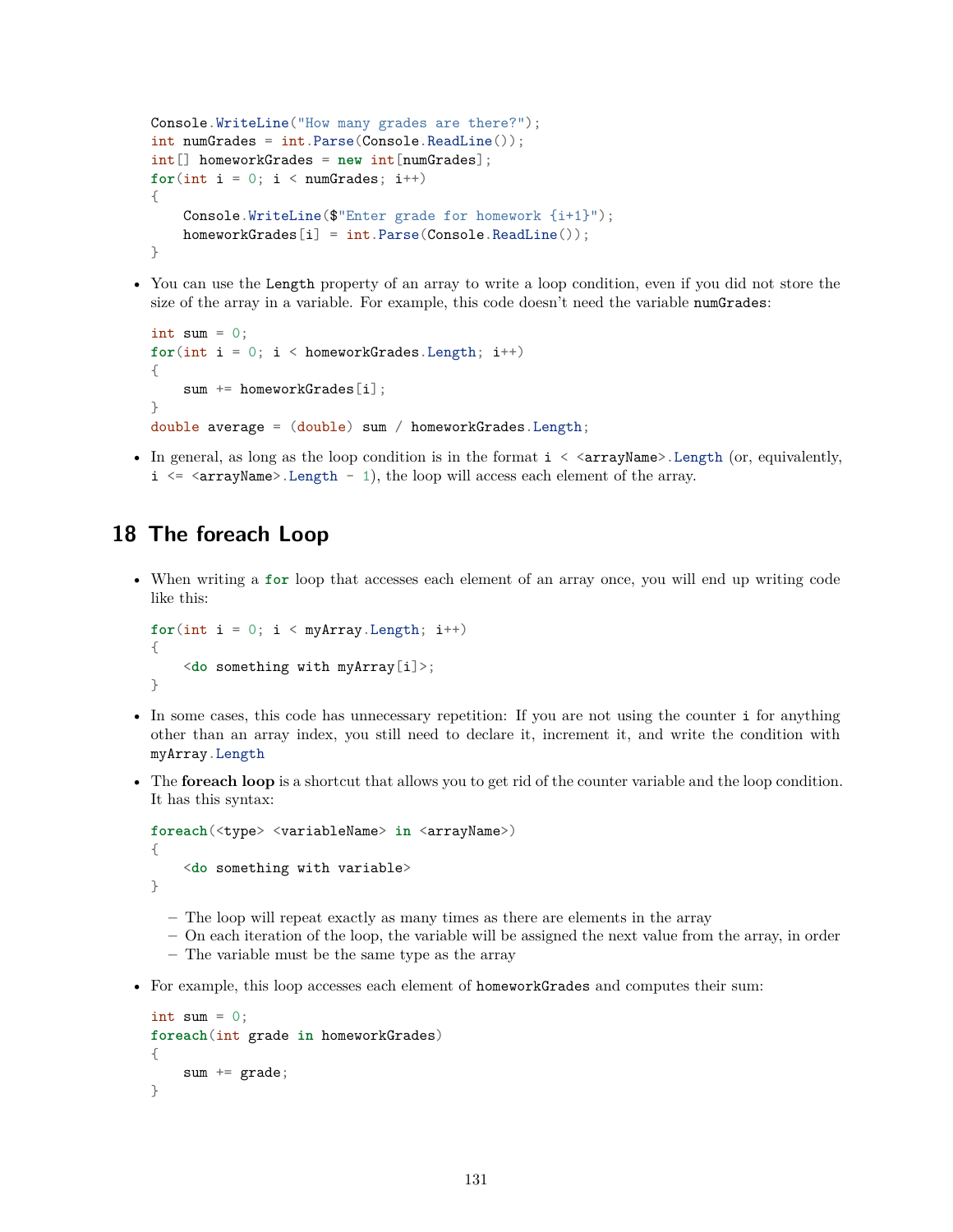- **–** The variable grade is declared with type int since homeworkGrades is an array of int
- **–** grade has a scope limited to the body of the loop, just like the counter variable i
- **–** In successive iterations of the loop grade will have the value homeworkGrades[0], then homeworkGrades[1], and so on, through homeworkGrades[homeworkGrades.Length - 1]
- A **foreach** loop is **read-only** with respect to the array: The loop's variable cannot be used to *change* any elements of the array. This code will result in an error:

```
foreach(int grade in homeworkGrades)
{
    grade = int.Parse(Console.ReadLine());
}
```
# **18.1 break and continue**

### **18.1.0.1 Conditional iteration**

- Sometimes, you want to write a loop that will skip some iterations if a certain condition is met
- For example, you may be writing a **for** loop that iterates through an array of numbers, but you only want to use *even* numbers from the array
- One way to accomplish this is to nest an **if** statement inside the **for** loop that checks for the desired condition. For example:

```
int sum = 0;
for(int i = 0; i < myArray.length; i++){
    if(myArray[i] % 2 == 0)
    {
        Console.WriteLine(myArray[i]);
        sum += myArray[i];
    }
}
```
Since the entire body of the **for** loop is contained within an **if** statement, the iterations where myArray[i] is odd will skip the body and do nothing.

### **18.1.0.2 Skipping iterations with continue**

- The **continue** keyword provides another way to conditionally skip an iteration of a loop
- When the computer encounters a **continue**; statement, it immediately returns to the beginning of the current loop, skipping the rest of the loop body
	- **–** Then it executes the update statement (if the loop is a **for** loop) and checks the loop condition again
- A **continue**; statement inside an **if** statement will end the current iteration only if that condition is true
- For example, this code will skip the odd numbers in myArray and use only the even numbers: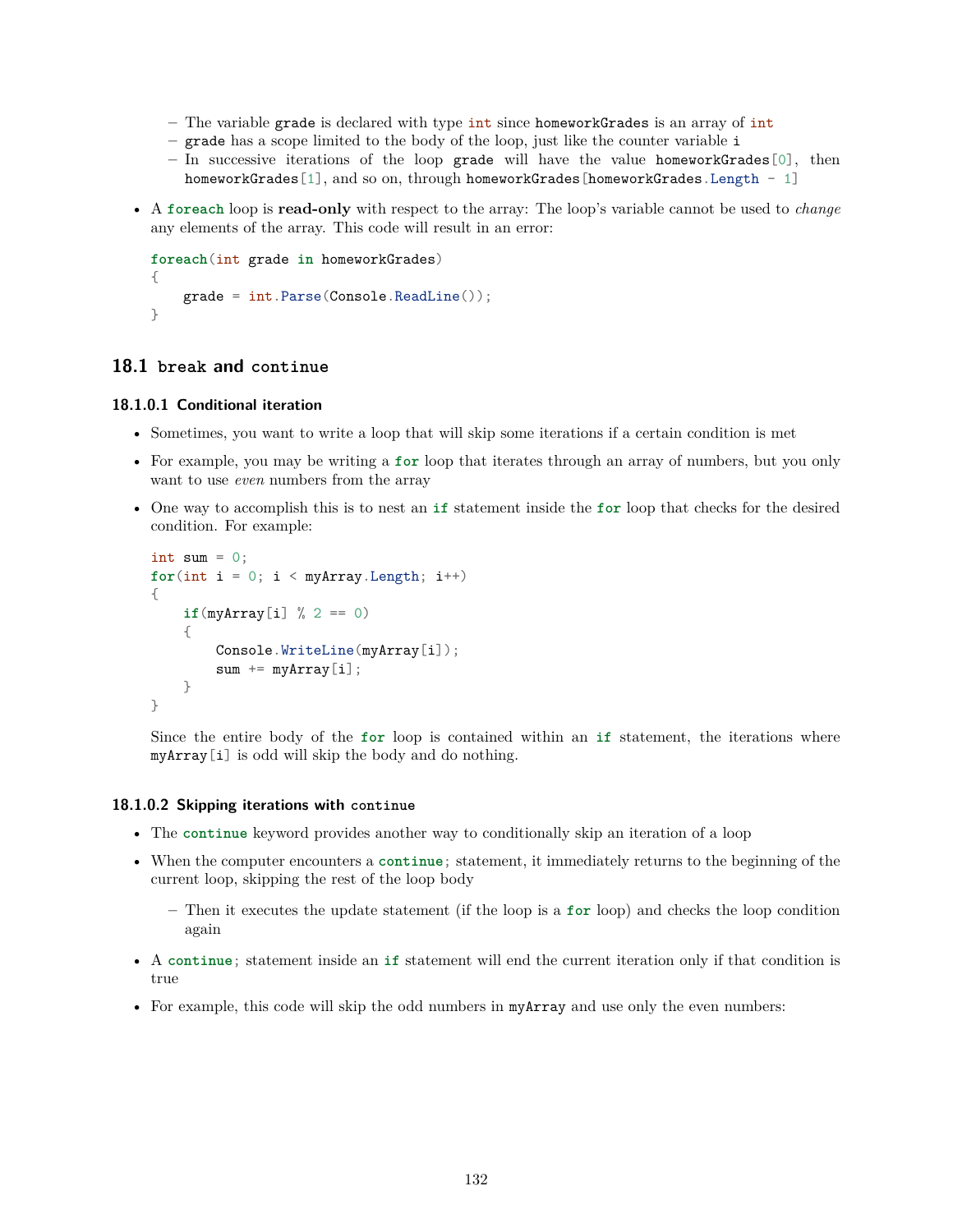```
int sum = 0;
for(int i = 0; i < myArray.length; i++){
    if(myArray[i] % 2 != 0)
        continue;
    Console.WriteLine(myArray[i]);
    sum += myArray[i];
}
```
If myArray[i] is odd, the computer will execute the **continue** statement and immediately start the next iteration of the loop. This means that the rest of the loop body (the other two statements) only gets executed if myArray[i] is even.

• Using a **continue** statement instead of putting the entire body within an **if** statement can reduce the amount of indentation in your code, and it can sometimes make your code's logic clearer.

#### **18.1.0.3 Loops with multiple end conditions**

- More advanced loops may have multiple conditions that affect whether the loop should continue
- Attempting to combine all of these conditions in the loop condition (i.e. the expression after **while**) can make the loop more complicated
- For example, consider a loop that processes user input, which should end either when a sentinel value is encountered or when the input is invalid. This loop ends if the user enters a negative number (the sentinel value) or a non-numeric string:

```
int sum = 0, userNum = 0;
bool success = true;
while(success && userNum >= 0)
{
    sum += userNum;
    Console.WriteLine("Enter a positive number to add it. "
        + "Enter anything else to stop.");
    success = int.TryParse(Console.ReadLine(), out userNum);
}
```
- Console.WriteLine(\$"The sum of your numbers is {sum}");
	- **–** The condition success && userNum >= 0 is true if the user entered a valid number that was not negative
	- **–** In order to write this condition, we needed to declare the extra variable success to keep track of the result of int.TryParse
	- **–** We can't use the condition userNum > 0, hoping to take advantage of the fact that if TryParse fails it assigns its **out** parameter the value 0, because 0 is a valid input the user could give

### **18.1.0.4 Ending the loop with break**

- The **break** keyword provides another way to write an additional end condition
- When the computer encounters a **break**; statement, it immediately ends the loop and proceeds to the next statement after the loop body
	- **–** This is the same **break** keyword we used in **switch** statements
	- **–** In both cases it has the same meaning: stop execution here and skip to the end of this code block (the ending } for the **switch** or the loop)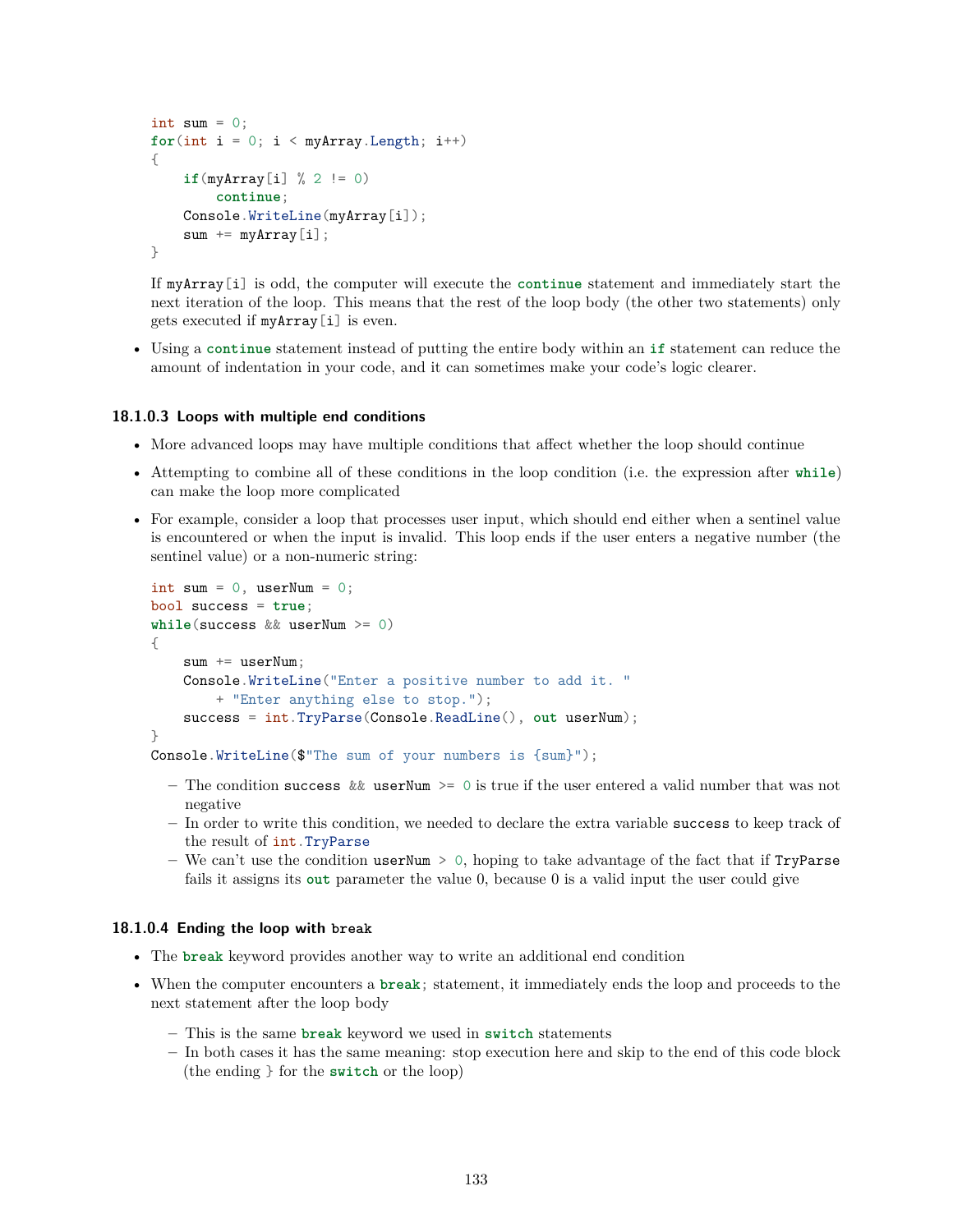• Using a **break** statement inside an **if**-**else** statement, we can rewrite the previous **while** loop so that the variable success is not needed:

```
int sum = 0, userNum = 0;
while(userNum >= 0)
{
    sum += userNum;
    Console.WriteLine("Enter a positive number to add it. "
        + "Enter anything else to stop.");
    if(!int.TryParse(Console.ReadLine(), out userNum))
        break;
}
Console.WriteLine($"The sum of your numbers is {sum}");
```
- **–** Inside the body of the loop, the return value of TryParse can be used directly in an **if** statement instead of assigning it to the success variable
- **–** If TryParse fails, the **break** statement will end the loop, so there is no need to add success to the **while** condition
- We can also use the **break** statement with a **for** loop, if there are some cases where the loop should end before the counter reaches its last value
- For example, imagine that our program is given an int array that a user *partially* filled with numbers, and we need to find their product. The "unused" entries at the end of the array are all 0 (the default value of int), so the **for** loop needs to stop before the end of the array if it encounters a 0. A **break** statement can accomplish this:

```
int product = 1;
for(int i = 0; i < myArray.length; i++){
    if(myArray[i] == 0)
        break;
   product *= myArray[i];
}
```
- **–** If myArray[i] is 0, the loop stops before it can multiply the product by 0
- **–** If all of the array entries are nonzero, though, the loop continues until i is equal to myArray.Length
- Note that in this example, we access each array element once and do not modify them, so we could also write it with a **foreach** loop:

```
int product = 1;
foreach(int number in myArray)
{
    if(number == 0)break;
    product *= number;
}
```
# **19 The static Keyword**

# **19.1 Static Methods**

**19.1.0.1 Different ways of calling methods**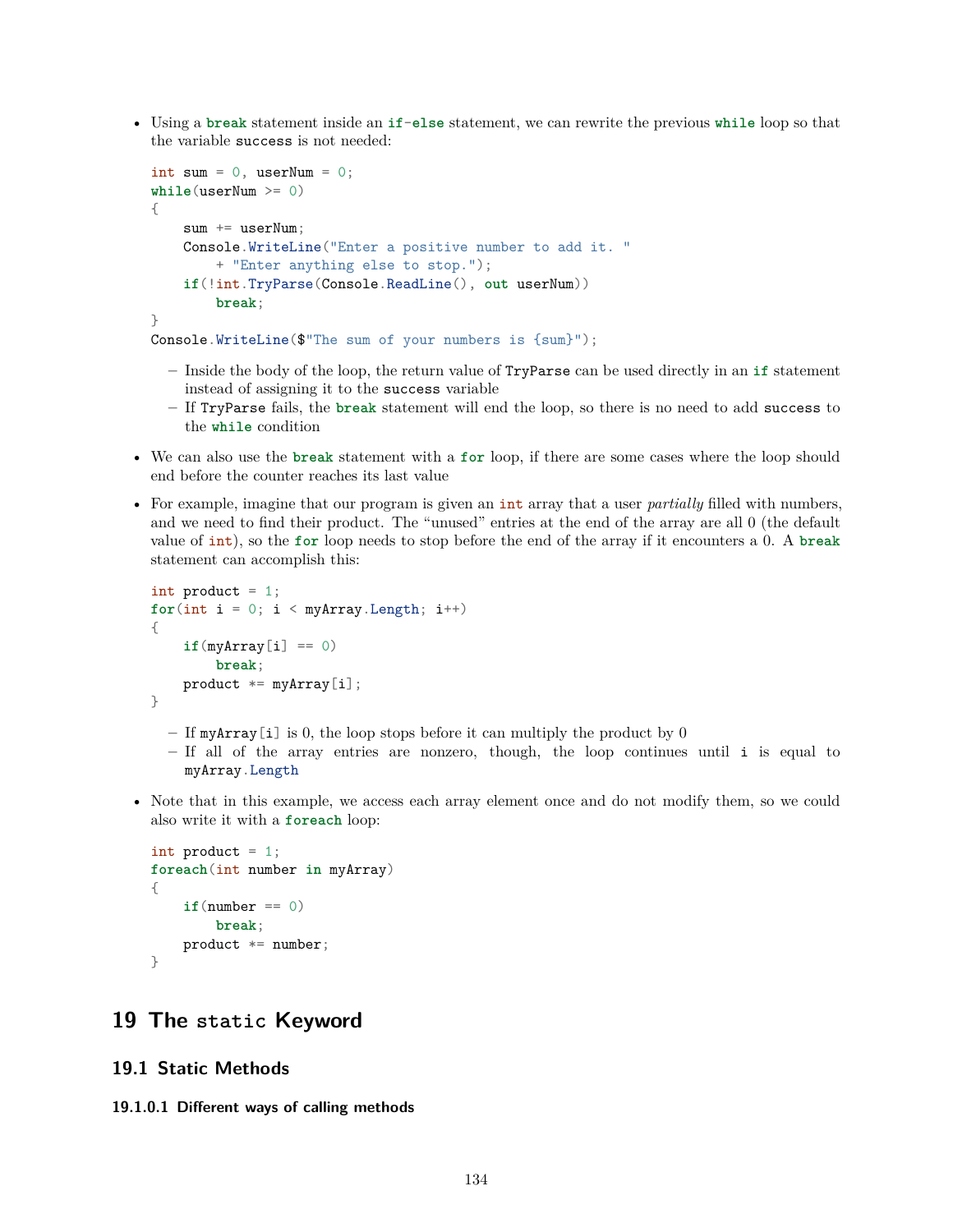• Usually you call a method by using the "dot operator" (member access operator) on an object, like this:

```
Rectangle rect = new Rectangle();
rect.SetLength(12);
```
The SetLength method is defined in the Rectangle class. In order to call it, we need an *instance* of that class, which in this case is the object rect.

• However, sometimes we have written code where we call a method using the dot operator on the name of a class, not an object. For example, the familiar WriteLine method:

```
Console.WriteLine("Hello!");
```
Notice that we have never needed to write **new** Console() to instantiate a Console object before calling this method.

• More recently, we learned about the **Array**.Resize method, which can be used to resize an array. Even though arrays are objects, we call the Resize method on the Array class, not the particular array object we want to resize:

```
int[] myArray = {10, 20, 30};
Array.Resize(ref myArray, 6);
```
• Methods that are called using the name of the class rather than an instance of that class are **static methods**

## **19.1.0.2 Declaring static methods**

• Static methods are declared by adding the **static** keyword to the header, like this:

```
class Console
{
    public static void WriteLine(string value)
    {
        ...
    }
}
```
- The **static** keyword means that this method belongs to the class "in general," rather than an instance of the class
- Thus, you do not need an object (instance of the class) to call a static method; you only need the name of the class

### **19.1.0.3 static methods and instances**

- Normal, non-static methods are always associated with a particular instance (object)
- When a normal method modifies an instance variable, it always "knows" which object to modify, because you need to specify the object when calling it
	- **–** For example, the SetLength method is defined like this: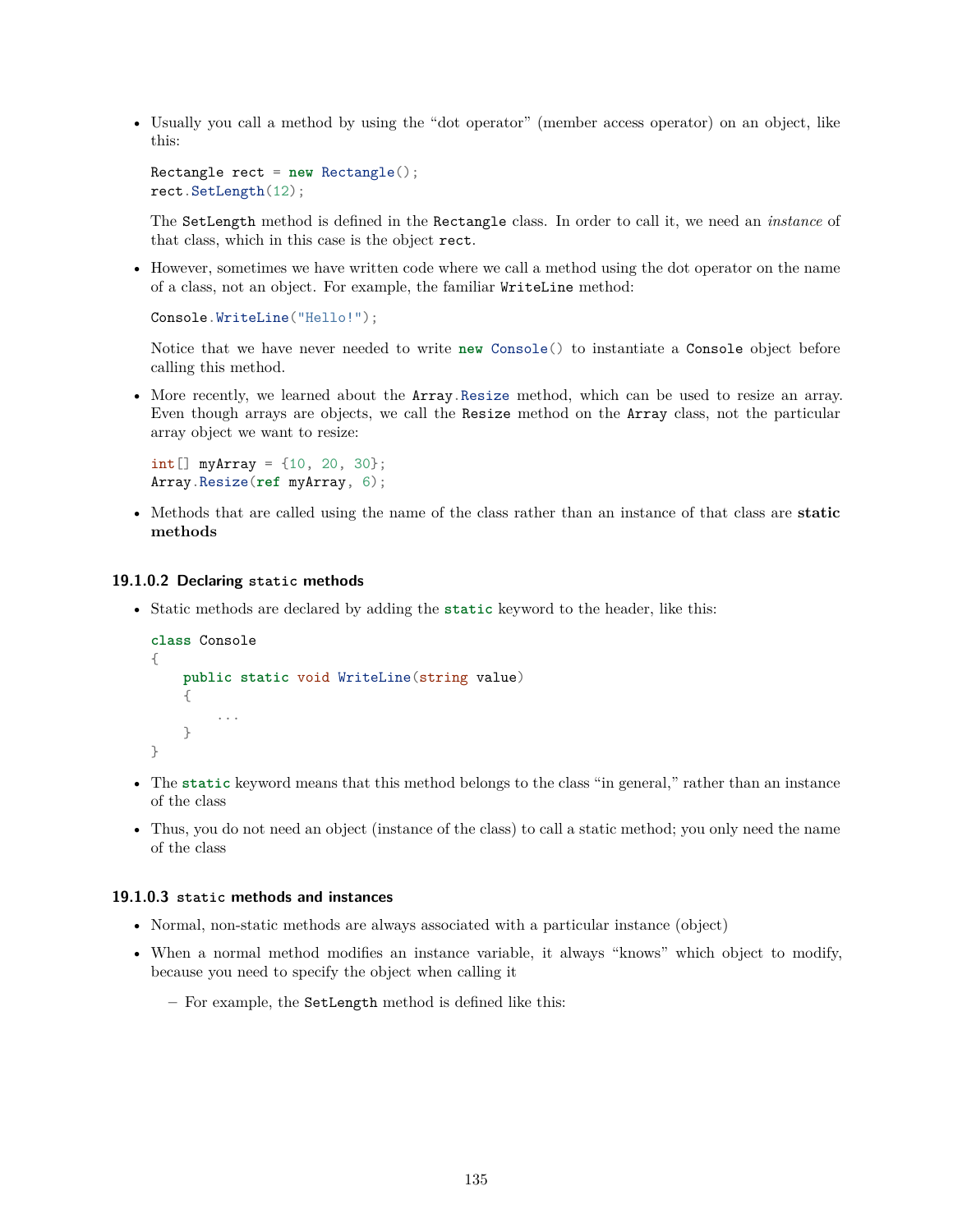```
class Rectangle
{
   private int length;
    private int width;
    public void SetLength(int lengthParameter)
    {
        length = lengthParameter;
    }
}
```
When you call the method with rect. SetLength(12), the length variable automatically refers to the length instance variable stored in rect.

- Static methods are not associated with any instance, and thus **can't use instance variables**
- For example, we could attempt to declare the ComputeArea method of Rectangle as a static method, but this would not compile:

```
class Rectangle
{
    private int length;
    private int width;
    public void SetLength(int lengthParameter)
    {
        length = lengthParameter;
    }
    public static int ComputeArea()
    {
        return length * width;
    }
}
```
- **–** To call this static method, you would write Rectangle.ComputeArea();
- **–** Since no Rectangle object is specified, which object's length and width should be used in the computation?

## **19.1.0.4 Uses for static methods**

- Since static methods can't access instance variables, they don't seem very useful
- One reason to use them: when writing a function that doesn't need to "save" any state, and just computes an output (its return value) based on some input (its parameters)
- Math-related functions are usually written as static methods. The .NET library comes with a class named Math that defines several static methods, like these:

```
public static double Pow(double x, double y)
{
    //Computes and returns x^y
}
public static double Sqrt(double x)
{
    //Computes and returns the square root of x
}
public static int Max(int x, int y)
{
    //Returns the larger of the two numbers x and y
```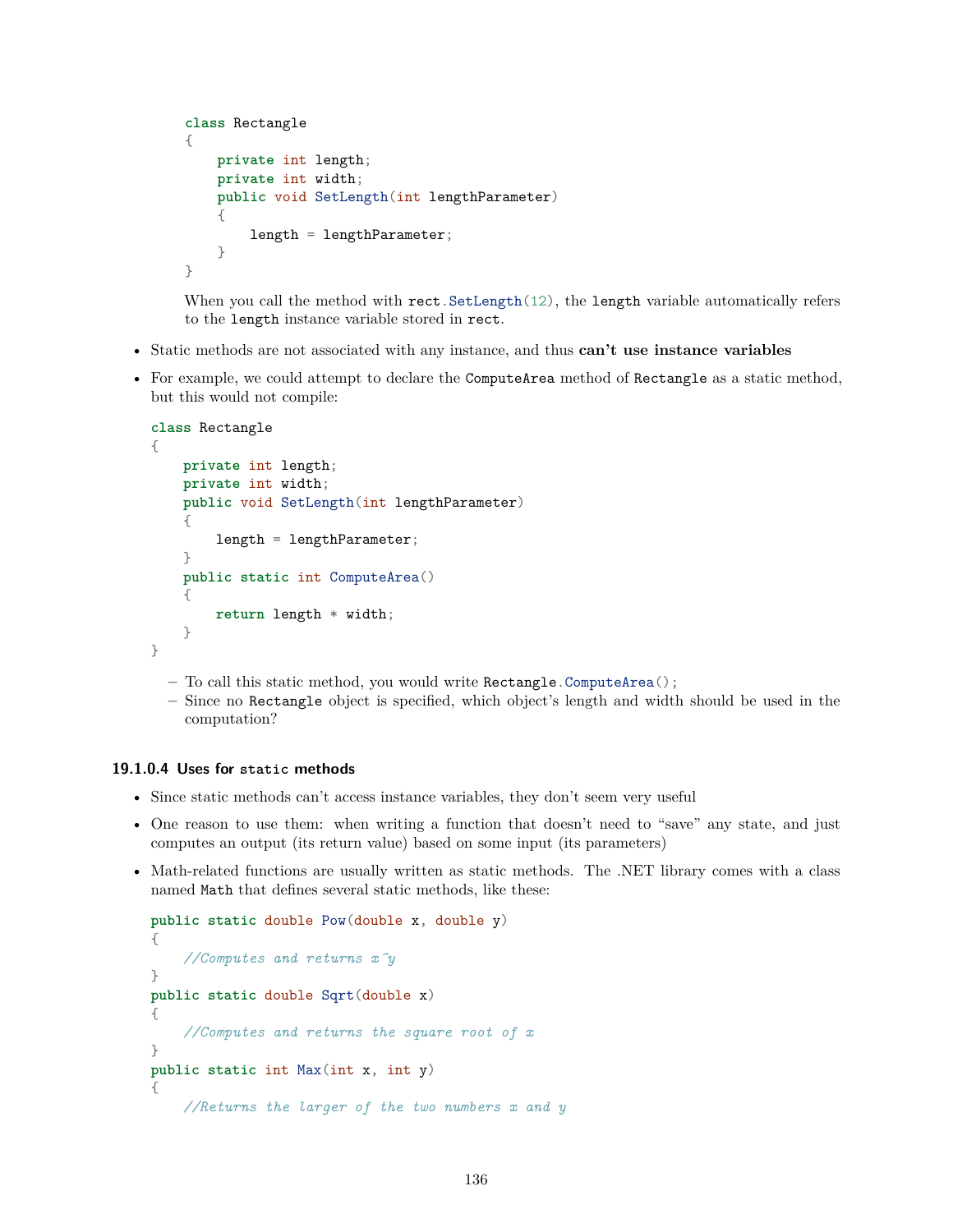```
}
public static int Min(int x, int y)
{
    //Returns the smaller of the two numbers x and y
}
```
Note that none of them need to use any instance variables.

- Defining several static methods in the same class (like in class Math) helps to group together similar or related functions, even if you never create an object of that class
- Static methods are also useful for providing the program's "entry point." Remember that your program must always have a Main method declared like this:

```
class Program
{
    static void Main(string[] args)
    {
         ...
    }
}
```
- **–** When your program first starts, no objects exist yet, which means no "normal" methods can be called
- **–** The .NET runtime (the interpreter that runs a C# program) must decide what code to execute to make your program start running
- **–** It can call Program.Main() without creating an object, or knowing anything else about your program, because Main is a static method
- Static methods can be used to "help" other methods, both static and non-static
	- **–** It's easy to call a static method from within the same class: You can just write the name of the method, without the class name, i.e. MethodName (args) instead of ClassName.MethodName (args)
	- **–** For example, the Array class has a static method named Copy that copies the contents of one array into another array. This makes it very easy to write the Resize method:

```
class Array
{
    public static void Copy(Array source, Array dest, int length)
    {
        //Copy [length] elements from source to dest, in the same order
    }
    public static void Resize<T>(ref T[] array, int newSize)
    \mathcal{A}T[] newArray = new T[newSize]
        Copy(array, newArray, Math.Min(array.Length, newSize));
        array = newArray;}
}
```
Since arrays are fixed-size, the only way to resize an array is to create a new array of the new size and copy the data from the old array into the new array. This Resize method is easy to read because the act of copying the data (which would involve a **for** loop) is written separately, in the Copy method, and Resize just needs to call Copy.

**–** Similarly, you can add additional static methods to the class that contains Main, and call them from within Main. This can help you separate a long program into smaller, easier-to-read chunks. It also allows you to re-use the same code multiple times without copying and pasting it.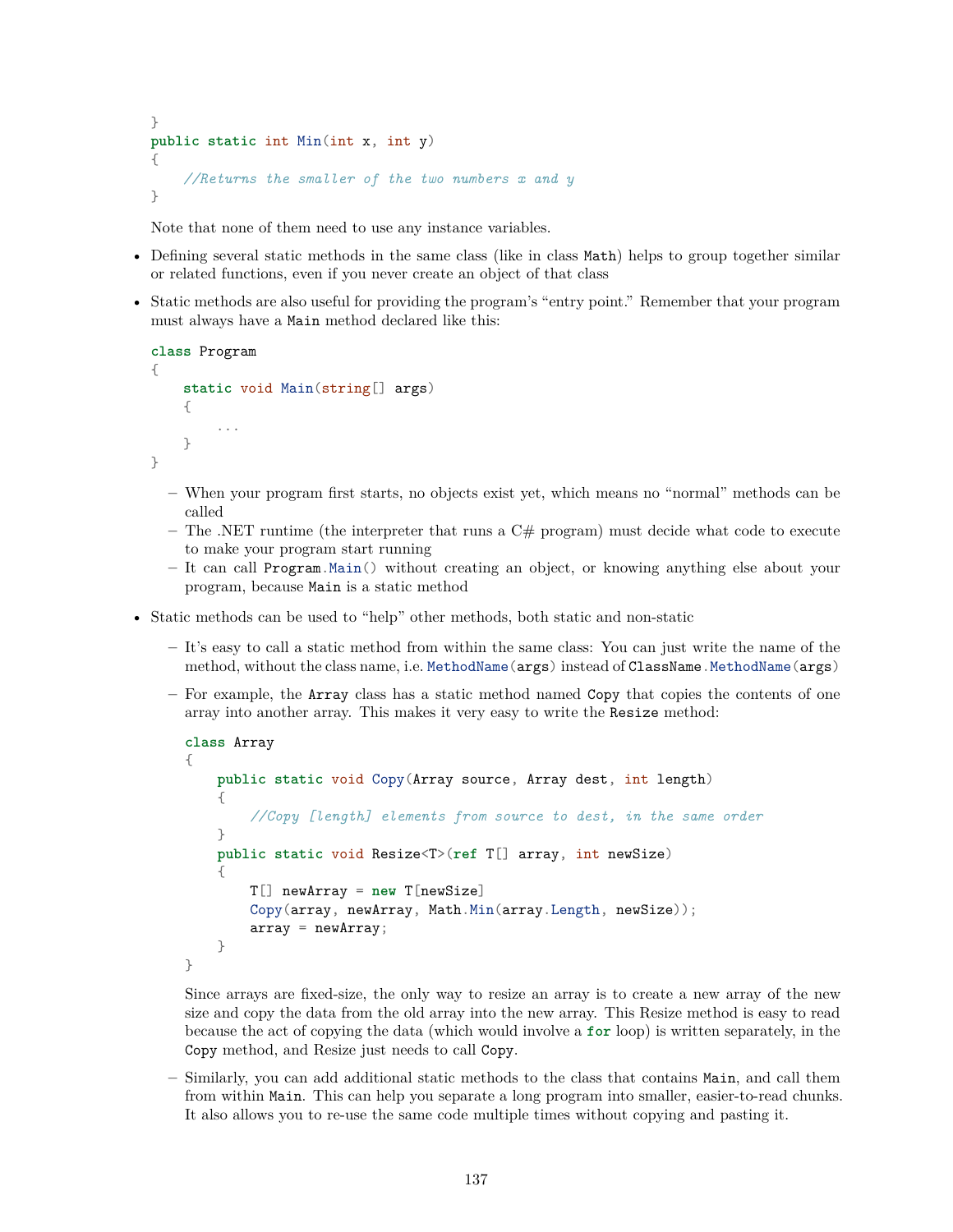```
class Program
{
    static void Main(string[] args)
    {
        int userNum1 = InputPositiveNumber();
        int userNum2 = InputPositiveNumber();
        int part1Result = DoPart1(userNum1, userNum2);
        DoPart2("Bananas", part1Result);
    }
    static int InputPositiveNumber()
    {
        int number;
        bool success;
        do
        {
            Console.WriteLine("Please enter a positive number");
            success = int.TryParse(Console.ReadLine(), out number);
        } while(!success || number < 0);
        return number;
    }
    static int DoPart1(int a, int b)
    {
        ...
    }
    static void DoPart2(string x, int y)
    {
        ...
    }
}
```
In this example, our program needs to read two different numbers from the user, so we put the input-validation loop into the InputPositiveNumber method instead of writing it twice in the Main method. It then has two separate "parts" (computing some result with the two user-input numbers, and combining that computed number with a string to display some output), which we write in the two methods DoPart1 and DoPart2. This makes our actual Main method only 4 lines long.

# **19.2 Static Variables**

## **19.2.0.1 Defining static variables**

• The **static** keyword can be used in something that looks like an instance variable declaration:

```
class Rectangle
{
    private static int NumRectangles = 0;
    ...
}
```
- This declares a variable that is stored with the class definition, not inside an object (it is *not* an instance variable)
- Unlike an instance variable, there is only one copy in the entire program, and any method that refers to NumRectangles will access the *same* variable, no matter which object the method is called on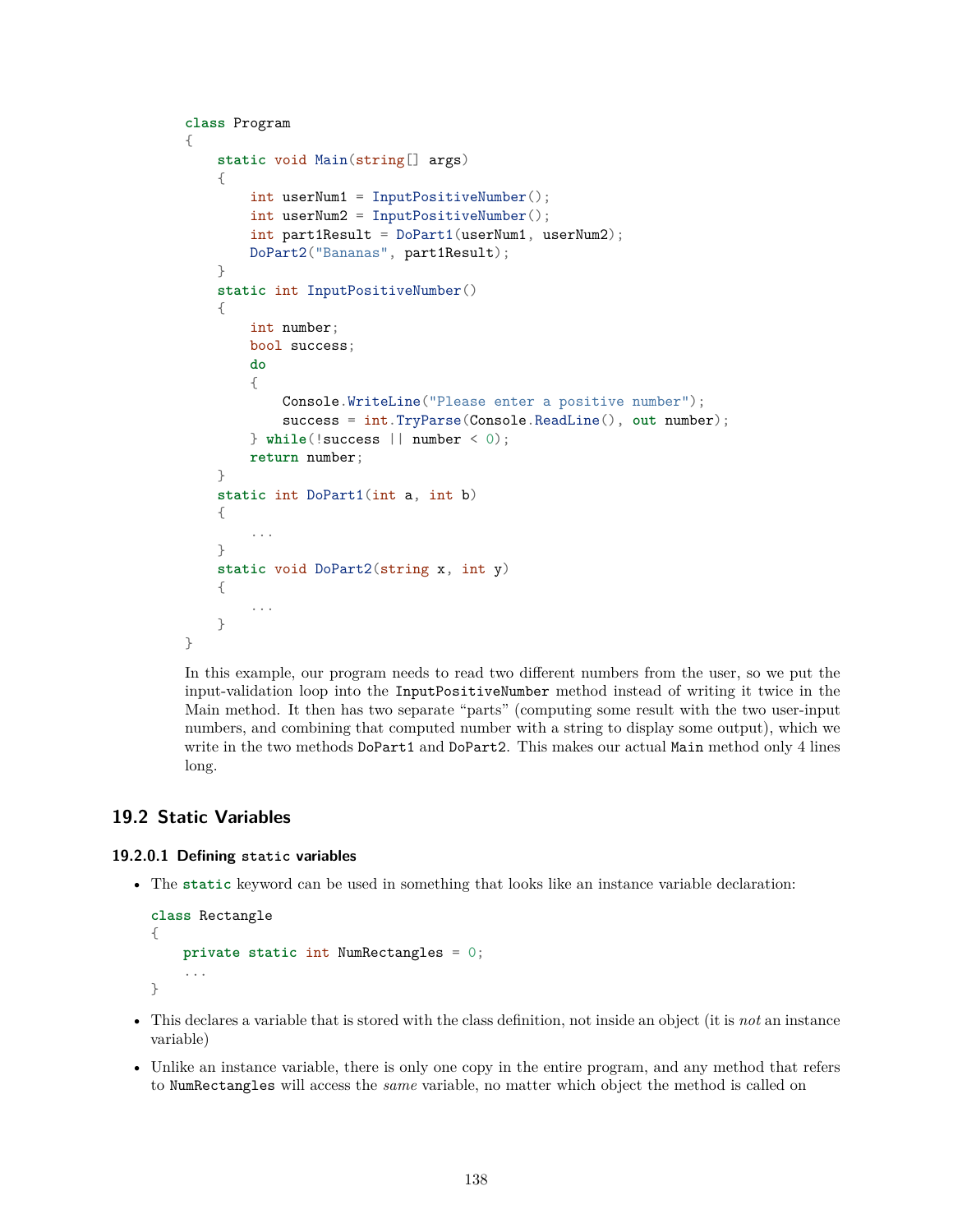- Since it is not an instance variable, it does not get initialized in the constructor. Instead, you must initialize it with a value when you declare it, more like a local variable (in this case, NumRectangles is initialized to 0).
- It's OK to declare a **static** variable with the **public** access modifier, because it is not part of any object's state. Thus, accessing the variable from outside the class will not violate encapsulation, the principle that an object's state should only be modified by that object.
	- **–** For example, we could use the NumRectangles variable to count the number of rectangles in a program by making it **public**. We could define it like this:

```
class Rectangle
{
    public static int NumRectangles = 0;
    ...
}
and use it like this, in a Main method:
Rectangle myRect = new Rectangle();
```

```
Rectangle.NumRectangles++;
Rectangle myOtherRect = new Rectangle();
Rectangle.NumRectangles++;
```
### **19.2.0.2 Using static variables**

- Since all instances of a class share the same static variables, you can use them to keep track of information about "the class as a whole" or "all the objects of this type"
- A common use for static variables is to count the number of instances of an object that have been created so far in the program
	- **–** Instead of "manually" incrementing this counter, like in our previous example, we can increment it inside the constructor:

```
class Rectangle
{
    public static int NumRectangles = 0;
    private int length;
    private int width;
    public Rectangle(int lengthP, int widthP)
    {
        length = lengthP;
        width = widthP;NumRectangles++;
    }
}
```
- **–** Each time this constructor is called, it initializes a new Rectangle object with its own copy of the length and width variables. It also increments the single copy of the NumRectangles variable that is shared by all Rectangle objects.
- **–** The variable can still be accessed from the Main method (because it is public), where it could be used like this:

```
Rectangle rect1 = new Rectangle(2, 4);Rectangle rect2 = new Rectangle(7, 5);
Console.WriteLine(Rectangle.NumRectangles
   + " rectangle objects have been created");
```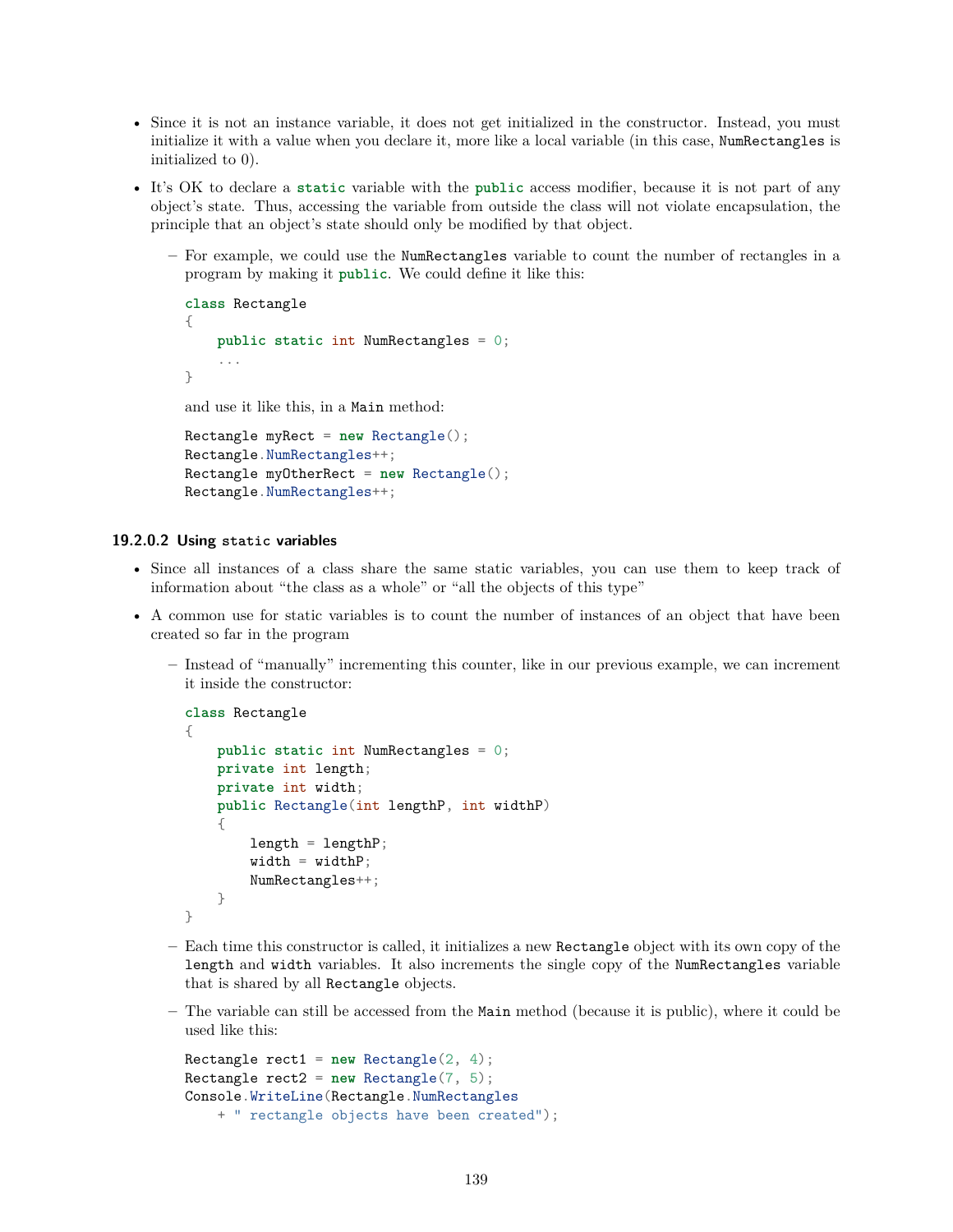When rect1 is instantiated, its copy of length is set to 2 and its copy of width is set to 4, then the single NumRectangles variable is incremented to 1. Then, when rect2 is instantiated, its copy of length is set to 7 and its copy of width is set to 5, and the NumRectangles variable is incremented to 2.

- Static variables are also useful for **constants**
	- **–** The const keyword, which we learned about earlier, is actually very similar to **static**
	- **–** A const variable is just a **static** variable that can't be modified
	- **–** Like a **static** variable, it can be accessed using the name of the class where it is defined (e.g. Math.PI), and there is only one copy for the entire program

### **19.2.0.3 Static methods and variables**

- Static methods cannot access instance variables, but they *can* access static variables
- There is no ambiguity when accessing a static variable: you don't need to know which object's variable to access, because there is only one copy of the static variable shared by all objects
- This means you can write a "getter" or "setter" for a static variable, as long as it is a static method. For example, we could improve our NumRectangles counter by ensuring that the Main method can only read it through a getter method, like this:

```
class Rectangle
{
    private static int NumRectangles = 0;
    private int length;
    private int width;
    public Rectangle(int lengthP, int widthP)
    {
        length = lengthP;
        width = widthP;NumRectangles++;
    }
    public static int GetNumRectangles()
    {
        return NumRectangles;
    }
}
```
- **–** The NumRectangles variable is now declared **private**, which means only the Rectangle constructor will be able to increment it. Before, it would have been possible for the Main method to execute something liek Rectangle.NumRectangles = 1; and throw off the count.
- **–** The GetNumRectangles method can't access length or width because they are instance variables, but it can access NumRectangles
- **–** The static method would be called from the Main method like this:

```
Rectangle rect1 = new Rectangle(2, 4);Rectangle rect2 = new Rectangle(7, 5);Console.WriteLine(Rectangle.GetNumRectangles()
   + " rectangle objects have been created");
```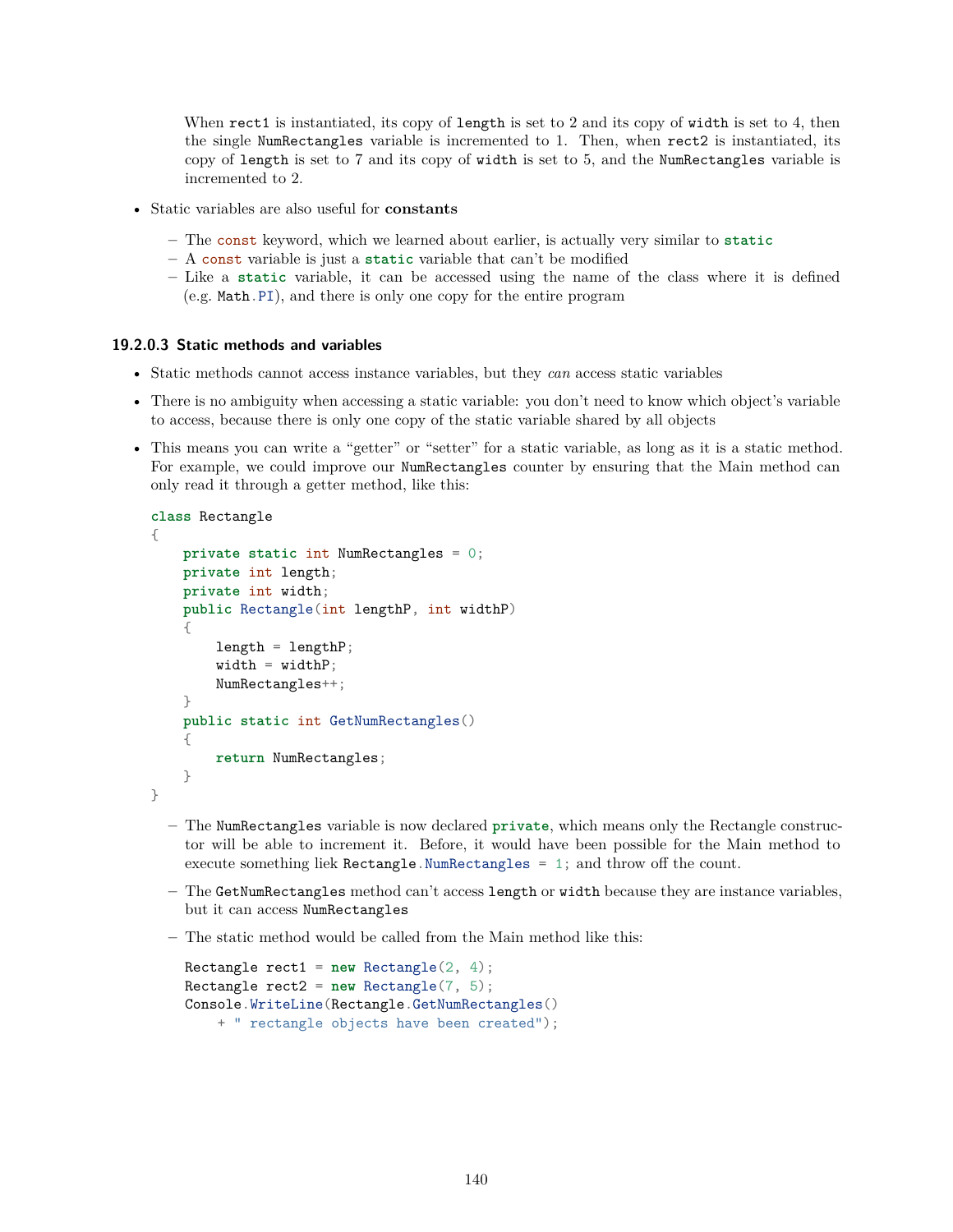#### **19.2.0.4 Summary of static access rules**

- Static variables and instance variables are both **fields** of a class; they can also be called "static fields" and "non-static fields"
- This table summarizes how methods are allowed to access them:

|                   |      | Static Field Non-static Field |
|-------------------|------|-------------------------------|
| Static method     | Yes  | No                            |
| Non-static method | Yes. | Yes                           |

## **19.3 Static Classes**

- The **static** keyword can also be used in a class declaration
- If a class is declared **static**, all of its members (fields and methods) must be static
- This is useful for classes that serve as "utility libraries" containing a collection of functions, and are not supposed to be instantiated and used as objects
- For example, the Math class is declared like this:

```
static class Math
{
    public static double Sqrt(double x)
    {
        ...
    }
    public static double Pow(double x, double y)
    {
        ...
    }
}
```
There is no need to ever create a Math object, but all of these methods belong together (within the same class) because they all implement standard mathematical functions.

# **20 Random**

- Random Number Generation
	- **–** Produce a number within some bounds following some statistical rules.
	- **–** A true random number is a number that is **nondeterministically** selected from a set of numbers wherein each possible selection has an equal probability of occurrence.
	- **–** Usually in computer science we contend with **pseudo-random** numbers. These are not truly nondeterministic, but an approximation of random selection based on some algorithm.
	- **–** Since pseudo-random selections are "determined" by an algorithm, or set of rules, they are technically **deterministic**.
- Random Class in  $C#$ 
	- **–** Instantiate a random number generator and use to select numbers:

```
Random rand = new Random();
Random randB = new Random(seed_int);
```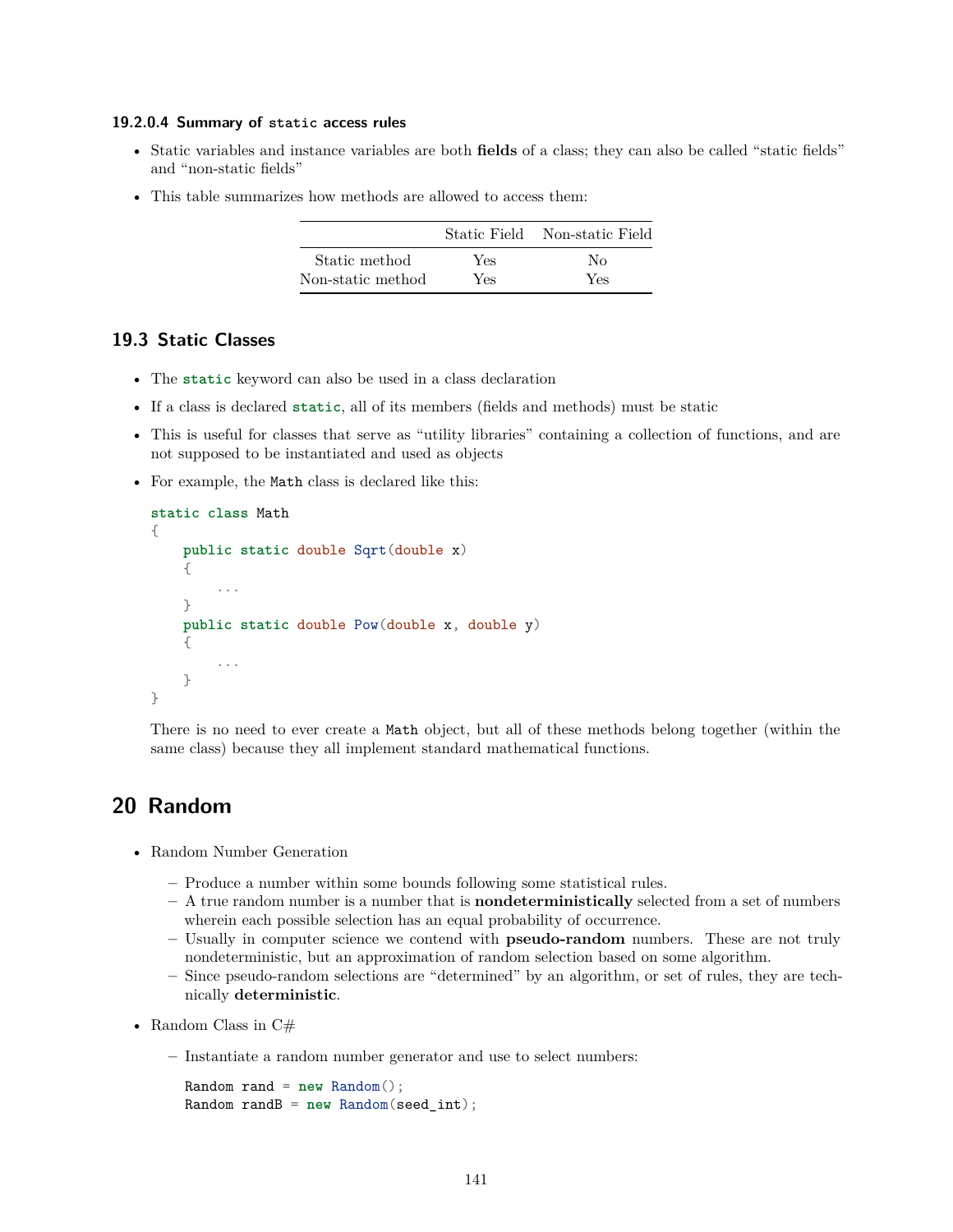- **–** Notice that we can create a generator with or without an argument. The argument is called a **seed** for the generator.
- **–** A seed tells the generator where to start its sequence. Using the same seed will always reproduce the same sequence of numbers.
- **–** The default constructor still has a seed value, but it is a hidden value pulled from the clock time during instantiation.
- **–** Time-based seeds only reset approximately every 15 milliseconds.
- **–** The random class is not "random enough" for cryptography.
- For cryptographic randomness, use the RNGCryptoServiceProvider<sup>[27](#page-141-0)</sup> class or System.Security.Cryptography.Rando
- Using Random
	- **–** Next() method returns a pseudo-random number between 0 and 2,147,483,647 (max signed int), inclusive.
	- **–** By default, the number is always non-negative and within that range.

```
int randomInt = rand.Next();
```
- **–** What if we wanted to create a random number between 0 and 100?
- **–** We could use rand.Next() and then use modulo to cut down the answer range!
- **–** Alternatively, we could give the Next() method an int argument to set a ceiling.

int randomUpto100 = rand.Next $(101)$ ;

- **–** The ceiling value is **exclusive**, so remember to use one number higher than what you want to be your max number.
- **–** We can also pass two arguments in order to set a range for the values.

```
int random50to100 = rand.Next(50, 101);
```
- **–** The ceiling value is still exclusive, but the floor is **inclusive**.
- **–** NextDouble() returns a **normalized** value (value between 0.0 and 1.0 inclusive).
- **–** What if we want a different range? Adjust with math!

```
double randNeg2to3 - (rand.NextDouble() * 5) - 2;
```
- **–** NextBytes() method takes a byte array as an argument and generates a random byte value for each index.
- **–** Remember, a byte has an unsigned value between 0 and 255 inclusive.

byte[] byteArray = **new** byte[10]; rand.NextBytes(byteArray);

- Creating Random Strings
	- **–** What if we want to construct random strings made of a, b, c, and d?
	- **–** Other techniques are available, but we can use a loop and switch!

<span id="page-141-1"></span><span id="page-141-0"></span><sup>27</sup><https://docs.microsoft.com/en-us/dotnet/api/system.security.cryptography.rngcryptoserviceprovider?view=net-5.0> <sup>28</sup><https://docs.microsoft.com/en-us/dotnet/api/system.security.cryptography.randomnumbergenerator?view=net-5.0>